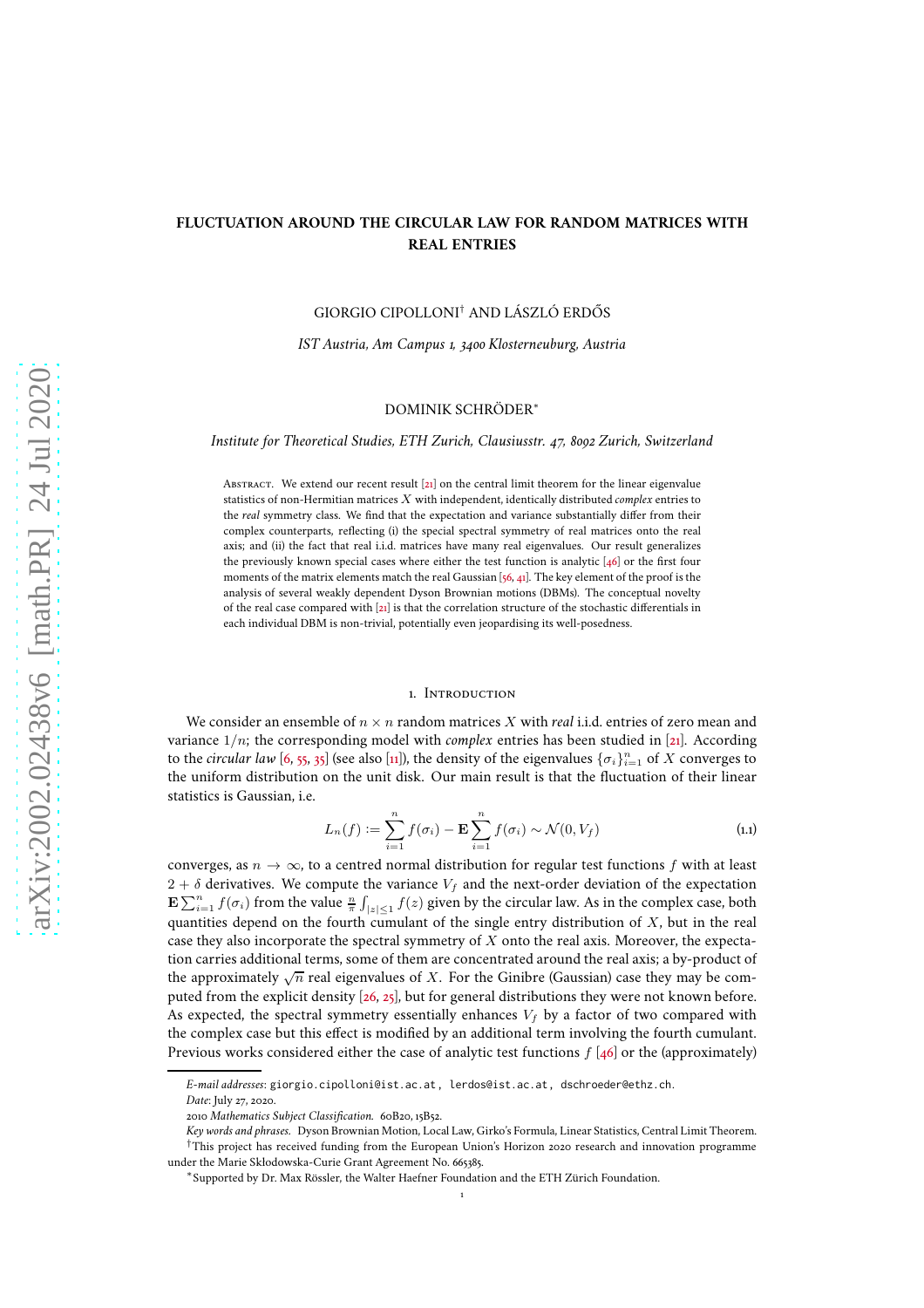Gaussian case, i.e. when  $X$  is the real Ginibre ensemble or at least the first four moments of the matrix elements of X match the Ginibre ensemble [\[56,](#page-49-0) [41](#page-48-1)]. In both cases some terms in the unified formulas for the expectation and the variance vanish and thus the combined effect of the spectral symmetry, the eigenvalues on the real axis, and the role of the fourth cumulant was not detectable in these works. We remark that a CLT for polynomial statistics of only the real eigenvalues for real Ginibre matrices was proven in [\[53](#page-48-3)].

In [\[50](#page-48-4)] the limiting random field  $L(f) := \lim_{n \to \infty} L_n(f)$  for complex Ginibre matrices has been identified as a projection of the *Gaussian free field (GFF)* [\[52](#page-48-5)]. We extended this interpretation [\[21\]](#page-47-0) to general complex i.i.d. matrices with non-negative fourth cumulant and obtained a rank-one perturbation of the projected GFF. As a consequence of the CLT in the present paper, we find that in the real case the limiting random field is a version of the same GFF, symmetrised with respect to the real axis, reflecting the fact that complex eigenvalues of real matrices come in pairs of complex conjugates.

In general, proving CLTs for the real symmetry class is considerably harder than for the complex one. The techniques based upon the first four moment matching [\[56,](#page-49-0) [41](#page-48-1)] are insensitive to the symmetry class, hence these results are obtained in parallel for both real and complex ensembles. Beyond this method, however, most results on CLT for non-Hermitian matrices were restricted to the complex case [\[24,](#page-47-5) [30](#page-48-6), [44,](#page-48-7) [45](#page-48-8), [48](#page-48-9), [49,](#page-48-10) [51\]](#page-48-11), see the introduction of [\[21\]](#page-47-0) for a detailed history, as well as for references to the analogous CLT problem for Hermitian ensembles and log-gases. The special role that the real axis plays in the spectrum of the real case substantially complicates even the explicit formulas for the Ginibre ensemble both for the density  $[z_5]$  as well as for the k-point correlation functions [\[34](#page-48-12), [12](#page-47-6), [39\]](#page-48-13). Besides the complexity of the explicit formulas, there are several conceptual reasons why the real case is more involved. We now explain them since they directly motivated the new ideas in this paper compared with [\[21\]](#page-47-0).

In [\[21](#page-47-0)] we started with Girko's formula  $[35]$  in the form given in [\[56](#page-49-0)] that relates the eigenvalues of  $X$  with resolvents of a family of  $2n\times 2n$  Hermitian matrices

<span id="page-1-1"></span>
$$
H^z := \begin{pmatrix} 0 & X - z \\ X^* - \overline{z} & 0 \end{pmatrix}
$$
 (1.2)

parametrized by  $z \in \mathbb{C}$ . For any smooth, compactly supported test function f we have

<span id="page-1-0"></span>
$$
\sum_{i=1}^{n} f(\sigma_i) = -\frac{1}{4\pi} \int_{\mathbf{C}} \Delta f(z) \int_0^{\infty} \Im \operatorname{Tr} G^z(i\eta) d\eta d^2 z,
$$
\n(1.3)

where  $G^{z}(w) := (H^{z} - w)^{-1}$  is the resolvent of  $H^{z}$ . We therefore needed to understand the resolvent  $G^z(i\eta)$  along the imaginary axis on all scales  $\eta \in (0,\infty)$ .

The main contribution to [\(1.3\)](#page-1-0) comes from the  $\eta \sim 1$  *macroscopic* regime, which is handled by proving a multi-dimensional CLT for resolvents with several  $z$  and  $\eta$  parameters and computing their expectation and covariance by cumulant expansion. The local laws along the imaginary axis from [\[2,](#page-47-7) [3\]](#page-47-8) serve as a basic input (in the current work, however, we need to extend them for spectral parameters  $w$  away from the imaginary axis). The core of the argument in the real case is similar to the complex case in [\[21\]](#page-47-0), however several additional terms have to be computed due to the difference between the real and complex cumulants. By explicit calculations, these additional terms break the rotational symmetry in the  $z$  parameter and, unlike in the complex case, the answer is not a function of  $|z|$  any more. The *mesoscopic* regime  $n^{-1} \ll \eta \ll 1$  is treated together with the macroscopic one; the fact that only the η ∼ 1 regime contributes to [\(1.3\)](#page-1-0) is revealed *a posteriori* after these calculations.

The scale  $\eta \lesssim n^{-1}$  in [\(1.3\)](#page-1-0) requires a very different treatment since local laws are not applicable any more and individual eigenvalues  $0 \leq \lambda_1^z \leq \lambda_2^z \ldots$  of  $H^z$  near zero substantially influence the fluctuation of  $G^z(i\eta)$  (since  $H^z$  has a symmetric spectrum, we consider only positive eigenvalues). The main insight of [\[21](#page-47-0)] was that it is sufficient to establish that the small eigenvalues, say,  $\lambda_1^z$  and  $\lambda_1^z'$ , are asymptotically independent if z and z' are relatively far away, say  $|z-z'| \ge n^{-1/100}$ . This was achieved by exploiting the fast local equilibration mechanism of the *Dyson Brownian motion* (DBM), which is the stochastic flow of eigenvalues  $\lambda^z(t) := \{\lambda_i^z(t)\}$  generated by adding a timedependent Gaussian (Ginibre) component. The initial condition of this flow was chosen carefully to almost reproduce  $X$  after a properly tuned short time. We needed to follow the evolution of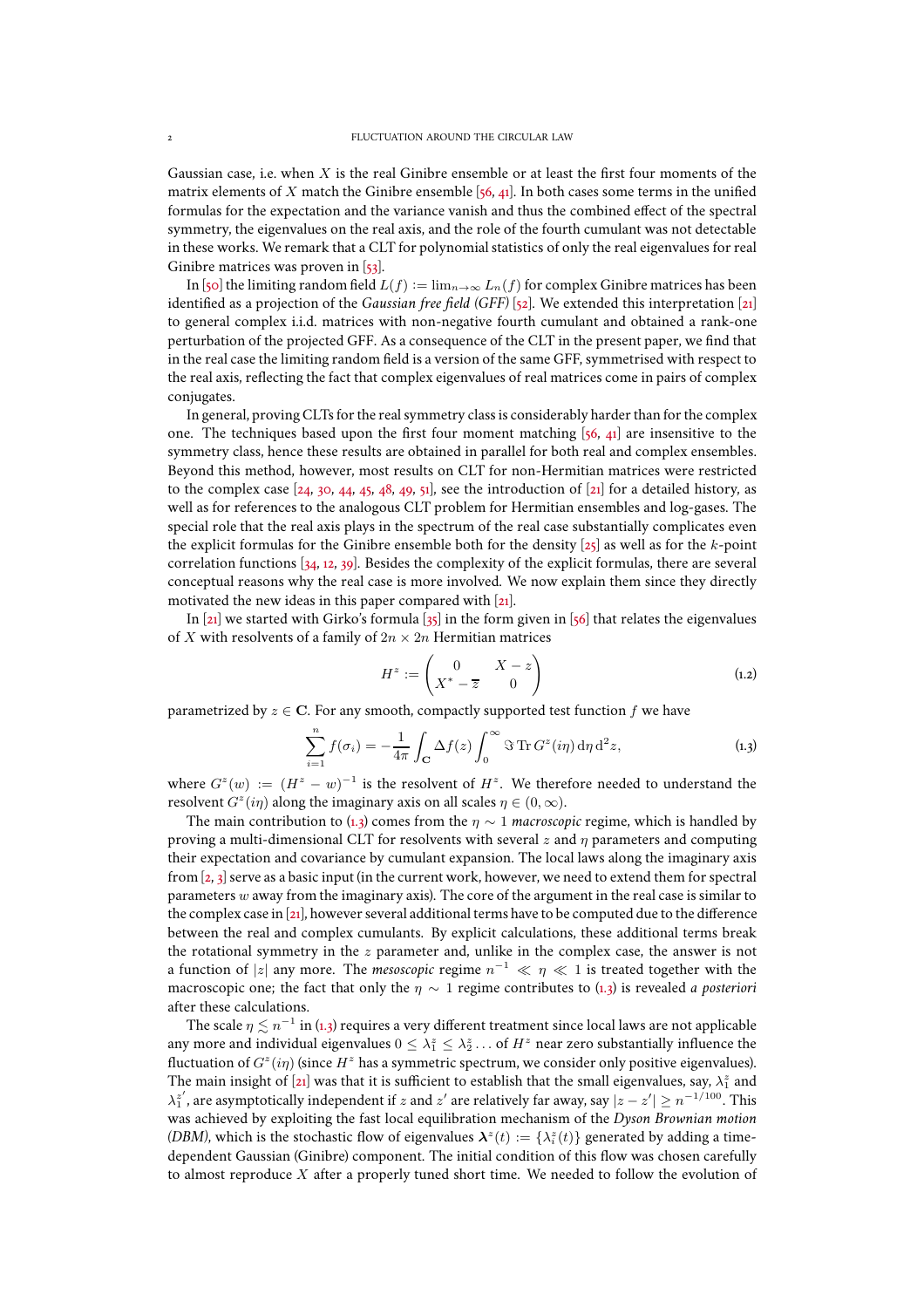$\lambda^z(t)$  for different z parameters simultaneously. These flows are correlated since they are driven by the same random source. We thus needed to study a family of DBMs, parametrized by  $z$ , with correlated driving Brownian motions. The correlation structure is given by the *overlap* of the eigenfunctions of  $H^z$  and  $H^{z'}$ . We could show that this overlap is small, hence the Brownian motions are essentially independent, if  $z$  and  $z^\prime$  are far away. This step required to develop a new type of local law for *products* of resolvent, e.g. for Tr  $G^z(i\eta)G^{z'}(i\eta')$  with  $\eta, \eta' \sim n^{-1+\epsilon}$ . Finally, we trailed the joint evolution of  $\lambda^z(t)$  and  $\lambda^{z'}(t)$  by their independent Ginibre counterparts, showing that they themselves are asymptotically independent.

We follow the same strategy in the current paper for the real case, but we immediately face with the basic question: how do the low lying eigenvalues of  $H^z$ , equivalently the small singular values of  $X - z$ , behave? We do not need to compute their joint distribution, but we need to approximate them with an appropriate Ginibre ensemble. For *complex* X in [\[21\]](#page-47-0) the approximating Ginibre ensemble was naturally complex. For *real* X there seem to be two possibilities. The key insight of our current analysis is that the small singular values of X − z behave as those of a *complex* Ginibre matrix even though X is *real*, as long as z is genuinely complex (Theorem [2.8\)](#page-7-0). In particular, we prove that the least singular value of  $X - z$  belongs to the complex universality class. Moreover, we prove that the small singular values of  $X-z_1$  and the ones of  $X-z_2$  are asymptotically independent as long as  $z_1$  and  $z_2$  are far from each other.

To explain the origin of this apparent mismatch, we will derive the DBM

<span id="page-2-0"></span>
$$
d\lambda_i^z = \frac{db_i^z}{\sqrt{n}} + \frac{1}{2n} \sum_{j \neq i} \frac{1 + \Lambda_{ij}^z}{\lambda_i^z - \lambda_j^z} dt + \dots
$$
 (1.4)

for  $\mathbf{\lambda}^z(t)$ , ignoring some additional terms with negative indices coming from the spectral symmetry of  $H^z$  (see [\(7.14\)](#page-25-0) and [\(B.15\)](#page-46-0) for the precise equation). The correlations of the driving Brownian motions are given by

<span id="page-2-1"></span>
$$
\mathbf{E} \, \mathrm{d}b_i^z \, \mathrm{d}b_j^{z'} = \frac{1}{2} \big[ \Theta_{ij}^{z,z'} + \Theta_{ij}^{z,\overline{z}'} \big] \, \mathrm{d}t \tag{1.5}
$$

with overlaps Θ, Λ defined as

<span id="page-2-2"></span>
$$
\Theta_{ij}^{z,z'} := 4\Re\big[\langle \boldsymbol{u}_j^{z'}, \boldsymbol{u}_i^{z}\rangle \langle \boldsymbol{v}_i^{z}, \boldsymbol{v}_j^{z'}\rangle\big], \qquad \Lambda_{ij}^{z} := \Theta_{ij}^{z,\overline{z}}, \tag{1.6}
$$

where  $(u_i^z, v_i^z) \in \mathbf{C}^{2n}$  is the (normalized) eigenvector of  $H^z$  corresponding to the eigenvalue  $\lambda_i^z$ . Note that  $\Theta_{ij}^{z,z} = \delta_{i,j}$ , and for  $j \neq i$  we have that  $\Lambda_{ij}^z \approx 0$ . Moreover, if z is very close to the real axis, then the eigenvectors of  $H^z$  are essentially real and  $\Lambda_{ii}^z = \Theta_{ii}^{z,\overline{z}} \approx \Theta_{ii}^{z,z} = 1$ . With  $z=z'$ , this leads to [\(1.4\)](#page-2-0) being essentially a *real* DBM with  $\beta = 1$ . (We recall that the parameter  $\beta = 1, 2$ , customarily indicating the real or complex symmetry class of a random matrix, also expresses the ratio of the coefficient of the repulsion to the strength of the diffusion in the DBM setup.) However, if z and  $\bar{z}$ are far away, i.e.  $z$  is away from the real axis, then we can show that the overlap  $\Lambda^z=\Theta^{z,\bar{z}}$  is small, hence  $\Lambda_{ij}^z \approx 0$  for all  $i, j$ , including  $i = j$ . Thus the variance of the driving Brownian motions in [\(1.5\)](#page-2-1) with  $z = z'$  is reduced by a factor of two, rendering [\(1.4\)](#page-2-0) essentially a *complex* DBM with  $\beta = 2.$ 

The appearance of  $\Lambda^z$  in [\(1.4\)](#page-2-0) and the second term  $\Theta^{z,\overline{z}'}$  in [\(1.5\)](#page-2-1) is specific to the real symmetry class; they were not present in the complex case [\[21\]](#page-47-0). They have three main effects for our analysis. First, they change the symmetry class of the DBM [\(1.4\)](#page-2-0) as we just explained. Second, due to the symmetry relation  $\lambda_{-1} = -\lambda_1$  and  $b_{-1} = -b_1$ , the strength of the level repulsion between  $\lambda_1$ and  $\lambda_{-1}$  in [\(1.4\)](#page-2-0) is already critically small even for  $\Lambda = 0$ , see e.g. [\[17,](#page-47-9) Appendix A], hence the well-posedness of [\(1.4\)](#page-2-0) does not follow from standard results on DBM. Third,  $\Theta^{z,\overline{z}}$  renders the driving Brownian motions  $b^z = \{b_i^z\}$  correlated for different indices i even for the *same* z, since  $\Lambda_{ij}^z$  in general is nonzero. In fact, the vector  $\bm{b}^z$  is even not Gaussian, hence strictly speaking it is only a multidimensional martingale but not a Brownian motion in general. In contrast,  $\Theta_{ij}^{z,z} = \delta_{i,j}$  and only the overlaps  $\Theta_{ij}^{z,z'}$  for *different*  $z \neq z'$  are nontrivial. Thus in the complex case [\[21\]](#page-47-0), lacking the term  $\Theta^{z,\overline{z}}$  in [\(1.5\)](#page-2-1), the DBM [\(1.4\)](#page-2-0) for any fixed z was the conventional DBM with independent Brownian motions and parameter  $\beta = 2$  (c.f. [\[21,](#page-47-0) Eq. [\(7.15\)](#page-25-1)]) and only the DBMs for *different* z's were mildly correlated. In the real case the correlations are already present within [\(1.4\)](#page-2-0) for the *same* z due to  $\Lambda^z = \Theta^{z,\overline{z}} \neq 0$ .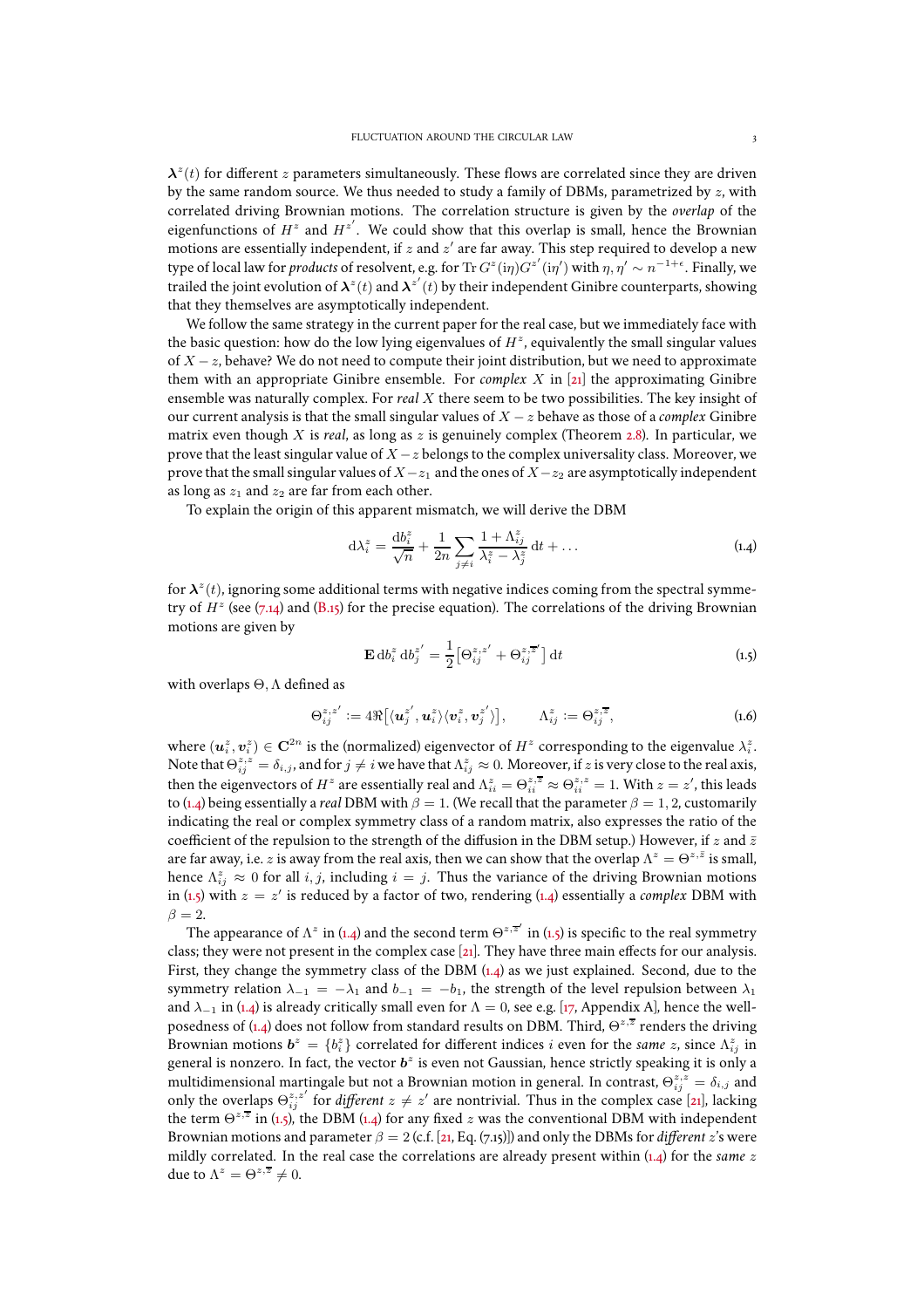We note that Dyson Brownian motions with nontrivial coefficients in the repulsion term have already been investigated in [\[16](#page-47-10)] (see also [\[18\]](#page-47-11)) in the context of spectral universality of addition of random matrices twisted by Haar unitaries, however the driving Brownian motions were independent. The issue of well-posedness, nevertheless, has already emerged in [\[16](#page-47-10)] when the more critical orthogonal group ( $\beta = 1$ ) was considered. The corresponding part of our analysis partly relies on techniques developed in [\[16](#page-47-10)]. We have already treated the dependence of Brownian motions for different  $z$ 's in [\[21](#page-47-0)] for the complex case; but the more general dependence structure characteristic to the real case is a new challenge that the current work resolves.

**Notations and conventions.** We introduce some notations we use throughout the paper. For integers  $k \in \mathbb{N}$  we use  $[k] := \{1, \ldots, k\}$ . We write H for the upper half-plane H :=  $\{z \in \mathbb{C} \mid$  $\Im z > 0$ ,  $\mathbf{D} \subset \mathbf{C}$  for the open unit disk, and we use the notation  $d^2 z := 2^{-1} i (dz \wedge d\overline{z})$  for the two dimensional volume form on C. For positive quantities f, g we write  $f \lesssim g$  and  $f \sim g$  if  $f \leq Cg$  and  $cg \leq f \leq Cg$ , respectively, for some constants  $c, C > 0$  which depend only on the *model parameters* appearing in [\(2.1\)](#page-3-0). For any two positive real numbers  $\omega_*,\omega^*\in\mathbf{R}_+$ , by  $\omega_*\ll\omega^*$ we denote that  $\omega_* \leq c\omega^*$  for some sufficiently small constant  $0 < c \leq 1/1000$ . We denote vectors by bold-faced lower case Roman letters  $x, y, ..., \in \mathbf{C}^k$ , for some  $k \in \mathbf{N}$ , and use the notation  $dx := dx_1 \dots dx_k$ . Vector and matrix norms,  $||x||$  and  $||A||$ , indicate the usual Euclidean norm and the corresponding induced matrix norm. For any  $k \times k$  matrix A we set  $\langle A \rangle := k^{-1} \operatorname{Tr} A$  to denote the normalized trace of A. Moreover, for vectors  $x, y \in \mathbf{C}^k$  and matrices  $A, B \in \mathbf{C}^{k \times k}$  we define

$$
\langle x, y \rangle := \sum \overline{x_i} y_i, \qquad \langle A, B \rangle := \langle A^* B \rangle = \frac{1}{k} \operatorname{Tr} A^* B.
$$

We will use the concept of "event with very high probability" meaning that for any fixed  $D > 0$  the probability of the event is bigger than  $1 - n^{-D}$  if  $n \ge n_0(D)$ . Moreover, we use the convention that  $\xi > 0$  denotes an arbitrary small exponent which is independent of *n*.

## 2. Main results

We consider *real i.i.d. matrices*  $X$ , i.e.  $n \times n$  matrices whose entries are independent and identically distributed as  $x_{ab} \stackrel{d}{=} n^{-1/2}\chi$  for some real random variable  $\chi$ , satisfying the following:

<span id="page-3-1"></span>**Assumption 2.1.** We assume that  $\mathbf{E}\,\chi=0$  and  $\mathbf{E}\,\chi^2=1$ . In addition we assume the existence of high *moments, i.e. that there exist constants*  $C_p > 0$ *, for any*  $p \in \mathbb{N}$ *, such that* 

<span id="page-3-0"></span>
$$
\mathbf{E}|\chi|^p \leq C_p. \tag{2.1}
$$

The *circular law* [\[6,](#page-47-1) [7](#page-47-12), [11,](#page-47-2) [36](#page-48-14), [10](#page-47-13), [33,](#page-48-15) [35,](#page-48-2) [47](#page-48-16), [55](#page-49-1)] asserts that the empirical distribution of eigenvalues  $\{\sigma_i\}_{i=1}^n$  of a complex i.i.d. matrix  $X$  converges to the uniform distribution on the unit disk  $\mathbf D,$  i.e.

$$
\lim_{n \to \infty} \frac{1}{n} \sum_{i=1}^{n} f(\sigma_i) = \frac{1}{\pi} \int_{\mathbf{D}} f(z) d^2 z,
$$
\n(2.2)

with very high probability for any continuous bounded function  $f$ . Our main result is a central limit theorem for the centred *linear statistics*

<span id="page-3-2"></span>
$$
L_n(f) := \sum_{i=1}^n f(\sigma_i) - \mathbf{E} \sum_{i=1}^n f(\sigma_i)
$$
 (2.3)

for general real i.i.d. matrices and generic test functions f, complementing the recent central limit theorem [\[21\]](#page-47-0) for the linear statistics of *complex i.i.d. matrices*. This CLT, formulated in Theorem [2.2,](#page-4-0) and its proof have two corollaries of independent interest that are formulated in Section [2.1](#page-6-0) and Section [2.2.](#page-6-1)

In order to state the result we introduce some notations. For any function  $h$  defined on the boundary of the unit disk ∂D we define its Fourier transform as

$$
\widehat{h}(k) = \frac{1}{2\pi} \int_0^{2\pi} h(e^{i\theta}) e^{-i\theta k} d\theta, \qquad k \in \mathbf{Z}.
$$
 (2.4)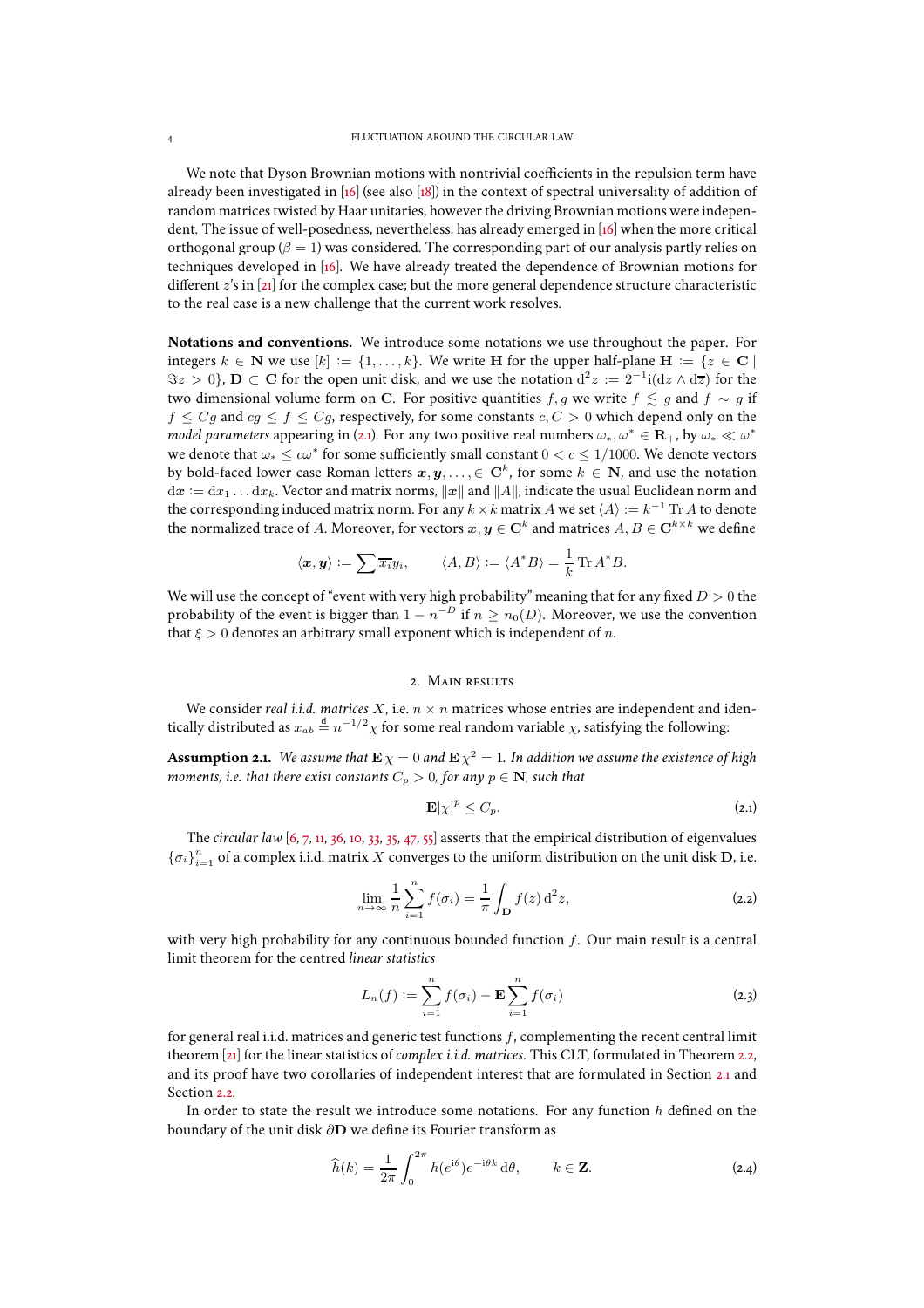For  $f, g \in H^{2+\delta}(\Omega)$  for some domain  $\Omega \supset \overline{\mathbf{D}}$  we define

$$
\langle g, f \rangle_{\dot{H}^{1/2}(\partial \mathbf{D})} := \sum_{k \in \mathbf{Z}} |k| \overline{\hat{g}(k)} \hat{f}(k), \qquad \|f\|_{\dot{H}^{1/2}(\partial \mathbf{D})}^2 := \langle f, f \rangle_{\dot{H}^{1/2}(\partial \mathbf{D})},
$$
  

$$
\langle g, f \rangle_{H_0^1(\mathbf{D})} := \langle \nabla g, \nabla f \rangle_{L^2(\mathbf{D})}, \qquad \|f\|_{H_0^1(\mathbf{D})}^2 := \langle f, f \rangle_{H_0^1(\mathbf{D})},
$$
  
(2.5)

where, in a slight abuse of notation, we identified f and g with their restrictions to  $\partial$ D. We use the convention that f is extended to C by setting it equal to zero on  $\Omega^c$ . Finally, we introduce the projection

<span id="page-4-7"></span>
$$
(P_{\text{sym}}f)(z) := \frac{f(z) + f(\overline{z})}{2}.
$$
 (2.6)

which maps functions on the complex plane to their symmetrisation with respect to the real axis.

<span id="page-4-0"></span>**Theorem 2.2** (Central Limit Theorem for linear statistics). Let X be a real  $n \times n$  *i.i.d.* matrix satisfying Assumption [2.1](#page-3-1) with eigenvalues  $\{\sigma_i\}_{i=1}^n$  $\{\sigma_i\}_{i=1}^n$  $\{\sigma_i\}_{i=1}^n$ , and denote the fourth cumulant<sup>1</sup> of  $\chi$  by  $\kappa_4$  :=  $\mathbf{E} \, \chi^4 - 3$ *. Fix*  $\delta > 0$ *, let*  $\Omega \subset \mathbf{C}$  *be open and such that*  $\overline{\mathbf{D}} \subset \Omega$ *. Then, for complex-valued test functions*  $f \in H^{2+\delta}(\Omega)$ , the centred linear statistics  $L_n(f)$ , defined in [\(2.3\)](#page-3-2), converge

$$
L_n(f) \Longrightarrow L(f),
$$

*to complex Gaussian random variables*  $L(f)$  with expectation  $\mathbf{E}\,L(f)=0$  and variance  $\mathbf{E}|L(f)|^2=0$  $C(f, f) =: V_f$  and  $\mathbf{E} L(f)^2 = C(\overline{f}, f)$ , where

<span id="page-4-2"></span>
$$
C(g,f) := \frac{1}{2\pi} \langle \nabla P_{\text{sym}} g, \nabla P_{\text{sym}} f \rangle_{L^2(\mathbf{D})} + \langle P_{\text{sym}} g, P_{\text{sym}} f \rangle_{\dot{H}^{1/2}(\partial \mathbf{D})} + \kappa_4 \left( \frac{1}{\pi} \int_{\mathbf{D}} \overline{g(z)} d^2 z - \frac{1}{2\pi} \int_0^{2\pi} \overline{g(e^{i\theta})} d\theta \right) \left( \frac{1}{\pi} \int_{\mathbf{D}} f(z) d^2 z - \frac{1}{2\pi} \int_0^{2\pi} f(e^{i\theta}) d\theta \right).
$$
\n(2.7)

*For the* k*-th moments we have an effective convergence rate of*

 $\mathbf{E}$ 

$$
L_n(f)^k \overline{L_n(f)}^l = \mathbf{E} L(f)^k \overline{L(f)}^l + \mathcal{O}\left(n^{-c(k+l)}\right)
$$

*for some constant*  $c(k + l) > 0$ *. Moreover, the expectation in* [\(2.3\)](#page-3-2) *is given by* 

<span id="page-4-6"></span>
$$
\mathbf{E} \sum_{i=1}^{n} f(\sigma_i) = E(f) + \mathcal{O}(n^{-c})
$$
\n
$$
E(f) := \frac{n}{\pi} \int_{\mathbf{D}} f(z) d^2 z + \frac{1}{4\pi} \int_{\mathbf{D}} \frac{f(\Re z) - f(z)}{(\Im z)^2} d^2 z - \frac{\kappa_4}{\pi} \int_{\mathbf{D}} f(z) (2|z|^2 - 1) d^2 z \qquad (2.8)
$$
\n
$$
- \frac{1}{2\pi} \int_{0}^{2\pi} f(e^{i\theta}) d\theta + \frac{1}{2\pi} \int_{-1}^{1} \frac{f(x)}{\sqrt{1 - x^2}} dx + \frac{f(1) + f(-1)}{4}
$$

*for some small constant*  $c > 0$ *.* 

## <span id="page-4-4"></span>**Remark 2.3.**

- *(i) Both expectation*  $E(f)$  *and covariance*  $C(g, f)$  *only depend on the symmetrised functions*  $P_{sym}f$ *and*  $P_{sym}g$ . Indeed,  $E(f) = E(P_{sym}f)$ , and the coefficient of  $\kappa_4$  in [\(2.7\)](#page-4-2) can also be written as *an integral over* Psymf *and* Psymg*.*
- *(ii) By polarisation, a multivariate central limit theorem as in [\[21,](#page-47-0) Corollary [2.4\]](#page-4-3) follows immediately* and any mixed k-th moments have an effective convergence rate of order  $n^{-c(k)}.$
- (iii) The variance  $V_f = \mathbf{E} |L(f)|^2$  in Theorem [2.2](#page-4-0) is strictly positive whenever f is not constant on *the unit disk (see [\[21](#page-47-0), Remark [2.3\]](#page-4-4)).*

## <span id="page-4-3"></span>**Remark 2.4** (Comparison with [\[41](#page-48-1)] and [\[46\]](#page-48-0))**.**

*(i) The central limit theorem [\[41,](#page-48-1) Theorem 2] is a special case of Theorem [2.2.](#page-4-0) Indeed, [\[41](#page-48-1), Theorem 2] implies that for real i.i.d. matrices with entries matching the real Ginibre ensemble to the fourth moment, and real-valued smooth test functions* f *compactly supported within the upper half of the unit disk*  $L_n(f)$  *converge to a real Gaussian of variance* 

<span id="page-4-5"></span>
$$
\frac{1}{4\pi} \langle \nabla f, \nabla f \rangle_{L^2(\mathbf{D})} = \frac{1}{2\pi} \langle \nabla P_{\text{sym}} f, \nabla P_{\text{sym}} f \rangle_{L^2(\mathbf{D})},\tag{2.9}
$$

<span id="page-4-1"></span><sup>&#</sup>x27;Note that in the real case the fourth cumulant is given by  $\kappa_4 = \kappa(\chi, \chi, \chi, \chi) = \mathbf{E} \chi^4 - 3$ , while in the complex case [\[21](#page-47-0)] the relevant fourth cumulant was given by  $\kappa(\chi,\chi,\overline{\chi},\overline{\chi}) = \mathbf{E}|\chi|^4 - 2.$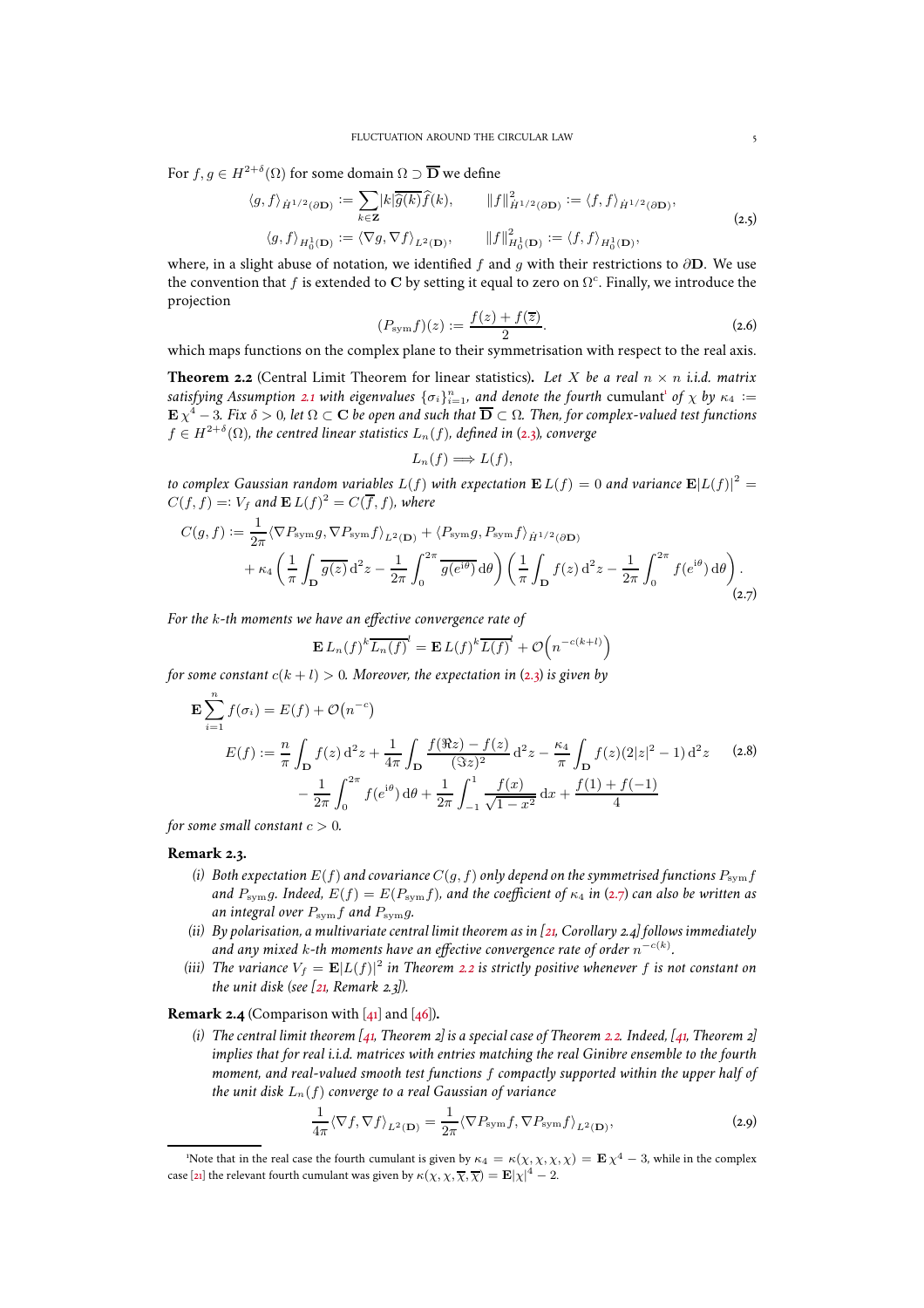*where we used that*  $z \mapsto f(z)$  *and*  $z \mapsto f(\overline{z})$  *are assumed to have disjoint support. Due to the moment matching assumption,*  $\kappa_4 = 0$  *in the setting of* [\[41](#page-48-1)*]*.

*(ii) The central limit theorem [\[46](#page-48-0), Corollary 2.6] is also a special case of Theorem [2.2.](#page-4-0) Indeed, [\[46](#page-48-0), Corollary 2.6] implies that for real i.i.d. matrices and test functions* f *which are analytic in a neighbourhood of the unit disk and satisfy*  $P_{\text{sym}}f: \overline{D} \to \mathbf{R}$  *the linear statistics*  $L_n(f)$  *converge to a Gaussian of variance*

$$
\frac{1}{\pi} \int_{\mathbf{D}} |\partial_z f(z)|^2 d^2 z = \frac{1}{4\pi} \langle \nabla f, \nabla f \rangle_{L^2(\mathbf{D})} + \frac{1}{2} \langle f, f \rangle_{\dot{H}^{1/2}(\partial \mathbf{D})} \n= \frac{1}{2\pi} \langle \nabla P_{\text{sym}} f, \nabla P_{\text{sym}} f \rangle_{L^2(\mathbf{D})} + \langle P_{\text{sym}} f, P_{\text{sym}} f \rangle_{\dot{H}^{1/2}(\partial \mathbf{D})}.
$$

*Here in the first step we used the analyticity of* f *(see [\[21,](#page-47-0) Eq.* [\(2.11\)](#page-6-2)*]), and in the second step we used that*  $\langle (\nabla f)(z),(\nabla f(\cdot))(z)\rangle = 0$  *and that*  $\hat{f}(k) = 0$  *for*  $k < 0$  *while*  $\hat{f}(\cdot)(k) = 0$  *for*  $k > 0$  by analyticity. We thus arrived at [\(2.7\)](#page-4-2), since the coefficient of  $\kappa_4$  in (2.7) vanishes also by *analyticity of* f *in the setting of [\[46](#page-48-0)].*

**Remark 2.5** (Comparison with the complex case)**.** *We remark that the limiting variance in the case of complex i.i.d. matrices, as studied in [\[21\]](#page-47-0), is generally different from the real case. In the complex case* Ln(f) *converges to a complex Gaussian with variance*

$$
V_f^{(\mathbf{C})} = V_f^{(\mathbf{C},1)} + \kappa_4 V_f^{(\mathbf{C},2)},
$$
  

$$
V_f^{(\mathbf{C},1)} := \frac{1}{4\pi} ||\nabla f||_{L^2(\mathbf{D})}^2 + \frac{1}{2} ||f||_{H^{1/2}(\partial(\mathbf{D}))}^2, \quad V_f^{(\mathbf{C},2)} := |\langle f \rangle_{\mathbf{D}} - \langle f \rangle_{\partial \mathbf{D}}|^2
$$

*where*  $\langle \cdot \rangle$  *denotes the averaging over* **D** *as in* [\(2.7\)](#page-4-2)*. In contrast, in the real case the limiting variance is given by*

$$
V_f^{(\mathbf{R})} = 2V_{P_{\text{sym}}f}^{(\mathbf{C},1)} + \kappa_4 V_f^{(\mathbf{C},2)}.
$$

*Thus the variances agree exactly in the case of analytic test functions by [\(2.9\)](#page-4-5) and*  $V_f^{({\bf C},2)}=0$ *, while e.g. in the case of symmetric test functions,*  $f = P_{sym}f$  *and vanishing fourth cumulant*  $\kappa_4 = 0$  *the real variance is twice as big as the complex one,*  $V_f^{(\mathbf{R})} = 2 V_f^{(\mathbf{C})}$ .

**Remark 2.6** (Real correction to the expected circular law)**.** *In [\[25](#page-47-4), Theorem 6.2] Edelman computed the density of genuinely complex eigenvalues of the real Ginibre ensemble to be*

<span id="page-5-0"></span>
$$
\rho_n(x+iy) := \sqrt{\frac{2n}{\pi}} |y| e^{2ny^2} \operatorname{erfc}(\sqrt{2n}|y|) \frac{\Gamma(n-1, n(x^2+y^2))}{\Gamma(n-1)}.
$$
\n(2.10)

,

*Using uniform asymptotics for the incomplete Gamma function [\[58,](#page-49-2) Eq. (2.2)] we obtain*

$$
\rho_n(z) \approx \sqrt{\frac{2n}{\pi}} |\Im z| e^{2n(\Im z)^2} \operatorname{erfc}(\sqrt{2n} |\Im z|) \operatorname{erfc}\left(\operatorname{sgn}(|z|-1)\sqrt{n(|z|^2-1-2\log|z|)}\right),
$$

*which, using asymptotics of the error function for any fixed*  $|z| < 1$ *,* 

$$
\sqrt{\frac{2n}{\pi}}|\Im z|e^{2n(\Im z)^2}\operatorname{erfc}(\sqrt{2n}|\Im z|) \approx \frac{1}{2\pi} - \frac{1}{8n\pi(\Im z)^2},
$$

*gives that*

$$
\rho_n(z) = \frac{1}{\pi} - \frac{1}{4\pi n} \frac{1}{(\Im z)^2} + \mathcal{O}(n^{-1}),
$$

*in agreement with the second term in the rhs. of* [\(2.8\)](#page-4-6) *accounting for the* n −1 *-correction to the circular law away from the real axis.*

*The situation very close to the real axis is much more subtle. The density of the real Ginibre eigenvalues is explicitly known [\[26](#page-47-3), Corollary 4.3] and it is asymptotically uniform on* [−1, 1]*, see [\[26](#page-47-3), Corollary 4.5], giving a singular correction of mass of order* n −1/2 *to the circular law. However, the abundance of real eigenvalues is balanced by the sparsity of genuinely complex eigenvalues in a narrow strip around the real axis — a consequence of the factor* |y| *in* [\(2.10\)](#page-5-0)*. Since these two effects of order* n −1/2 *cancel each other on the scale of our test functions* f*, they are not directly visible in* [\(2.8\)](#page-4-6)*. Instead we obtain a smaller order correction of order* n −1 *specific to the real axis, in form of the second, the penultimate and the ultimate term in [\(2.8\)](#page-4-6).*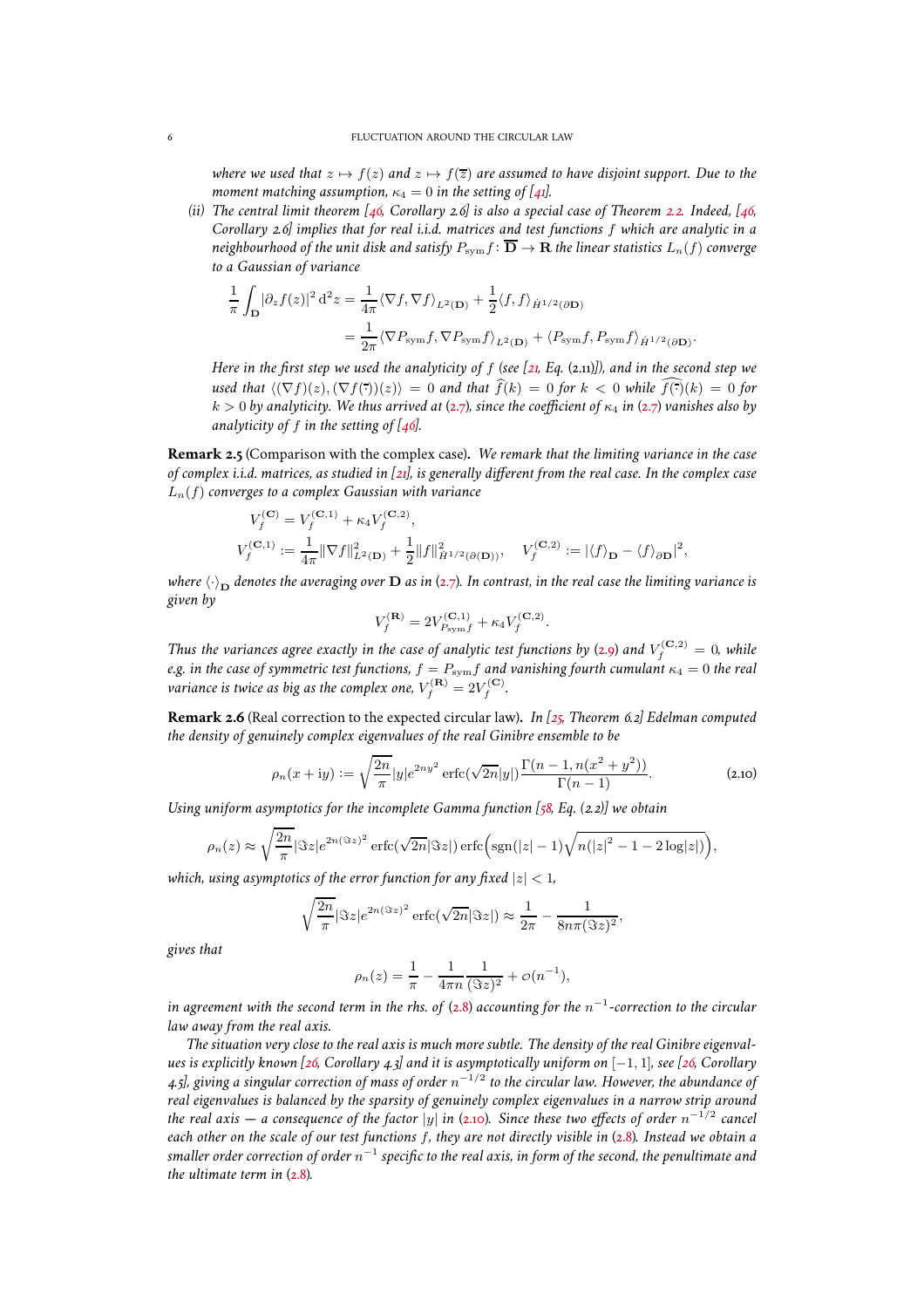**Remark 2.7** (Special case: Polynomial test functions)**.** *We remark that in [\[32](#page-48-17), [54](#page-49-3)] exact* n*-dependent* formulae for  $\mathbf{E}\, \text{Tr}\, X^k=\mathbf{E}\sum_i \sigma_i^k$  and real Ginibre  $X$  have been obtained. Translated into our scaling *it follows from [\[32](#page-48-17), Corollary 4] that*

<span id="page-6-2"></span>
$$
\mathbf{E} \operatorname{Tr} X^k = \begin{cases} 1, & k \text{ even,} \\ 0, & k \text{ odd,} \end{cases} + \mathcal{O}_k(1) \tag{2.11}
$$

*for integers*  $k \geq 1$ *, as*  $n \to \infty$  *(note that the trace is unnormalised). The asymptotics* (2.11*) are consistent with* [\(2.8\)](#page-4-6) *since*

$$
\int_{\mathbf{D}} z^k d^2 z = 0, \quad \int_{-1}^1 (e^{i\theta})^k d\theta = 0, \quad \frac{1^k + (-1)^k}{4} = \begin{cases} \frac{1}{2}, & k \text{ even,} \\ 0, & k \text{ odd,} \end{cases}
$$

*and*

$$
\frac{1}{4\pi}\int_{\mathbf{D}}\frac{(\Re z)^k-z^k}{(\Im z)^2}\,\mathrm{d}^2z=\begin{cases} \frac{1}{2}-2^{-k}\binom{k-1}{k/2}, & k \text{ even},\\ 0, & k \text{ odd}, \end{cases},\quad \frac{1}{2\pi}\int_{-1}^1\frac{x^k}{\sqrt{1-x^2}}\,\mathrm{d}x=\begin{cases} 2^{-k}\binom{k-1}{k/2}, & k \text{ even},\\ 0, & k \text{ odd}. \end{cases}
$$

<span id="page-6-0"></span>2.1. **Connection to the Gaussian free field.** It has been observed in [\[50](#page-48-4)] that for complex Ginibre matrices the limiting random field L(f) can be viewed as a projection of the *Gaussian free field (GFF)* [\[52](#page-48-5)]. In [\[21,](#page-47-0) Section [2.1\]](#page-6-0) we extended this interpretation to general complex i.i.d. matrices with  $\kappa_4 \geq 0$  and provided an interpretation as a rank-one perturbation of the projected GFF. The real case yields the symmetrised version of the same GFF with respect to the real axis, reflecting the fact that the complex eigenvalues of real matrices come in pairs of complex conjugates. We keep the explanation brief due to the similarity to [\[21](#page-47-0), Section [2.1\]](#page-6-0).

The Gaussian free field on C is a *Gaussian Hilbert space* of random variables h(f) indexed by functions in the Sobolev space  $f \in H_0^1(\mathbf{C})$  such that the map  $f \mapsto h(f)$  is linear and

<span id="page-6-4"></span>
$$
\mathbf{E} h(f) = 0, \quad \mathbf{E} \overline{h(f)} h(g) = \langle f, g \rangle_{H_0^1(\mathbf{C})} = \langle \nabla f, \nabla g \rangle_{L^2(\mathbf{C})}.
$$
 (2.12)

The Sobolev space  $H_0^1(\mathbf{C}) = \overline{C_0^\infty(\mathbf{C})}^{\|\cdot\|_{H_0^1(\mathbf{C})}}$  can be orthogonally decomposed into

$$
H_0^1(\mathbf{D}) \oplus H_0^1(\overline{\mathbf{D}}^c) \oplus H_0^1(\mathbf{D} \cup \overline{\mathbf{D}}^c)^{\perp},
$$

i.e. the  $H_0^1$ -closure of smooth functions which are compactly supported in  ${\bf D}$  or  $\overline {\bf D}^c$ , and their orthogonal complement  $H^1_0((\partial\mathbf{D})^c)^{\perp}$ , the closed subspace of functions analytic outside of  $\partial\mathbf{D}$  (see e.g.  $[52, Thm. 2.17]$ ). With the orthogonal projection P onto the first and third of these subspaces,

$$
P := P_{H_0^1(\mathbf{D})} + P_{H_0^1((\partial \mathbf{D})^c)^{\perp}},
$$

we have (see [\[21,](#page-47-0) Eq. [\(2.13\)](#page-6-3)])

$$
||Pf||_{H_0^1(\mathbf{C})}^2 = ||f||_{H_0^1(\mathbf{D})}^2 + 2\pi ||f||_{\dot{H}^{1/2}(\partial \mathbf{D})}^2.
$$
 (2.13)

<span id="page-6-3"></span>If  $\kappa_4 \geq 0$ , then L can be interpreted as

$$
L = \frac{1}{\sqrt{2\pi}} P P_{\text{sym}} h + \sqrt{\kappa_4} \left( \langle \cdot \rangle_{\mathbf{D}} - \langle \cdot \rangle_{\partial \mathbf{D}} \right) \Xi,
$$
 (2.14)

where  $\Xi$  is a standard real Gaussian, independent of h, and the projection of h is to be interpreted by duality, i.e.  $(P P_{sym} h)(f) := h(P P_{sym} f)$ , cf. [\[21,](#page-47-0) Eq. [\(2.15\)](#page-7-1)]. Indeed,

$$
\mathbf{E} \left| \frac{1}{\sqrt{2\pi}} h(PP_{\text{sym}}f) + \sqrt{\kappa_4} (\langle f \rangle_{\mathbf{D}} - \langle f \rangle_{\partial \mathbf{D}}) \Xi \right|^2 = C(f, f),
$$

as a consequence of  $(2.12)$  and  $(2.13)$ .

<span id="page-6-1"></span>2.2. **Universality of the local singular value statistics of** X −z **close to zero.** As a by-product of our analysis we obtain the universality of the small singular values of  $X - z$ , and prove that (up to a rescaling) their distribution asymptotically agrees with the singular value distribution of a *complex* Ginibre matrix  $\tilde{X}$  if  $z \notin \mathbf{R}$ , even though X is a *real* i.i.d. matrix. In the following by  $\{\lambda^z_i\}_{i\in [n]}$  we denote the singular values of  $X-z$  in increasing order.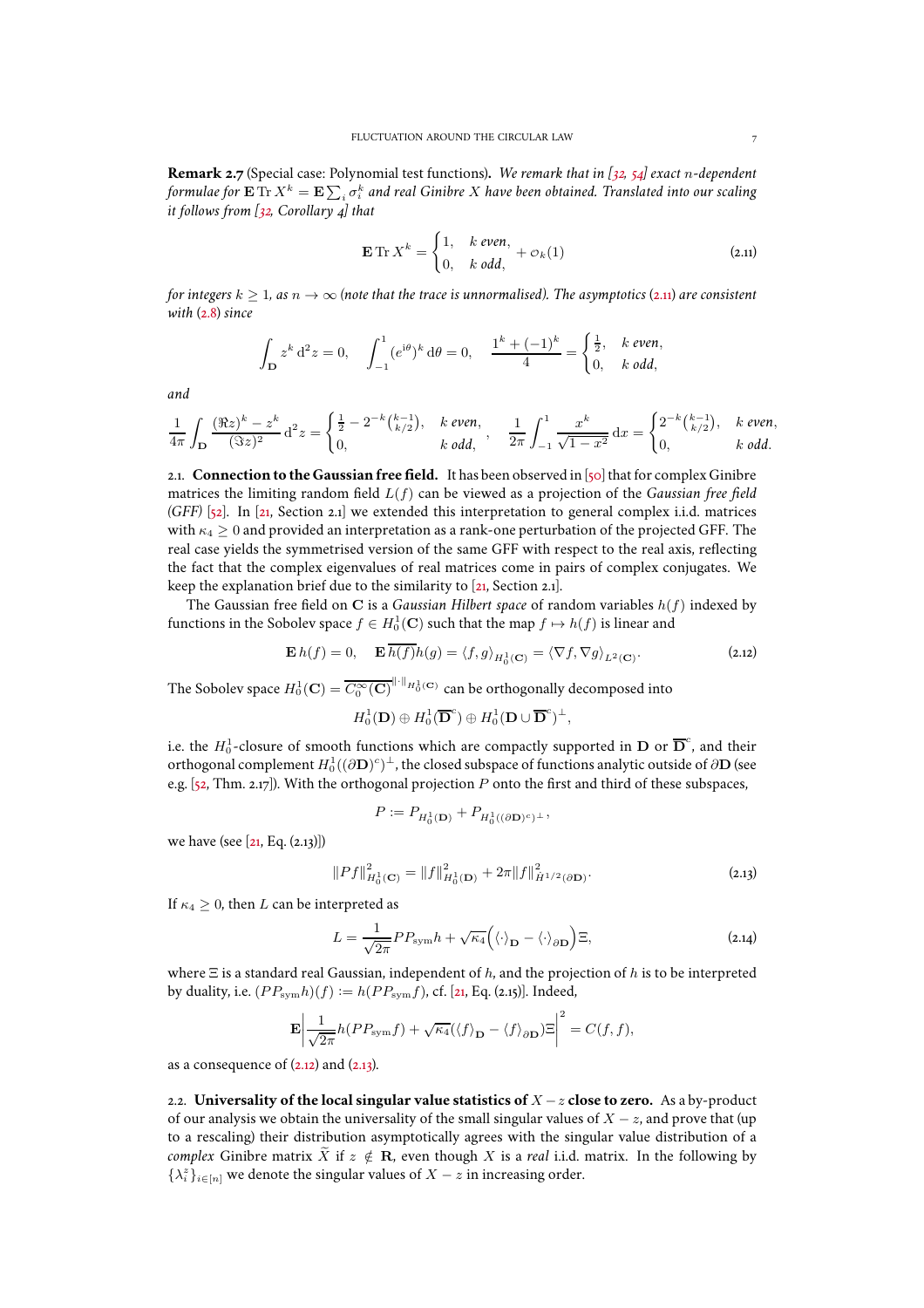It is natural to express universality in terms of the  $k$ -point correlation functions  $p_{k,z}^{(n)}$  which are defined implicitly by

<span id="page-7-1"></span>
$$
\mathbf{E}\begin{pmatrix}n\\k\end{pmatrix}^{-1}\sum_{\{i_1,\ldots,i_{k_1}\}\subset[n]}f(\lambda_{i_1}^z,\ldots,\lambda_{i_k}^z)=\int_{\mathbf{R}^k}f(\boldsymbol{x})p_{k,z}^{(n)}(\boldsymbol{x})\,\mathrm{d}\boldsymbol{x},\tag{2.15}
$$

for test functions f. The summation in [\(2.15\)](#page-7-1) is over all the subsets of k distinct integers from [n]. Denote by  $p_k^{(\infty,{\bf C})}$  the scaling limit of the  $k$ -point correlation function  $p_k^{(n,{\bf C})}$  of the singular values of a complex  $n \times n$  Ginibre matrix  $\tilde{X}$ . See e.g. [\[31](#page-48-18), Eqs. (2.3)–(2.4)] or [\[9](#page-47-14), Eq. (1.3)] for the explicit expression of  $p_k^{(\infty, \mathbf{C})}$ .

<span id="page-7-0"></span>**Theorem 2.8** (Universality of small singular values of  $X - z$ ). *Fix*  $z \in \mathbb{C}$  *with*  $|\Im z| \sim 1$ *, and*  $|z| \leq$ 1 − ǫ*, for some small fixed* ǫ > 0*. Let* X *be an i.i.d. matrix with real entries satisfying Assumption [2.1,](#page-3-1) and denote by* ρ z *the self consistent density of states of the singular values of* X −z *(see* [\(3.3\)](#page-8-0) *later). Then* for any  $k \in \mathbf{N}$ , and for any compactly supported test function  $F \in C^1_c(\mathbf{R}^k)$ , it holds

$$
\int_{\mathbf{R}^k} F(\boldsymbol{x}) \left[ \rho^z(0)^{-k} p_{k,z}^{(n)} \left( \frac{\boldsymbol{x}}{n \rho^z(0)} \right) - p_k^{(\infty, \mathbf{C})}(\boldsymbol{x}) \right] d\boldsymbol{x} = \mathcal{O}\left( n^{-c(k)} \right), \tag{2.16}
$$

*where*  $c(k) > 0$  *is a small constant only depending on* k. The implicit constant in  $\mathcal{O}(\cdot)$  may depend on  $k, \|F\|_{C^1}$ , and  $C_p$  from [\(2.1\)](#page-3-0).

**Remark 2.9.** *Theorem [2.8](#page-7-0) states that the local statistics of the singular values of* X − z *close to zero, for*  $|\Im z| \sim 1$ , asymptotically agree with the ones of a complex Ginibre matrix X, even if the entries of X *are real i.i.d. random variables. It is expected that the same result holds for all (possibly* n*-dependent)*  $z$  as long as  $|\Im z|\gg n^{-1/2}$ , while in the opposite regime  $|\Im z|\ll n^{-1/2}$  the local statistics of the real *Ginibre prevails with an interpolating family of new statistics which emerges for*  $|\Im z| \sim n^{-1/2}$ .

Besides the universality of small singular values of  $X - z$ , our methods also allow us to conclude the asymptotic independence of the small singular values of  $X - z_1$  and those of  $X - z_2$  for generic  $z_1, z_2$ . More precisely, similarly to [\(2.15\)](#page-7-1), we define the correlation function  $p_{k_1, z_1;k_2,z_2}^{(n)}$  for the singular values of  $X - z_1$  and  $X - z_2$  implicitly by

$$
\mathbf{E}\begin{pmatrix} n \\ k_1 \end{pmatrix}^{-1} \begin{pmatrix} n \\ k_2 \end{pmatrix}^{-1} \sum_{\substack{\{i_1,\dots,i_{k_1}\}\subset [n] \\ \{j_1,\dots,j_{k_2}\}\subset [n]}} f(\lambda_i^{z_1},\lambda_j^{z_2}) = \int_{\mathbf{R}^{k_1}} d\mathbf{x}_1 \int_{\mathbf{R}^{k_2}} d\mathbf{x}_2 f(\mathbf{x}_1,\mathbf{x}_2) p_{k_1,z_1;k_2,z_2}^{(n)}(\mathbf{x}_1,\mathbf{x}_2),
$$
\n(2.17)

for any test function f, and any  $k_1, k_2 \in \mathbb{N}$ , where we used the notations  $\boldsymbol{\lambda}_i^{z_1}:=(\lambda_{i_1}^{z_1},\ldots,\lambda_{i_{k_1}}^{z_1})$ and  $\lambda_j^{z_2} := (\lambda_{j_1}^{z_2}, \ldots, \lambda_{j_{k_2}}^{z_2}).$  $z_2$   $\cdot$   $\cdot$   $\wedge$   $z_2$ 

<span id="page-7-3"></span>**Theorem 2.10** (Asymptotic independence of small singular values of  $X-z_1, X-z_2$ ). Let  $z_1, z_2 \in \mathbb{C}$ *be as* z in Theorem [2.8,](#page-7-0) and assume that  $|z_1 - z_2|, |z_1 - \overline{z}_2| \sim 1$ . Let X be an i.i.d. matrix with real *entries satisfying Assumption* [2.1,](#page-3-1) then for any  $k_1, k_2 \in \mathbb{N}$ , and for any compactly supported test function  $F \in C_c^1(\mathbf{R}^k)$ , with  $k = k_1 + k_2$ , using the notation  $\mathbf{x} = (\mathbf{x}_1, \mathbf{x}_2)$ , with  $\mathbf{x}_l \in \mathbf{R}^{k_l}$ , it holds

$$
\int_{\mathbf{R}^k} F(\mathbf{x}) \left[ \frac{1}{(\rho^{z_1})^{k_1} (\rho^{z_2})^{k_2}} p_{k_1, z_1; k_2, z_2}^{(n)} \left( \frac{\mathbf{x}_1}{n \rho^{z_1}}, \frac{\mathbf{x}_2}{n \rho^{z_2}} \right) - p_{k_1}^{(\infty, \mathbf{C})}(\mathbf{x}_1) p_{k_2}^{(\infty, \mathbf{C})}(\mathbf{x}_2) \right] d\mathbf{x} = \mathcal{O}\left(n^{-c(k)}\right),
$$
\n(2.18)

where  $\rho^{z_l} = \rho^{z_l}(0)$ , and  $c(k) > 0$  is a small constant only depending on k. The implicit constant in  $\mathcal{O}(\cdot)$  *may depend on k,*  $||F||_{C^{1}}$ *, and*  $C_p$  *from* [\(2.1\)](#page-3-0)*.* 

**Remark 2.11.** *We stated Theorem [2.8](#page-7-0) for two different* z1, z<sup>2</sup> *for notational simplicity. The analogous result holds for any finitely many*  $z_1, \ldots, z_q$  *such that*  $|z_l - z_m|, |z_l - \overline{z}_m| \sim 1$ *, with*  $l, m \in [q]$ *.* 

#### 3. Proof strategy

The proof of Theorem [2.2](#page-4-0) follows a similar strategy as the proof of [\[21](#page-47-0), Thm. [2.2\]](#page-4-0) with several major changes. We use Girko's formula to relate the eigenvalues of X to the resolvent of the  $2n \times 2n$ matrix

<span id="page-7-2"></span>
$$
H^z := \begin{pmatrix} 0 & X - z \\ (X - z)^* & 0 \end{pmatrix}, \tag{3.1}
$$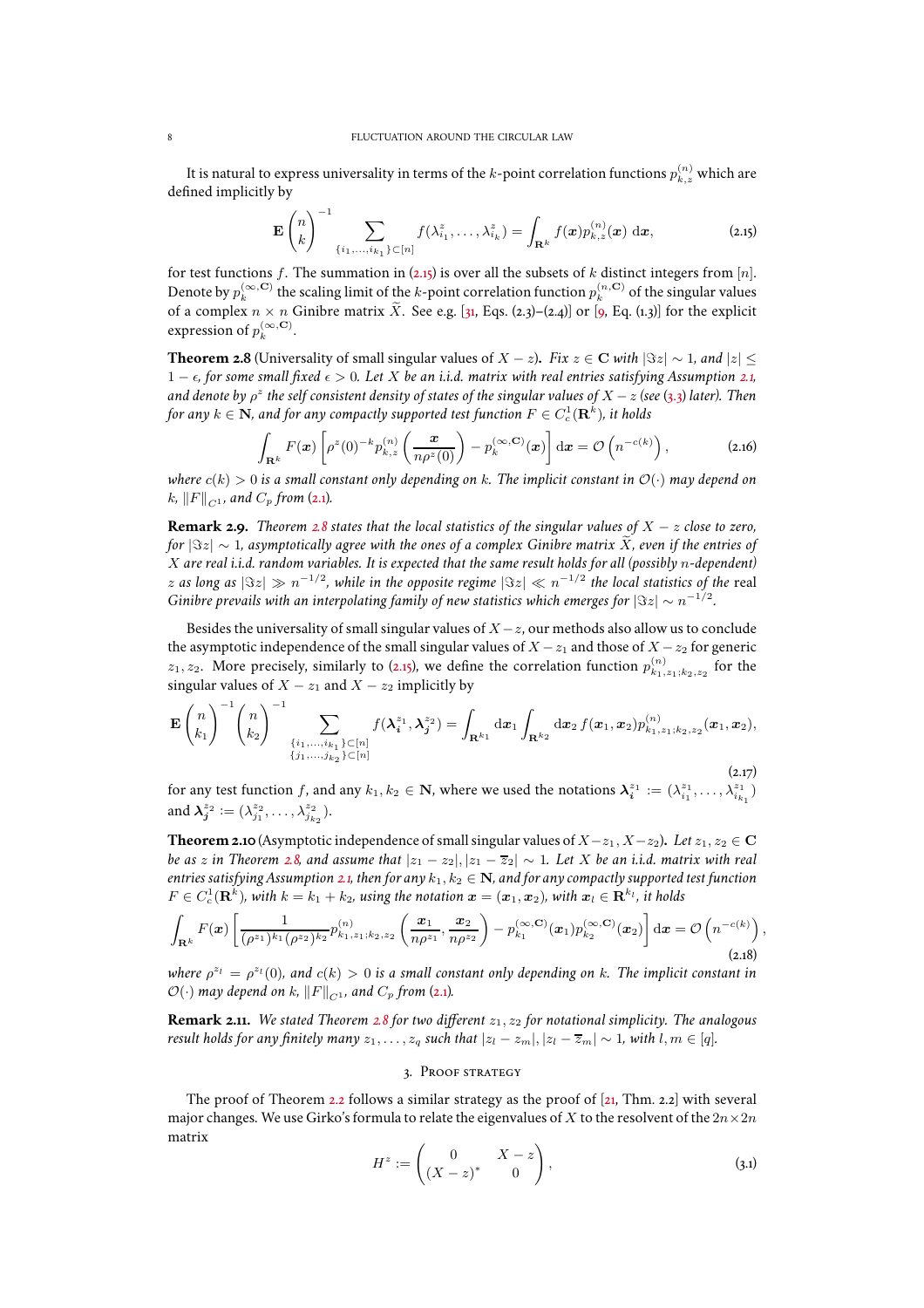the so called *Hermitisation* of  $X - z$ . We denote the eigenvalues of  $H^z$ , which come in pairs symmetric with respect to zero, by  $\{\lambda_{\pm i}^z\}_{i\in[n]}.$  The *local law*, see Theorem [3.1](#page-8-1) below, asserts that the resolvent  $G(w) = G^z(w) := (H^z - w)^{-1}$  of  $H^z$  with  $\eta = \Im w \neq 0$  becomes approximately deterministic, as  $n \to \infty$ . Its limit is expressed via the unique solution of the scalar equation

<span id="page-8-5"></span>
$$
-\frac{1}{m^z} = w + m^z - \frac{|z|^2}{w + m^z}, \quad \eta \Im m^z(w) > 0, \quad \eta = \Im w \neq 0,
$$
 (3.2)

which is a special case of the *matrix Dyson equation* (MDE), see e.g. [\[1\]](#page-47-15) and [\(5.1\)](#page-13-0) later. Note that on the imaginary axis  $m^z(i\eta) = i \Im m^z(i\eta)$ . We define the *self-consistent density of states* of  $H^z$  and its extension to the upper half-plane by

<span id="page-8-0"></span>
$$
\rho^{z}(E) := \rho^{z}(E + i0), \qquad \rho^{z}(w) := \frac{1}{\pi} \Im m^{z}(w).
$$
 (3.3)

In terms of  $m^z$  the deterministic approximation to  $G^z$  is given by the  $2n\times 2n$  block matrix

<span id="page-8-2"></span>
$$
M^{z}(w) := \begin{pmatrix} m^{z}(w) & -zu^{z}(w) \\ -\overline{z}u^{z}(w) & m^{z}(w) \end{pmatrix}, \quad u^{z}(w) := \frac{m^{z}(w)}{w + m^{z}(w)},
$$
 (3.4)

where each block is understood to be a scalar multiple of the  $n \times n$  identity matrix. We note that  $m, u, M$  are uniformly bounded in  $z, w$ , i.e.

$$
||Mz(w)|| + |mz(w)| \lesssim 1, \quad |uz(w)| \le |mz(w)|2 + |uz(w)|2|z|2 < 1,
$$
 (3.5)

see e.g. [\[21,](#page-47-0) Eqs. [\(3.3\)](#page-8-0)–[\(3.4\)](#page-8-2)].

The *local law* for  $G^z(w)$  in its full averaged and isotropic form has been obtained for  $w \in i\mathbf{R}$ in [\[2](#page-47-7)] for the bulk regime  $|1 - |z|| \ge \epsilon$  and in [\[3\]](#page-47-8) for the edge regime  $|1 - |z|| < \epsilon$ . In fact, in the companion paper [\[21](#page-47-0)] on the complex CLT the local law for w on the imaginary axis was sufficient. For the real CLT, however, we need its extension to general spectral parameters  $w$  in the bulk  $|1 - |z|| > \epsilon$  case that we state below. We remark that tracial and entry-wise form of the local law in Theorem [3.1](#page-8-1) has already been established in [\[15](#page-47-16), Theorem 3.4].

<span id="page-8-1"></span>**Theorem 3.1** (Optimal local law for G). *For any*  $\epsilon > 0$  *and*  $z \in \mathbb{C}$  *with*  $|1 - |z|| \geq \epsilon$  *the resolvent*  $G^z$  at  $w \in \mathbf{H}$  with  $\eta = \Im w$  is very well approximated by the deterministic matrix  $M^z$  in the sense that

$$
|\langle (G^z(w) - M^z(w))A \rangle| \leq \frac{C_{\epsilon} ||A||n^{\epsilon}}{n\eta},
$$
  
 
$$
|\langle \mathbf{x}, (G^z(w) - M^z(w))\mathbf{y} \rangle| \leq C_{\epsilon} ||\mathbf{x}|| ||\mathbf{y}||n^{\epsilon} \Big(\frac{1}{\sqrt{n\eta}} + \frac{1}{n\eta}\Big),
$$
 (3.6)

<span id="page-8-3"></span>with very high probability for some  $C_\epsilon \leq \epsilon^{-100}$ , uniformly for  $\Im w > 0$ ,  $|1-|z|| \geq \epsilon$ , and for any *deterministic matrices* A *and vectors*  $x, y$ *, and*  $\xi > 0$ *.* 

**Remark 3.2** (Cusp fluctuation averaging). For  $w \in \textbf{R}$  we may choose  $C_{\epsilon} = 1$  by [\[3,](#page-47-8) Theorem 5.2] *which takes into account the* cusp fluctuation averaging effect*. Since it is not necessary for the present work we refrain from adapting this technique for general* w *and rather present a conceptually simpler proof resulting in the*  $\epsilon$ -dependent bounds [\(3.6\)](#page-8-3).

As in [\[21\]](#page-47-0) we express the linear statistics [\(1.1\)](#page-0-0) of eigenvalues  $\sigma_i$  of  $X$  through the resolvent  $G^z$  via Girko's Hermitisation formula [\(1.3\)](#page-1-0)

$$
L_n(f) = \frac{1}{4\pi} \int_{\mathbf{C}} \Delta f(z) \left[ \log|\det(H^z - iT)| - \mathbf{E} \log|\det(H^z - iT)| \right] d^2 z
$$
  

$$
- \frac{n}{2\pi i} \int_{\mathbf{C}} \Delta f(z) \left[ \left( \int_0^{\eta_0} + \int_{\eta_0}^{\eta_c} + \int_{\eta_c}^T \right) \left[ \langle G^z(i\eta) - \mathbf{E} G^z(i\eta) \rangle \right] d\eta \right] d^2 z \qquad (3.7)
$$
  

$$
=: J_T + I_0^{\eta_0} + I_{\eta_0}^{\eta_c} + I_{\eta_c}^T,
$$

<span id="page-8-4"></span>for  $\eta_0\,=\,n^{-1-\delta_0},\,\eta_c\,=\,n^{-1+\delta_1},$  and  $T\,=\,n^{100},$  where  $J_T$  in [\(3.7\)](#page-8-4) corresponds to the rhs. of the first line in [\(3.7\)](#page-8-4) whilst  $I_0^{\eta_0}, I_{\eta_0}^T, I_{\eta_c}^T$  correspond to the three different  $\eta$ -integrals in the second line of [\(3.7\)](#page-8-4). The regime  $J_T$  can be trivially estimated by [\[21,](#page-47-0) Lemma 4.3], while the regime  $I_0^{\eta_0}$  can be controlled using [\[57,](#page-49-4) Thm. 3.2] as in [\[21](#page-47-0), Lemma 4.4] (see [\[21](#page-47-0), Remark 4.5] for an alternative proof). Both contributions are negligible. For the main term  $I_{\eta_c}^T$  we prove the following *resolvent CLT*.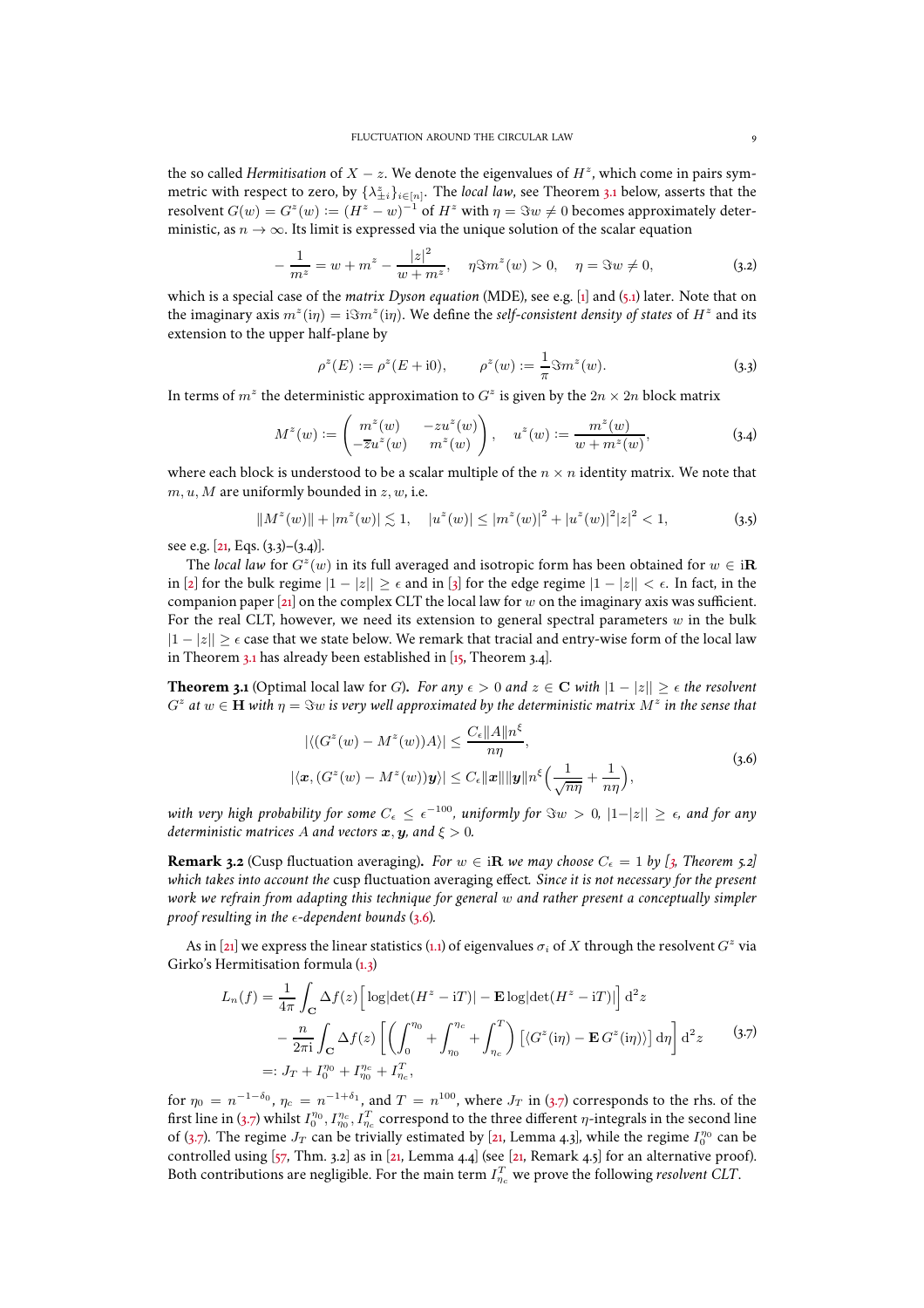<span id="page-9-0"></span>**Proposition 3.3** (CLT for resolvents). Let  $\epsilon > 0$ ,  $\eta_1, \ldots, \eta_p > 0$ , and  $z_1, \ldots, z_p \in \mathbb{C}$  be such that  $f$ or any  $i \neq j$ ,  $\min\{\eta_i, \eta_j\} \geq n^{\epsilon-1}|z_i-z_j|^{-2}$ . Then for any  $\xi > 0$  the traces of the resolvents  $G_i = G^{z_i}(\mathrm{i}\eta_i)$  satisfy an asymptotic Wick theorem

$$
\mathbf{E} \prod_{i \in [p]} \langle G_i - \mathbf{E} G_i \rangle = \sum_{P \in \text{Pairings}([p])} \prod_{\{i,j\} \in P} \mathbf{E} \langle G_i - \mathbf{E} G_i \rangle \langle G_j - \mathbf{E} G_j \rangle + \mathcal{O}(\Psi)
$$
\n
$$
= \frac{1}{n^p} \sum_{P \in \text{Pairings}([p])} \prod_{\{i,j\} \in P} \frac{\widehat{V}_{i,j} + \kappa_4 U_i U_j}{2} + \mathcal{O}(\Psi), \tag{3.8}
$$

<span id="page-9-8"></span>*where*

<span id="page-9-1"></span>
$$
\Psi := \frac{n^{\xi}}{(n\eta_*)^{1/2}} \frac{1}{\min_{i \neq j} |z_i - z_j|^4} \prod_{i \in [p]} \Big( \frac{1}{|1 - |z_i||} + \frac{1}{(\Im z_i)^2} \Big) \frac{1}{n\eta_i}, \qquad \eta_* := \min_i \eta_i, \qquad (3.9)
$$

*and*  $\hat{V}_{i,j} = \hat{V}(z_i, z_j, \eta_i, \eta_j)$  *and*  $U_i = U(z_i, \eta_i)$  *are defined as*  $\hat{V}(z, z, n, n) := V(z, z, n, n) + V(z, \overline{z}, n, n)$ 

$$
V(z_i, z_j, \eta_i, \eta_j) := V(z_i, z_j, \eta_i, \eta_j) + V(z_i, z_j, \eta_i, \eta_j)
$$
  
\n
$$
V(z_i, z_j, \eta_i, \eta_j) := \frac{1}{2} \partial_{\eta_i} \partial_{\eta_j} \log \left[ 1 + (u_i u_j |z_i| |z_j|)^2 - m_i^2 m_j^2 - 2u_i u_j \Re z_i \overline{z_j} \right],
$$
  
\n
$$
U(z_i, \eta_i) := \frac{i}{\sqrt{2}} \partial_{\eta_i} m_i^2,
$$
\n(3.10)

<span id="page-9-6"></span>*with*  $m_i = m^{z_i}(\text{i}\eta_i)$  *and*  $u_i = u^{z_i}(\text{i}\eta_i)$  *from* [\(3.2\)](#page-8-5)–[\(3.4\)](#page-8-2)*.* 

*Moreover, the expectation of the normalised trace of*  $G = G_i$  *is given by* 

<span id="page-9-2"></span>
$$
\mathbf{E}\langle G \rangle = \langle M \rangle + \mathcal{E} + \mathcal{O}\bigg( \Big(\frac{1}{|1-|z||} + \frac{1}{|\Im z|^2} \Big) \Big(\frac{1}{n^{3/2}(1+\eta)} + \frac{1}{(n\eta)^2} \Big) \bigg), \tag{3.11}
$$

*where*

<span id="page-9-3"></span>
$$
\mathcal{E} := -\frac{i\kappa_4}{4n}\partial_\eta(m^4) + \frac{i}{4n}\partial_\eta \log\left(1 - u^2 + 2u^3|z|^2 - u^2(z^2 + \overline{z}^2)\right).
$$
 (3.12)

Proposition [3.3](#page-9-0) is the real analogue of [\[21](#page-47-0), Prop. [3.3\]](#page-9-0). The main differences are that (i) the V-term for the variance appears in a symmetrised form with  $z_i$  and  $\overline{z_i}$ , (ii) the error term [\(3.9\)](#page-9-1) deteriorates as  $\Im z_i \approx 0$ , and (iii) the expectation [\(3.11\)](#page-9-2) has an additional subleading term which is even present in case  $\kappa_4 = 0$  (second term in [\(3.12\)](#page-9-3)).

Finally, in order to show that  $I_{\eta_0}^{\eta_c}$  in [\(3.7\)](#page-8-4) is negligible, we prove that  $\langle G^{z_1}(i\eta_1)\rangle$  and  $\langle G^{z_2}(i\eta_2)\rangle$ are asymptotically independent if  $z_1$ ,  $z_2$  and  $z_1$ ,  $\overline{z}_2$  are far enough from each other, they are far away from the real axis, they are well inside D, and  $\eta_0 \leq \eta_1, \eta_2 \leq \eta_c$ . These regimes of the parameters  $z_1, z_2$  represent the overwhelming part of the  $d^2 z_1 d^2 z_2$  integration in the calculation of  $\mathbf{E}|I_{\eta_0}^{n_c}|^2$ . The following proposition is the direct analogue of [\[21,](#page-47-0) Prop. [3.4\]](#page-9-4).

<span id="page-9-4"></span>**Proposition 3.4** (Independence of resolvents with small imaginary part). *Fix*  $p \in N$ . *For any sufficiently small*  $\omega_h$ ,  $\omega_d > 0$  *there exist*  $\omega_*$ ,  $\delta_0$ ,  $\delta_1$  *with*  $\omega_h \ll \delta_m \ll \omega_* \ll 1$ , *for*  $m = 0, 1$ , *such that for any choice of*  $z_1, \ldots, z_p$  *with* 

$$
|z_l| \leq 1 - n^{-\omega_h}, \, |z_l - z_m| \geq n^{-\omega_d}, \, |z_l - \overline{z}_m| \geq n^{-\omega_d}, \, |z_l - \overline{z}_l| \geq n^{-\omega_d},
$$

*with*  $l, m \in [p]$ ,  $l \neq m$ , *it follows that* 

<span id="page-9-7"></span>
$$
\mathbf{E}\prod_{l=1}^{p}\langle G^{z_{l}}(\mathrm{i}\eta_{l})\rangle = \prod_{l=1}^{p}\mathbf{E}\langle G^{z_{l}}(\mathrm{i}\eta_{l})\rangle + \mathcal{O}\left(\frac{n^{p(\omega_{h}+\delta_{0})+\delta_{1}}}{n^{\omega_{*}}}\right),\tag{3.13}
$$

*for any*  $\eta_1, \ldots, \eta_p \in [n^{-1-\delta_0}, n^{-1+\delta_1}].$ 

As in the complex case [\[21\]](#page-47-0), one key ingredient for both Propositions [3.3](#page-9-0) and [3.4](#page-9-4) is a local law for products of resolvents  $G_1, G_2$  for  $G_i = G^{z_i}(w_i)$ . We remark that local laws for products of resolvents have also been derived for (generalized) Wigner matrices [\[28](#page-48-19), [43](#page-48-20)] and for sample covariance matrices [\[19](#page-47-17)], as well as for addition of random matrices and [\[8\]](#page-47-18).

Note that the deterministic approximation to  $G_1G_2$  is not given simply by  $M_1M_2$  where  $M_i :=$  $M^{z_i}(w_i)$  from [\(3.4\)](#page-8-2). To describe the correct approximation, as in [\[21,](#page-47-0) Section [5\]](#page-13-1), we define the *stability operator*

<span id="page-9-5"></span>
$$
\widehat{\mathcal{B}} = \widehat{\mathcal{B}}_{12} = \widehat{\mathcal{B}}(z_1, z_2, w_1, w_2) := 1 - M_1 \mathcal{S}[\cdot] M_2,
$$
\n(3.14)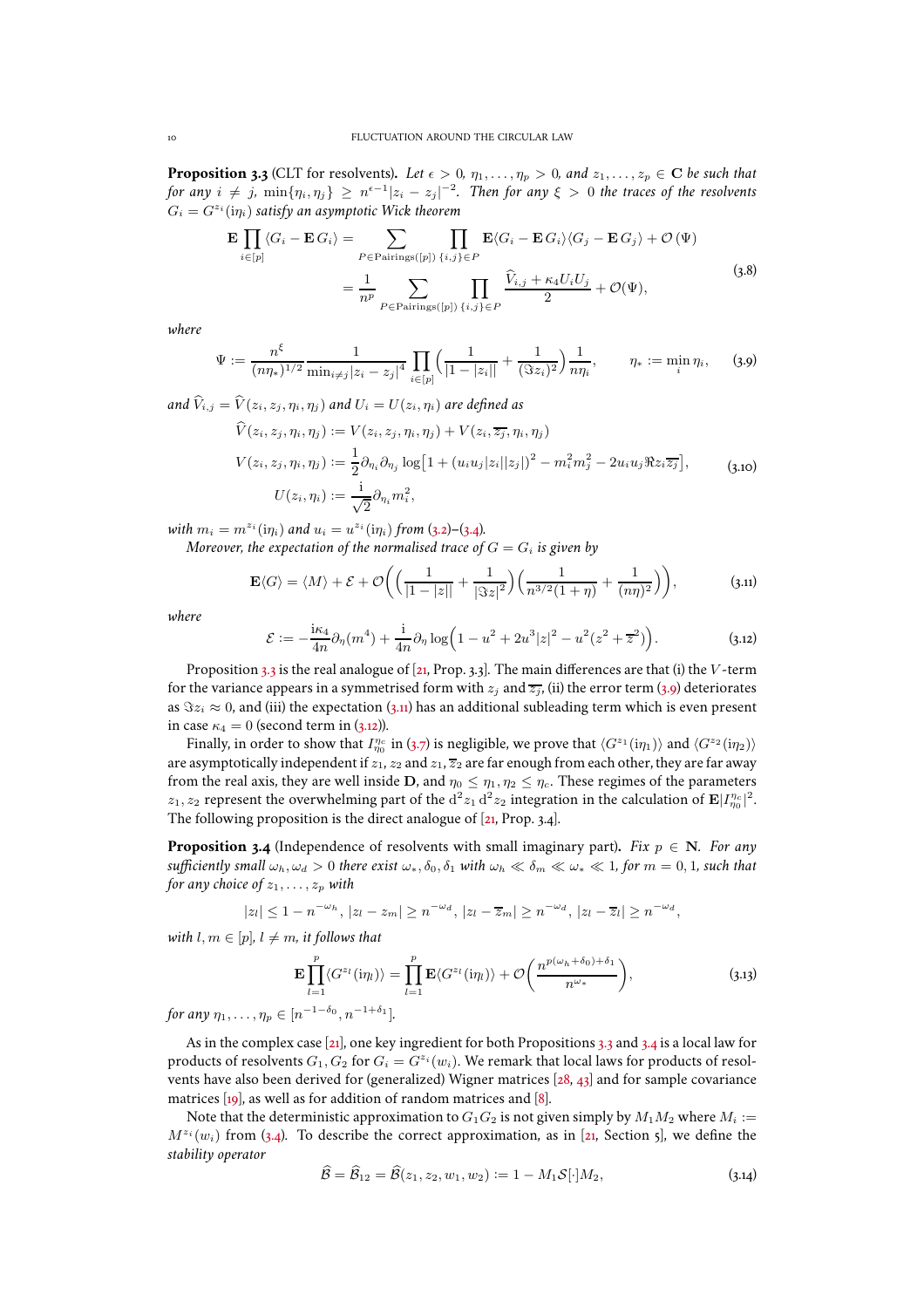acting on the space of  $2n\times 2n$  matrices. Here the linear *covariance* or *self-energy operator*  $\mathcal{S}\colon\mathbf{C}^{2n\times 2n}\to$  ${\bf C}^{2n\times 2n}$  is defined as

<span id="page-10-0"></span>
$$
\mathcal{S}\left[\begin{pmatrix} A & B \\ C & D \end{pmatrix}\right] := \widetilde{\mathbf{E}}\widetilde{W}\begin{pmatrix} A & B \\ C & D \end{pmatrix}\widetilde{W} = \begin{pmatrix} \langle D \rangle & 0 \\ 0 & \langle A \rangle \end{pmatrix}, \quad \widetilde{W} = \begin{pmatrix} 0 & \widetilde{X} \\ \widetilde{X}^* & 0 \end{pmatrix}, \quad \widetilde{X} \sim \text{Ginc}, \tag{3.15}
$$

i.e. it averages the diagonal blocks and swaps them. Here  $\langle A \rangle = n^{-1} \text{Tr}A$  and  $\text{Ginc}$  stands for the standard complex Ginibre ensemble. The ultimate equality in [\(3.15\)](#page-10-0) follows directly from  $\mathbf{E} \tilde{x}_{ab}^2 =$  $(0, \mathbf{E}|\tilde{x}_{ab}|^2 = n^{-1}$ . Note that as a matter of choice we define the stability operator [\(3.14\)](#page-9-5) with the covariance operator  $S$  corresponding to the complex rather than the real Ginibre ensemble. However, to leading order there is no difference between the two and the present choice is more consistent with the companion paper [\[21](#page-47-0)]. The effect of this discrepancy will be estimated in a new error term (see [\(6.4\)](#page-16-0) later).

For any deterministic matrix  $B$  we define

<span id="page-10-1"></span>
$$
M_B^{z_1, z_2}(w_1, w_2) := \widehat{\mathcal{B}}_{12}^{-1} [M^{z_1}(w_1) B M^{z_2}(w_2)], \qquad (3.16)
$$

which turns out to be the deterministic approximation to  $G_1BG_2$ . Indeed, from the local law for  $G_1, G_2$ , Theorem [3.1,](#page-8-1) and [\[21](#page-47-0), Thm. [5.2\]](#page-14-0) we immediately conclude the following theorem.

<span id="page-10-3"></span>**Theorem 3.5** (Local law for  $G^{z_1}BG^{z_2}$ ). Fix  $z_1, z_2 \in \mathbb{C}$  with  $|1 - |z_i|| \geq \epsilon$ , for some  $\epsilon > 0$  and  $w_1, w_2 \in \mathbf{C}$  with  $|\eta_i| := |\Im w_i| \geq n^{-1}$  such that

$$
\eta_* := \min\{|\eta_1|, |\eta_2|\} \ge n^{-1+\epsilon_*} |\widehat{\beta}_*|^{-1},
$$

*for some small*  $\epsilon_* > 0$ , where  $\widehat{\beta}_*$  *is the, in absolute value, smallest eigenvalue of*  $\widehat{\beta}_{12}$  *defined in* [\(3.14\)](#page-9-5)*.* Then, for any bounded deterministic matrix B,  $||B|| \le 1$ , the product of resolvents  $G^{z_1}BG^{z_2} =$  $G^{z_1}(w_1)BG^{z_2}(w_2)$  is well approximated by  $M_B^{z_1,z_2} = M_B^{z_1,z_2}(w_1,w_2)$  defined in [\(3.16\)](#page-10-1) in the sense *that*

<span id="page-10-4"></span>
$$
|\langle A(G^{z_1}BG^{z_2} - M_B^{z_1,z_2})\rangle| \leq \frac{C_{\epsilon}||A||n^{\xi}}{n\eta_*|\eta_1\eta_2|^{1/2}|\widehat{\beta}_*|} \Big(\eta_*^{1/12} + \frac{\eta_*^{1/4}}{|\widehat{\beta}_*|} + \frac{1}{\sqrt{n\eta_*}} + \frac{1}{(|\widehat{\beta}_*|n\eta_*|)^{1/4}}\Big),
$$
  

$$
|\langle \mathbf{x}, (G^{z_1}BG^{z_2} - M_B^{z_1,z_2})\mathbf{y}\rangle| \leq \frac{C_{\epsilon}||\mathbf{x}|| \|\mathbf{y}\|n^{\xi}}{(n\eta_*)^{1/2}|\eta_1\eta_2|^{1/2}\eta_*^{3/2}|\widehat{\beta}_*|} \Big)
$$
(3.17)

*for some*  $C_{\epsilon}$  *with very high probability for any deterministic*  $A, x, y$  *and*  $\xi > 0$ *. If*  $w_1, w_2 \in \mathbf{iR}$  *we may choose*  $C_{\epsilon} = 1$ , *otherwise we can choose*  $C_{\epsilon} \leq \epsilon^{-100}$ .

An effective lower bound on  $\Re \widehat{\beta}_*$ , hence on  $|\widehat{\beta}_*|$ , will be given in Lemma [6.1](#page-16-1) later.

The paper is organised as follows: In Section [4](#page-10-2) we prove Theorem [2.2](#page-4-0) by combining Proposi-tions [3.3](#page-9-0) and [3.4.](#page-9-4) In Section [5](#page-13-1) we prove the local law for G away from the imaginary axis, Theorem [3.1.](#page-8-1) In Section [6](#page-16-2) we prove Proposition [3.3,](#page-9-0) the Central Limit Theorem for resolvents using Theorem [3.5.](#page-10-3) In Section [7](#page-23-0) we prove Proposition [3.4](#page-9-4) again using Theorem [3.5,](#page-10-3) and conclude Theorem [2.8.](#page-7-0)

Note that Theorem [3.5,](#page-10-3) the local law for  $G^{z_1}BG^{z_2}$ , is used in two different contexts. Traces of  $AG^{z_1}BG^{z_2}$ , for some deterministic matrices  $A, B \in \mathbf{C}^{2n \times 2n}$ , naturally arise along the cumulant expansion for  $\prod_i \langle G_i - \mathbf{E} G_i \rangle$  in Proposition [3.3.](#page-9-0) The proof of Proposition [3.4](#page-9-4) is an analysis of weakly correlated DBMs, where the correlations are given by eigenvector overlaps [\(1.6\)](#page-2-2), whose estimate is reduced to an upper bound on  $\langle \Im G^{z_1} \Im G^{z_2} \rangle$ .

## 4. Central limit theorem for linear statistics: Proof of Theorem [2.2](#page-4-0)

<span id="page-10-2"></span>From Propositions [3.3](#page-9-0) and [3.4](#page-9-4) we conclude Theorem [2.2](#page-4-0) analogously to [\[21](#page-47-0), Section [4\]](#page-10-2), we only describe the few minor modifications. The first modification is to relate the additional deterministic terms in the variance [\(3.10\)](#page-9-6) and expectation [\(3.12\)](#page-9-3) of the resolvent CLT to the modified variance and expectation in the CLT for linear statistics, Theorem [2.2;](#page-4-0) this is done in Sections [4.1–](#page-11-0)[4.2](#page-12-0) below. The second modification concerns the error terms in [\(3.9\)](#page-9-1), [\(3.11\)](#page-9-2), which have an additional factor including  $(\Im z_l)^{-2}$  (cf. [\[21](#page-47-0), Eqs. [\(3.9\)](#page-9-1), [\(3.11\)](#page-9-2)]), and the fact that [\(3.13\)](#page-9-7) holds under the additional assumption that  $|z_l - \overline{z}_m| \ge n^{-\omega_d}$ , and  $|z_l - \overline{z}_l| \ge n^{-\omega_d}$  (cf. [\[21,](#page-47-0) Prop. [3.4\]](#page-9-4)). Both these issues can be handled in the same way as the constraints  $|z_1 - z_m|$  have been treated in [\[21](#page-47-0), Section [4\]](#page-10-2) (see e.g. [\[21,](#page-47-0) Eq. [\(4.11\)](#page-12-1)]). This means that we additionally exclude the regimes of negligible volume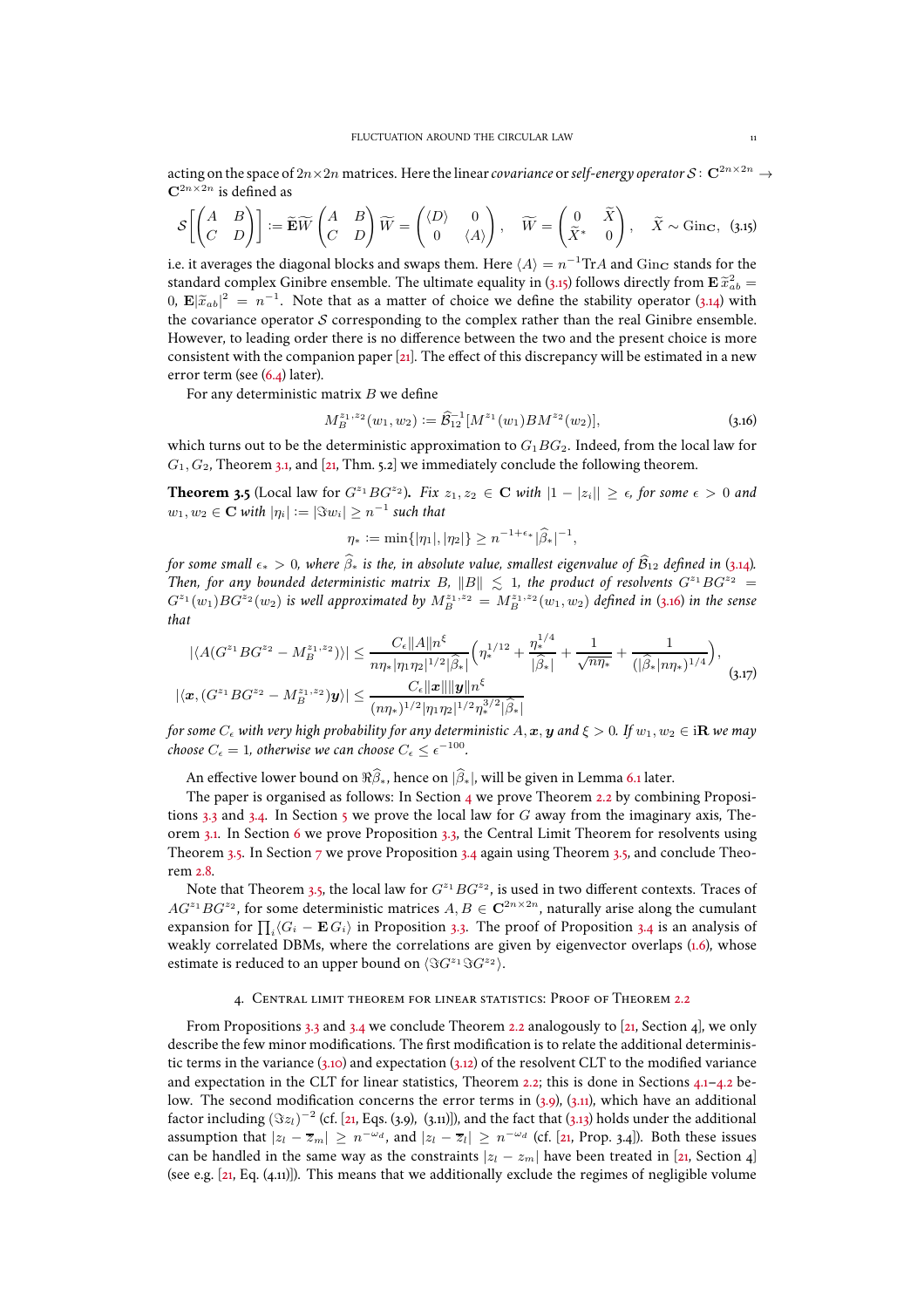$|z_l - \overline{z}_m| < n^{-\omega_d}$  or  $|z_l - \overline{z}_l| < n^{-\omega_d}$  from the  $dz_1 \dots dz_p$ -integral in [\[21,](#page-47-0) Eqs. [\(4.10\)](#page-12-2), (4.23)] using the almost optimal *a priori* bound from [\[21,](#page-47-0) Lemma 4.3].

<span id="page-11-0"></span>4.1. **Modified expectation.** For the additional term in [\(3.12\)](#page-9-3), with the short-hand notation  $z =$  $x + iy$ , we compute

$$
\int_0^\infty \frac{1}{4n} \partial_\eta \log \left( 1 - u^2 + 2u^3 |z|^2 - u^2 (z^2 + \overline{z}^2) \right) d\eta
$$
  
= 
$$
-\frac{1}{4n} \begin{cases} \log 4 + 2 \log |y|, & |z| \le 1, \\ \log |(x^2 + y^2)^2 + 1 - 2(x^2 - y^2)| - \log |(x^2 + y^2)^2|, & |z| > 1. \end{cases}
$$
(4.1)

For the evaluation of  $(1,3)$  we thus have to compute

<span id="page-11-1"></span>
$$
\frac{1}{4} \int_{\mathbf{C}} \Delta f(z) \left[ (\log 4 + 2 \log |y|) \mathbf{1}(|z| \le 1) + (\log |z - 1|^2 + \log |z + 1|^2 - 2 \log |z|^2) \mathbf{1}(|z| \ge 1) \right] d^2 z. \tag{4.2}
$$

We may assume that f is symmetric with respect to the real axis, i.e.  $f = P_{sym}f$  with  $P_{sym}$  as in [\(2.6\)](#page-4-7) since  $L_n(f - P_{sym}f) = 0$  by symmetry of the spectrum and therefore  $L_n(f) = L_n(P_{sym}f)$ . Since the functions in [\(4.2\)](#page-11-1) are singular we introduce an  $\epsilon$ -regularisation which enables us to perform integration by parts. In particular, the integral in [\(4.2\)](#page-11-1) is equal to the  $\epsilon \to 0$  limit of

$$
\int_{\mathbf{C}} \partial_z \partial_{\overline{z}} f(z) \left[ (\log 4 + 2 \log |y|) \mathbf{1}(|z| \le 1, |y| \ge \epsilon) \right. \left. + (\log |z - 1|^2 + \log |z + 1|^2 - 2 \log |z|^2) \mathbf{1}(|z| \ge 1, |z \pm 1| \ge \epsilon) \right] d^2 z,
$$
\n
$$
(4.3)
$$

<span id="page-11-2"></span>where  $|z \pm 1| \ge \epsilon$  denotes that  $|z - 1| \ge \epsilon$  and  $|z + 1| \ge \epsilon$ , and we used that the contribution from the regimes  $|y| \leq \epsilon$  and  $|z \pm 1| \leq \epsilon$  are negligible as  $\epsilon \to 0$ . In the following equalities should be understood in the  $\epsilon \to 0$  limit.

Since

$$
\log|z - 1|^2 + \log|z + 1|^2 - 2\log|z|^2 = \log 4 + 2\log|y|
$$

for  $|z| = 1$ , when integrating by parts in [\(4.3\)](#page-11-2), the terms where either  $1(|z| \le 1)$  or  $1(|z| > 1)$  are differentiated are equal to zero, using that

<span id="page-11-3"></span>
$$
\partial_z \mathbf{1}(|z| \ge 1) d^2 z = \frac{i}{2} \mathbf{1}(|z| = 1) d\overline{z}.
$$
 (4.4)

We remark that  $(4.4)$  is understood in the sense of distributions, i.e. the equality holds when tested against compactly supported test functions f:

$$
-\int_{\mathbf{C}} \partial_z f(z) \mathbf{1}(|z| \ge 1) d^2 z = \frac{i}{2} \int_{|z|=1} f(z) d\overline{z}.
$$

Moreover, with a slightly abuse of notation in [\(4.4\)](#page-11-3) by  $1(|z| = 1) d\overline{z}$  we denote the clock-wise contour integral over the unit circle. This notation is used in the remainder of this section.

Then, performing integration by parts with respect to  $\partial_{\overline{z}}$ , we conclude that [\(4.3\)](#page-11-2) is equal to

<span id="page-11-4"></span>
$$
-\int_{\mathbf{C}} \partial_z f(z) \left[ \frac{\mathbf{i}}{y} \mathbf{1}(|z| \le 1, |y| \ge \epsilon) + \left( \frac{1}{\overline{z} - 1} + \frac{1}{\overline{z} + 1} - \frac{2}{\overline{z}} \right) \mathbf{1}(|z| \ge 1, |z \pm 1| \ge \epsilon) \right] \mathrm{d}^2 z. \tag{4.5}
$$

In order to get  $(4.5)$  we used that

$$
|\partial_z f(x+\mathrm{i}\epsilon)-\partial_z f(x-\mathrm{i}\epsilon)|\cdot|\log\epsilon|\lesssim \epsilon^{\delta'},
$$

for some small fixed  $\delta' > 0$ , by  $f \in H^{2+\delta}$ , and similarly all the other  $\epsilon$ -boundary terms tend to zero. This implies that when the  $\partial_{\overline{z}}$  derivative hits the  $\epsilon$ -boundary terms then these give a negligible contribution as  $\epsilon \to 0$ . We now consider the two terms in [\(4.5\)](#page-11-4) separately.

Since the integral of  $y^{-1}$  over  ${\bf D}$  is zero we can rewrite the first term in [\(4.5\)](#page-11-4) as

$$
-\int_{\mathbf{C}} \partial_z (f(z)-f(x))\frac{\mathrm{i}}{y} \mathbf{1}(|z|\leq 1, |y|\geq \epsilon) d^2z.
$$

<span id="page-11-5"></span>Then performing integration by parts we conclude that the first term in  $(4.5)$  is equal to

$$
-\frac{1}{2}\int_{\mathbf{D}}\frac{f(x+\mathrm{i}y)-f(x)}{y^2}\,\mathrm{d}x\,\mathrm{d}y-\frac{\mathrm{i}}{2}\int_0^{2\pi}\frac{f(e^{i\theta})-f(\cos\theta)}{\sin\theta}e^{-i\theta}\,\mathrm{d}\theta\tag{4.6}
$$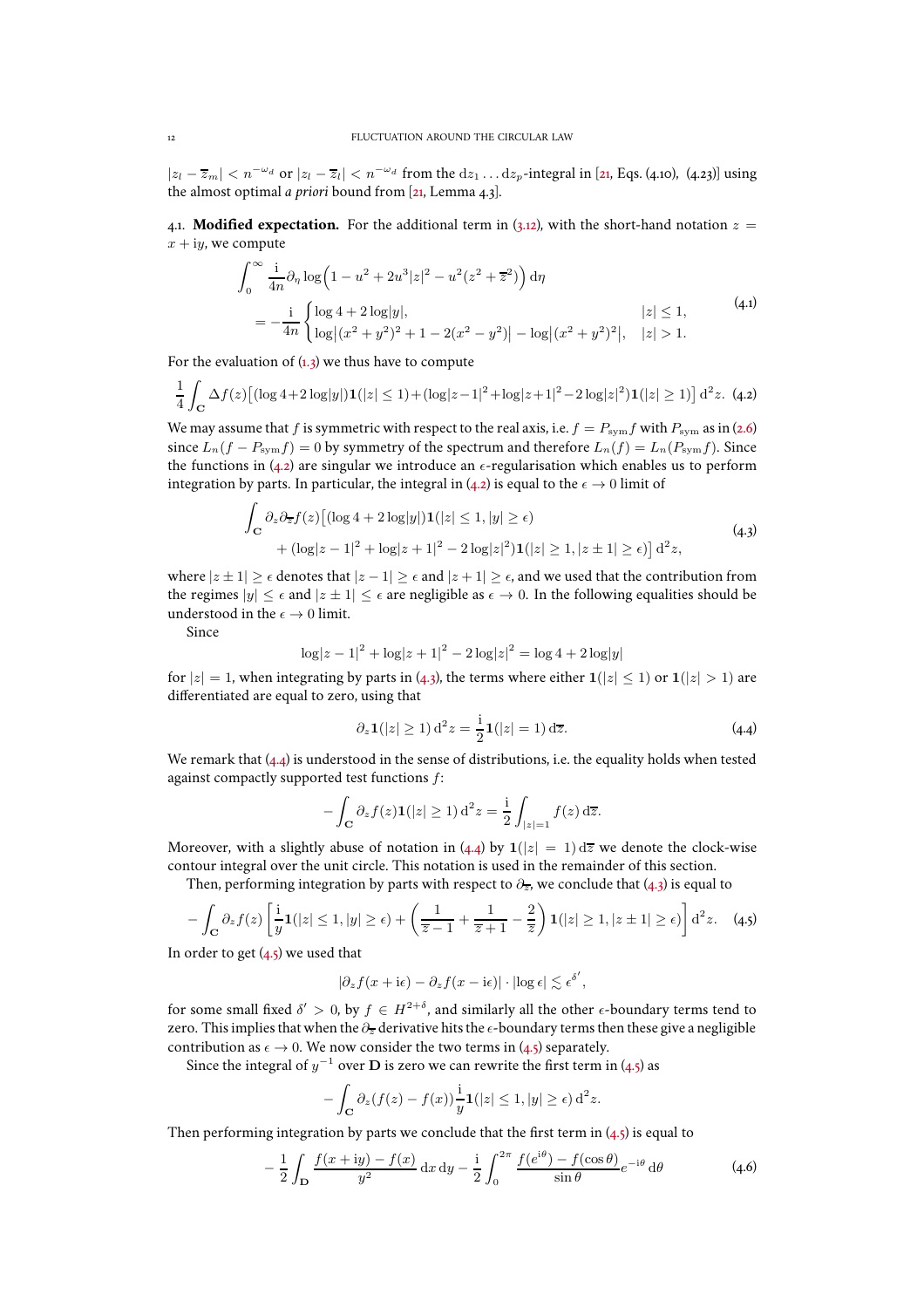where we used that

$$
\left| \frac{f(x,\epsilon) - 2f(x,0) + f(x,-\epsilon)}{\epsilon} \right| \lesssim \epsilon^{\delta'}
$$

to show that the terms when the  $\partial_z$  derivative hits the  $\epsilon$ -boundary terms go to zero as  $\epsilon \to 0$ . Note that the integrals in  $(4.6)$  are absolutely convergent since f is symmetric with respect to the real axis. For the second term in  $(4.6)$  we further compute

$$
\int_0^{2\pi} \frac{f(e^{i\theta}) - f(\cos \theta)}{\sin \theta} e^{-i\theta} d\theta = \int_0^{2\pi} \frac{f(e^{i\theta}) - f(\cos \theta)}{\sin \theta} (\cos \theta - i \sin \theta) d\theta
$$
  
= 
$$
-i \int_0^{2\pi} \left( f(e^{i\theta}) - f(\cos \theta) \right) d\theta
$$
 (4.7)

by symmetry.

With defining the domain

$$
\Omega_\epsilon:=\{|z|\geq 1\}\cap\{|z\pm 1|\geq \epsilon\},
$$

the second term in  $(4.5)$  is equal to

<span id="page-12-3"></span>
$$
-\int_{\Omega_{\epsilon}} \partial_z f(z) \left( \frac{1}{\overline{z} - 1} + \frac{1}{\overline{z} + 1} - \frac{2}{\overline{z}} \right) d^2 z.
$$
 (4.8)

,

Since

$$
\frac{1}{\overline{z}-1}+\frac{1}{\overline{z}+1}-\frac{2}{\overline{z}}
$$

is anti-holomorphic on  $\Omega_{\epsilon}$ , performing integration by parts with respect to  $\partial_z$  in [\(4.8\)](#page-12-3), we obtain

<span id="page-12-4"></span>
$$
-\int_{\Omega_{\epsilon}} \partial_z f(z) \left( \frac{1}{\overline{z} - 1} + \frac{1}{\overline{z} + 1} - \frac{2}{\overline{z}} \right) d^2 z = \frac{i}{2} \int_{\partial \Omega_{\epsilon}} f(z) \left( \frac{1}{\overline{z} - 1} + \frac{1}{\overline{z} + 1} - \frac{2}{\overline{z}} \right) d\overline{z}.
$$
 (4.9)

Taking the limit  $\epsilon \to 0$  in the r.h.s. of [\(4.9\)](#page-12-4) we conclude

<span id="page-12-2"></span>
$$
\frac{i}{2} \int_{\partial\Omega_{\epsilon}} f(z) \left( \frac{1}{\overline{z} - 1} + \frac{1}{\overline{z} + 1} - \frac{2}{\overline{z}} \right) d\overline{z} = \frac{\pi}{2} \left[ f(1) + f(-1) \right] - \int_{0}^{2\pi} f(e^{i\theta}) d\theta
$$

$$
+ \lim_{\epsilon \to 0} \left( \int_{\epsilon}^{\pi - \epsilon} + \int_{\pi + \epsilon}^{2\pi - \epsilon} \right) f(e^{i\theta}) \frac{e^{-2i\theta}}{e^{-2i\theta} - 1} d\theta. \tag{4.10}
$$

The last term in  $(4.10)$  simplifies to

<span id="page-12-1"></span>
$$
\lim_{\epsilon \to 0} \left( \int_{\epsilon}^{\pi - \epsilon} + \int_{\pi + \epsilon}^{2\pi - \epsilon} \right) f(e^{i\theta}) \frac{e^{-2i\theta}}{e^{-2i\theta} - 1} d\theta = \lim_{\epsilon \to 0} \left( \int_{\epsilon}^{\pi - \epsilon} + \int_{\pi + \epsilon}^{2\pi - \epsilon} \right) f(e^{i\theta}) \left[ \frac{i}{2} \frac{\cos \theta}{\sin \theta} + \frac{1}{2} \right] d\theta
$$

$$
= \frac{1}{2} \int_{0}^{2\pi} f(e^{i\theta}) d\theta,
$$
(4.11)

by symmetry. By combining  $(4.6)$ – $(4.11)$  we conclude [\(2.8\)](#page-4-6).

<span id="page-12-0"></span>4.2. **Modified variance.** The variance computations follows exactly as in [\[21,](#page-47-0) Section 4.3.1]. The only difference is that in [\[21,](#page-47-0) Eq. (4.24)] the  $V_{i,j}$  factor is replaced by  $\hat{V}_{i,j}$  from [\(3.10\)](#page-9-6). By change of variables  $z_2 \rightarrow \overline{z_2}$  we can then write

$$
\int_{\mathbf{C}} d^2 z_1 \int_{\mathbf{C}} d^2 z_2 \int_0^{\infty} d\eta_1 \int_0^{\infty} d\eta_2 \Delta f(z_1) \Delta \overline{g(z_2)} \widehat{V}_{1,2}
$$
\n
$$
= \int_{\mathbf{C}} d^2 z_1 \int_{\mathbf{C}} d^2 z_2 \int_0^{\infty} d\eta_1 \int_0^{\infty} d\eta_2 \Big(\Delta f(z_1) \Delta \overline{g(z_2)} V_{1,2} + \Delta f(z_1) \Delta \overline{g(z_2)} V_{1,2}\Big)
$$
\n(4.12)

such that for both terms [\[21](#page-47-0), Lemma 4.8] is applicable. By following the remainder of [\[21](#page-47-0), Section 4.3.1] we obtain a covariance of

$$
\frac{1}{4\pi} \langle \nabla g + \nabla g(\vec{\cdot}), \nabla f \rangle_{L^2(\mathbf{D})} + \frac{1}{2} \langle g + g(\vec{\cdot}), f \rangle_{\dot{H}^{1/2}(\partial \mathbf{D})}
$$
\n
$$
= \frac{1}{2\pi} \langle \nabla P_{\text{sym}} g, \nabla P_{\text{sym}} f \rangle_{L^2(\mathbf{D})} + \langle P_{\text{sym}} g, P_{\text{sym}} f \rangle_{\dot{H}^{1/2}(\partial \mathbf{D})},
$$

completing the proof of  $(2.7)$ .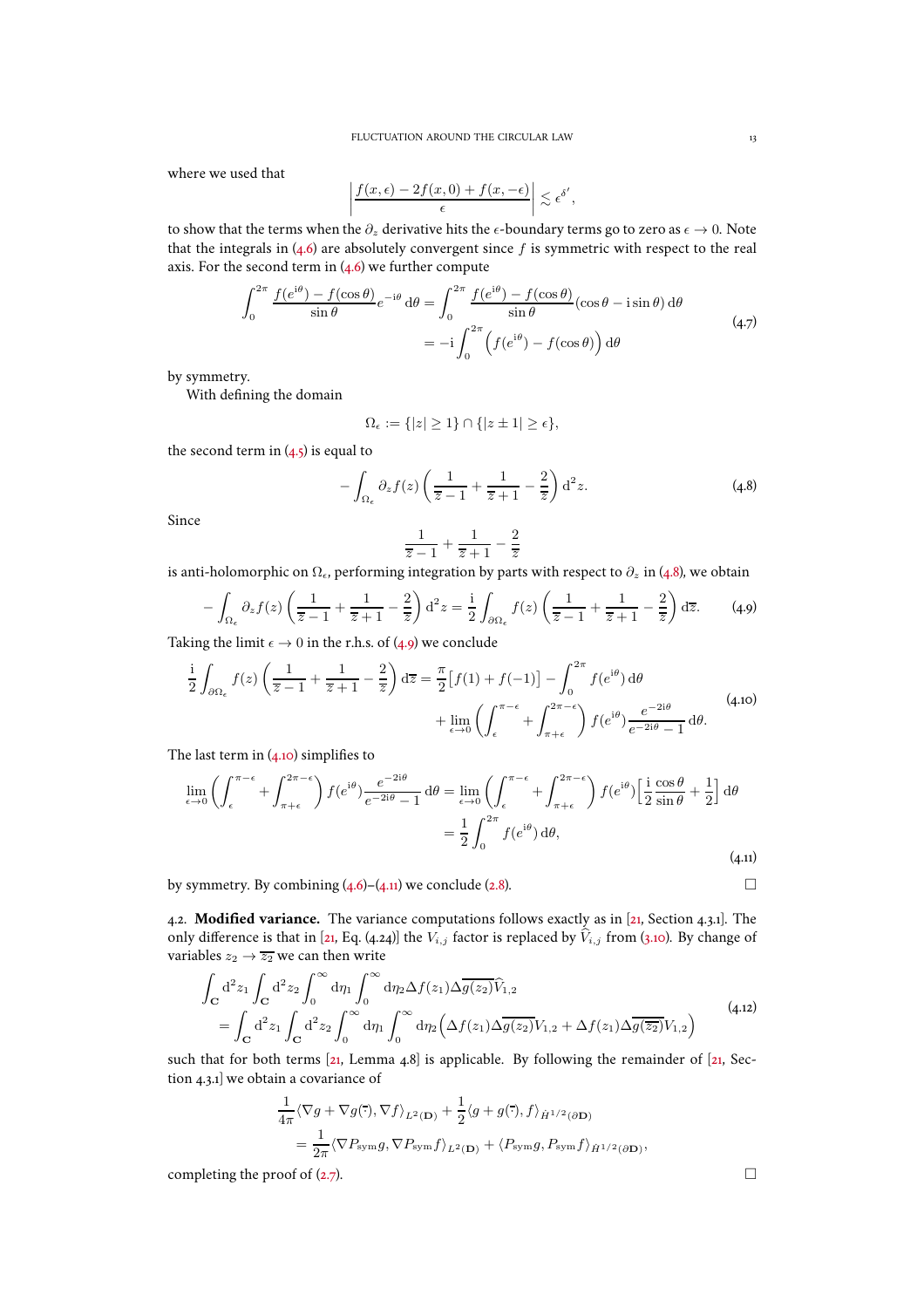#### 5. Local law away from the imaginary axis: Proof of Theorem [3.1](#page-8-1)

<span id="page-13-1"></span>The goal of this section is to prove a local law for  $G = G<sup>z</sup>(w)$  for z in the bulk, as stated in Theorem [3.1.](#page-8-1) We do not follow the precise  $\epsilon$ -dependence in the proof explicitly but it can be checked from the arguments below that  $C_\epsilon=\epsilon^{-100}$  clearly suffices. We denote the unique solution to the deterministic matrix equation (see e.g. [\[1](#page-47-15)])

<span id="page-13-0"></span>
$$
-1 = \mathcal{S}[M]M + ZM + wM, \quad Z := \begin{pmatrix} 0 & z \\ \overline{z} & 0 \end{pmatrix}, \quad \Im M > 0, \quad \Im w > 0 \tag{5.1}
$$

by  $M = M<sup>2</sup>(w)$ , where we recall the definition of S from [\(3.15\)](#page-10-0). The solution to [\(5.1\)](#page-13-0) is given by [\(3.4\)](#page-8-2). To keep notations compact, we first introduce a commonly used (see, e.g. [\[27\]](#page-48-21)) notion of high-probability bound.

**Definition 5.1** (Stochastic Domination)**.** *If*

$$
X = \left( X^{(n)}(u) \mid n \in \mathbf{N}, u \in U^{(n)} \right) \quad \text{and} \quad Y = \left( Y^{(n)}(u) \mid n \in \mathbf{N}, u \in U^{(n)} \right)
$$

*are families of non-negative random variables indexed by* n*, and possibly some parameter* u *in a set*  $U^{(n)}$ , then we say that  $X$  is stochastically dominated by  $Y$ , if for all  $\epsilon, D > 0$  we have

$$
\sup_{u \in U^{(n)}} \mathbf{P}\left[X^{(n)}(u) > n^{\epsilon} Y^{(n)}(u)\right] \le n^{-D}
$$

*for large enough*  $n > n_0(\epsilon, D)$ *. In this case we use the notation*  $X \prec Y$ *. Moreover, if we have*  $|X| \prec Y$ *for families of random variables* X, Y, we also write  $X = \mathcal{O}_{\prec}(Y)$ .

Let us assume that some a-priori bounds

<span id="page-13-4"></span>
$$
|\langle \mathbf{x}, (G-M)\mathbf{y} \rangle| \prec \Lambda, \qquad |\langle A(G-M) \rangle| \prec \xi \qquad (5.2)
$$

for some deterministic control functions  $\Lambda$  and  $\xi$  depending on  $w, z$  have already been established, uniformly in x, y, A under the constraint  $||x||, ||y||, ||A|| \leq 1$ . From the resolvent equation  $1 =$  $(W - Z - w)G$  we obtain

<span id="page-13-3"></span>
$$
-1 = -WG + ZG + wG = S[G]G + ZG + wG - \underline{WG}, \tag{5.3}
$$

where we introduced the *self-renormalisation*, denoted by underlining, of a random variable of the form  $W f(W)$  for some regular function f as

<span id="page-13-6"></span>
$$
\underline{Wf(W)} := Wf(W) - \widetilde{\mathbf{E}}\widetilde{W}(\partial_{\widetilde{W}}f)(W), \qquad \widetilde{W} = \begin{pmatrix} 0 & \widetilde{X} \\ \widetilde{X}^* & 0 \end{pmatrix}, \quad \widetilde{X} \sim \text{Ginc}, \qquad (5.4)
$$

with  $\tilde{X}$  independent of X. The choice of defining the self-renormalisation in terms of the complex rather than real Ginibre ensemble has the consequence that an additional error term needs to be estimated. For real Ginibre we have

$$
\mathbf{E} W G = -\mathbf{E} \mathcal{S}[G] G - \mathbf{E} \mathcal{T}[G] G, \quad \mathcal{T}\left[\begin{pmatrix} a & b \\ c & d \end{pmatrix}\right] = \frac{1}{n} \begin{pmatrix} 0 & c^t \\ b^t & 0 \end{pmatrix},
$$

but the renormalisation comprises only the  $S[G]$  term, i.e.

$$
\underline{WG} = WG + \mathbf{E}\,\mathcal{S}[G]G,
$$

thus the  $\mathcal{T}$ -term needs to be estimated. By the Ward identity  $GG^* = G^*G = \eta^{-1}\Im G$  it follows that

<span id="page-13-2"></span>
$$
|\langle \boldsymbol{x}, \mathcal{T}[G]G\boldsymbol{y}\rangle| \leq \frac{1}{n}\sqrt{\langle \boldsymbol{x}, GG^* \boldsymbol{x} \rangle} \sqrt{\langle \boldsymbol{y}, G^* G\boldsymbol{y} \rangle} = \frac{1}{n\eta} \sqrt{\langle \boldsymbol{x}, \Im G\boldsymbol{x} \rangle} \sqrt{\langle \boldsymbol{y}, \Im G\boldsymbol{y} \rangle} \prec \frac{\Lambda + \rho}{n\eta}, \qquad (5.5)
$$

where  $\rho := \pi^{-1} \Im m$  from [\(3.3\)](#page-8-0). By [\[4](#page-47-19), Eq. (14c) in Prop. 3.6] it follows that

$$
|\langle \mathbf{x}, (WG + \mathcal{S}[G]G + \mathcal{T}[G]G)\mathbf{y} \rangle| \prec \sqrt{\frac{\rho + \Lambda}{n\eta}}, \quad |\langle A(WG + \mathcal{S}[G]G + \mathcal{T}[G]G) \rangle| \prec \frac{\rho + \Lambda}{n\eta}
$$

and therefore, together with the bound  $(s, s)$  on the  $\mathcal T$ -term we obtain

<span id="page-13-5"></span>
$$
|\langle x, \underline{W}Gy \rangle| \prec \sqrt{\frac{\rho + \Lambda}{n\eta}}, \quad |\langle A\underline{W}G \rangle| \prec \frac{\rho + \Lambda}{n\eta}.
$$
 (5.6)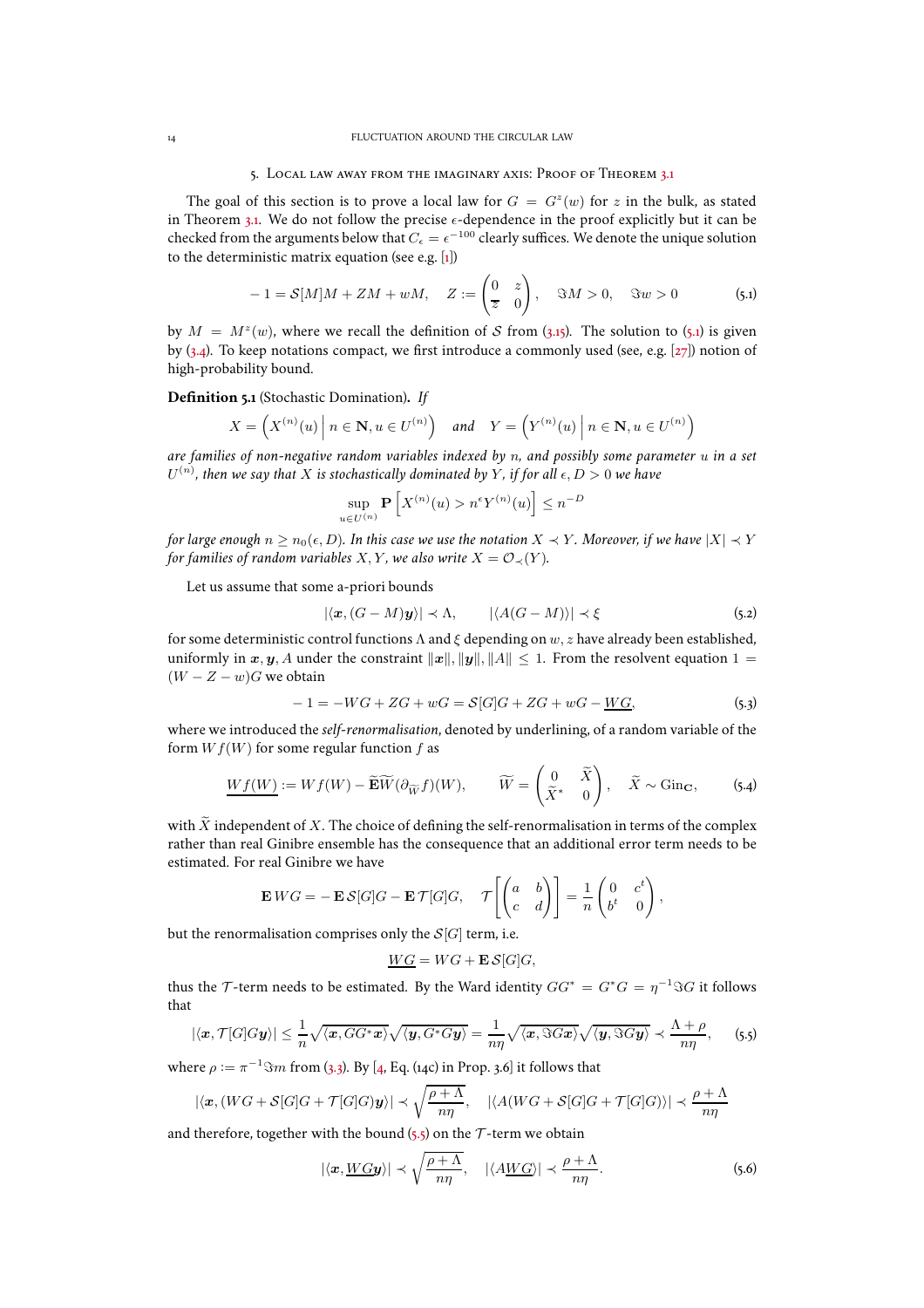We now consider the *stability operator*  $\mathcal{B} := 1 - MS[$  M which expresses the stability of [\(5.1\)](#page-13-0) against small perturbations. Since  $S$  only depends on the four block traces of the input matrix, and  $M$  is a multiple of the identity matrix in each block, the operator  $B$  can be understood as an operator acting on 2 × 2 matrices after taking a *partial trace*. Henceforth for all practical purposes we may identify B with this four dimensional operator. Written as a  $4 \times 4$  matrix, it is given by

<span id="page-14-4"></span>
$$
B = \begin{pmatrix} B_1 & 0 \\ B_2 & 1 \end{pmatrix}, \quad B_1 = \begin{pmatrix} 1 - u^2 |z|^2 & -m^2 \\ -m^2 & 1 - u^2 |z|^2 \end{pmatrix}, \quad B_2 = \begin{pmatrix} muz & muz \\ mu\overline{z} & mu\overline{z} \end{pmatrix}, \quad (5.7)
$$

with  $m, u$  defined in [\(3.2\)](#page-8-5)–[\(3.4\)](#page-8-2). Here the rows and columns of B are ordered in such a way that  $2 \times 2$  matrices are mapped to vectors as in

$$
\begin{pmatrix} a & b \\ c & d \end{pmatrix} \Rightarrow \begin{pmatrix} a \\ d \\ b \\ c \end{pmatrix}.
$$

We first record some spectral properties of  $\mathcal B$  in the following lemma, the proof of which we defer to the end of the section. Note that  $\mathcal{B}^*$  refers to the adjoint of  $\mathcal B$  with respect to the scalar product  $\langle A, B \rangle = (2n)^{-1} \text{Tr} A^* B$ , for any deterministic matrices  $A, B \in \mathbf{C}^{2n \times 2n}$ .

<span id="page-14-0"></span>**Lemma 5.2.** *Let*  $w \in H$ ,  $z \in C$  *be bounded spectral parameters,*  $|w| + |z| \leq 1$ *. Then the operator* B *has the trivial eigenvalues* 1 *with multiplicity* 2*, and furthermore has two non-trivial eigenvalues, and left and right eigenvectors*

$$
\mathcal{B}[E_{-}] = (1 + m^2 - u^2 |z|^2) E_- \quad \mathcal{B}^*[E_{-}] = \overline{(1 + m^2 - u^2 |z|^2)} E_-,
$$
  

$$
\mathcal{B}[V_r] = (1 - m^2 - u^2 |z|^2) V_r, \quad \mathcal{B}^*[V_l] = \overline{(1 - m^2 - u^2 |z|^2)} V_l,
$$

*where*  $E_ - := (E_1 - E_2) / \sqrt{2}$  and

<span id="page-14-5"></span>
$$
E_1 := \begin{pmatrix} 1 & 0 \\ 0 & 0 \end{pmatrix}, \quad E_2 := \begin{pmatrix} 0 & 0 \\ 0 & 1 \end{pmatrix}, \quad V_r := \begin{pmatrix} m^2 + u^2 |z|^2 & -2muz \\ -2muz & m^2 + u^2 |z|^2 \end{pmatrix}, \quad V_l := \frac{1}{\langle V_r \rangle}. \tag{5.8}
$$

*Moreover, for the second non-trivial eigenvalue we have the lower bound*

<span id="page-14-1"></span>
$$
|1 - m2 - u2|z|2| \gtrsim \begin{cases} \Im m, & |1 - |z|| \ge \epsilon, \\ (\Im m)^{2}, & |1 - |z|| < \epsilon. \end{cases}
$$
 (5.9)

Corresponding to the two non-trivial eigenvalues of B we define the *spectral projections*

$$
\mathcal{P}_* := \langle E_-, \cdot \rangle E_-, \quad \mathcal{P} := \langle V_l, \cdot \rangle V_r, \quad \mathcal{Q}_* := 1 - \mathcal{P}_*, \quad \mathcal{Q} := 1 - \mathcal{P}_* - \mathcal{P}.
$$

From  $(5.1)$  and  $(5.3)$  it follows that

<span id="page-14-2"></span>
$$
\mathcal{B}[G - M] = MS[G - M](G - M) - M\underline{WG}.
$$
\n(5.10)

We now distinguish the two cases  $\rho \sim 1$  and  $\rho \ll 1$ . In the former we obtain

$$
\|\mathcal{Q}_{*}\mathcal{B}^{-1}\|_{\|\cdot\|\to\|\cdot\|} \lesssim \frac{1}{|1-m^{2}-u^{2}|z|^{2}} \lesssim 1
$$
\n(5.1)

by [\(5.9\)](#page-14-1). Since  $\langle E_-, G \rangle = \langle E_-, M \rangle = 0$  by block symmetry, it follows that

$$
G - M = \mathcal{Q}_{*}[G - M] = \mathcal{Q}_{*}\mathcal{B}^{-1}\mathcal{B}[G - M]
$$

and thus

<span id="page-14-3"></span>
$$
\langle \boldsymbol{x}, (G - M)\boldsymbol{y} \rangle = \text{Tr}\left[ (\mathcal{Q}_* \mathcal{B}^{-1})^* [\boldsymbol{x} \boldsymbol{y}^*] \right]^* \mathcal{B}[G - M]
$$
  
\n
$$
= \sum_{i=1}^4 \langle \boldsymbol{x}_i, (M\mathcal{S}[G - M](G - M) - M\underline{W}G)\boldsymbol{y}_i \rangle
$$
  
\n
$$
= \mathcal{O}_{\prec} \left( \xi \Lambda + \sqrt{\frac{\rho + \Lambda}{n\eta}} \right), \qquad (5.12a)
$$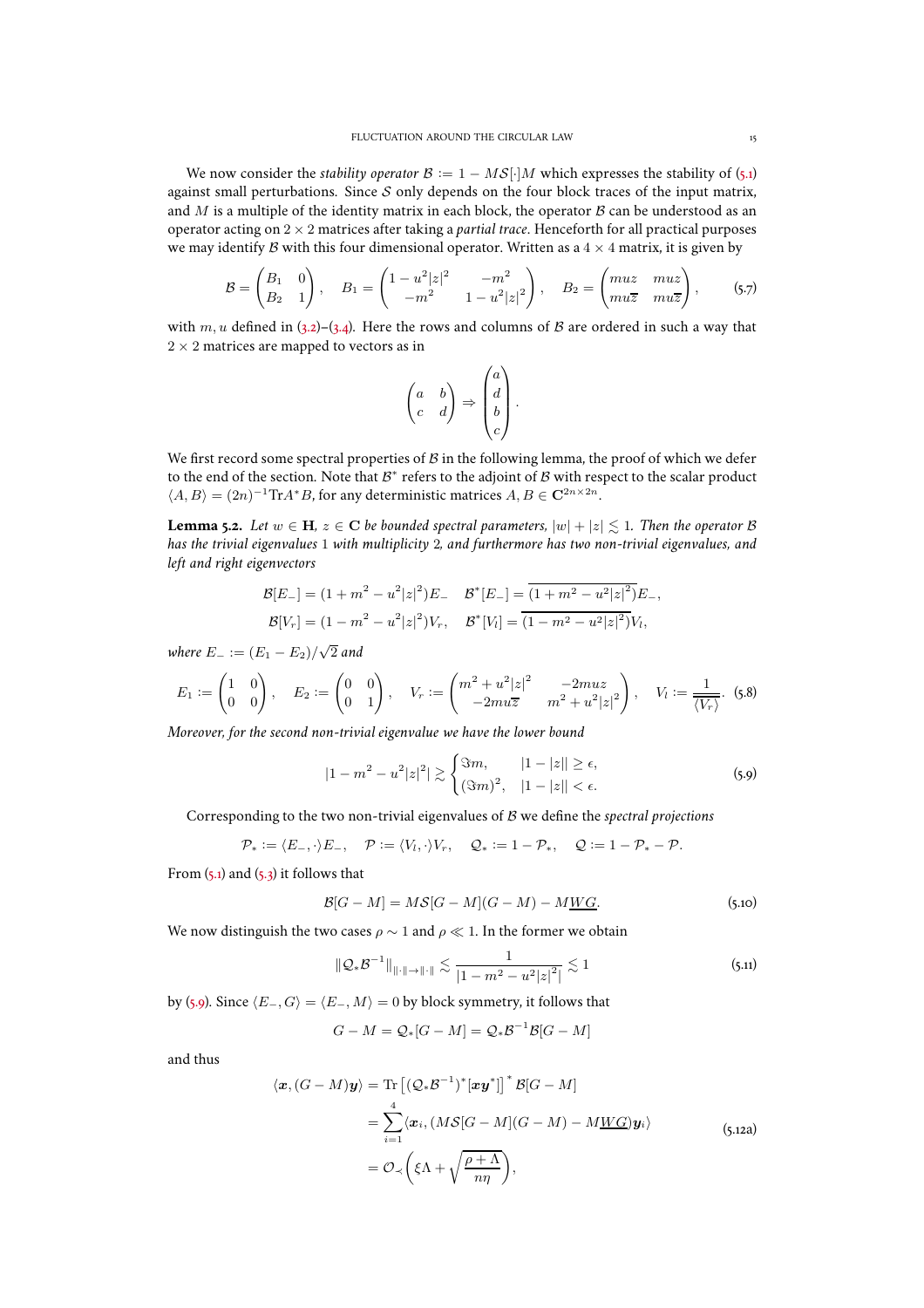where we used that the image of  $xy^*$  under  $(Q_*\mathcal{B}^{-1})^*$  is of rank at most 4, hence it can be written as  $\sum_{i=1}^4 \bm{x}_i \bm{y}_i^*$  with vectors of bounded norm. Similarly, for general matrices  $A$  we find

$$
\langle A(G - M) \rangle = \langle \left[ (\mathcal{Q}\mathcal{B}^{-1})^* [A^*] \right]^* \mathcal{B}[G - M] \rangle
$$
  
\n
$$
= \langle \left[ (\mathcal{Q} \cdot \mathcal{B}^{-1})^* [A^*] \right]^* (M \mathcal{S}[G - M](G - M) - M \underline{W} G) \rangle
$$
  
\n
$$
= \mathcal{O}_{\prec} \left( \frac{\rho + \Lambda}{n\eta} + \xi^2 \right).
$$
 (5.12b)

In the complementary case  $\rho \ll 1$  we similarly decompose

<span id="page-15-0"></span>
$$
G-M=\mathcal{P}[G-M]+\mathcal{P}_{*}[G-M]+\mathcal{Q}[G-M]=\theta V_r+\mathcal{Q}[G-M], \quad \theta:=\langle V_l, G-M \rangle.
$$
 (5.13)

Now we apply B to both sides of  $(5.13)$  and take the inner product with  $V_l$  to obtain

<span id="page-15-1"></span>
$$
\langle V_l, \mathcal{B}[G-M] \rangle = (1 - m^2 - u^2 |z|^2) \theta + \langle V_l, \mathcal{B} \mathcal{Q}[G-M] \rangle \tag{5.14}
$$

from [\(5.10\)](#page-14-2). For the spectral projection  $Q$  we find

$$
\mathcal{B}^{-1}\mathcal{Q} = \mathcal{Q}\mathcal{B}^{-1} = \begin{pmatrix} 0 & 0 \\ B_3 & 1 \end{pmatrix}, \quad B_3 = \frac{mu}{m^2 + u^2 |z|^2} \begin{pmatrix} z & z \\ \overline{z} & \overline{z} \end{pmatrix}.
$$
 (5.15)

Thus it follows that

$$
\|\mathcal{B}^{-1}\mathcal{Q}\|_{\|\cdot\|\to\|\cdot\|} \lesssim \frac{|muz|}{|m^2 + u^2|z|^2} \lesssim 1
$$
\n(5.16)

since in the regime  $\rho \ll 1$  we have  $|1 - m^2 - u^2|z|^2| \ll 1$  due to  $|\Im u^2| \ll 1$  which follows by a simple calculation.

By using  $(5.10)$  in  $(5.14)$  it follows that

<span id="page-15-3"></span><span id="page-15-2"></span>
$$
|\theta| \prec \frac{1}{\rho} \left( \frac{\rho + \Lambda}{n\eta} + \xi^2 \right) \tag{5.17}
$$

from [\(5.2\)](#page-13-4), [\(5.6\)](#page-13-5) since, due to  $||z| - 1| \gtrsim \epsilon$ , we have  $|1 - m^2 - u^2|z|^2| \ge \rho$  according to [\(5.9\)](#page-14-1). For general vectors  $x, y$  it follows from [\(5.13\)](#page-15-0), [\(5.17\)](#page-15-2) and inserting  $1 = \mathcal{B}^{-1}\mathcal{B}$  similarly to [\(5.12\)](#page-14-3) that

$$
\langle \boldsymbol{x}, (G - M)\boldsymbol{y} \rangle = \mathcal{O}_{\prec} \left( \frac{\rho + \Lambda}{\rho n \eta} + \frac{\xi^2}{\rho} \right) + \langle \left[ (\mathcal{Q}\mathcal{B}^{-1})^* [\boldsymbol{x}\boldsymbol{y}^*] \right]^* \mathcal{B}[G - M] \rangle
$$
  
\n
$$
= \mathcal{O}_{\prec} \left( \frac{\rho + \Lambda}{\rho n \eta} + \frac{\xi^2}{\rho} \right) + \sum_{i=1}^4 \langle \boldsymbol{x}_i, (M\mathcal{S}[G - M](G - M) - M\underline{W}\mathcal{G})\boldsymbol{y}_i \rangle \qquad (5.18a)
$$
  
\n
$$
= \mathcal{O}_{\prec} \left( \frac{\rho + \Lambda}{\rho n \eta} + \frac{\xi^2}{\rho} + \xi \Lambda + \sqrt{\frac{\rho + \Lambda}{n \eta}} \right),
$$

and

$$
\langle A(G-M) \rangle = \mathcal{O}_{\prec} \left( \frac{\rho + \Lambda}{\rho n \eta} + \frac{\xi^2}{\rho} \right) + \langle \left[ (\mathcal{Q} \mathcal{B}^{-1})^* [A^*] \right]^* \mathcal{B}[G-M] \rangle
$$
  
=  $\mathcal{O}_{\prec} \left( \frac{\rho + \Lambda}{\rho n \eta} + \frac{\xi^2}{\rho} \right) + \langle \left[ (\mathcal{Q} \mathcal{B}^{-1})^* [A^*] \right]^* (M \mathcal{S}[G-M](G-M) - M\underline{W}G) \rangle$   
=  $\mathcal{O}_{\prec} \left( \frac{\rho + \Lambda}{\rho n \eta} + \frac{\xi^2}{\rho} \right).$  (5.18b)

By using the bounds in [\(5.12\)](#page-14-3) and [\(5.18\)](#page-15-3) in the two complementary regimes we improve the input bound in [\(5.2\)](#page-13-4). We can iterate this procedure and obtain

$$
|\langle \boldsymbol{x}, (G-M)\boldsymbol{y} \rangle| \prec \frac{1}{n\eta} + \sqrt{\frac{\rho}{n\eta}}, \qquad |\langle A(G-M) \rangle| \prec \frac{1}{n\eta}.
$$
 (5.19)

In order to make sure the iteration yields an improvement one needs an priori bound on  $\xi$  of the form  $\xi \ll 1$  since otherwise  $\xi^2$  is difficult to control. For large  $\eta$  such an a priori bound is trivially available which can then be iteratively bootstrapped by monotonicity down to the optimal  $\eta \gg n^{-1}$ . For details on this standard argument the reader is referred to e.g. [\[4](#page-47-19), Section 3.3]. Then the local law for any  $\eta > 0$  readily follows by exactly the same argument as in [\[22](#page-47-20), Appendix A]. This completes the proof of Theorem [3.1.](#page-8-1)  $\Box$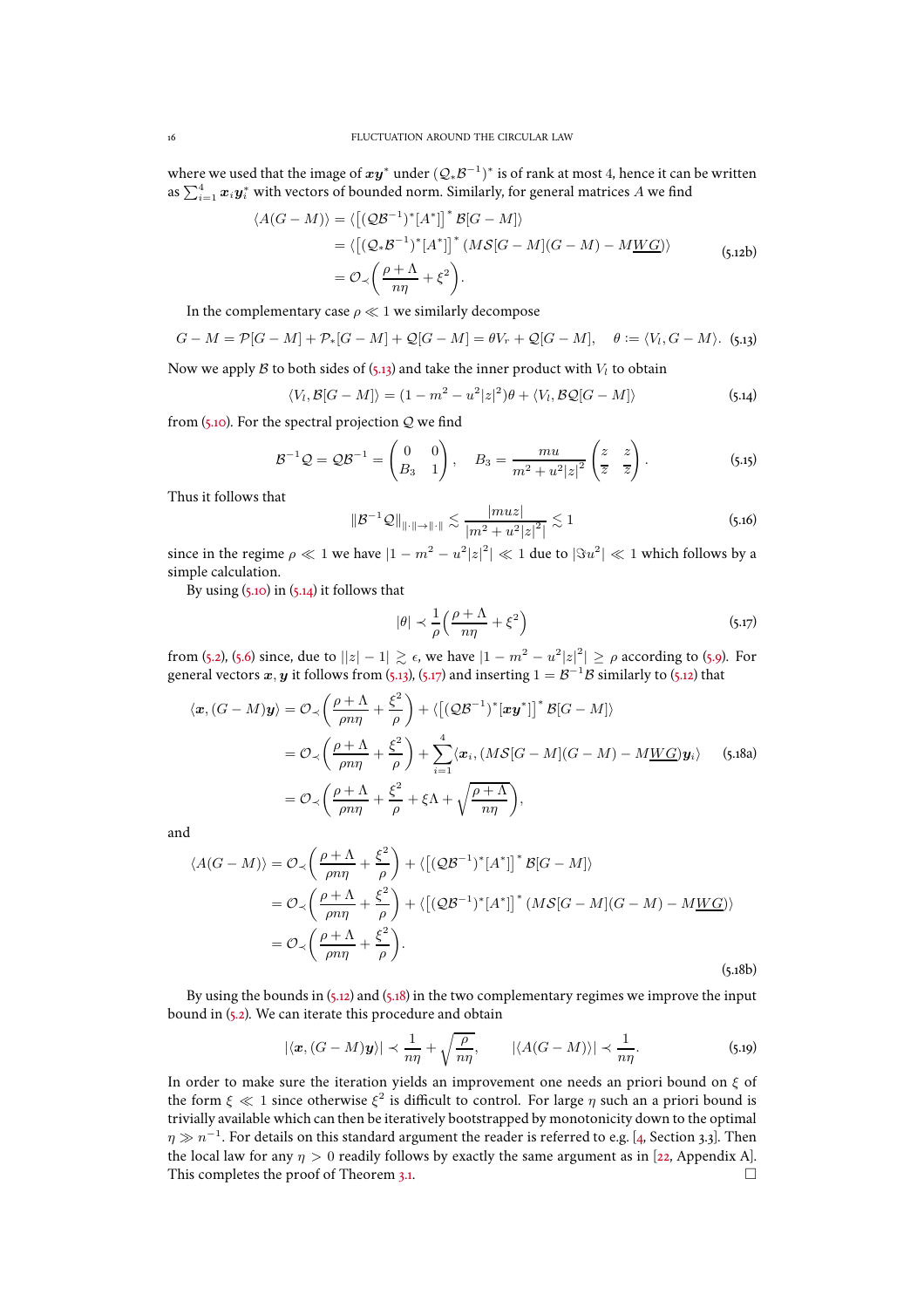*Proof of Lemma* [5.2.](#page-14-0) The fact that B has the eigenvalue 1 with multiplicity 2, and the claimed form of the remaining two eigenvalues and corresponding eigenvectors can be checked by direct computations. Taking the imaginary part of  $(3.2)$  we have

<span id="page-16-5"></span>
$$
(1 - |m|^2 - |u|^2 |z|^2) \Im m = (|m|^2 + |u|^2 |z|^2) \Im w,\tag{5.20}
$$

which implies

<span id="page-16-3"></span>
$$
|m|^2 + |u|^2 |z|^2 < 1, \qquad \lim_{\Im w \to 0} (|m|^2 + |u|^2 |z|^2) = 1, \quad \Re w \in \overline{\text{supp}\,\rho} \tag{5.21}
$$

as  $\Im m$  and  $\Im w$  have the same sign. Here supp  $\rho$  should be understood as the support of the selfconsistent density of states, as defined in [\(3.3\)](#page-8-0), restricted to the real axis. The second bound in [\(5.9\)](#page-14-1) then follows from [\(5.21\)](#page-16-3) and

<span id="page-16-4"></span>
$$
|1 - m^2 - u^2|z|^2| \ge \Re(1 - m^2 - u^2|z|^2) = 1 - (\Re m)^2 + (\Im m)^2 - \Re(u^2)|z|^2 \gtrsim (\Im m)^2. \tag{5.22}
$$

The bound [\(5.22\)](#page-16-4) can be improved in the case  $\rho \ll 1$  if w is near a *regular edge* of  $\rho$ , i.e. where ρ locally vanishes as a square-root. According to [\[23,](#page-47-21) Eq. (15b)] the density ρ has two regular edges  $\pm\sqrt{\epsilon_+}$  if  $|z|\leq 1-\epsilon$ , and four regular edges in  $\pm\sqrt{\epsilon_+}, \pm\sqrt{\epsilon_-}$  for  $|z|\geq 1+\epsilon$ , where

$$
\mathfrak{e}_{\pm} := \frac{8(1 - |z|^2)^2 \pm (1 + 8|z|^2)^{3/2} - 36(1 - |z|^2) + 27}{8|z|^2} \gtrsim 1.
$$

By the explicit form of  $\epsilon_{\pm}$  it follows that  $\epsilon_{\pm} \gtrsim 1$  whenever  $|1 - |z|| \geq \epsilon$ . In contrast, if  $|z| = 1$ , then ρ has a *cusp* singularity in 0 where it locally vanishes like a cubic root. Near a regular edge we have  $\Im m \lesssim \sqrt{\Im w}$ , and therefore from [\(5.20\)](#page-16-5)

$$
(1-|m|^2-|u|^2|z|^2)\gtrsim \sqrt{\Im w}\gtrsim \Im m
$$

and it follows that

$$
|1 - m^2 - u^2|z|^2| \gtrsim \Im m,
$$

<span id="page-16-2"></span>proving also the first inequality in  $(5.9)$ .

## 6. CLT for resolvents: Proof of Proposition [3.3](#page-9-0)

The goal of this section is to prove the CLT for resolvents, as stated in Proposition [3.3.](#page-9-0) The proof is very similar to [\[21](#page-47-0), Section [6\]](#page-16-2) and we focus on the differences specific to the real case. Within this section we consider resolvents  $G_1, \ldots, G_p$  with  $G_i = G^{z_i}(\mathrm{i}\eta_i)$  and  $\eta_i \geq n^{-1}$ . As a first step we recall the leading-order approximation of  $G = G_i$ 

<span id="page-16-8"></span>
$$
\langle G - M \rangle = -\langle \underline{WGA} \rangle + \mathcal{O}_{\prec} \left( \frac{1}{|\beta|(n\eta)^2} \right), \quad A := (\mathcal{B}^*)^{-1} [1]^* M \tag{6.1}
$$

from [\[21](#page-47-0), Eq. [\(6.2\)](#page-16-6)], where the stability operator B has been defined in [\(5.7\)](#page-14-4). Here  $\beta$  is the eigenvalue of B with eigenvector  $(1, 1, 0, 0)$  and is bounded by (see [\[21,](#page-47-0) Eq. (6.1b)])

<span id="page-16-6"></span>
$$
|\beta| \gtrsim |1 - |z|| + \eta^{2/3}.
$$
 (6.2)

One important input for the proof of Proposition [3.3](#page-9-0) is a lower bound on the eigenvalues of the stability operator  $\widehat{\mathcal{B}}$ , defined in [\(3.14\)](#page-9-5), the proof of which we defer to the end of the section.

<span id="page-16-1"></span>**Lemma 6.1.** *For*  $|z_i|, |w_i| \lesssim 1$  *the two non-trivial eigenvalues*  $\widehat{\beta}, \widehat{\beta}_*$  *of*  $\widehat{\beta}$  *satisfy* 

<span id="page-16-7"></span>
$$
\min\{\Re\widehat{\beta},\Re\widehat{\beta}_*\} \gtrsim |z_1 - z_2|^2 + \min\{|w_1 + \overline{w_2}|, |w_1 - \overline{w_2}|\}^2 + |\Im w_1| + |\Im w_2|
$$
 (6.3)

*Proof of Proposition [3.3.](#page-9-0)* We use a cumulant expansion

<span id="page-16-0"></span>
$$
\mathbf{E}\langle \underline{WGA}\rangle = -\frac{1}{n} \sum_{ab} \mathbf{E}\langle \Delta^{ab}G\Delta^{ab}GA \rangle + \sum_{k\geq 2} \sum_{ab} \sum_{\alpha \in \{ab, ba\}^k} \frac{\kappa(ab, \alpha)}{k!} \mathbf{E} \, \partial_{\alpha} \langle \Delta^{ab}GA \rangle, \tag{6.4}
$$

which has an additional term compared to the complex case [\[21](#page-47-0), Eq. [\(6.3\)](#page-16-7)] since the self-renormalisation [\(5.4\)](#page-13-6) was chosen such that it only takes the  $\kappa(ab, ba) = 1$  and not the  $\kappa(ab, ab) = 1$  cumulant into account. Here  $\kappa(ab, cd, ef,...)$  denotes the joint cumulant of the random variables  $w_{ab}, w_{cd}, w_{ef},...,$ and we denote partial derivatives by  $\partial_{\bm{\alpha}} := \partial_{w_{\alpha_1}} \cdots \partial_{w_{\alpha_k}}$  for tuples  $\bm{\alpha} = (\alpha_1, \dots, \alpha_k)$ , with  $\alpha_i \in [n] \times [n]$ . In [\(6.4\)](#page-16-0) we introduced the notation

$$
\sum_{ab}{}':=\sum_{a\leq n}\sum_{b>n}+\sum_{a>n}\sum_{b\leq n}.
$$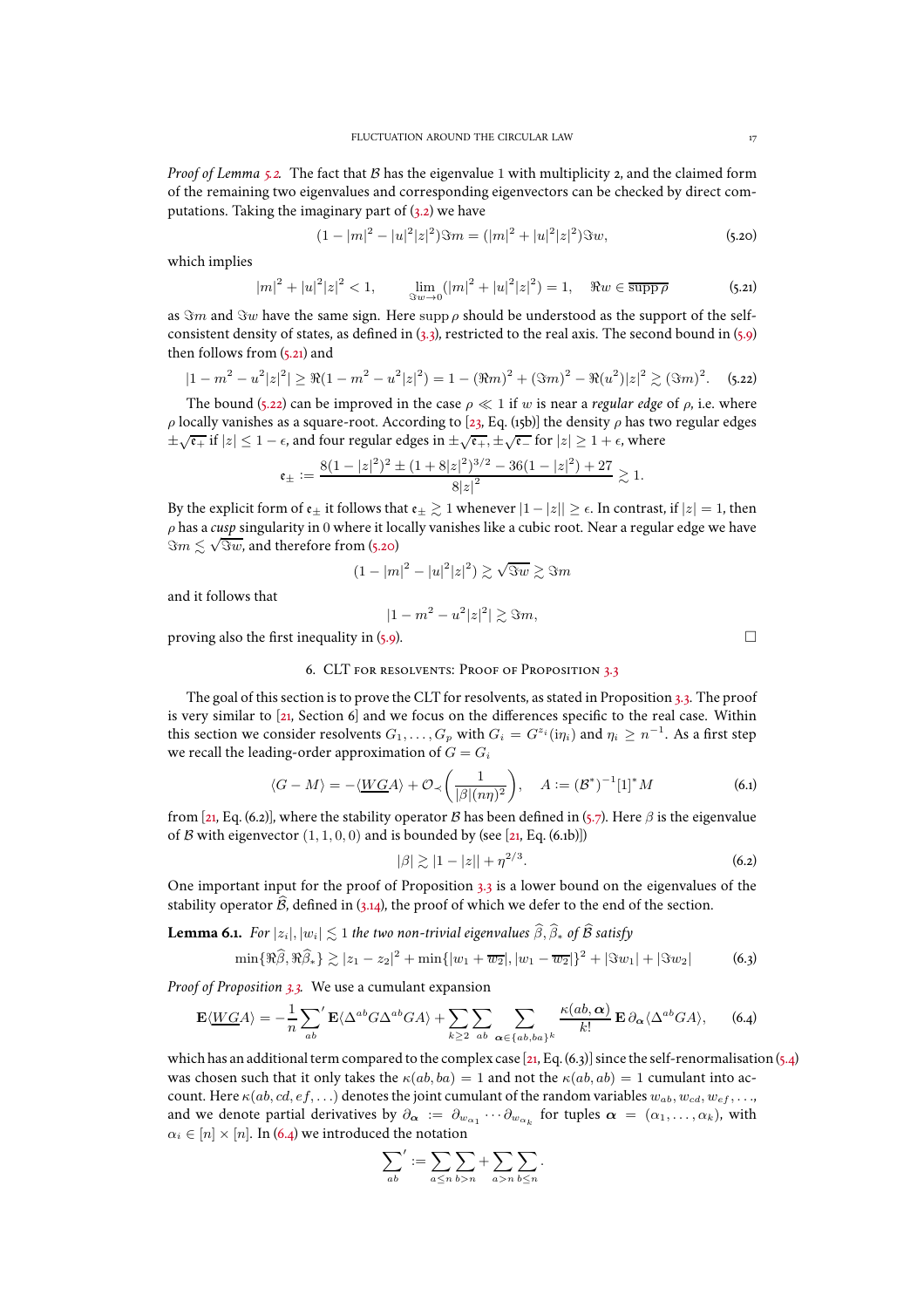We note that by Assumption [2.1](#page-3-1) the cumulants  $\kappa(\alpha_1, \dots, \alpha_k)$  satisfy the scaling

<span id="page-17-0"></span>
$$
|\kappa(\alpha_1,\ldots,\alpha_k)| \lesssim n^{-k/2}.\tag{6.5}
$$

For the second term in  $(6.4)$  we find exactly as in [\[21,](#page-47-0) Eqs.  $(6.5)$ – $(6.6)$ ] that

<span id="page-17-1"></span>
$$
\sum_{k\geq 2} \sum_{ab} \sum_{\alpha \in \{ab, ba\}^k} \frac{\kappa(ab, \alpha)}{k!} \partial_{\alpha} \langle \Delta^{ab} GA \rangle = \frac{\mathrm{i}\kappa_4}{4n} \partial_{\eta}(m^4) + \mathcal{O}_{\prec} \left( \frac{1}{|\beta|} \left( \frac{1}{n^{3/2} (1+\eta)} + \frac{1}{(n\eta)^2} \right) \right). \tag{6.6}
$$

For the first term in  $(6.4)$ , which is new compared to  $[21, Eq. (6.3)]$  $[21, Eq. (6.3)]$  $[21, Eq. (6.3)]$ , we rewrite

$$
\frac{1}{n}\sum_{ab} \langle \Delta^{ab} G \Delta^{ab} G A \rangle = \frac{1}{n} \langle G A E G^t E' \rangle = \frac{1}{n} \langle G^z A E G^{\overline{z}} E' \rangle,
$$

where we used that  $(G^z)^t = G^{\overline{z}}$ , and the convention that formulas containing  $(E, E')$  are understood so that the matrices  $E, E'$  are summed over the assignments  $(E, E') = (E_1, E_2)$  and  $(E, E') = (E_2, E_1)$  with

$$
E_1 := \begin{pmatrix} 1 & 0 \\ 0 & 0 \end{pmatrix} \qquad E_2 := \begin{pmatrix} 0 & 0 \\ 0 & 1 \end{pmatrix}.
$$

From the local law [\[21](#page-47-0), Theorem [5.2\]](#page-14-0) for products of resolvents and the bound on  $|\widehat{\beta}_*|$  from Lemma [6.1](#page-16-1) we can thus conclude

<span id="page-17-3"></span>
$$
\frac{1}{n} \sum_{ab} \langle \Delta^{ab} G \Delta^{ab} G A \rangle = \frac{1}{n} \langle M_{AE}^{z,\overline{z}} E' \rangle + \mathcal{O}_{\prec} \left( \frac{1}{|z-\overline{z}|^2} \frac{1}{(n\eta)^2} \right)
$$

$$
= \frac{m}{n} \frac{m^4 + m^2 u^2 |z|^2 - 2u^4 |z|^4 + 2u^2 (x^2 - y^2)}{(1 - m^2 - u^2 |z|^2)(1 + u^4 |z|^4 - m^4 - 2u^2 (x^2 - y^2))} \tag{6.7}
$$

$$
+ \mathcal{O}_{\prec} \left( \frac{1}{|z-\overline{z}|^2} \frac{1}{(n\eta)^2} \right),
$$

where  $z = x + iy$ , and the second step follows by explicitly computing the inverse

$$
M_{AE}^{z,\overline{z}}=(1-M^z\mathcal{S}[\cdot]M^{\overline{z}})^{-1}[M^zAEM^{\overline{z}}]
$$

in terms of the entries of M, noting that  $m^z = m^{\overline{z}}$  and  $u^z = u^{\overline{z}}$ . Then, using the definition  $v := -im > 0$  and that

$$
|z|^2u^2 + v^2 = u,
$$
  $u' = -\frac{2uv}{1+u-|z|^2u^2},$   $v^2 = u(1-|z|^2u)$ 

we obtain

$$
m \frac{m^4 + m^2 u^2 |z|^2 - 2u^4 |z|^4 + 2u^2 (x^2 - y^2)}{(1 - m^2 - u^2 |z|^2)(1 + u^4 |z|^4 - m^4 - 2u^2 (x^2 - y^2))}
$$
  
= 
$$
-\frac{iu'}{2} \frac{u - 3|z|^2 u^2 + 2u(x^2 - y^2)}{1 - u^2 + 2u^3 |z|^2 - 2u^2 (x^2 - y^2)}.
$$
 (6.8)

<span id="page-17-2"></span>Now  $(3.11)$  follows from combining  $(6.1)$  and  $(6.4)$ – $(6.8)$ .

We now turn to the computation of higher moments for which we recall from  $(6.1)$  and  $(3.11)$  that

$$
\prod_{i \in [p]} \langle G_i - \mathbf{E} G_i \rangle = \prod_{i \in [p]} \langle G_i - M_i - \mathcal{E}_i \rangle + \mathcal{O}_{\prec} \left( \frac{\psi}{n\eta} \right)
$$
\n
$$
= \prod_{i \in [p]} \langle -\underline{W} G_i A_i - \mathcal{E}_i \rangle + \mathcal{O}_{\prec} \left( \frac{\psi}{n\eta} \right)
$$
\n(6.9)

J.

with  $A_i$  as in [\(6.1\)](#page-16-8) and  $\mathcal{E}_i$  as in [\(3.12\)](#page-9-3), and

<span id="page-17-4"></span>
$$
\psi := \prod_{i} \left( \frac{1}{|\beta_i|} + \frac{1}{(\Im z_i)^2} \right) \frac{1}{n\eta_i} \le \prod_{i} \left( \frac{1}{|1 - |z_i||} + \frac{1}{(\Im z_i)^2} \right) \frac{1}{n\eta_i}
$$
(6.10)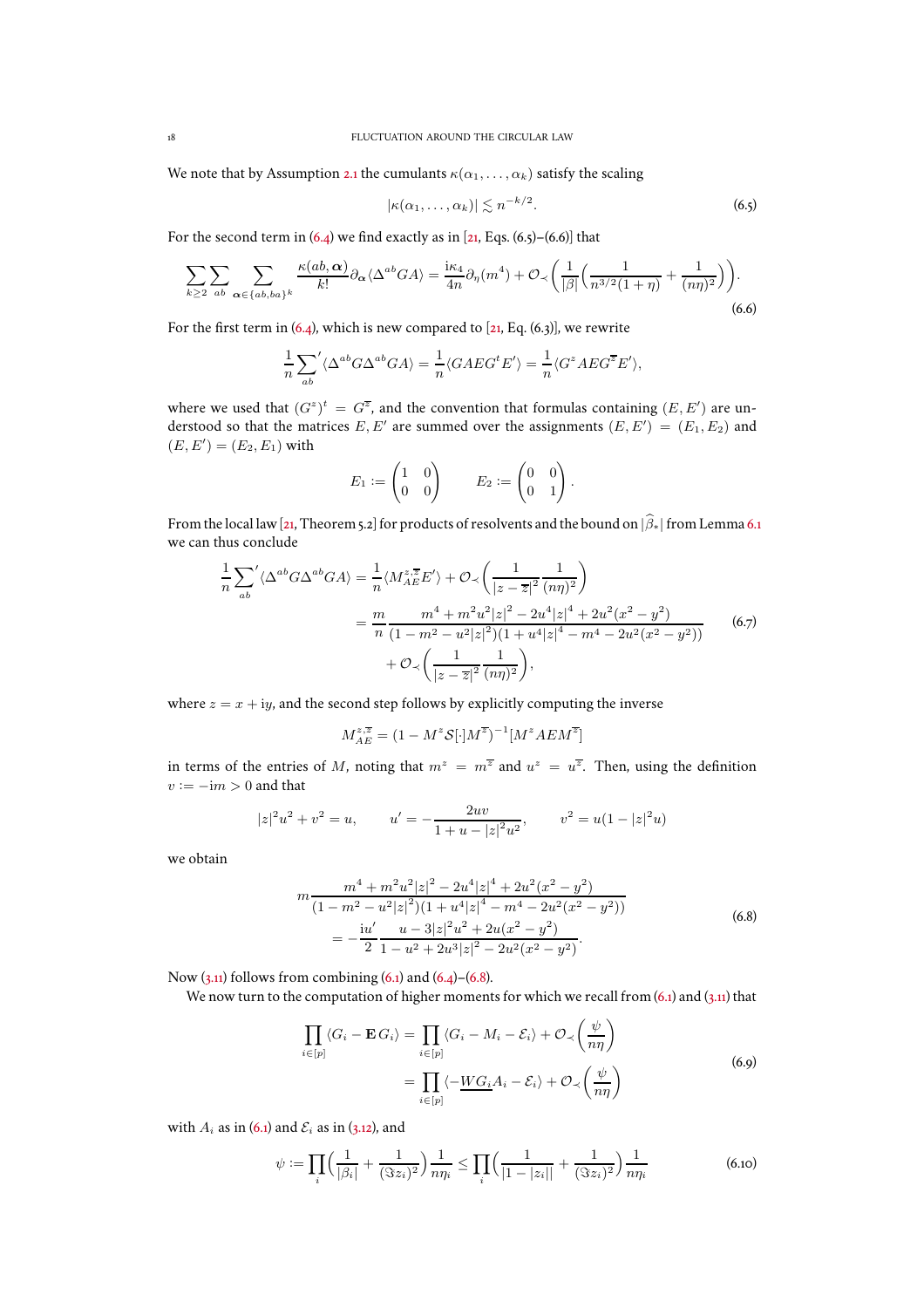<span id="page-18-1"></span>with the bound on  $\beta_i$  from [\(6.2\)](#page-16-6). We begin with the cumulant expansion of  $WG_1$  to obtain

$$
\mathbf{E} \prod_{i \in [p]} \langle -\underline{W} G_i A_i - \mathcal{E}_i \rangle
$$
\n
$$
= \mathbf{E} \Biggl( \frac{1}{n} \sum_{ab} \langle \Delta^{ab} G_1 \Delta^{ab} G_1 A_1 \rangle - \langle \mathcal{E}_1 \rangle \Biggr) \prod_{i \neq 1} \langle -\underline{W} G_i A_i - \mathcal{E}_i \rangle
$$
\n
$$
+ \sum_{i \neq 1} \mathbf{E} \widehat{\mathbf{E}} \langle \widehat{W} G_1 A_1 \rangle \langle \widehat{W} G_i A_i - \underline{W} G_i \widehat{W} G_i A_i \rangle \prod_{j \neq 1, i} \langle -\underline{W} G_j A_j - \mathcal{E}_j \rangle
$$
\n
$$
+ \sum_{k \geq 2} \sum_{ab} \sum_{\alpha \in \{ab, ba\}^k} \frac{\kappa(ba, \alpha)}{k!} \mathbf{E} \partial_\alpha \Biggl[ \langle -\Delta^{ba} G_1 A_1 \rangle \prod_{i \neq 1} \langle -\underline{W} G_i A_i - \mathcal{E}_i \rangle \Biggr],
$$
\n(6.11)

where, compared to [\[21,](#page-47-0) Eq. [\(6.13\)](#page-18-0)], the first line on the rhs. has an additional term specific to the real case, and  $\widehat{W}$ , as opposed to  $\widetilde{W}$  in [\(5.4\)](#page-13-6), is the Hermitisation of an independent real Ginibre matrix  $\widehat{X}$  with expectation  $\widehat{E}$ . The expansion of the third line on the rhs. of [\(6.11\)](#page-18-1) is completely analogous to [\[21](#page-47-0)] since for cumulants of degree at least three nothing specific to the complex case was used. Therefore we obtain, from combining<sup>[2](#page-18-2)</sup> [\[21](#page-47-0), Eqs. [\(6.22\)](#page-19-0),  $(6.25)$ ], that

<span id="page-18-3"></span>
$$
\sum_{k\geq 2} \sum_{ab} \sum_{\alpha \in \{ab, ba\}^k} \frac{\kappa(ba, \alpha)}{k!} \mathbf{E} \, \partial_{\alpha} \Big[ \langle -\Delta^{ba} G_1 A_1 \rangle \prod_{i \neq 1} \langle -\underline{W} G_i A_i - \mathcal{E}_i \rangle \Big]
$$
\n
$$
= -\frac{i\kappa_4}{4n} \partial_{\eta_1}(m_1^4) \mathbf{E} \prod_{i \neq 1} \langle -\underline{W} G_i A_i - \mathcal{E}_i \rangle + \sum_{i \neq 1} \frac{\kappa_4 U_1 U_i}{2n^2} \mathbf{E} \prod_{j \neq 1, i} \langle -\underline{W} G_j A_j - \mathcal{E}_j \rangle + \mathcal{O} \Big( \frac{n^{\xi} \psi}{\sqrt{n\eta_*}} \Big), \tag{6.12}
$$

where

$$
U_i := -\sqrt{2} \langle M_i \rangle \langle M_i A_i \rangle = \frac{i}{\sqrt{2}} \partial_{\eta_i} m_i^2.
$$

Recall the definition of  $\mathcal{E}_i$  in [\(3.12\)](#page-9-3), then using [\(6.7\)](#page-17-3)–[\(6.8\)](#page-17-2) and [\(6.12\)](#page-18-3) in [\(6.11\)](#page-18-1) we thus have

<span id="page-18-0"></span>
$$
\mathbf{E} \prod_{i \in [p]} \langle -\underline{W} G_i A_i - \mathcal{E}_i \rangle
$$
\n
$$
= \sum_{i \neq 1} \mathbf{E} \Big( \frac{\kappa_4 U_1 U_i}{2n^2} + \widehat{\mathbf{E}} \langle \widehat{W} G_1 A_1 \rangle \langle \widehat{W} G_i A_i - \underline{W} G_i \widehat{W} G_i A_i \rangle \Big) \prod_{j \neq 1, i} \langle -\underline{W} G_j A_j - \mathcal{E}_j \rangle + \mathcal{O} \Big( \frac{n^{\xi} \psi}{\sqrt{n \eta_*}} \Big). \tag{6.13}
$$

It remains to consider the variance term in  $(6.13)$  for which we use the identity

<span id="page-18-4"></span>
$$
\widehat{\mathbf{E}}\langle \widehat{W}A\rangle \langle \widehat{W}B\rangle = \frac{1}{2n^2} \langle AE(B+B^t)E'\rangle = \frac{\langle AE_1(B+B^t)E_2\rangle + \langle AE_2(B+B^t)E_1\rangle}{2n^2}
$$
(6.14)

in order to compute

$$
\begin{split} \widehat{\mathbf{E}} \langle \widehat{W} G_1 A_1 \rangle \langle \widehat{W} G_i A_i - \underline{W} G_i \widehat{W} G_i A_i \rangle \\ &= \frac{1}{2n^2} \langle G_1 A_1 E (G_i A_i + A_i^t G_i^t) E' - G_1 A_1 E (\underline{G_i A_i W G_i} + \underline{G_i^t W A_i^t G_i^t}) E' \rangle, \end{split} \tag{6.15}
$$

<span id="page-18-5"></span>where, compared to  $[z_1, Eqs. (6.14)–(6.15)]$  $[z_1, Eqs. (6.14)–(6.15)]$  $[z_1, Eqs. (6.14)–(6.15)]$  $[z_1, Eqs. (6.14)–(6.15)]$  $[z_1, Eqs. (6.14)–(6.15)]$ , there is an additional term with transposition. Here the self-renormalisation e.g. in  $G_iA_iWG_i$  is defined analogously to [\(5.4\)](#page-13-6) with the derivative acting on both  $G_i$ 's. For the second term in  $(6.15)$  we identify the leading order contribution as

<span id="page-18-6"></span>
$$
\langle G_1 A_1 E(\underline{G_i A_i W G_i} + \underline{G_i^t W A_i^t G_i^t}) E' \rangle = - \langle G_1 S[G_1 A_1 E G_i A_i] G_i E' + G_1 S[G_1 A_1 E G_i^t] A_i^t G_i^t E' \rangle
$$
  
+ \langle G\_1 A\_1 E G\_i A\_i W G\_i E' + G\_1 A\_1 E G\_i^t W A\_i^t G\_i^t E' \rangle (6.16)

for which we use the local law from Theorem [3.5](#page-10-3) to conclude that the main terms in  $(6.15)$  are  $\langle G_1 A_1 E(G_i A_i + A_i^t G_i^t) E' + G_1 S[G_1 A_1 E G_i A_i] G_i E' + G_1 S[G_1 A_1 E G_i^t] A_i^t G_i^t E' \rangle$ 

$$
= \widehat{V}_{1,i} + \mathcal{O}_{\prec} \left( \frac{1}{n |\widehat{\beta}_{*}^{1i}|^{2} \eta_{*}^{1i} |\eta_{1}\eta_{i}|^{1/2}} + \frac{1}{n^{2} |\widehat{\beta}_{*}^{1i}|^{2} (\eta_{*}^{1i})^{2} |\eta_{1}\eta_{i}|} \right) \tag{6.17}
$$
  

$$
\widehat{V}_{1,i} := \langle M_{A_{1}E}^{z_{1},z_{i}} A_{i} E' + M_{A_{1}E A_{i}^{*}}^{z_{1},\overline{z_{i}}} E' + \mathcal{S}[M_{A_{1}E}^{z_{1},z_{i}} A_{i}] M_{E'}^{z_{i},z_{1}} + \mathcal{S}[M_{A_{1}E}^{z_{1},\overline{z_{i}}}] A_{i}^{t} M_{E'}^{\overline{z_{i}},z_{1}} \rangle,
$$

<span id="page-18-2"></span><sup>2</sup>Note that the definition of  $\mathcal E$  in [\[21,](#page-47-0) Eq. (6.1c)] differs from [\(3.12\)](#page-9-3) in the present paper.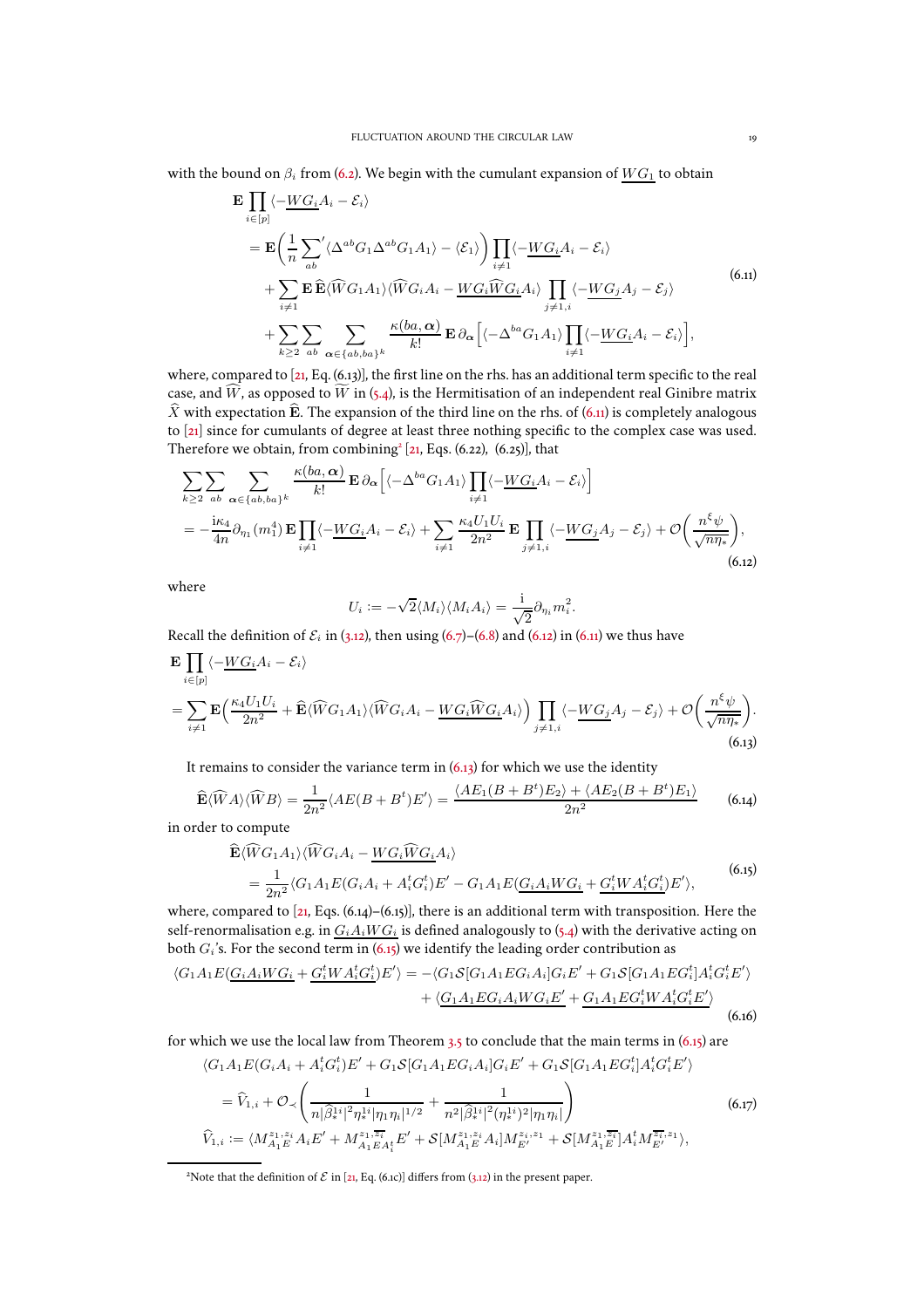where  $|\widehat{\beta}_*|^{1i} \gtrsim |z_1 - z_i|^2$  from Lemma [6.1,](#page-16-1) and  $\eta_*^{1i} := \min\{\eta_1, \eta_i\}$ . By an explicit computation similarly to [\[21](#page-47-0), Eq. [\(6.19\)](#page-19-1)] it follows that

$$
\hat{V}_{1,i} = V(z_1, z_i, \eta_1, \eta_i) + V(z_1, \overline{z_i}, \eta_1, \eta_i)
$$
\n(6.18)

with V being exactly as in the complex case, i.e. as in  $(3.10)$ . For the error term in  $(6.16)$  we claim that

<span id="page-19-1"></span>
$$
\mathbf{E}|\langle G_1A_1EG_iA_iWG_iE'\rangle|^2 + \mathbf{E}|\langle G_1A_1EG_i^tWA_i^tG_i^tE'\rangle|^2 \lesssim \Big(\frac{1}{n\eta_1\eta_i\eta_i^{1i}}\Big)^2. \tag{6.19}
$$

The CLT for resolvents, as stated in  $(3.8)$  follows from inserting  $(6.15)$ – $(6.19)$  into  $(6.13)$ , and iteration of [\(6.13\)](#page-18-0) for the remaining product.

In order to conclude the proof of Proposition [3.3](#page-9-0) it remains to prove [\(6.19\)](#page-19-1). Introduce the shorthand notation  $G_{i1i}$  for generic finite sums of products of  $G_i, G_1, G_i$  or their transposes (in that order) with arbitrary bounded deterministic matrices, e.g.  $A_i^tG_i^tE' G_1 A_1 E G_i^t$  appearing in the second term in [\(6.19\)](#page-19-1). We will prove the more general claim

<span id="page-19-2"></span>
$$
\mathbf{E}|\langle \underline{WG_{i1i}}\rangle|^2 \lesssim \left(\frac{1}{n\eta_1\eta_i\eta_*^{1i}}\right)^2.
$$
 (6.20)

The proof is similar to [\[21](#page-47-0), Eq. [\(6.28\)](#page-20-1)]. Therefore we focus on the differences. In the cumulant expansion of  $(6.20)$  there is an additional term compared to  $[21, Eq. (6.29)]$  $[21, Eq. (6.29)]$  $[21, Eq. (6.29)]$  given by

$$
\frac{1}{n} \sum_{ab}^{\prime} \mathbf{E} \langle \Delta^{ab} G_i \Delta^{ab} G_{i1i} + \Delta^{ab} G_{i1} \Delta^{ab} G_{1i} + \Delta^{ab} G_{i1i} \Delta^{ab} G_i \rangle \langle \underline{W} G_{i1i} \rangle
$$
\n
$$
= \frac{1}{n} \mathbf{E} \langle G_{1iii} + G_{i1ii} \rangle \langle \underline{W} G_{i1i} \rangle, \tag{6.21}
$$

<span id="page-19-3"></span>where we combined two terms of type  $G_{1iii}$  into one since in our convention  $G_{1iii}$  is a short-hand notation for generic sums of products. We now perform another cumulant expansion of [\(6.21\)](#page-19-3) to obtain

$$
\frac{1}{n} \mathbf{E} \langle G_{1iii} + G_{i1i1} \rangle \langle \underline{W} G_{i1i} \rangle
$$
\n
$$
= \frac{1}{n^2} \mathbf{E} \langle G_{1iii} + G_{i1i1} \rangle^2
$$
\n
$$
+ \frac{1}{n} \mathbf{E} \widetilde{\mathbf{E}} \langle \widetilde{W} (G_{1iii1} + G_{ii1i} + G_{i11ii} + G_{i11ii} + G_{i11i1} + G_{i11i1}) \rangle \langle \widetilde{W} G_{i1i} \rangle
$$
\n
$$
+ \sum_{k \ge 2} \mathcal{O} \left( \frac{1}{n^{(k+3)/2}} \right) \sum_{ab} \sum_{\alpha \in \{ab, ba\}^k} \mathbf{E} \, \partial_{\alpha} \left[ \langle G_{1iii} + G_{i1i1} \rangle \langle \Delta^{ab} G_{i1i} \rangle \right],
$$
\n(6.22)

<span id="page-19-0"></span>where the first line on the rhs. corresponds to the term where the remaining W acts on  $G_{i1i}$  within its own trace as in [\(6.21\)](#page-19-3), and in the last line we used the scaling bound [\(6.5\)](#page-17-0) for  $\kappa$ . In order to estimate  $(6.21)$  we recall  $[21, \text{Lemma } 5.8]$ .

**Lemma 6.2.** *Let*  $w_1, w_2, \ldots, z_1, z_2, \ldots$ , denote arbitrary spectral parameters with  $\eta_i = \Im w_i > 0$ . Let  $G_j = G^{z_j}(w_j)$ , then with  $G_{j_1...j_k}$  we denote generic products of resolvents  $G_{j_1},\ldots,G_{j_k}$  or their *adjoints/transpositions (in that order) with bounded deterministic matrices in between, e.g.*  $G_{1i1} =$  $A_1G_1A_2G_1A_3G_1A_4.$ 

*(i)* For  $j_1, \ldots, j_k$  *we have the isotropic bound* 

<span id="page-19-5"></span>
$$
|\langle \boldsymbol{x}, G_{j_1...j_k} \boldsymbol{y} \rangle| \prec ||\boldsymbol{x}|| ||\boldsymbol{y}|| \sqrt{\eta_{j_1} \eta_{j_k}} \Biggl( \prod_{n=1}^k \eta_{j_n} \Biggr)^{-1}.
$$
 (6.23a)

*(ii)* For  $j_1, \ldots, j_k$  and any  $1 \leq s < t \leq k$  we have the averaged bound

<span id="page-19-4"></span>
$$
|\langle G_{j_1...j_k}\rangle| \prec \sqrt{\eta_{j_s}\eta_{j_t}} \Big(\prod_{n=1}^k \eta_{j_n}\Big)^{-1}.\tag{6.23b}
$$

Since only  $\eta_1, \eta_i$  play a role within the proof of [\(6.19\)](#page-19-1), we drop the indices from  $\eta_*^{1i}$  and use the notation  $\eta_* = \eta_*^{1i}$ . For the first term in [\(6.22\)](#page-19-0) we use [\(6.23b\)](#page-19-4) to obtain

<span id="page-19-6"></span>
$$
\frac{1}{n^2} |\langle G_{1iii} + G_{i1i1} \rangle|^2 \prec \frac{1}{n^2 \eta_1^2 \eta_i^2 \eta_*^2}.
$$
 (6.24)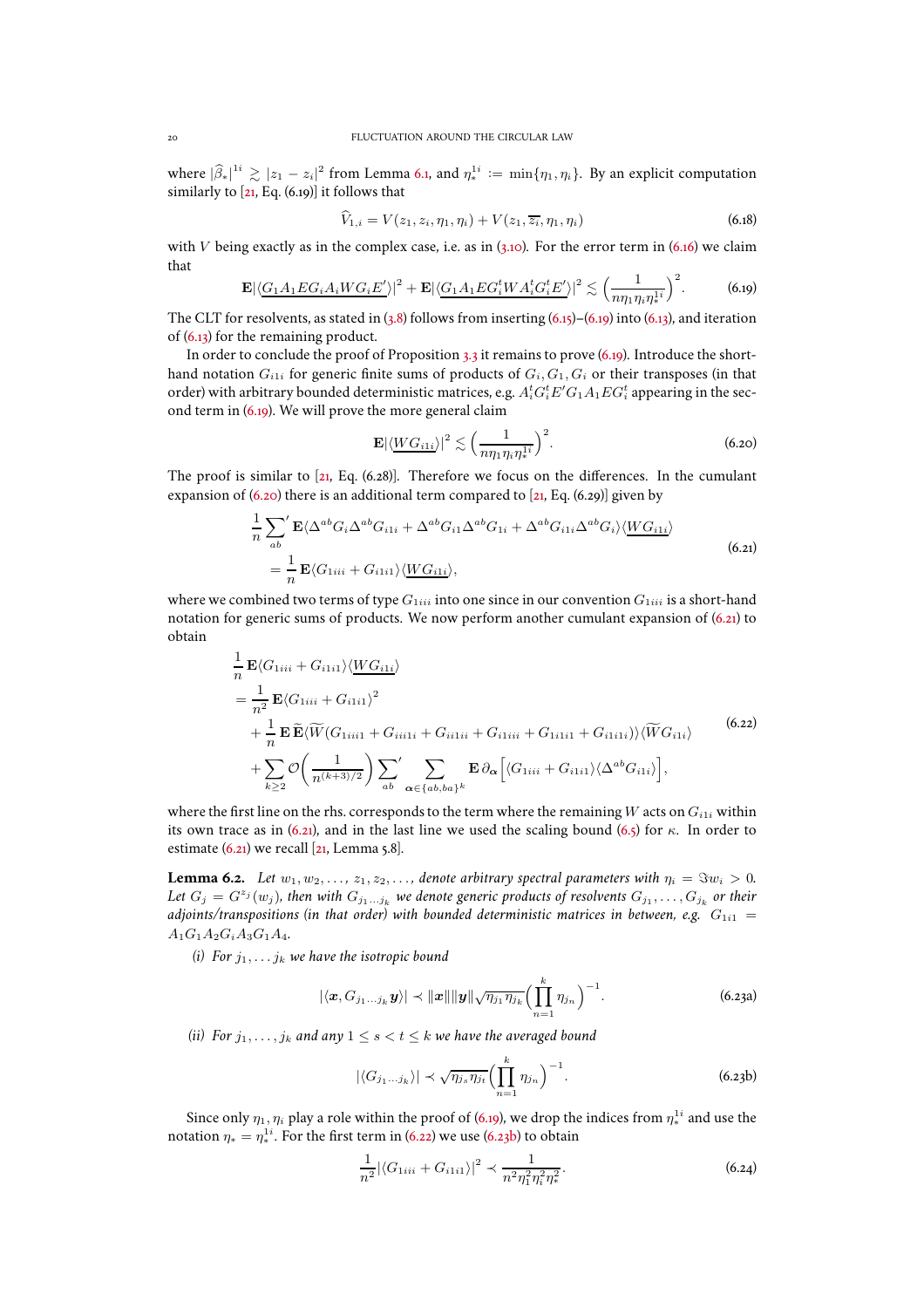<span id="page-20-0"></span>Similarly for the second term we use  $(6.14)$  and again  $(6.23b)$  to bound it by

$$
\frac{1}{n} |\widetilde{\mathbf{E}}\langle \widetilde{W}(G_{1iii1} + G_{ii1ii} + G_{ii1ii} + G_{i1iii1} + G_{1i1i1} + G_{i1ii1})\rangle \langle \widetilde{W}G_{i1i}\rangle|
$$
\n
$$
\prec \frac{1}{n^3 \eta_1^2 \eta_i^2 \eta_*^3} \le \frac{1}{n^2 \eta_1^2 \eta_i^2 \eta_*^2}
$$
\n(6.25)

since  $n_* > 1/n$ . Finally, for the last term of [\(6.22\)](#page-19-0) we estimate

<span id="page-20-3"></span>
$$
\left| \mathcal{O}\left(\frac{1}{n^{(k+7)/2}}\right) \sum_{ab} \sum_{c} \sum_{\alpha} \partial_{\alpha} \left[ (G_{1iii} + G_{i1i1})_{cc} (G_{i1i})_{ba} \right] \right| \prec \frac{1}{n^2 \eta_1^2 \eta_i^2 \eta_*^2}
$$
(6.26)

for any  $k > 2$ . Indeed, for  $k > 3$  the claim [\(6.26\)](#page-20-3) follows trivially from [\(6.23a\)](#page-19-5) and the observation that the bound [\(6.23a\)](#page-19-5) remains invariant under the action of derivatives. Indeed, differentiating a term like  $(G_{i1i})_{ab}$  gives rise to the terms  $(G_i)_{aa}(G_{i1i})_{bb}$ ,  $(G_{i1})_{ab}(G_{1i})_{ab}$ , ... for all of which [\(6.23a\)](#page-19-5) gives the same estimate as for  $(G_{i1i})_{ab}$  since the presence of an additional factor of  $G_1$  or  $G_i$  is compensated by the fact that the same type of  $G$  appears two additional times as the first or last factor in some product. For the  $k = 2$  case we observe that by parity at least one factor will be off-diagonal in the sense that it has two distinct summation indices from  $\{a, b, c\}$  giving rise to an additional factor of  $(np_*)^{-1/2}$  by summing up one of the indices with the Ward identity. For example, for the term with  $(G_{1iii})_{cc}(G_{i1})_{bb}(G_{1i})_{aa}(G_i)_{ba}$  we estimate

$$
n^{-9/2} \left| \sum_{ab} \sum_{c} (G_{1iii})_{cc} (G_{i1})_{bb} (G_{1i})_{aa} (G_i)_{ba} \right| \prec n^{-9/2} \frac{n}{\eta_1^{3/2} \eta_i^{7/2}} \sum_{ab} |(G_i)_{ba}|
$$
  

$$
\leq n^{-3} \frac{1}{\eta_1^{3/2} \eta_i^{7/2}} \sum_{b} \sqrt{\sum_{a} |(G_i)_{ba}|^2}
$$
  

$$
= n^{-3} \frac{1}{\eta_1^{3/2} \eta_i^4} \sum_{b} \sqrt{(\Im G_i)_{bb}} \prec \frac{1}{n^2 \eta_1^{3/2} \eta_i^4}.
$$

Thus, in general we obtain a bound of

$$
\frac{1}{n^{3/2}}\Big(\frac{1}{\eta_1^{3/2}\eta_i^{7/2}}+\frac{1}{\eta_1^{5/2}\eta_i^{5/2}}\Big)\frac{1}{\sqrt{n\eta_*}}\lesssim \frac{1}{n^2\eta_1^2\eta_i^2\eta_*^2}.
$$

By combining [\(6.24\)](#page-19-6)–[\(6.26\)](#page-20-3) we obtain a bound of  $(n\eta_1\eta_i\eta_*)^{-2}$  on the additional term [\(6.21\)](#page-19-3). The remaining terms can be estimated as in  $[21, Eq. (6.28)]$  $[21, Eq. (6.28)]$  $[21, Eq. (6.28)]$  and we conclude the proof of  $(6.20)$  and thereby Proposition [3.3.](#page-9-0)  $\Box$ 

*Proof of Lemma [6.1.](#page-16-1)* The claim [\(6.3\)](#page-16-7) is equivalent to the claim

<span id="page-20-4"></span>
$$
\max\{\Re\tau,\Re\tau_*\} \le 1 - c[|z_1 - z_2|^2 + \min\{|w_1 + \overline{w_2}|^2, |w_1 - \overline{w_2}|^2\} + |\Im w_1| + |\Im w_2|], \quad c > 0, \text{ (6.27)}
$$

where  $\tau$ ,  $\tau_*$  are the eigenvalues of the matrix

<span id="page-20-1"></span>
$$
R := \begin{pmatrix} z_1 \overline{z_2} u_1 u_2 & m_1 m_2 \\ m_1 m_2 & \overline{z_1} z_2 u_1 u_2 \end{pmatrix} . \tag{6.28}
$$

We first check that [\(6.27\)](#page-20-4) holds true ineffectively, i.e. with  $c = 0$ . We claim that

<span id="page-20-2"></span>
$$
\max \Re \operatorname{Spec}(A) \le \lambda_{\max}\left(\frac{A + A^*}{2}\right) := \max \operatorname{Spec}\left(\frac{A + A^*}{2}\right) \tag{6.29}
$$

holds for any square matrix A. Indeed, suppose that  $Ax = \lambda x$ ,  $||x|| = 1$  and  $(A + A^*)/2 \le M$  in the sense of quadratic forms. We then compute

$$
0 \ge \left\langle \boldsymbol{x}, \Big(\frac{A+A^*}{2}-M\Big) \boldsymbol{x} \right\rangle = \frac{\left\langle \boldsymbol{x}, A\boldsymbol{x}\right\rangle+\left\langle A\boldsymbol{x}, \boldsymbol{x}\right\rangle}{2}-M = \Re \lambda - M,
$$

from which [\(6.29\)](#page-20-2) follows by choosing M to be the largest eigenvalue of  $(A + A^*)/2$ .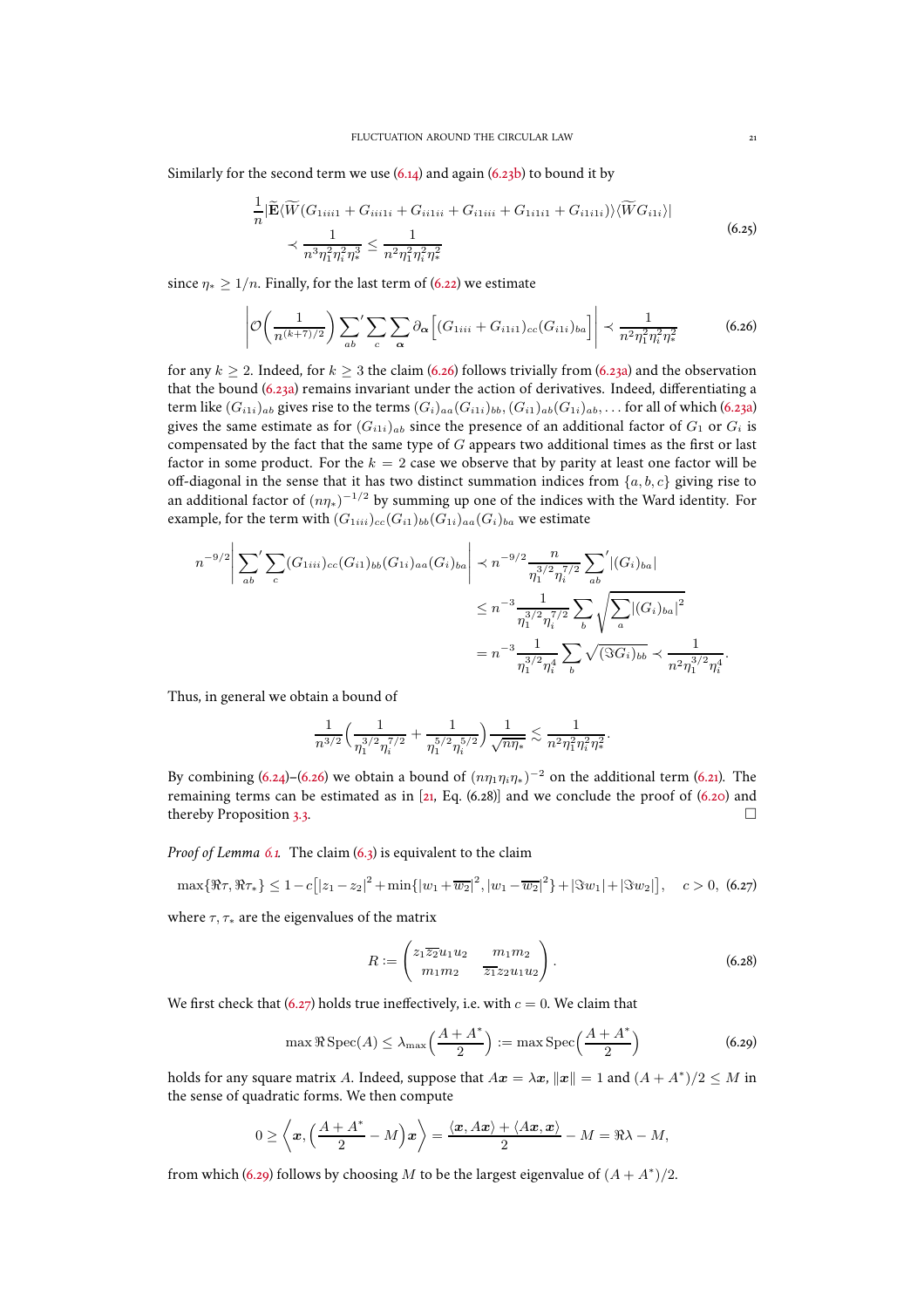Since  $R$  is such that its entrywise real part is given by  $\Re R = (R + R^*)/2$ , from [\(6.29\)](#page-20-2) we conclude the chain of inequalities

$$
\max\{\Re\tau,\Re\tau_*\} \le \lambda_{\max}\begin{pmatrix} \Re(z_1\overline{z_2}u_1u_2) & \Re(m_1m_2) \\ \Re(m_1m_2) & \Re(\overline{z_1}z_2u_1u_2) \end{pmatrix} \tag{6.30a}
$$

$$
= (\Re u_1 u_2)(\Re z_1 \overline{z_2}) + \sqrt{(|\Im u_1 u_2||\Im z_1 \overline{z_2}| + |\Re m_1 m_2|)^2 - 2|\Im u_1 u_2||\Im z_1 \overline{z_2}||\Re m_1 m_2|}
$$
 (6.30b)  
 
$$
\leq (\Re u_1 u_2)(\Re z_1 \overline{z_2}) + |\Im u_1 u_2||\Im z_1 \overline{z_2}| + |\Re m_1 m_2|
$$
 (6.30c)

$$
\leq \left| \left( \Re u_1 u_2 \right) \left( \Re z_1 \overline{z_2} \right) + \left| \Im u_1 u_2 \right| \left| \Im z_1 \overline{z_2} \right| \right| + \left| \Re m_1 m_2 \right| \tag{6.30d}
$$

$$
= \sqrt{|z_1 z_2 u_1 u_2|^2 - (\Re u_1 u_2 |\Im z_1 \overline{z_2}| - \Re z_1 \overline{z_2} |\Im u_1 u_2|)^2} + \sqrt{|m_1 m_2|^2 - [\Im m_1 m_2]^2}
$$
(6.30e)  

$$
\leq |z_1 z_2 u_1 u_2| + |m_1 m_2|
$$
(6.30f)

$$
= \sqrt{(|u_1z_1|^2 + |m_1|^2)(|u_2z_2|^2 + |m_2|^2) - (|u_1z_1m_2| - |u_2z_2m_1|)^2}
$$
(6.30g)

$$
\leq \sqrt{(|m_1|^2 + |z_1 u_1|^2)(|m_2|^2 + |z_2 u_2|^2)}
$$
\n
$$
\leq 1,
$$
\n(6.30a)  
\n(6.30b)

where in the last step we used  $(5.21)$ .

We now assume that for some  $0 \leq \epsilon \ll 1$  we have

<span id="page-21-13"></span><span id="page-21-12"></span><span id="page-21-11"></span><span id="page-21-10"></span><span id="page-21-9"></span><span id="page-21-5"></span><span id="page-21-2"></span><span id="page-21-1"></span><span id="page-21-0"></span>
$$
\max\{\Re\tau,\Re\tau_*\} \ge 1 - \epsilon^2,\tag{6.31}
$$

i.e. that all inequalities in [\(6.30a\)](#page-21-0)–[\(6.30i\)](#page-21-1) are in fact equalities up to an  $\epsilon^2$  error. The assertion [\(6.27\)](#page-20-4) is then equivalent to

<span id="page-21-4"></span>
$$
|z_1 - z_2| + \min\{|w_1 + \overline{w_2}|, |w_1 - \overline{w_2}|\} + \sqrt{|\Im w_1|} + \sqrt{|\Im w_2|} \lesssim \epsilon,
$$
 (6.32)

the proof of which we present now.

The fact that [\(6.30h\)](#page-21-2)–[\(6.30i\)](#page-21-1) is  $\epsilon^2$ -saturated implies the saturation

<span id="page-21-3"></span>
$$
|m_i|^2 + |z_i u_i|^2 = 1 + \mathcal{O}(\epsilon^2), \tag{6.33}
$$

and, consequently,

<span id="page-21-7"></span>
$$
|u_i| \sim 1. \tag{6.34}
$$

Indeed, suppose that  $|u_i| \ll 1$ , then on the one hand since  $u_i = u_i^2 |z_i|^2 - m_i^2$ , it follows that  $|m_i|$  ≪ 1, while on the other hand  $|1 - |m_i|^2|$  ≪ 1 from [\(6.33\)](#page-21-3) which would be a contradiction. From [\(5.20\)](#page-16-5) it follows that

$$
|m_i|^2 + |u_i|^2 |z_i|^2 \le 1 - c \Im w_i,
$$

from which we conclude  $|\Im w_1| + |\Im w_2| \lesssim \epsilon^2$ , i.e. the bound on the last two terms in [\(6.32\)](#page-21-4). The  $\epsilon^2$ -saturation of [\(6.30g\)](#page-21-5)–[\(6.30h\)](#page-21-2) implies that

$$
\mathcal{O}(\epsilon) = |u_1 z_1 m_2| - |u_2 z_2 m_1| = \sqrt{1 - |m_1|^2} |m_2| - \sqrt{1 - |m_2|^2} |m_1| + \mathcal{O}(\epsilon^2)
$$
  
=  $\sqrt{1 - |u_1 z_1|^2} |u_2 z_2| - \sqrt{1 - |u_2 z_2|^2} |u_1 z_1| + \mathcal{O}(\epsilon^2).$ 

Thus it follows that

<span id="page-21-8"></span>
$$
|m_1| = |m_2| + \mathcal{O}(\epsilon), \qquad |z_1 u_1| = |z_2 u_2| + \mathcal{O}(\epsilon). \tag{6.35}
$$

In the remainder of the proof we distinguish the cases

- <span id="page-21-14"></span><span id="page-21-6"></span>(C<sub>1</sub>)  $\epsilon \ll |z_1|$  and  $|m_1| \sim 1$ ,  $(C_2)$   $|z_1| \leq \epsilon$ ,
- <span id="page-21-16"></span>(C<sub>3</sub>)  $|m_1| \lesssim \sqrt{\epsilon}$  and  $|z_1| \sim 1$ ,
- <span id="page-21-17"></span>(C<sub>4</sub>)  $\sqrt{\epsilon} \ll |m_1| \ll 1$  and  $|z_1| \sim 1$ ,

where we note that this list is exhaustive since  $|z_1| \ll 1$  implies  $|m_1| \sim 1$  from [\(6.33\)](#page-21-3).

In case [\(C1\)](#page-21-6) we have  $|z_2| \sim |z_1|$  and  $|m_1| \sim |m_2| \sim 1$  from [\(6.34\)](#page-21-7)–[\(6.35\)](#page-21-8). By the near-saturation of [\(6.30e\)](#page-21-9)–[\(6.30f\)](#page-21-10) it follows that  $\Im m_1m_2 = \mathcal{O}(\epsilon)$  and therefore with [\(6.35\)](#page-21-8) that

<span id="page-21-15"></span>
$$
m_1 = \pm \overline{m_2} + \mathcal{O}(\epsilon), \tag{6.36}
$$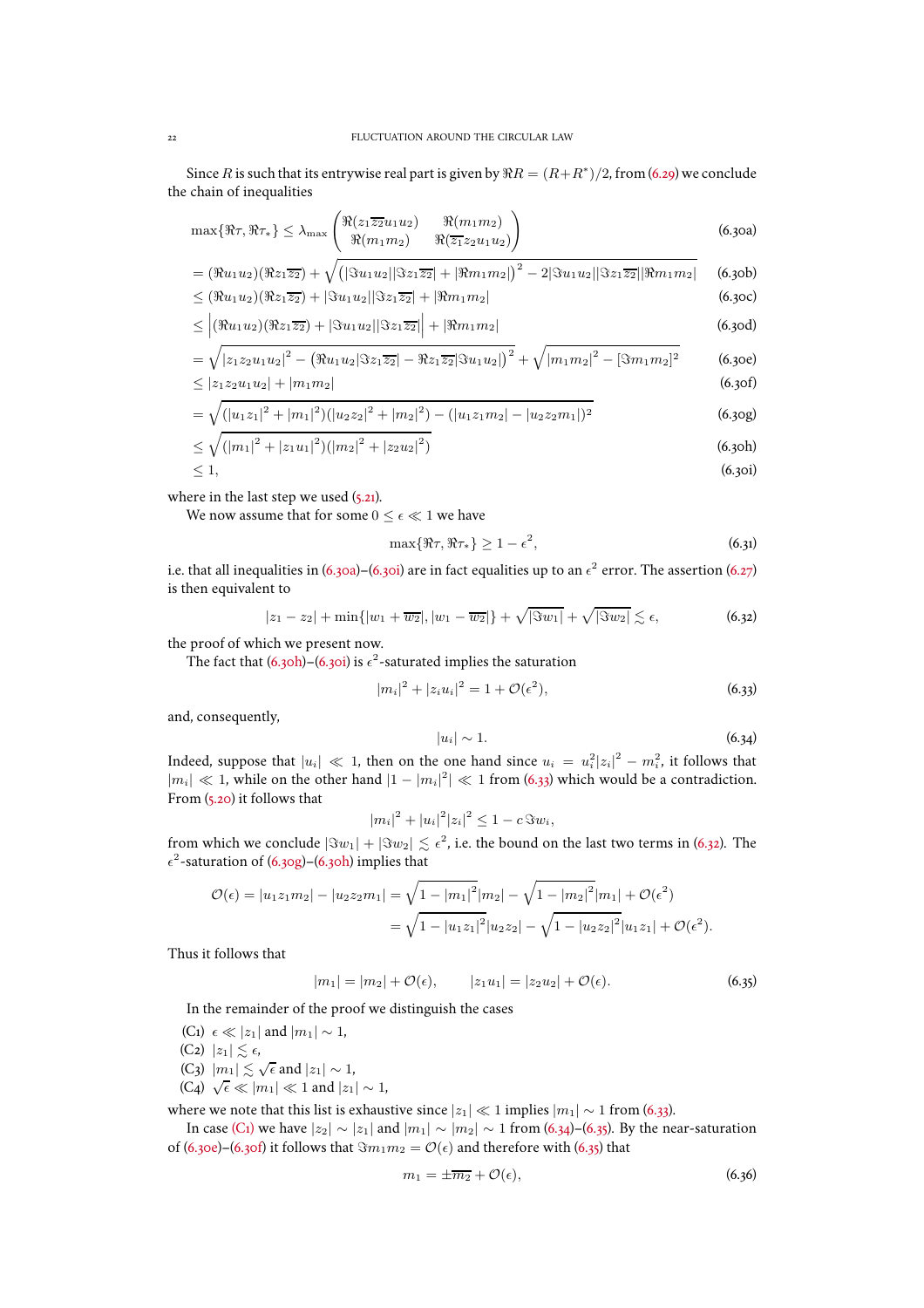hence  $|\Re m_1 m_2| \sim 1$ . From the  $\epsilon^2$ -saturation of [\(6.30b\)](#page-21-11)–[\(6.30c\)](#page-21-12) and [\(6.30e\)](#page-21-9)–[\(6.30f\)](#page-21-10) it then follows that

<span id="page-22-0"></span>
$$
|\Im u_1 u_2| \left|\Im \frac{z_1 \overline{z_2}}{|z_1 z_2|}\right| = \mathcal{O}\left(\frac{\epsilon^2}{|z_1|^2}\right), \quad (\Re u_1 u_2) \left|\Im \frac{z_1 \overline{z_2}}{|z_1 z_2|}\right| = \left(\Re \frac{z_1 \overline{z_2}}{|z_1 z_2|}\right) |\Im u_1 u_2| + \mathcal{O}\left(\frac{\epsilon}{|z_1|}\right), \quad (6.37)
$$

and [\(6.37\)](#page-22-0) implies

<span id="page-22-3"></span>
$$
|\Im u_1 u_2| + \left|\Im \frac{z_1 \overline{z_2}}{|z_1 z_2|}\right| \lesssim \frac{\epsilon}{|z_1|}.
$$
 (6.38)

Indeed, the first equality in  $(6.37)$  implies that at least one of the two factors is at most of size  $\epsilon/|z_1| \ll 1$  in which case the second equality implies that the other factor satisfies the same bound since  $|u_1u_2| \sim 1$ . Thus there exists some  $c \in \mathbf{R}$ ,  $|c| \sim 1$  such that  $z_2 = cz_1 + \mathcal{O}(\epsilon)$  and  $u_2 =$  $\pm |c|^{-1}\overline{u_1}+{\cal O}(\epsilon/|z_1|)$  since the two proportionality constants  $c$  and  $\pm |c|^{-1}$  are related by [\(6.35\)](#page-21-8). On the other hand, from the MDE  $(3.2)$  we have that

<span id="page-22-1"></span>
$$
u_2 = u_2^2 |z_2|^2 - m_2^2 = \overline{u_1}^2 |z_1|^2 - \overline{m_1}^2 + \mathcal{O}(\epsilon) = \overline{u_1} + \mathcal{O}(\epsilon)
$$
 (6.39)

and thus  $|c| = 1 + \mathcal{O}(\epsilon/|z_1|)$ . Finally, since [\(6.30c\)](#page-21-12)–[\(6.30d\)](#page-21-13) is assumed to be saturated up to an  $\epsilon^2$ -error,  $\Re u_1 u_2$  and  $\Re z_1 \overline{z_2}$  have the same sign which, together with [\(6.39\)](#page-22-1), fixes  $c > 0$ , and we conclude  $z_2 = z_1 + \mathcal{O}(\epsilon)$ . Finally, with

<span id="page-22-2"></span>
$$
w_2 = \frac{m_2}{u_2} - m_2 = \pm \left(\frac{\overline{m_1}}{\overline{u_1}} - \overline{m_1}\right) + \mathcal{O}(\epsilon) = \pm \overline{w_1} + \mathcal{O}(\epsilon)
$$
\n(6.40)

the claim [\(6.32\)](#page-21-4) follows.

In case [\(C2\)](#page-21-14) the conclusion  $z_2 = z_1 + \mathcal{O}(\epsilon)$  follows trivially from [\(6.35\)](#page-21-8) and [\(6.34\)](#page-21-7). Next, just as in case  $(C_1)$ , we conclude  $(6.36)$  and therefore from  $(3.2)$  that

$$
u_2 = u_2^2 |z_2|^2 - m_2^2 = -\overline{m_1}^2 + \mathcal{O}(\epsilon) = \overline{u_1} + \mathcal{O}(\epsilon),
$$

and thus  $(6.32)$  follows just as in  $(6.40)$ .

Finally, we consider the case  $|m_i| \ll 1$ , i.e. [\(C3\)](#page-21-16) and [\(C4\).](#page-21-17) If  $|m_i| \ll 1$ , then from [\(6.33\)](#page-21-3),  $|1 |z_iu_i|^2|\ll 1$ , and therefore from [\(3.2\)](#page-8-5),  $|1-|u_i||\ll 1$  and consequently  $|1-u_i|z_i|^2|=|m_i^2/u_i|\ll 1$ and  $|1-u_i|+|1-|z_i|^2|\ll 1$ . If  $|m_1|\lesssim \sqrt{\epsilon}$ , then it follows from [\(6.35\)](#page-21-8) that also  $|m_2|\lesssim \sqrt{\epsilon}$ . From solving the equation  $(3.2)$  for  $u_i$  we find

<span id="page-22-4"></span>
$$
u_i = \frac{1 + \sqrt{1 + 4|z_i|^2 m_i^2}}{2|z_i|^2} = \frac{1}{|z_i|^2} + \mathcal{O}(|m_i|^2),\tag{6.41}
$$

.

where the sign choice is fixed due to  $|1 - u_i| \ll 1$ .

In case [\(C3\)](#page-21-16) from  $|m_i|\lesssim \sqrt{\epsilon}$  it follows that  $u_i=|z_i|^{-2}+{\cal O}(\epsilon)$ , and thus with [\(6.30e\)](#page-21-9)–[\(6.30f\)](#page-21-10) and  $\Re u_1 u_2 \sim 1$  we can conclude

$$
|\Im z_1 \overline{z_2}| = \frac{\Re z_1 \overline{z_2}}{\Re u_1 u_2} |\Im u_1 u_2| + \mathcal{O}(\epsilon) = \mathcal{O}(\epsilon), \quad |\Im u_1 u_2| = \mathcal{O}(\epsilon). \tag{6.42}
$$

Together with [\(6.35\)](#page-21-8) and the saturation of [\(6.30c\)](#page-21-12)–[\(6.30d\)](#page-21-13), we obtain  $z_1 = z_2 + \mathcal{O}(\epsilon)$  and  $u_1 =$  $\overline{u_2} + \mathcal{O}(\epsilon)$  by the same argument as after [\(6.38\)](#page-22-3). Equation [\(3.2\)](#page-8-5) implies that  $m_2 = \pm \overline{m_1} + \mathcal{O}(\epsilon)$  and we are able to conclude [\(6.32\)](#page-21-4) just as in [\(6.40\)](#page-22-2).

In case (C<sub>4</sub>) from [\(6.35\)](#page-21-8) we have  $|m_2| \sim |m_1|$ . By saturation of [\(6.30e\)](#page-21-9)–[\(6.30f\)](#page-21-10) it follows that

$$
\Im \frac{m_1 m_2}{|m_1 m_2|} = \mathcal{O}\left(\frac{\epsilon}{|m_1|}\right)
$$

and therefore, together with  $(6.35)$  we conclude that  $(6.36)$  also holds in this case. Now we use the saturation of  $(6.30b)$ – $(6.30c)$  to conclude

$$
|\Im u_1 u_2||\Im z_1 \overline{z_2}||\Re m_1 m_2| \lesssim \epsilon^2 \Big( |\Re m_1 m_2| + |\Im u_1 u_2||\Im z_1 \overline{z_2}|\Big)
$$

Together with the fact that  $|\Im u_1 u_2||\Im z_1\overline{z_2}|\lesssim |m_i|^2\sim |\Re m_1m_2|$  from [\(6.36\)](#page-21-15), [\(6.41\)](#page-22-4), this implies  $|\Im u_1 u_2||\Im z_1\overline{z_2}| \lesssim \epsilon^2$ . Finally, the  $\epsilon^2$ -saturation of [\(6.30e\)](#page-21-9)–[\(6.30f\)](#page-21-10) shows that [\(6.37\)](#page-22-0) (with  $|z_1| \sim$  $|z_2|$  ∼ 1) also holds in case (C<sub>4</sub>) and we are able to conclude [\(6.32\)](#page-21-4) just like in case [\(C1\).](#page-21-6)  $\Box$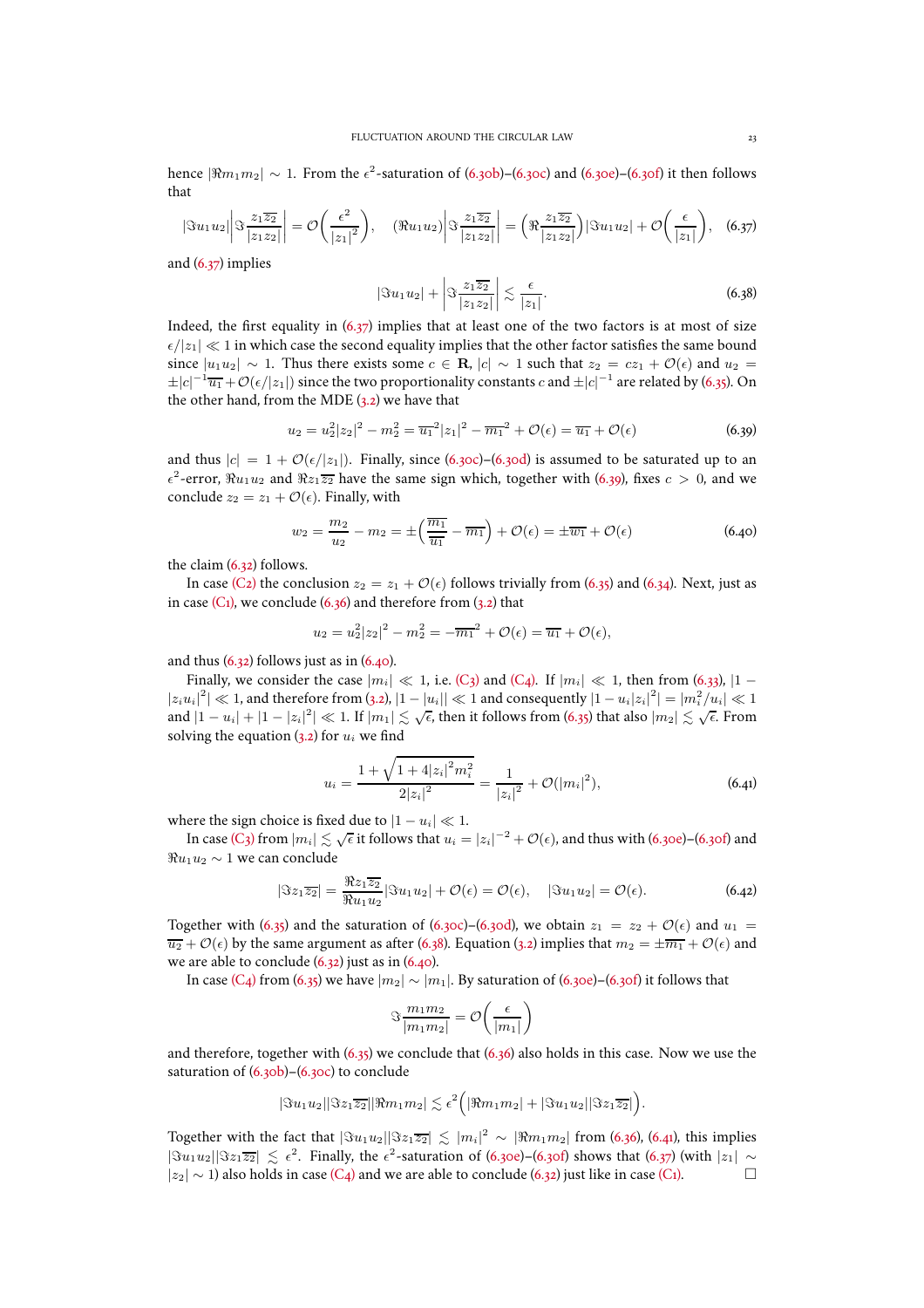#### 7. Asymptotic independence of resolvents: Proof of Proposition [3.4](#page-9-4)

<span id="page-23-0"></span>For any fixed  $z \in \mathbf{C}$  let  $H^z$  be defined in [\(3.1\)](#page-7-2). Recall that we denote the eigenvalues of  $H^z$  by  $\{\lambda_{\pm i}^z\}_{i \in [n]}$ , with  $\lambda_{-i}^z = -\lambda_i^z$ , and by  $\{w_{\pm i}^z\}_{i \in [n]}$  their corresponding orthonormal eigenvectors. As a consequence of the symmetry of the spectrum of  $H<sup>z</sup>$  with respect to zero, its eigenvectors are of the form  $w_{\pm i}^z = (u_i^z, \pm v_i^z)$ , for any  $i \in [n]$ . The eigenvectors of  $H^z$  are not well defined if  $H^z$  has multiple eigenvalues. This minor inconvenience can be easily solved by a tiny Gaussian regularization (see  $(7.17)$  and Remark [7.5](#page-26-1) later).

**Convention 7.1.** We omitted the index  $i = 0$  in the definition of the eigenvalues of  $H^z$ . In the remain*der of this section we always assume that all the indices are not zero, e.g we use the notation*

$$
\sum_{j=-n}^{n} := \sum_{j=-n}^{-1} + \sum_{j=1}^{n},
$$

*and we use*  $|i| \le A$ *, for some*  $A > 0$ *, to denote*  $0 < |i| \le A$ *, etc.* 

The main result of this section is the proof of Proposition [3.4](#page-9-4) which follows by Proposition [7.2](#page-23-1) and the local law in Theorem [3.1.](#page-8-1)

<span id="page-23-1"></span>**Proposition 7.2** (Asymptotic independence of small eigenvalues of  $H^{z_1}$ ). Fix  $p \in \mathbb{N}$ , and let  $\{\lambda_{\pm i}^{z_l}\}_{i=1}^n$  be the eigenvalues of  $H^{z_l}$ , with  $l \in [p]$ . For any  $\omega_d, \omega_h, \omega_f > 0$  sufficiently small constants *such that*  $\omega_h \ll \omega_f \ll 1$ *, there exist constants*  $\omega$ ,  $\hat{\omega}$ ,  $\delta_0$ ,  $\delta_1 > 0$ *, with*  $\omega_h \ll \delta_m \ll \hat{\omega} \ll \omega \ll \omega_f$ *, for*  $m=0,1$ , such that for any fixed  $z_1,\ldots,z_p\in{\bf C}$  so that  $|z_l|\leq 1-n^{-\omega_h}$ ,  $|z_l-z_m|, |z_l-\overline{z}_m|, |z_l-\overline{z}_l|\geq 1$  $n^{-\omega_d}$ , with  $l, m \in [p]$ ,  $l \neq m$ , it follows that

$$
\mathbf{E} \prod_{l=1}^{p} \frac{1}{n} \sum_{|i_{l}| \leq n^{\widehat{\omega}}} \frac{\eta_{l}}{(\lambda_{i_{l}}^{z_{l}})^{2} + \eta_{l}^{2}} = \prod_{l=1}^{p} \mathbf{E} \frac{1}{n} \sum_{|i_{l}| \leq n^{\widehat{\omega}}} \frac{\eta_{l}}{(\lambda_{i_{l}}^{z_{l}})^{2} + \eta_{l}^{2}} + \mathcal{O}\left(\frac{n^{\widehat{\omega}}}{n^{1+\omega}} \sum_{l=1}^{p} \frac{1}{\eta_{l}} \times \prod_{m=1}^{p} \left(1 + \frac{n^{\xi}}{n\eta_{m}}\right) + \frac{n^{p\xi + 2\delta_{0}} n^{\omega_{f}}}{n^{3/2}} \sum_{l=1}^{p} \frac{1}{\eta_{l}} + \frac{n^{p\delta_{0} + \delta_{1}}}{n^{\widehat{\omega}}}\right),
$$
\n(7.1)

*for any*  $\xi > 0$ *, where*  $\eta_1, \ldots, \eta_p \in [n^{-1-\delta_0}, n^{-1+\delta_1}]$  *and the implicit constant in*  $\mathcal{O}(\cdot)$  *may depend on* p*.*

*Proof of Proposition* [3.4.](#page-9-4) Let  $\rho^{z_l}$  be the self consistent density of states of  $H^{z_l}$ , and define its quantiles  $\gamma_i^{z_l}$  by

$$
\frac{i}{n} = \int_0^{\gamma_i^{z_l}} \rho^{z_l}(x) \, \mathrm{d}x, \qquad i \in [n],
$$

and  $\gamma_{-i}^{z_l} = -\gamma_i^{z_l}$  for  $i \in [n]$ . Then, using the local law in Theorem [3.1,](#page-8-1) by standard application of Helffer-Sjöstrand formula (see e.g. [\[27,](#page-48-21) Lemma 7.1, Theorem 7.6] or [\[29,](#page-48-22) Section 5] for a detailed derivation), we conclude the following rigidity bound

<span id="page-23-2"></span>
$$
|\lambda_i^{z_l} - \gamma_i^{z_l}| \le \frac{n^{100\omega_h}}{n}, \qquad |i| \le n^{1-10\omega_h}, \tag{7.2}
$$

with very high probability, uniformly in  $|z_l| \leq 1 - n^{-\omega_h}$ . Then Proposition [3.4](#page-9-4) follows by Propo-sition [7.2](#page-23-1) and [\(7.2\)](#page-23-2) exactly as in [\[21,](#page-47-0) Section [7.1\]](#page-24-0). We remark that in the current case we additionally require that  $|z_l - \overline{z}_m|, |z_l - \overline{z}_l| \gtrsim n^{-\omega_d}$  compared to [\[21](#page-47-0), Proposition [7.2\]](#page-23-1), but this does not cause any change in the proof in [\[21](#page-47-0), Section [7.1\]](#page-24-0).

Section [7](#page-23-0) is divided as follows: in Section [7.1](#page-24-0) we state the main technical results needed to prove Proposition [7.2](#page-31-0) and conclude its proof. In Section 7.2 we prove Theorem [2.8,](#page-7-0) which will follow by the results stated in Section [7.1.](#page-24-0) In Section [7.3](#page-32-0) we estimate the overlaps of eigenvectors, corresponding to small indices, of  $H^{z_l}$ ,  $H^{z_m}$  for  $l \neq m$ ; this is the main input to prove the asymptotic independence in Proposition [7.2.](#page-23-1) In Section [7.4](#page-32-1) and Section [7.6](#page-42-0) we prove several technical results stated in Section [7.1.](#page-24-0) In Section [7.5](#page-40-0) we present Proposition [7.14](#page-38-0) which is a modification of the path-wise coupling of DBMs close to zero from [\[21,](#page-47-0) Proposition [7.14\]](#page-38-0) to the case when the driving martingales in the DBM have a small correlation. This is needed to deal with the (small) correlation of  $\lambda^{z_l}$ , the eigenvalues of  $H^{z_l}$ , for different l's.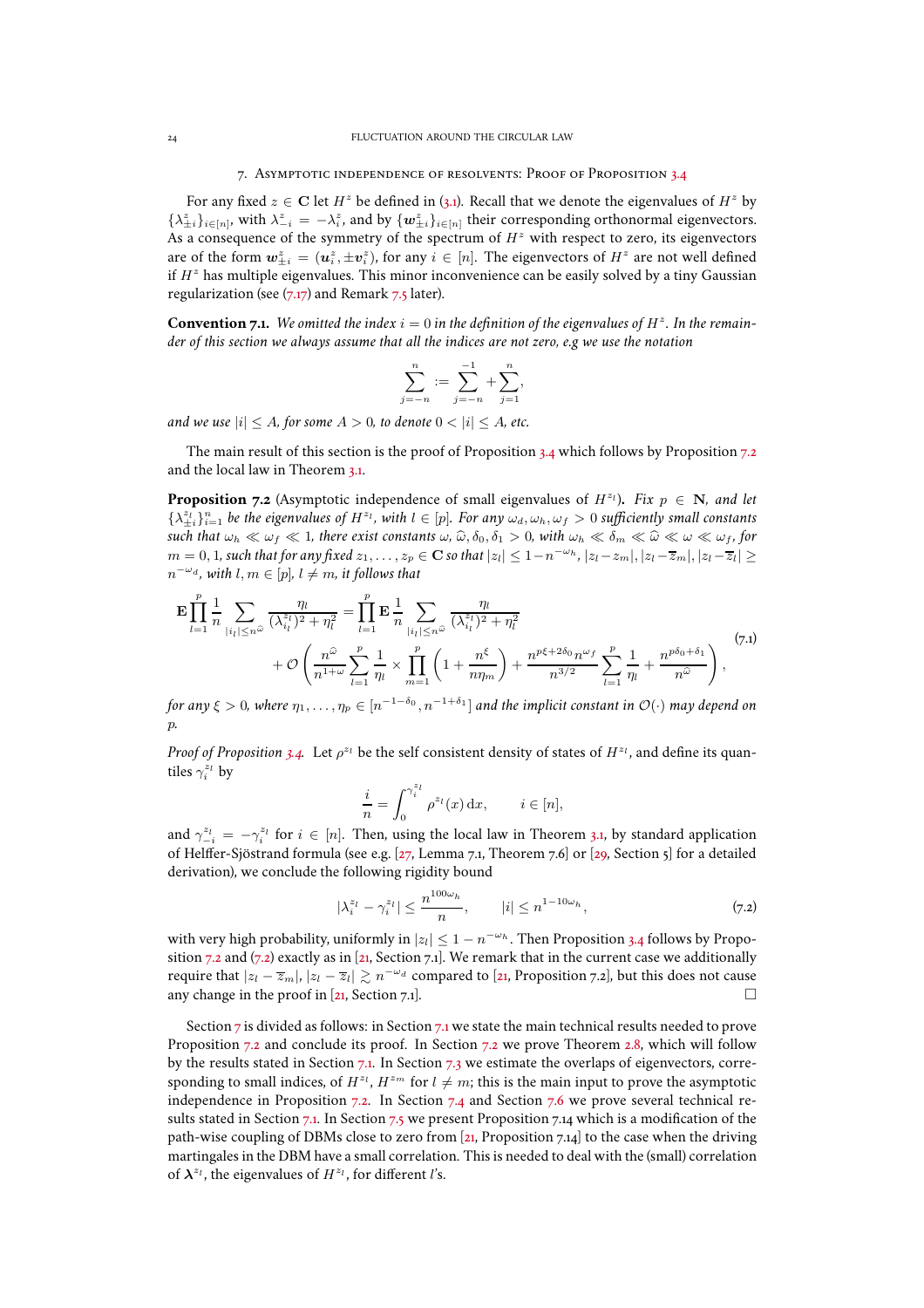<span id="page-24-0"></span>7.1. **Overview of the proof of Proposition [7.2.](#page-23-1)** The main result of this section is the proof Proposition [7.2,](#page-23-1) which is essentially about the asymptotic independence of the eigenvalues  $\lambda_i^{z_i}$ ,  $\lambda_j^{z_m}$ , for  $l \neq m$  and small indices i and j. We do not prove this feature directly, instead we will compare  $\lambda_i^{z_l}, \lambda_j^{z_m}$  with similar eigenvalues  $\mu_i^{(l)}, \mu_j^{(m)}$  coming from independent Ginibre matrices, for which independence is straightforward by construction. The comparison is done by exploiting the strong local equilibration of the Dyson Brownian motion (DBM) in several steps. For conve-nience, we record the sequence of approximations in Figure [1.](#page-24-1) We remark that  $z_1, \ldots, z_p$  are fixed as in Proposition [7.2](#page-23-1) throughout this section.

First, via a standard Green's function comparison argument (GFT) in Lemma [7.3](#page-25-2) we prove that we may replace  $X$  by an i.i.d. matrix with a small Gaussian component. In the next step we make use of this Gaussian component and interpret the eigenvalues  $\lambda^z$  of  $H^z$  as the short-time evolution  $\bm{\lambda}^z(t)$  of the eigenvalues of an auxiliary matrix  $H_t^z$  according to the Dyson Brownian motion. Proposition [7.2](#page-23-1) is thus reduced to proving asymptotic independence of the flows  $\lambda^{z_l}(t)$  for different  $l \in [p]$  after a short time  $t = t_f$ , a bit bigger than  $n^{-1}$ . The corresponding DBM describing the eigenvalues of  $H_t^z$  (see [\(7.14\)](#page-25-0) later) differs from the standard DBM in two related aspects: (i) the driving martingales are weakly correlated, (ii) the interaction term has a coefficient slightly deviating from one. Note that the stochastic driving terms  $b_i$  in [\(7.14\)](#page-25-0) are martingales but not Brownian motions (see Appendix [B](#page-45-0) for more details). Both effects come from the small but non-trivial overlap of the eigenvectors  $\bm{w}_i^{z_l}$  with  $\overline{\bm{w}}_j^{z_l}.$  They also influence the well-posedness of the DBM, so an extra care is necessary. We therefore define two comparison processes. First we regularise the DBM by (i) setting the coefficient of the interaction equal to one, (ii) slightly reducing the diffusion term, and (iii) cutting off the possible large values of the correlation. The resulting process, denoted by  $\lambda(t)$  (see [\(7.22\)](#page-27-0) later), will be called the *regularised DBM*. Second, we artificially remove the correlation in the driving martingales for large indices. This *partially correlated DBM*, defined in [\(7.27\)](#page-28-0) below, will be denoted by  $\tilde{\lambda}(t)$ . We will show that in both steps the error is much smaller than the relevant scale 1/n. After these preparations, we can directly compare the *partially correlated DBM*  $\lambda(t)$  with its Ginibre counterpart  $\tilde{\mu}(t)$  (see [\(7.29\)](#page-29-0) later) since their distribution is the same. Finally, we remove the partial correlation in the process  $\tilde{\mu}(t)$  by comparing it with a purely independent Ginibre DBM  $\mu(t)$ , defined in [\(7.24\)](#page-28-1) below.

λ z <sup>λ</sup>(t) ˚λ(t) <sup>λ</sup>e(t) <sup>µ</sup>(t) <sup>µ</sup>e(t) Lemma [7.3](#page-25-2) (GFT) Prop. [7.7](#page-27-1) Lemma [7.8](#page-28-2) equal in dist. Lemma [7.9](#page-29-1)

<span id="page-24-1"></span>FIGURE 1. Proof overview for Proposition [7.2:](#page-23-1) The collections of eigenvalues  $\lambda^{z_l}$  of  $H^{z_l}$  for different l's are approximated by several stochastic processes. The processes  $\boldsymbol{\mu} = \boldsymbol{\mu}^{(l)}$  are independent for different  $l$ 's by definition.

Now we define these processes precisely. From now on we assume that  $p = 2$  in Proposition [7.2](#page-23-1) to make our presentation clearer. The case  $p \geq 3$  is completely analogous. Consider the Ornstein-Uhlenbeck (OU) flow

<span id="page-24-2"></span>
$$
d\widehat{X}_t = -\frac{1}{2}\widehat{X}_t dt + \frac{d\widehat{B}_t}{\sqrt{n}}, \qquad \widehat{X}_0 = X,\tag{7.3}
$$

for a time

$$
t_f := \frac{n^{\omega_f}}{n},\tag{7.4}
$$

with some small exponent  $\omega_f > 0$  given as in Proposition [7.2,](#page-23-1) in order to add a small Gaussian component to X. Here  $\widehat{B}_t$  in [\(7.3\)](#page-24-2) is a standard matrix valued real Brownian motion, i.e.  $\widehat{B}_{ab}$ ,  $a, b \in [n]$  are i.i.d. standard real Brownian motions, independent of  $\widehat{X}_0$ . Then we can construct an i.i.d. matrix  $\check{X}_{t_f}$  such that

<span id="page-24-3"></span>
$$
\widehat{X}_{t_f} \stackrel{\text{d}}{=} \widecheck{X}_{t_f} + \sqrt{ct_f} U,\tag{7.5}
$$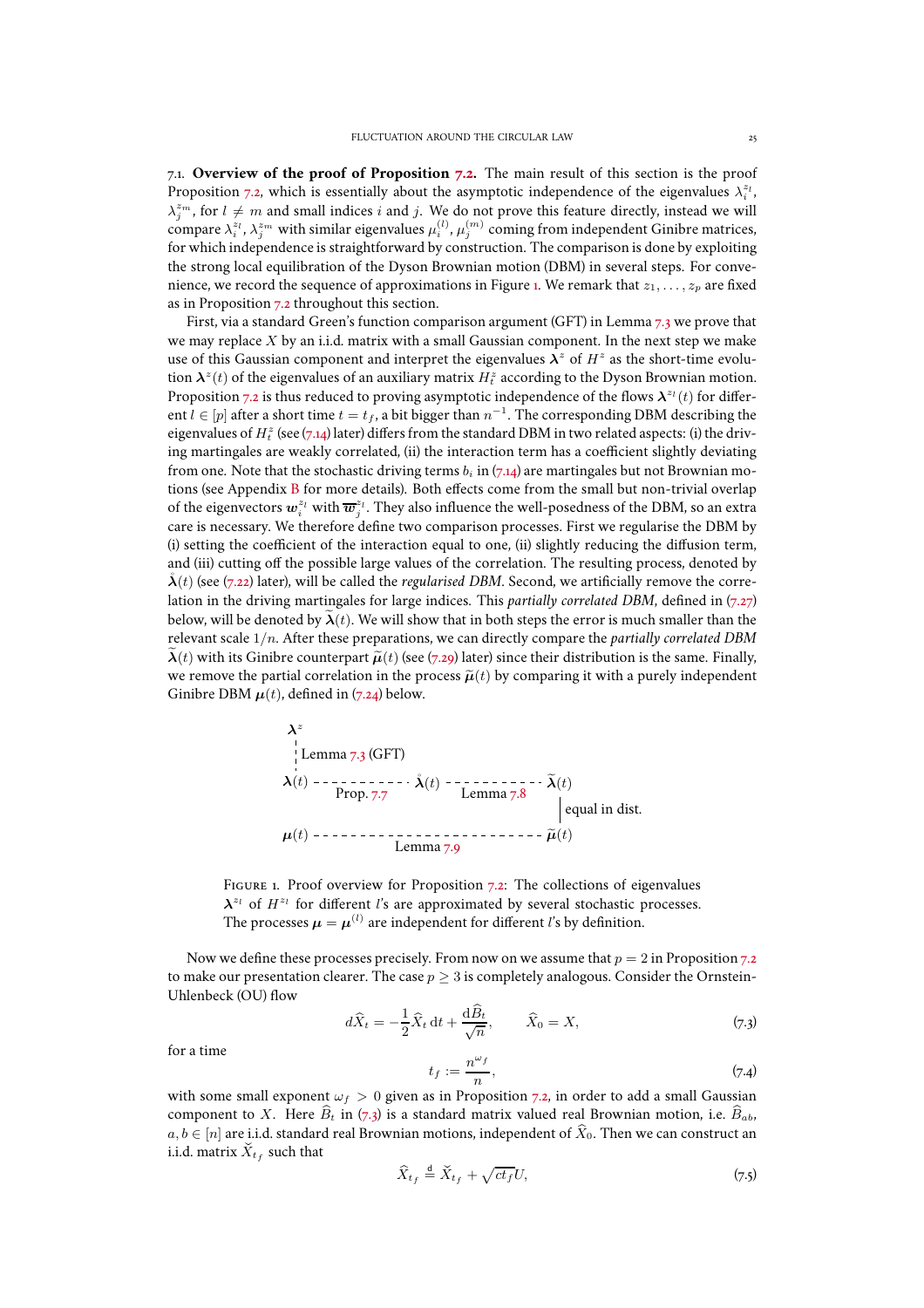for some explicit constant  $c > 0$  very close to 1, and  $U$  is a real Ginibre matrix independent of  $\breve{X}_{t_f}.$ Using a simple Green's function comparison argument (GFT), by [\[21](#page-47-0), Lemma [7.5\]](#page-26-1), we conclude the following lemma.

<span id="page-25-2"></span>**Lemma 7.3.** *The eigenvalues of*  $H^{z_l}$  *and the eigenvalues of*  $\widehat{H}^{z_l}_{t_f}$ *, with*  $t_f = n^{-1+\omega_f}$  *obtained from* replacing  $X$  by  $\hat{X}_{t_f}$ , are close in the sense that for any sufficiently small  $\omega_f, \delta_0, \delta_1 > 0$  it holds

<span id="page-25-6"></span>
$$
\mathbf{E} \prod_{l=1}^{2} \frac{1}{n} \sum_{|i_l| \le n} \frac{\eta_l}{(\lambda_{i_l}(H^{z_l}))^2 + \eta_l^2} = \mathbf{E} \prod_{l=1}^{2} \frac{1}{n} \sum_{|i_l| \le n} \frac{\eta_l}{(\lambda_{i_l}(\hat{H}^{z_l}_{t_j}))^2 + \eta_l^2} + \mathcal{O}\left(\frac{n^{2\xi + 2\delta_0} t_f}{n^{1/2}} \sum_{l=1}^{2} \frac{1}{\eta_l}\right),\tag{7.6}
$$

 $where \eta_l \in [n^{-1-\delta_0}, n^{-1+\delta_1}].$ 

Next, we consider the matrix flow

<span id="page-25-4"></span>
$$
dX_t = \frac{dB_t}{\sqrt{n}}, \qquad X_0 = \check{X}_{t_f}, \tag{7.7}
$$

and denote by  $H_t^z$  the Hermitisation of  $X_t - z$ . Here  $B_t$  is a real standard matrix valued Brownian motion independent of  $X_0$  and  $\bar{B}_t$ . Note that by construction  $X_{ct_f}$  is such that

<span id="page-25-7"></span>
$$
X_{ct_f} \stackrel{\text{d}}{=} \widehat{X}_{t_f}.\tag{7.8}
$$

Denote the eigenvalues and eigenvectors of  $H_t^z$  by

$$
\mathbf{\lambda}^z(t) = \{\lambda_{\pm i}^z(t) \mid i \in [n]\}, \quad \{\mathbf{w}_{\pm i}^z(t) \mid i \in [n]\} = \{(\mathbf{u}_i^z(t), \pm \mathbf{v}_i^z(t)) \mid i \in [n]\},
$$

and the resolvent by  $G_t^z(w):=(H_t^z-w)^{-1}$  for  $w\in \mathbf H.$  For any  $\boldsymbol{w}=(\boldsymbol{u},\boldsymbol{v}),$  with  $\boldsymbol{u},\boldsymbol{v}\in\mathbf C^n$  define the projections  $P_1, P_2 \colon \mathbf{C}^{2n} \to \mathbf{C}^n$  by

<span id="page-25-9"></span>
$$
P_1\mathbf{w}=\mathbf{u},\qquad P_2\mathbf{w}=\mathbf{v},\qquad(7.9)
$$

and, for any  $z, z' \in \mathbf{C}$ , define the *eigenvector overlaps* by

<span id="page-25-11"></span>
$$
\Theta_{ij}^{z,z'} = \Theta_{ij}^{z,z'}(t) := 4\Re[\langle P_1 \mathbf{w}_j^{z'}(t), P_1 \mathbf{w}_i^{z}(t) \rangle \langle P_2 \mathbf{w}_i^{z}(t), P_2 \mathbf{w}_j^{z'}(t) \rangle], \quad |i|, |j| \le n. \tag{7.10}
$$

Note that by the spectral symmetry of  $H_t^z$  it holds

<span id="page-25-3"></span>
$$
\Theta_{ij}^{z,z} = \delta_{i,j} - \delta_{i,-j}, \quad \Theta_{ij}^{z,z'} = \Theta_{ji}^{z',z}, \quad |\Theta_{ij}^{z,z'}| \le 1,
$$
\n(7.11)

for any  $|i|,|j|\le n.$  The coefficients  $\Theta_{ij}^{z,z'}(t)$  are small with high probability due to the following lemma whose proof is postponed to Section [7.3.](#page-32-0)

<span id="page-25-5"></span>**Lemma 7.4** (Eigenvectors overlaps are small). *For any sufficiently small constants*  $\omega_h$ ,  $\omega_d > 0$ *, there exists*  $\omega_E > 0$  *so that for any*  $z, z' \in \mathbf{C}$  *such that*  $|z|, |z'| \leq 1 - n^{-\omega_h}$ ,  $|z - z'| \geq n^{-\omega_d}$ , we have

<span id="page-25-10"></span>
$$
\sup_{0 \le t \le T} \sup_{|i|,|j| \le n} \left| \Theta_{ij}^{z,z'}(t) \right| \le n^{-\omega_E},\tag{7.12}
$$

*with very high probability for any fixed*  $T \geq 0$ *.* 

Most of the DBM analysis is performed for a fixed  $z \in \{z_1, z_2\}$ , with  $z_1, z_2$  as in Proposition [7.2,](#page-23-1) for this purpose we introduce the notation

<span id="page-25-8"></span>
$$
\Lambda_{ij}^z(t) := \Theta_{ij}^{z,\overline{z}}(t),\tag{7.13}
$$

for any  $|i|, |j| \le n$ . In particular, note  $\Theta_{ij}^{z,\overline{z}} = \Theta_{ij}^{\overline{z},z}$  and so that by [\(7.11\)](#page-25-3) it follows that  $\Lambda_{ij}^z(t) =$  $\Lambda_{ji}^z(t)$ .

By the derivation of the DBM in Appendix [B,](#page-45-0) using the fact that  $\overline{\bm{w}}^z = \bm{w}^{\overline{z}}$ , for  $z = z_l$  with  $l \in [2]$ , it follows that [\(7.7\)](#page-25-4) induces the flow

<span id="page-25-0"></span>
$$
d\lambda_i^z(t) = \frac{db_i^z}{\sqrt{n}} + \frac{1}{2n} \sum_{j \neq i} \frac{1 + \Lambda_{ij}^z(t)}{\lambda_i^z(t) - \lambda_j^z(t)} dt, \quad \lambda_i^z(0) = \lambda_i^z, \qquad |i| \leq n,
$$
\n
$$
(7.14)
$$

on the eigenvalues  $\{\lambda_i^z(t)\}_{|i|\leq n}$  of  $H_t^z$ . Here  $\{\lambda_i^z\}_{|i|\leq n}$  are the eigenvalues of the initial matrix  $H^z$ . The martingales  $\{b_i^z\}_{i\in[n]}$ , with  $b_i^z(0)=0$ , are defined on a probability space  $\Omega_b$  equipped with the filtration

<span id="page-25-1"></span>
$$
(\mathcal{F}_{b,t})_{0\leq t\leq T} := \big(\sigma(X_0, (B_s)_{0\leq s\leq t})\big)_{0\leq t\leq T},\tag{7.15}
$$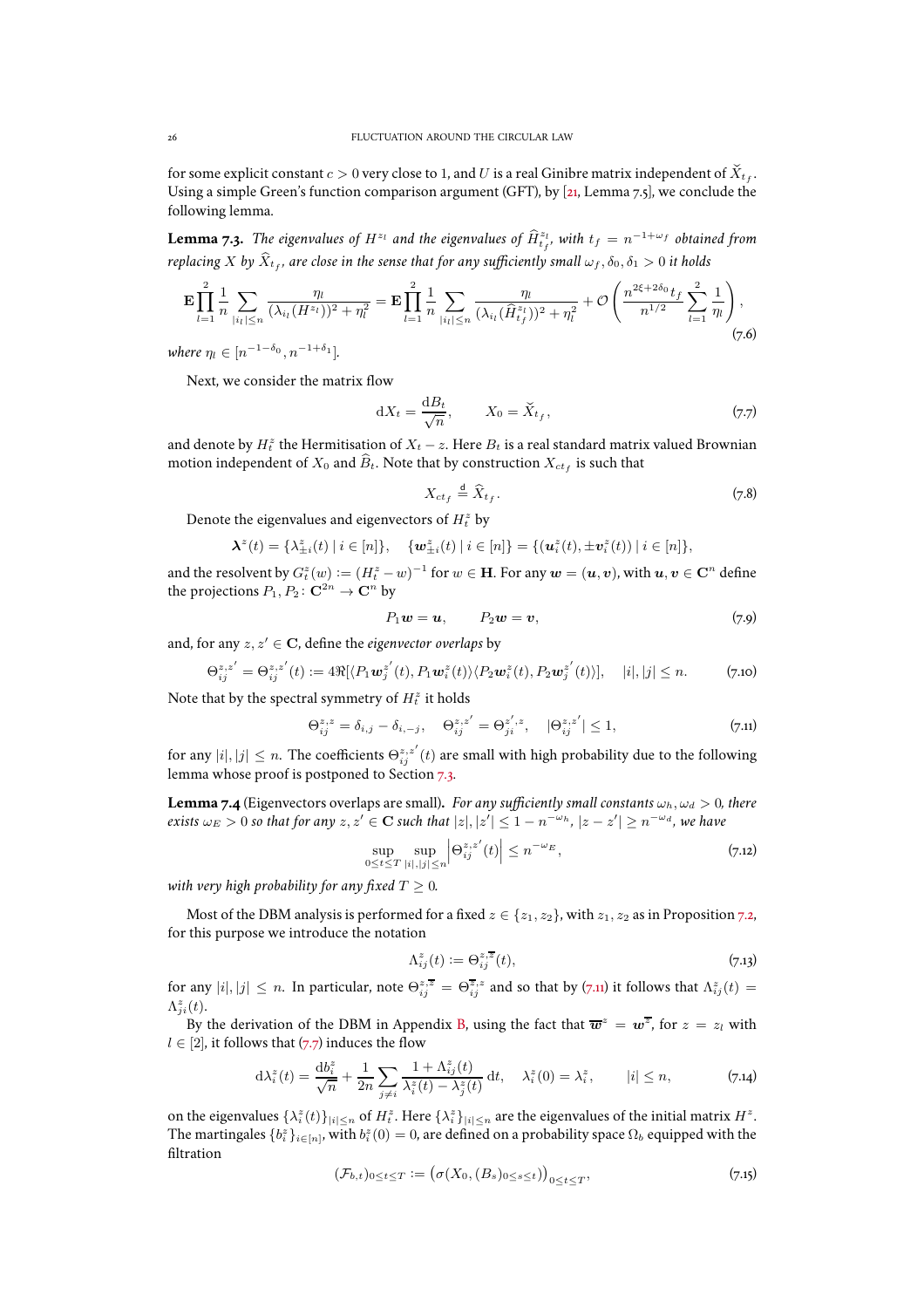<span id="page-26-4"></span>where  $B_s$  is defined in [\(7.7\)](#page-25-4). The martingale differentials in [\(7.14\)](#page-25-0) are such that (see [\(B.16\)](#page-46-1)–[\(B.17\)](#page-46-2))

$$
db_i^z := dB_{ii}^z + d\overline{B_{ii}^z}, \quad \text{with} \quad dB_{ij}^z := \langle u_i^z, (dB)v_i^z \rangle, \quad i, j \in [n],
$$
  

$$
\mathbf{E}\left[db_i^z db_j^z \mid \mathcal{F}_{b,t}\right] = \frac{\delta_{ij} + \Lambda_{ij}^z(t)}{2} dt, \quad i, j \in [n],
$$
 (7.16)

and  $\mathrm{d}b_{-i}^z = -\,\mathrm{d}b_i^z$  for  $i\in [n].$  Here we used the notation  $\Omega_b$  for the probability space to emphasize that is the space where the martingales  $b^z$  are defined, since in Section [7.1.2](#page-28-3) we will introduce another probability space which we will denote by  $\Omega_{\beta}$ .

In the remainder of this section we will apply Lemma [7.4](#page-25-5) for  $z = z_1, z' = z_2$  and  $z = z_1, z' = \overline{z_2}$ and  $z = z_1, z' = \overline{z_1}$ , for  $l \in [2]$ , with  $z_1, z_2$  fixed as in Proposition [7.2.](#page-23-1) We recall that throughout this section we assumed that  $p = 2$  in Proposition [7.2.](#page-23-1) Note that  $\Lambda_{ij}^{z_1}, \Lambda_{ij}^{z_2}, \Theta_{ij}^{z_1, z_2}, \Theta_{ij}^{z_1, \overline{z}_2}$  with  $|i|, |j| \leq n$ , are not well-defined if  $H_t^{z_1}, H_t^{z_2}$  have multiple eigenvalues. This minor inconvenience can easily be resolved by a tiny regularization as in [\[18,](#page-47-11) Lemma 6.2] (which is the singular values counterpart of [\[16](#page-47-10), Proposition 2.3]). Using this result, we may, without loss of generality, assume that the eigenvalues of  $H_t^{z_l}$  are almost surely distinct for any fixed time  $t \geq 0$ . Indeed, if this were not the case then we replace  $H_0^{z_l}$  by

<span id="page-26-0"></span>
$$
H_{0,\text{reg}}^{z_l} := \begin{pmatrix} 0 & X - z_l + e^{-n}Q \\ X^* - \overline{z}_l + e^{-n}Q^* & 0 \end{pmatrix}, \tag{7.17}
$$

with Q being a complex  $n \times n$  Ginibre matrix independent of X, i.e. we may regularize X by adding an exponentially small Gaussian component. Then, by [\[18,](#page-47-11) Lemma 6.2],  $H_{t,\text{reg}}^{z_l}$ , the evolution of  $H^{z_l}_{0,\mathrm{reg}}$  along the flow [\(7.7\)](#page-25-4), does not have multiple eigenvalues almost surely; additionally, the eigenvalues of  $H_{0,reg}^{z_l}$  and the ones of  $H_0^{z_l}$  are exponentially close. Hence, by Fubini's theorem,  $\{\Lambda_{ij}^{z_l}(t)\}_{|i|,|j|\leq n}$ , with  $l\in [2]$ , and  $\{\Theta_{ij}^{z_1,z_2}(t)\}_{|i|,|j|\leq n}$ ,  $\{\Theta_{ij}^{z_1,\overline{z}_2}(t)\}_{|i|,|j|\leq n}$  are well-defined for almost all  $t \geq 0$ ; we set them equal to zero whenever they are not well defined.

<span id="page-26-1"></span>**Remark 7.5.** *The perturbation of* X *in* [\(7.17\)](#page-26-0) *is exponentially small, hence does not change anything in the proof of the local laws in Theorem [3.1](#page-8-1) and Theorem [3.5](#page-10-3) or in the Green's function comparison (GFT) argument in Lemma [7.3,](#page-25-2) since these proofs deal with scales much bigger than* e −n *. This implies that any* local law or GFT result which holds for  $H_t^{z_l}$  then holds true for  $H_{t,\mathrm{reg}}^{z_l}$  as well. Hence, in the remainder of this section we assume that [\[18,](#page-47-11) Lemma 6.2] holds true for  $H_t^{z_l}$  (the unperturbed matrix).

The process  $(7.14)$  is well-defined in the sense of Proposition [7.6,](#page-26-2) whose proof is postponed to Section [7.6.](#page-42-0)

<span id="page-26-2"></span>**Proposition 7.6** (The DBM in [\(7.14\)](#page-25-0) is well-posed). Fix  $z \in \{z_1, z_2\}$ , and let  $H_t^z$  be defined by the flow [\(7.7\)](#page-25-4). Then the eigenvalues  $\bm{\lambda}(t)$  of  $H_t^z$  are the unique strong solution to [\(7.14\)](#page-25-0) on  $[0,T]$ *, for any*  $T > 0$ *, such that*  $\lambda(t)$  *is adapted to the filtration*  $(\mathcal{F}_{b,t})_{0 \leq t \leq T}$ ,  $\lambda(t)$  *is*  $\gamma$ -Hölder continuous for any  $\gamma \in (0, 1/2)$ *, and* 

$$
\mathbf{P}\Big(\lambda_{-n}(t) < \cdots < \lambda_{-1}(t) < 0 < \lambda_1(t) < \cdots < \lambda_n(t), \text{ for almost all } t \in [0,T]\Big) = 1.
$$

In order to prove that the term  $\Lambda_{ij}^z$  in [\(7.14\)](#page-25-0) is irrelevant, we will couple the driving martingales in [\(7.14\)](#page-25-0) with the ones of a DBM that does not have the additional term  $\Lambda_{ij}^z$  (see [\(7.22\)](#page-27-0) below). For this purpose we have to consider the correlation of  $\{b_i^{z_1}\}_{|i|\leq n}$ ,  $\{b_i^{z_2}\}_{|i|\leq n}$  for two different  $z_1,z_2\in{\bf C}$ as in Proposition [7.2.](#page-23-1) In the following we will focus only on the driving martingales with positive indices, since the ones with negative indices are defined by symmetry. The martingales  $b^{z_l} =$  $\{b_i^{z_l}\}_{i\in [n]},$  with  $l=1,2$  are defined on a common probability space equipped with the filtration  $(\mathcal{F}_{b,t})_{0 \le t \le T}$  from [\(7.15\)](#page-25-1).

We consider  $b^{z_1}$ ,  $b^{z_2}$  jointly as a 2n-dimensional martingale  $(b^{z_1}, b^{z_2})$ . Define the naturally reordered indices

$$
i = (l-1)n + i
$$
,  $j = (m-1)n + j$ ,

with  $l, m \in [2]$ ,  $i, j \in [n]$ , and  $i, j \in [2n]$ . Then the correlation between  $\mathbf{b}^{z_1}$ ,  $\mathbf{b}^{z_2}$  is given by

<span id="page-26-3"></span>
$$
C_{ij}(t) dt := \mathbf{E} \left[ \mathrm{d}b_i^{z_l} \, \mathrm{d}b_j^{z_m} \mid \mathcal{F}_{b,t} \right] = \frac{\Theta_{ij}^{z_l, z_m}(t) + \Theta_{ij}^{z_l, \overline{z}_m}(t)}{2} \, \mathrm{d}t \qquad i, j \in [2n]. \tag{7.18}
$$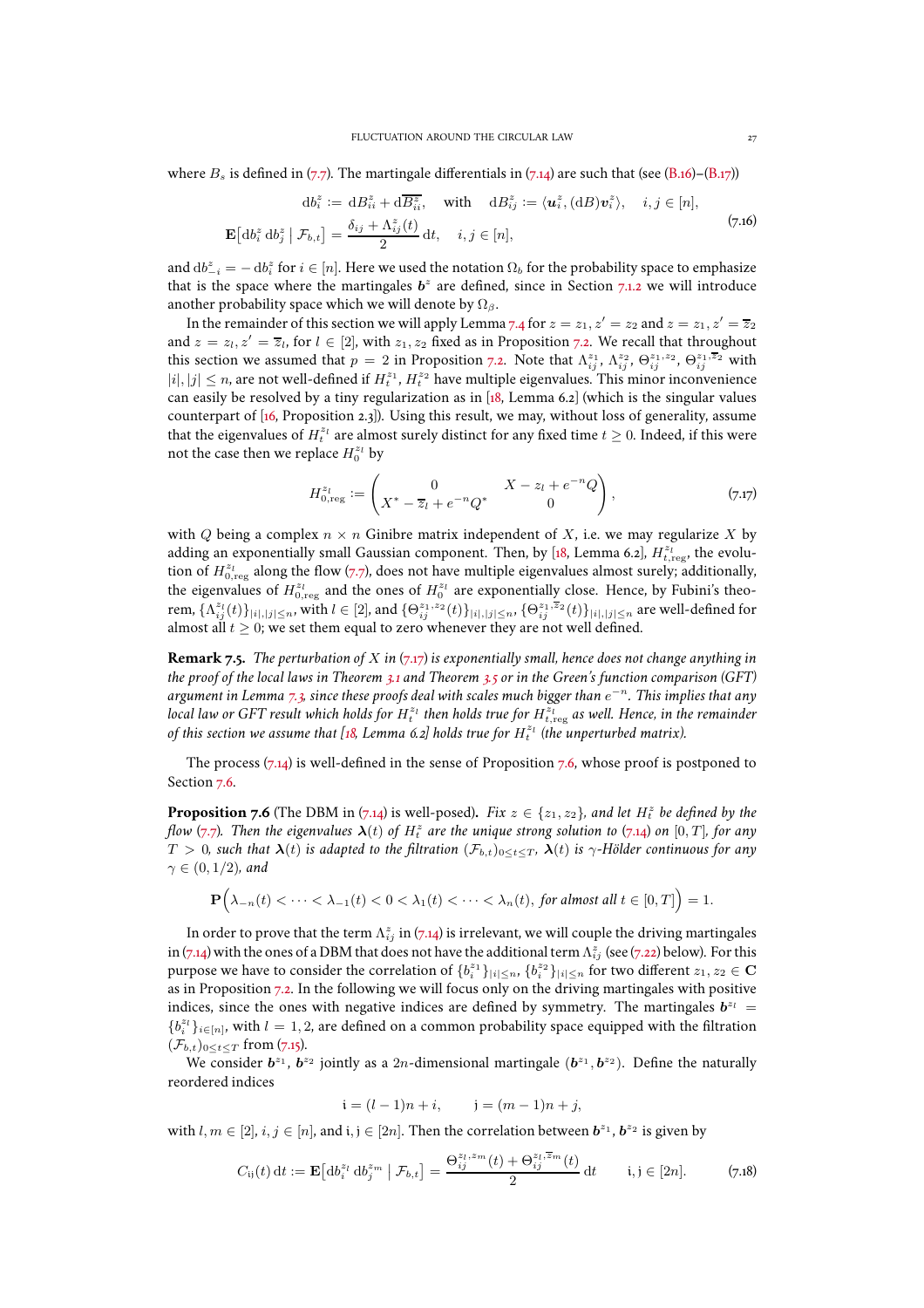Note that  $C(t)$  is a positive semi-definite matrix. In particular, taking also negative indices into account, for a fixed  $z \in \{z_1, z_2\}$ , the family of martingales  $\boldsymbol{b}^z = \{b_i^z\}_{|i| \leq n}$  is such that

$$
\mathbf{E}\left[\mathrm{d}b_i^z \,\mathrm{d}b_j^z \,\middle|\, \mathcal{F}_{b,t}\right] = \frac{\delta_{i,j} - \delta_{i,-j} + \Lambda_{ij}^z(t)}{2} \,\mathrm{d}t, \qquad |i|,|j| \le n. \tag{7.19}
$$

<span id="page-27-5"></span>7.1.1. *Comparison of*  $\bm{\lambda}$  *with the regularised process*  $\bm{\mathring{\lambda}}$ *. By Lemma [7.4](#page-25-5) the overlaps*  $\Theta_{ij}^{z,z'}$  *are typically* small for any  $z, z' \in \mathbf{C}$  such that  $|z|, |z'| \leq 1 - n^{-\omega_h}$  and  $|z - z'| \geq n^{-\omega_d}$ . We now define their cut-off versions (see [\(7.21\)](#page-27-2) below). We only consider positive indices, since negative indices are defined by symmetry. Throughout this section we use the convention that regularised objects will be denoted by circles. Let  $z_l$ , with  $l \in [2]$  be fixed throughout Section [7](#page-23-0) as in Proposition [7.2.](#page-23-1) Define the  $2n \times 2n$  matrix  $\ddot{C}(t)$  by

<span id="page-27-3"></span>
$$
\mathring{C}_{ij}(t) := \frac{\hat{\Theta}_{ij}^{z_l, z_m}(t) + \hat{\Theta}_{ij}^{z_l, \overline{z}_m}(t)}{2} \qquad i, j \in [n], \quad i, j \in [2n], \tag{7.20}
$$

where  $\mathring{\Theta}_{ij}^{z_l, z_l} = \delta_{ij}$  for  $i, j \in [n]$ , and

<span id="page-27-2"></span>
$$
\hat{\Theta}_{ij}^{z_1,z_2}(t) := \Theta_{ij}^{z_1,z_2}(t) \cdot \mathbf{1}\left(\mathcal{A}(t) \le n^{-\omega_E}\right), \quad \hat{\Theta}_{ij}^{z_1,\overline{z}_m}(t) := \Theta_{ij}^{z_1,\overline{z}_m}(t) \cdot \mathbf{1}\left(\mathcal{A}(t) \le n^{-\omega_E}\right),
$$
  

$$
\mathcal{A}(t) = \mathcal{A}^{z_1,z_2}(t) := \max_{|i|,|j| \le n} |\Lambda_{ij}^{z_1}(t)| + |\Lambda_{ij}^{z_2}(t)| + |\Theta_{ij}^{z_1,\overline{z}_2}(t)| + |\Theta_{ij}^{z_1,z_2}(t)| \tag{7.21}
$$

for any  $l,m\in[2]$ , recalling that  $\Lambda_{ij}^{z_l}=\Theta_{ij}^{z_l,\overline{z}_l}.$  Note that by Lemma [7.4](#page-25-5) it follows that  $\mathring{C}(t)=C(t)$ on a set of very high probability, and  $\mathring{C}(t) = \frac{1}{2}I$ , with  $I$  the  $2n \times 2n$  identity matrix, on the complement of this set, for any  $t \in [0, T]$ . In particular,  $\mathring{C}(t)$  is positive semi-definite for any  $t \in [0, T]$ , since  $C(t)$ , defined as a covariance in [\(7.18\)](#page-26-3), is positive semi-definite. The purpose of the cut-off in  $(7.20)$  it is to ensure the well-posedness of the process  $(7.22)$  below.

We compare the processes  $\bm{\lambda}^{z_l}(t)$  in [\(7.14\)](#page-25-0) with the *regularised processes*  $\mathring{\bm{\lambda}}^{z_l}(t)$  defined, for  $z=z_l$ , by

<span id="page-27-0"></span>
$$
\mathrm{d}\mathring{\lambda}_i^z = \frac{\mathrm{d}\mathring{b}_i^z}{\sqrt{n(1+n^{-\omega_r})}} + \frac{1}{2n} \sum_{j \neq i} \frac{1}{\mathring{\lambda}_i^z - \mathring{\lambda}_j^z} \,\mathrm{d}t, \qquad \mathring{\lambda}_i^z(0) = \lambda_i^z(0), \qquad |i| \le n, \tag{7.22}
$$

with  $\omega_r > 0$  such that  $\omega_f \ll \omega_r \ll \omega_E$ . We organise the martingales  $b^{z_1}, b^{z_2}$  with positive indices into a single  $2n$ -dimensional vector  $\mathbf{b} = (\mathbf{b}^{z_1}, \mathbf{b}^{z_2})$  with a correlation structure given by [\(7.18\)](#page-26-3). Then by Doob's martingale representation theorem [\[38](#page-48-23), Theorem 18.12] there exists a standard Brownian motion  $\mathfrak{w} = (\mathfrak{w}^{(1)}, \mathfrak{w}^{(2)}) \in \mathbf{R}^{2n}$  realized on an extension  $(\widetilde{\Omega}_b, \widetilde{\mathcal{F}}_{b,t})$  of the original probability space  $(\Omega_b, \mathcal{F}_{b,t})$  such that  $d\mathbf{b} = \sqrt{C}$  dw, with  $\sqrt{C} = \sqrt{C(t)}$  the matrix square root of  $C(t)$ . Moreover,  $\mathfrak{w}(t)$  and  $C(t)$  are adapted to the filtration  $\widetilde{\mathcal{F}}_{b,t}$ . Then the martingales  $\mathring{b}^{z_l} = \{\mathring{b}^{z_l}_i\}_{i \in [n]},$  with  $l \in [2]$ , are defined by  $\mathring{\bm{b}}^{z_l}(0)=0$  and

<span id="page-27-4"></span>
$$
\begin{pmatrix} \mathrm{d}\mathring{b}^{z_1}(t) \\ \mathrm{d}\mathring{b}^{z_2}(t) \end{pmatrix} := \sqrt{\mathring{C}(t)} \begin{pmatrix} \mathrm{d}\mathfrak{w}^{(1)}(t) \\ \mathrm{d}\mathfrak{w}^{(2)}(t) \end{pmatrix},\tag{7.23}
$$

where  $\sqrt{\mathring{C}(t)}$  denotes the matrix square root of the positive semi-definite matrix  $\mathring{C}(t)$ . For negative indices we define  $\mathring{b}_{-i} = -\mathring{b}_i$ , with  $i \in [n]$ . The purpose of the additional factor  $1 + n^{-\omega_r}$ in [\(7.22\)](#page-27-0) is to ensure the well-posedness of the process, since  $\mathring{b}^z$  is a small deformation of a family of i.i.d. Brownian motions with variance 1/2, and the well-posedness of [\(7.22\)](#page-27-0) is already critical for those Brownian motions (it corresponds to the GOE case, i.e.  $\beta = 1$ ). The well-posedness of the process  $(7.22)$  is proven in Appendix [A.](#page-43-0) The main result of this section is the following proposition, whose proof is deferred to Section [7.4.](#page-32-1)

<span id="page-27-1"></span>**Proposition 7.7** (The *regularised process*  $\hat{\lambda}$  is close to  $\lambda$ ). *For any sufficiently small*  $\omega_d$ ,  $\omega_h$ ,  $\omega_f > 0$ *such that*  $\omega_h \ll \omega_f \ll 1$  *there exist small constants*  $\hat{\omega}, \omega > 0$  *such that*  $\omega_h \ll \hat{\omega} \ll \omega \ll \omega_f$ , and that  $for |z_l - \overline{z}_l|, |z_l - \overline{z}_m|, |z_l - z_m| \geq n^{-\omega_d}$ ,  $|z_l| \leq 1 - n^{-\omega_h}$ , with  $l \neq m$ , it holds

$$
|\lambda_i^{z_l}(ct_f) - \lambda_i^{z_l}(ct_f)| \le n^{-1-\omega}, \qquad |i| \le n^{\widehat{\omega}},
$$

with very high probability, where  $t_f = n^{-1+\omega_f}$  and  $c > 0$  is defined in [\(7.5\)](#page-24-3).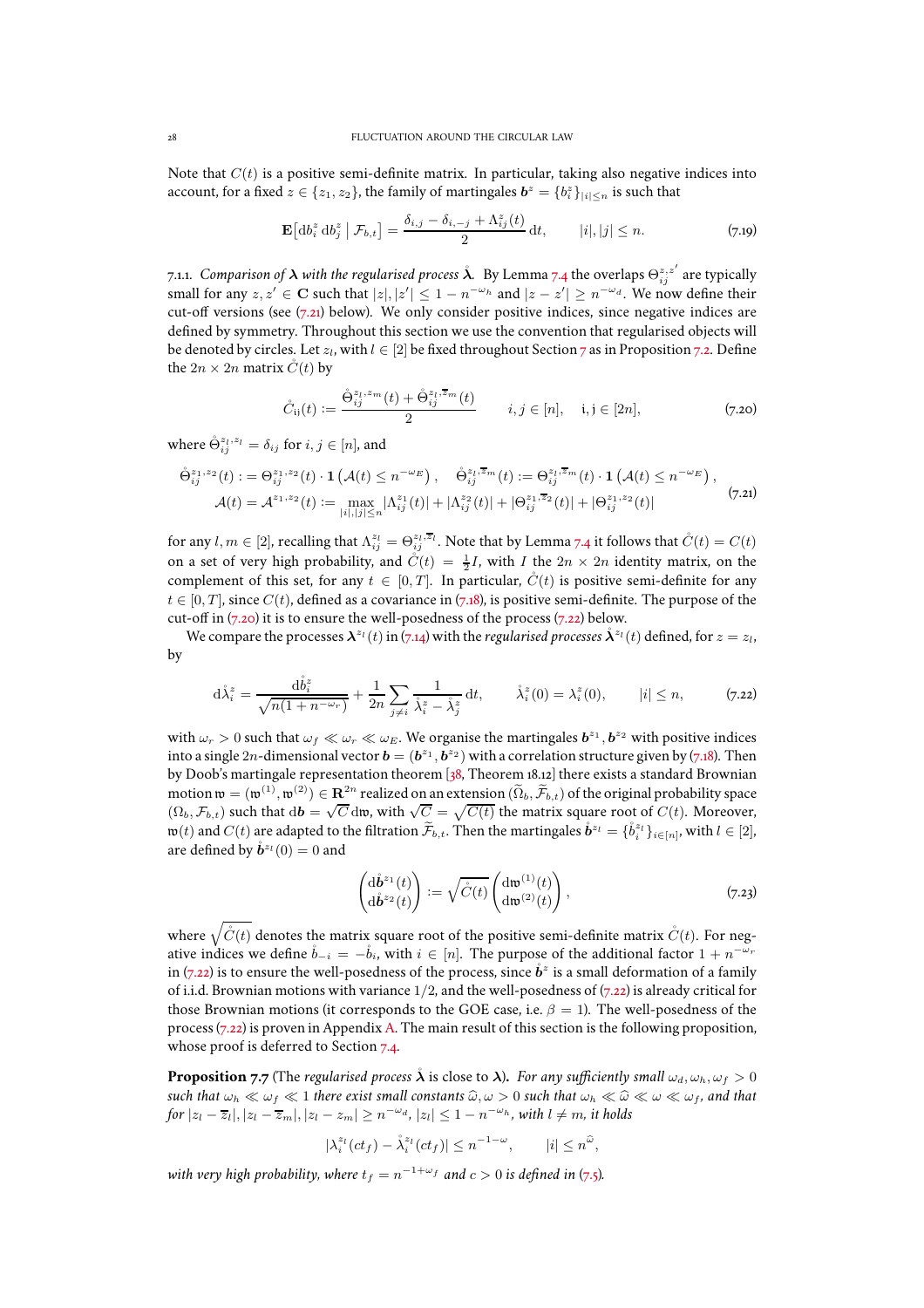<span id="page-28-3"></span>7.1.2. *Definition of the partially correlated processes*  $\tilde{\lambda}$ ,  $\tilde{\mu}$ . The construction of the *partially correlated processes* for  $\mathring{\bm{\lambda}}^{z_l}(t)$  is exactly the same as in the complex case [\[21,](#page-47-0) Section 7.2.1]; we present it here as well for completeness. We want to compare the correlated processes  $\mathring{\bm{\lambda}}^{z_l}(t)$ , with  $l=1,2$ , defined on a probability space  $\widetilde{\Omega}_b$  equipped with a filtration  $\widetilde{\mathcal{F}}_{b,t}$  with carefully constructed independent processes  $\bm{\mu}^{(l)}(t)$ ,  $l=1,2$  on a different probability space  $\Omega_\beta$  equipped with a filtration  $\mathcal{F}_{\beta,t}$ , which is defined in [\(7.25\)](#page-28-4) below. We choose  $\boldsymbol{\mu}^{(l)}(t)$  to be a *complex Ginibre DBM*, i.e. it is given as the solution of

<span id="page-28-1"></span>
$$
\mathrm{d}\mu_i^{(l)}(t) = \frac{\mathrm{d}\beta_i^{(l)}}{\sqrt{2n}} + \frac{1}{2n} \sum_{j \neq i} \frac{1}{\mu_i^{(l)}(t) - \mu_j^{(l)}(t)} \, \mathrm{d}t, \quad \mu_i^{(l)}(0) = \mu_i^{(l)}, \qquad |i| \leq n, \qquad (7.24)
$$

with  $\mu_i^{(l)}$  the singular values, taken with positive and negative sign, of independent complex Ginibre matrices  $X^{(l)}$  , and  $\boldsymbol{\beta}^{(l)}=\{\beta_i^{(l)}\}_{i\in[n]}$  being independent vectors of i.i.d. standard real Brownian motions, and  $\beta_{-i}^{(l)} = -\beta_i^{(l)}$  for  $i \in [n]$ . The filtration  $\mathcal{F}_{\beta,t}$  is defined by

<span id="page-28-4"></span>
$$
(\mathcal{F}_{\beta,t})_{0 \le t \le T} := (\sigma(X^{(l)}, (\beta_s^{(l)})_{0 \le s \le t}, (\tilde{\zeta}_s^{(l)})_{0 \le s \le t}; l \in [2]))_{0 \le t \le T},
$$
\n(7.25)

with  $\tilde{\zeta}^{(l)}$  standard real i.i.d. Brownian motions, independent of  $\beta^{(l)}$ , which will be used later in the definition of the processes in [\(7.29\)](#page-29-0).

The comparison of  $\mathring{\bm{\lambda}}^{z_l}(t)$  and  $\bm{\mu}^{(l)}(t)$  is done via two intermediate *partially correlated processes*  $\widetilde{\lambda}_i^{(l)}(t), \widetilde{\mu}_i^{(l)}(t)$  so that for a time  $t \geq 0$  large enough  $\widetilde{\lambda}_i^{(l)}(t), \widetilde{\mu}_i^{(l)}(t)$  for small indices i will be close to  $\lambda_i^{z_l}(t)$  and  $\mu_i^{(l)}(t)$ , respectively, with very high probability. Additionally, the processes  $\widetilde{\lambda}^{(l)}$ ,  $\widetilde{\mu}^{(l)}$ will be constructed such that they have the same joint distribution:

<span id="page-28-5"></span>
$$
\left(\widetilde{\boldsymbol{\lambda}}^{(1)}(t),\widetilde{\boldsymbol{\lambda}}^{(2)}(t)\right)_{0\leq t\leq T} \stackrel{\text{d}}{=} \left(\widetilde{\boldsymbol{\mu}}^{(1)}(t),\widetilde{\boldsymbol{\mu}}^{(2)}(t)\right)_{0\leq t\leq T},\tag{7.26}
$$

.

for any  $T > 0$ .

Fix  $\omega_A > 0$  such that  $\omega_h \ll \omega_A \ll \omega_f$ , and for  $l \in [2]$  define the process  $\widetilde{\bm{\lambda}}^{(l)}(t)$  to be the solution of

<span id="page-28-0"></span>
$$
d\widetilde{\lambda}_{i}^{(l)}(t) = \frac{1}{2n} \sum_{j \neq i} \frac{1}{\widetilde{\lambda}_{i}^{(l)}(t) - \widetilde{\lambda}_{j}^{(l)}(t)} dt + \begin{cases} \left( n(1 + n^{-\omega_{r}}) \right)^{-1/2} d\mathring{b}_{i}^{z_{l}}, & |i| \leq n^{\omega_{A}} \\ (2n)^{-1/2} d\mathring{b}_{i}^{(l)}, & n^{\omega_{A}} < |i| \leq n, \end{cases}
$$
(7.27)

with initial data  $\widetilde{\bm{\lambda}}^{(l)}(0)$  being the singular values, taken with positive and negative sign, of independent complex Ginibre matrices  $\widetilde{Y}^{(l)}$  independent of  $\bm{\lambda}^{z_l}(0).$  Here  $\mathrm{d}\mathring{b}^{z_l}_i$  is the martingale differential from  $(7.22)$  which is used for small indices in  $(7.27)$ . For large indices we define the driving martingales to be an independent collection  $\{\{\widetilde{b}_i^{(l)}\}_{i=n^\omega A+1}^n | l \in [2]\}$  of two vector-valued i.i.d. standard real Brownian motions which are also independent of  $\{\{\mathring{b}_{\pm i}^{z_l}\}_{i=1}^n\,|\,l\in[2]\},$  and that  $\widetilde{b}_{-i}^{(l)}=-\widetilde{b}_i^{(l)}$  for  $i \in [n]$ . The martingales  $\mathring{b}^{z_l}$ , with  $l \in [2]$ , and  $\{\{\widetilde{b}_i^{(l)}\}_{i=n^{\omega_A}+1}^n \mid l \in [2]\}$  are defined on a common probability space that we continue to denote by  $\tilde{\Omega}_b$  with the common filtration  $\tilde{\mathcal{F}}_{b,t}$ , given by

$$
\big(\widetilde{\mathcal{F}}_{b,t}\big)_{0\leq t\leq T} := \big(\sigma(X_0,\widetilde{Y}^{(l)},(B_s)_{0\leq s\leq t},(\widetilde{\boldsymbol{b}}^{(l)})_{0\leq s\leq t}; l\in [2]\big)\big)_{0\leq t\leq T}
$$

The well-posedness of  $(7.27)$ , and of  $(7.29)$  below, readily follows by exactly the same arguments as in Appendix [A.](#page-43-0)

Notice that  $\hat{\lambda}(t)$  and  $\tilde{\lambda}(t)$  differ in two aspects: the driving martingales with large indices for  $\lambda(t)$  are set to be independent, and the initial conditions are different. Lemma [7.8](#page-28-2) below states that these differences are negligible for our purposes (i.e. after time  $ct_1$  the two processes at small indices are closer than the rigidity scale 1/n). Its proof is postponed to Section [7.5.1.](#page-42-1) Let  $\rho_{\rm sc}(E)$  =  $\frac{1}{2\pi}\sqrt{4-E^2}$  denote the semicircle density.

<span id="page-28-2"></span>**Lemma 7.8** (The partially correlated process  $\widetilde{\lambda}$  is close to  $\overset{\circ}{\lambda}$ ). Let  $\overset{\circ}{\lambda}^{z_l}(t)$ ,  $\widetilde{\lambda}^{(l)}(t)$ , with  $l \in [2]$ , *be the processes defined in* [\(7.22\)](#page-27-0) *and* [\(7.27\)](#page-28-0)*, respectively. For any sufficiently small*  $\omega_h$ ,  $\omega_f > 0$  *such that*  $\omega_h \ll \omega_f \ll 1$  *there exist constants*  $\omega, \hat{\omega} > 0$  *such that*  $\omega_h \ll \hat{\omega} \ll \omega \ll \omega_f$ , and that for  $|z_l|$  ≤ 1 –  $n^{-\omega_h}$  *it holds* 

$$
|\rho^{z_l}(0)\mathring{\lambda}_i^{z_l}(ct_f) - \rho_{\rm sc}(0)\widetilde{\lambda}_i^{(l)}(ct_f)| \le n^{-1-\omega}, \qquad |i| \le n^{\widehat{\omega}}, \tag{7.28}
$$

with very high probability, where  $t_f := n^{-1+\omega_f}$  and  $c > 0$  is defined in [\(7.5\)](#page-24-3).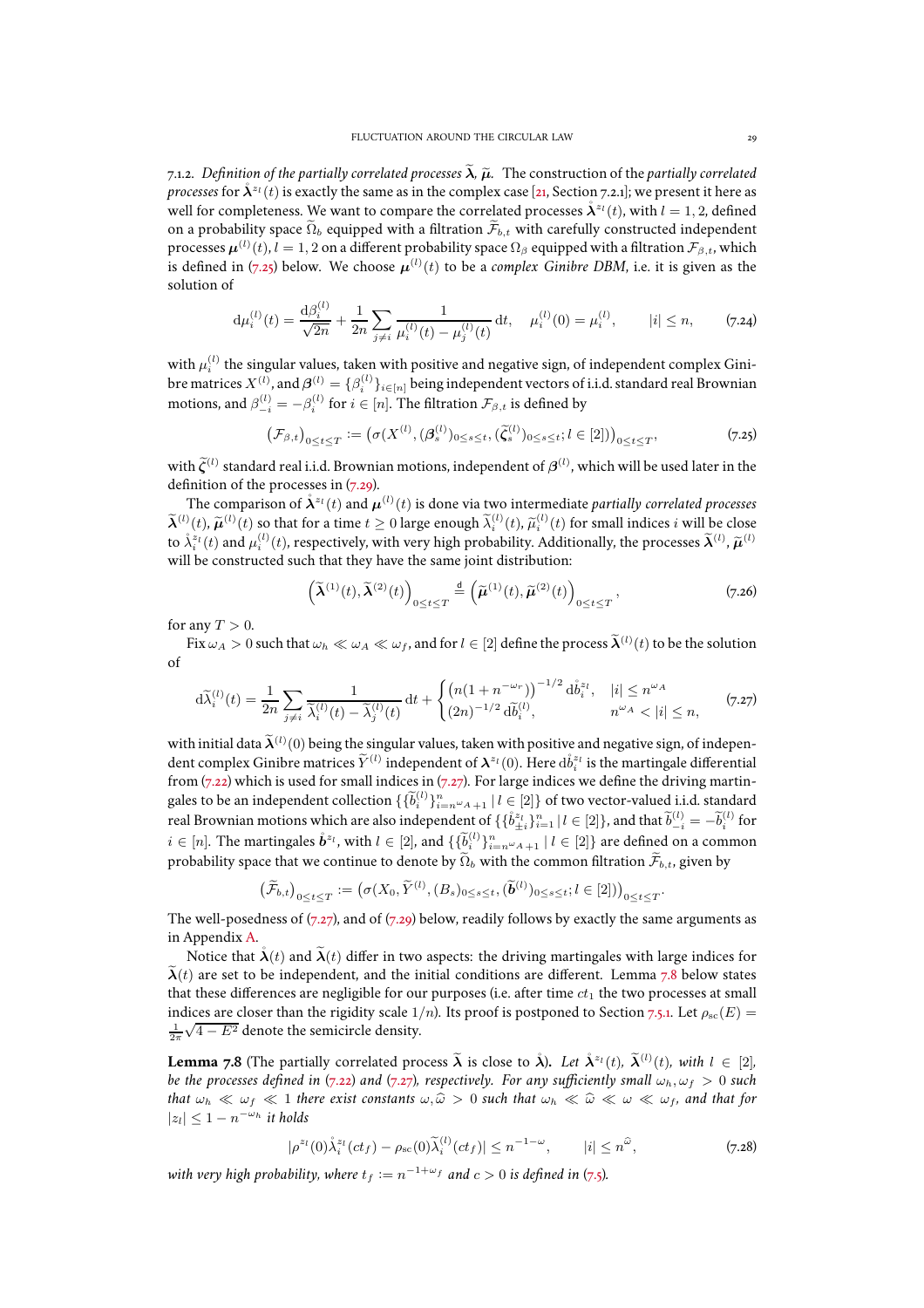Finally,  $\widetilde{\mu}^{(l)}(t)$ , the comparison process of  $\mu^{(l)}(t)$ , is given as the solution of the following DBM

<span id="page-29-0"></span>
$$
\mathrm{d}\widetilde{\mu}_{i}^{(l)}(t) = \frac{1}{2n} \sum_{j \neq i} \frac{1}{\widetilde{\mu}_{i}^{(l)}(t) - \widetilde{\mu}_{j}^{(l)}(t)} \, \mathrm{d}t + \begin{cases} \left( n(1 + n^{-\omega_{r}}) \right)^{-1/2} \mathrm{d}\mathring{\zeta}_{i}^{z_{l}}, & |i| \leq n^{\omega_{A}},\\ (2n)^{-1/2} \, \mathrm{d}\mathring{\zeta}_{i}^{(l)}, & n^{\omega_{A}} < |i| \leq n, \end{cases} \tag{7.29}
$$

with initial data  $\tilde{\mu}^{(l)}(0) = \mu^{(l)}$ . We now explain how to construct the driving martingales in [\(7.29\)](#page-29-0) so that [\(7.26\)](#page-28-5) is satisfied. For this purpose we closely follow [\[21](#page-47-0), Eqs. [\(7.22\)](#page-27-0)–[\(7.29\)](#page-29-0)]. We only consider positive indices, since the negative indices are defined by symmetry. Define the  $2n^{\omega_A}$ -dimensional martingale  $\underline{\mathring{b}}:=\{\{\mathring{b}^{z_l}_i\}_{i\in[n^\omega A]}~|~l\in[2]\}.$  Throughout this section underlined vectors or matrices denote their restriction to the first  $i \in [n^{\omega_A}]$  indices within each  $l$ -group, i.e.

$$
\boldsymbol{v} \in \mathbf{C}^{2n} \Longrightarrow \underline{\boldsymbol{v}} \in \mathbf{C}^{2n^{\omega}A}, \quad \text{with} \quad \underline{v}_{i} := \begin{cases} v_{i} & \text{if} \quad i \in [n^{\omega}A] \\ v_{i+n^{\omega}A} & \text{if} \quad i \in n + [n^{\omega}A]. \end{cases}
$$

Then we define  $\underline{\dot{C}}(t)$  as the  $2n^{\omega_A}\times 2n^{\omega_A}$  positive semi-definite matrix which consists of the four blocks corresponding to index pairs  $\{(i, j) \in [n^{\omega A}]^2\}$  of the matrix  $\mathring{C}(t)$  defined in [\(7.20\)](#page-27-3). Sim-ilarly to [\(7.23\)](#page-27-4), by Doob's martingale representation theorem, we obtain  ${\rm d}\mathring{\bm{b}}\ =\ (\mathring{\bm{\mathcal{C}}})^{1/2}\,{\rm d}\bm{\theta}$  with  $\bm{\theta}(t) \coloneqq \{\{\theta_i^{(l)}(t)\}_{i \in [n^\omega A]} \mid l \in [2]\}$  a family of i.i.d. standard real Brownian motions. We define an independent copy  $\underline{\dot{C}}^{\#}(s)$  of  $\underline{\dot{C}}(s)$  and  $\underline{\beta}:=\{\{\beta_i^{(l)}\}_{i\in[n^\omega A]} \mid l\in[2]\}$  such that  $(\underline{\dot{C}}^{\#}(t),\underline{\beta}(t))$  has the same joint distribution as  $(\underline{\mathring{C}}(t), \theta(t))$ . We then define the families  $\underline{\mathring{\zeta}} := \{ \{ \mathring{\zeta}_i^{z_l} \}_{i \in [n^{\omega_A}]}\,|\, l \in [2]\}$ by  $\ddot{\zeta}(0) = 0$  and

<span id="page-29-2"></span>
$$
\underline{\dot{\mathbf{G}}}(t) := \left(\underline{\dot{\mathbf{C}}}^{\#}(t)\right)^{1/2} \underline{\mathbf{d}\underline{\boldsymbol{\beta}}}(t),\tag{7.30}
$$

and extend this to negative indices by  $\zeta_{-i}^{z_l} = -\zeta_i^{z_l}$  for  $i \in [n^{\omega_A}]$ . For indices  $n^{\omega_A} < |i| \le n$ , instead, and extend this to negative indices by  $\zeta_{-i} = -\zeta_i$  for  $i \in [n]$ . For indices  $n \leq |\zeta| \leq n$ , instead, we choose  $\{\tilde{\zeta}_{\pm i}^{(l)}\}_{i=n^{\omega}A+1}^n$  to be independent families (independent of each other for different *l*' and also independent of  $\beta$ ) of i.i.d. Brownian motions defined on the same probability space  $\Omega_{\beta}$ . Note that  $(7.26)$  follows by the construction in  $(7.30)$ .

Similarly to Lemma [7.8](#page-28-2) we also have that  $\mu(t)$  and  $\tilde{\mu}(t)$  are close thanks to the carefully designed relation between their driving Brownian motions. The proof of this lemma is postponed to Section [7.5.1.](#page-42-1)

<span id="page-29-1"></span>**Lemma 7.9** (The partially correlated process  $\tilde{\mu}$  is close to  $\mu$ ). *For any sufficiently small*  $\omega_d$ ,  $\omega_b$ ,  $\omega_f$  > 0*, there exist constants*  $\omega, \hat{\omega} > 0$  *such that*  $\omega_h \ll \hat{\omega} \ll \omega \ll \omega_f$ , and that for  $|z_l - z_m|, |z_l - \overline{z}_m|, |z_l - \overline{z}_m|$  $|\overline{z}_l| \geq n^{-\omega_d}$ ,  $|z_l| \leq 1 - n^{-\omega_h}$ , with  $l, m \in [2]$ ,  $l \neq m$ , it holds

<span id="page-29-6"></span>
$$
\left|\mu_i^{(l)}(ct_f) - \widetilde{\mu}_i^{(l)}(ct_f)\right| \le n^{-1-\omega}, \quad |i| \le n^{\widehat{\omega}}, \quad l \in [2], \tag{7.31}
$$

with very high probability, where  $t_f = n^{-1+\omega_f}$  and  $c > 0$  is defined in [\(7.5\)](#page-24-3).

7.1.3. *Proof of Proposition [7.2.](#page-23-1)* In this section we conclude the proof of Proposition [7.2](#page-23-1) using the comparison processes defined in Section [7.1.1](#page-27-5) and Section [7.1.2.](#page-28-3) We recall that  $p = 2$  for simplicity. More precisely, we use that the processes  $\lambda^{z_l}(t)$ ,  $\lambda^{z_l}(t)$  and  $\lambda^{z_l}(t)$ ,  $\lambda^{(l)}(t)$  and  $\tilde{\mu}^{(l)}(t)$ ,  $\mu^{(l)}(t)$  are close path-wise at time  $t_1$ , as stated in Proposition [7.7,](#page-27-1) Lemma [7.8,](#page-28-2) and Lemma [7.9,](#page-29-1) respectively, choosing  $\omega$ ,  $\hat{\omega}$  as the minimum of the ones in the statements of this three results. In particular, by these results and Lemma [7.3](#page-25-2) we readily conclude the following lemma, whose proof is postponed to the end of this section.

<span id="page-29-4"></span>**Lemma 7.10.** Let  $\lambda^{z_1}$  be the eigenvalues of  $H^{z_1}$ , and let  $\mu^{(1)}(t)$  be the solution of [\(7.24\)](#page-28-1). Let  $\omega$ ,  $\widehat{\omega}$ ,  $\omega_h >$  $0$  given as above, and define  $\nu_{z_l}:=\rho_{sc}(0)/\rho^{z_l}(0)$ , then for any small  $\omega_f>0$  such that  $\omega_h\ll\omega_f$  there *exists*  $\delta_0$ ,  $\delta_1$  *such that*  $\omega_h \ll \delta_m \ll \hat{\omega}$ , *for*  $m = 0, 1$ *, and that* 

<span id="page-29-5"></span>
$$
\mathbf{E} \prod_{l=1}^{2} \frac{1}{n} \sum_{|i_l| \le n^{\widehat{\omega}}} \frac{\eta_l}{(\lambda_{i_l}^{z_l})^2 + \eta_l^2} = \mathbf{E} \prod_{l=1}^{2} \frac{1}{n} \sum_{|i_l| \le n^{\widehat{\omega}}} \frac{\eta_l}{(\mu_{i_l}^{(l)} (ct_f) \nu_{z_l})^2 + \eta_l^2} + \mathcal{O}(\Psi), \tag{7.32}
$$

where  $t_f = n^{-1 + \omega_f}$ ,  $\eta_l \in [n^{-1-\delta_0}, n^{-1+\delta_1}]$ , and the error term is given by

<span id="page-29-3"></span>
$$
\Psi := \frac{n^{\widehat{\omega}}}{n^{1+\omega}} \left( \sum_{l=1}^{2} \frac{1}{\eta_l} \right) \cdot \prod_{l=1}^{2} \left( 1 + \frac{n^{\xi}}{n\eta_l} \right) + \frac{n^{2\xi + 2\delta_0} t_f}{n^{1/2}} \sum_{l=1}^{2} \frac{1}{\eta_l} + \frac{n^{2(\delta_1 + \delta_0)}}{n^{\widehat{\omega}}}.
$$
 (7.33)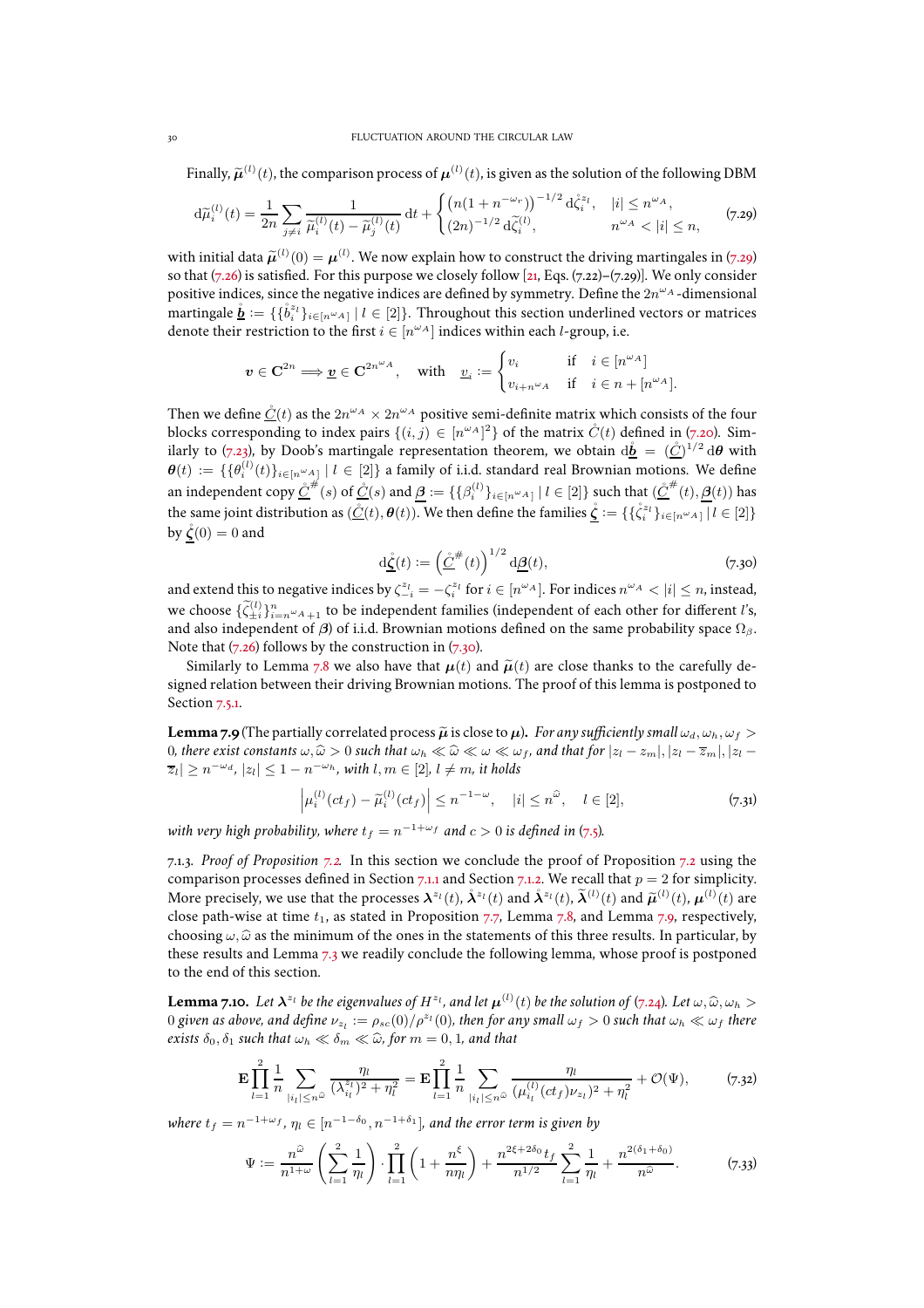We remark that  $\Psi$  in [\(7.33\)](#page-29-3) denotes a different error term compared with the error terms in [\(3.9\)](#page-9-1) and [\(6.10\)](#page-17-4).

By the definition of the processes  $\bm{\mu}^{(l)}(t)$  in [\(7.24\)](#page-28-1) it follows that  $\bm{\mu}^{(l)}(t)$ ,  $\bm{\mu}^{(m)}(t)$  are independent for  $l \neq m$  and so that

$$
\mathbf{E} \prod_{l=1}^{2} \frac{1}{n} \sum_{|i_l| \le n^{\widehat{\omega}}} \frac{\eta_l}{(\mu_{i_l}^{(l)} (ct_f) \nu_{z_l})^2 + \eta_l^2} = \prod_{l=1}^{2} \mathbf{E} \frac{1}{n} \sum_{|i_l| \le n^{\widehat{\omega}}} \frac{\eta_l}{(\mu_{i_l}^{(l)} (ct_f) \nu_{z_l})^2 + \eta_l^2}.
$$
 (7.34)

Then, similarly to Lemma [7.10,](#page-29-4) we conclude that

<span id="page-30-0"></span>
$$
\prod_{l=1}^{2} \mathbf{E} \frac{1}{n} \sum_{|i_l| \le n^{\widehat{\omega}}} \frac{\eta_l}{(\lambda_{i_l}^{z_l})^2 + \eta_l^2} = \prod_{l=1}^{2} \mathbf{E} \frac{1}{n} \sum_{|i_l| \le n^{\widehat{\omega}}} \frac{\eta_l}{(\mu_{i_l}^{(l)} (ct_f) \nu_{z_l})^2 + \eta_l^2} + \mathcal{O}(\Psi). \tag{7.35}
$$

Finally, combining  $(7.32)$ – $(7.35)$  we conclude the proof of Proposition [7.2.](#page-23-1)

We remark that in order to prove  $(7.35)$  it would not be necessary to introduce the additional comparison processes  $\widetilde{\lambda}^{(l)}$  and  $\widetilde{\mu}^{(l)}$  of Section [7.1.2,](#page-28-3) since in [\(7.35\)](#page-30-0) the product is outside the expectation, so one can compare the expectations one by one; the correlation between these processes for different l's plays no role. Hence, already the usual coupling (see e.g.  $[14, 17, 42]$  $[14, 17, 42]$  $[14, 17, 42]$  $[14, 17, 42]$  $[14, 17, 42]$ ) between the processes  $\mathbf{\lambda}^{z_l}(t)$ ,  $\mu^{(l)}(t)$  defined in [\(7.14\)](#page-25-0) and [\(7.24\)](#page-28-1), respectively, would be sufficient to prove [\(7.35\)](#page-30-0). On the other hand, the comparison processes  $\mathring{X}^{z_i}(t)$  are anyway needed in order to remove the coefficients  $\Lambda_{ij}$  (which are small with very high probability) from the interaction term in [\(7.14\)](#page-25-0).

We conclude this section with the proof of Lemma [7.10.](#page-29-4)

*Proof of Lemma* [7.10.](#page-29-4) In the following, to simplify notations, we assume that the scaling factors  $\nu_{z_1}$ are equal to one. First of all, we notice that the summation over the indices  $n^{\hat\omega} < |i| \le n$  in [\(7.6\)](#page-25-6) can be removed, using the eigenvalue rigidity  $(7.2)$  similarly to [\[21](#page-47-0), Eq. [\(7.6\)](#page-25-6)–[\(7.7\)](#page-25-4)], at a price of an additional error term  $n^{2(\delta_1+\delta_0)-\widehat{\omega}}$ :

<span id="page-30-1"></span>
$$
\mathbf{E} \prod_{l=1}^{2} \frac{1}{n} \sum_{|i_{l}| \leq n^{\widehat{\omega}}} \frac{\eta_{l}}{(\lambda_{i_{l}}(H^{z_{l}}))^{2} + \eta_{l}^{2}} = \mathbf{E} \prod_{l=1}^{2} \frac{1}{n} \sum_{|i_{l}| \leq n} \frac{\eta_{l}}{(\lambda_{i_{l}}(H^{z_{l}}))^{2} + \eta_{l}^{2}} + \mathcal{O}\left(\frac{n^{2(\delta_{1} + \delta_{0})}}{n^{\widehat{\omega}}}\right).
$$
 (7.36)

The error term is negligible by choosing  $\delta_0$ ,  $\delta_1$  to be such that  $\omega_h \ll \delta_m \ll \hat{\omega}$ , for  $m = 0, 1$ . Then, from the GFT Lemma [7.3,](#page-25-2) and [\(7.8\)](#page-25-7), using [\(7.36\)](#page-30-1) again, this time for  $\lambda_{i_l}^{z_l}(ct_f)$ , we have that

$$
\mathbf{E} \prod_{l=1}^{2} \frac{1}{n} \sum_{|i_{l}| \leq n^{\widehat{\omega}}} \frac{\eta_{l}}{(\lambda_{i_{l}}(H^{z_{l}}))^{2} + \eta_{l}^{2}} = \mathbf{E} \prod_{l=1}^{2} \frac{1}{n} \sum_{|i_{l}| \leq n^{\widehat{\omega}}} \frac{\eta_{l}}{(\lambda_{i_{l}}^{z_{l}}(ct_{f}))^{2} + \eta_{l}^{2}} + \mathcal{O}\left(\frac{n^{2\xi + 2\delta_{0}} t_{f}}{n^{1/2}} \sum_{l=1}^{2} \frac{1}{\eta_{l}} + \frac{n^{2(\delta_{1} + \delta_{0})}}{n^{\widehat{\omega}}}\right).
$$
\n(7.37)

<span id="page-30-3"></span>We remark that the rigidity for  $\lambda_{i_l}^{z_l}(ct_f)$  is obtained by Theorem [3.1](#page-8-1) exactly as in [\(7.2\)](#page-23-2). Next, by the same computations as in [\[21,](#page-47-0) Lemma [7.8\]](#page-28-2) by writing the difference of l.h.s. and r.h.s. of  $(7.38)$  as a telescopic sum and then using the very high probability bound from Proposition [7.7](#page-27-1) we get

<span id="page-30-2"></span>
$$
\mathbf{E} \prod_{l=1}^{2} \frac{1}{n} \sum_{|i_l| \le n^{\widehat{\omega}}} \frac{\eta_l}{(\lambda_{i_l}^{z_l}(ct_f))^2 + \eta_l^2} = \mathbf{E} \prod_{l=1}^{2} \frac{1}{n} \sum_{|i_l| \le n^{\widehat{\omega}}} \frac{\eta_l}{(\lambda_{i_l}^{(l)}(ct_f))^2 + \eta_l^2} + \mathcal{O}(\Psi). \tag{7.38}
$$

Similarly to  $(7.38)$ , by Lemma [7.8](#page-28-2) it also follows that

$$
\mathbf{E} \prod_{l=1}^{2} \frac{1}{n} \sum_{|i_l| \le n^{\widehat{\omega}}} \frac{\eta_l}{(\mathring{\lambda}_{i_l}^{z_l}(ct_f))^2 + \eta_l^2} = \mathbf{E} \prod_{l=1}^{2} \frac{1}{n} \sum_{|i_l| \le n^{\widehat{\omega}}} \frac{\eta_l}{(\widetilde{\lambda}_{i_l}^{(l)}(ct_f))^2 + \eta_l^2} + \mathcal{O}(\Psi). \tag{7.39}
$$

By [\(7.26\)](#page-28-5) it readily follows that

$$
\mathbf{E} \prod_{l=1}^{2} \frac{1}{n} \sum_{|i_l| \le n^{\widehat{\omega}}} \frac{\eta_l}{(\widetilde{\lambda}_{i_l}^{(l)}(ct_f))^2 + \eta_l^2} = \mathbf{E} \prod_{l=1}^{2} \frac{1}{n} \sum_{|i_l| \le n^{\widehat{\omega}}} \frac{\eta_l}{(\widetilde{\mu}_{i_l}^{(l)}(ct_f))^2 + \eta_l^2}.
$$
 (7.40)

Moreover, by  $(7.31)$ , similarly to  $(7.38)$ , we conclude

<span id="page-30-4"></span>
$$
\mathbf{E} \prod_{l=1}^{2} \frac{1}{n} \sum_{|i_l| \le n^{\widehat{\omega}}} \frac{\eta_l}{(\widetilde{\mu}_{i_l}^{(l)}(ct_f))^2 + \eta_l^2} = \mathbf{E} \prod_{l=1}^{2} \frac{1}{n} \sum_{|i_l| \le n^{\widehat{\omega}}} \frac{\eta_l}{(\mu_{i_l}^{(l)}(ct_f))^2 + \eta_l^2} + \mathcal{O}(\Psi). \tag{7.41}
$$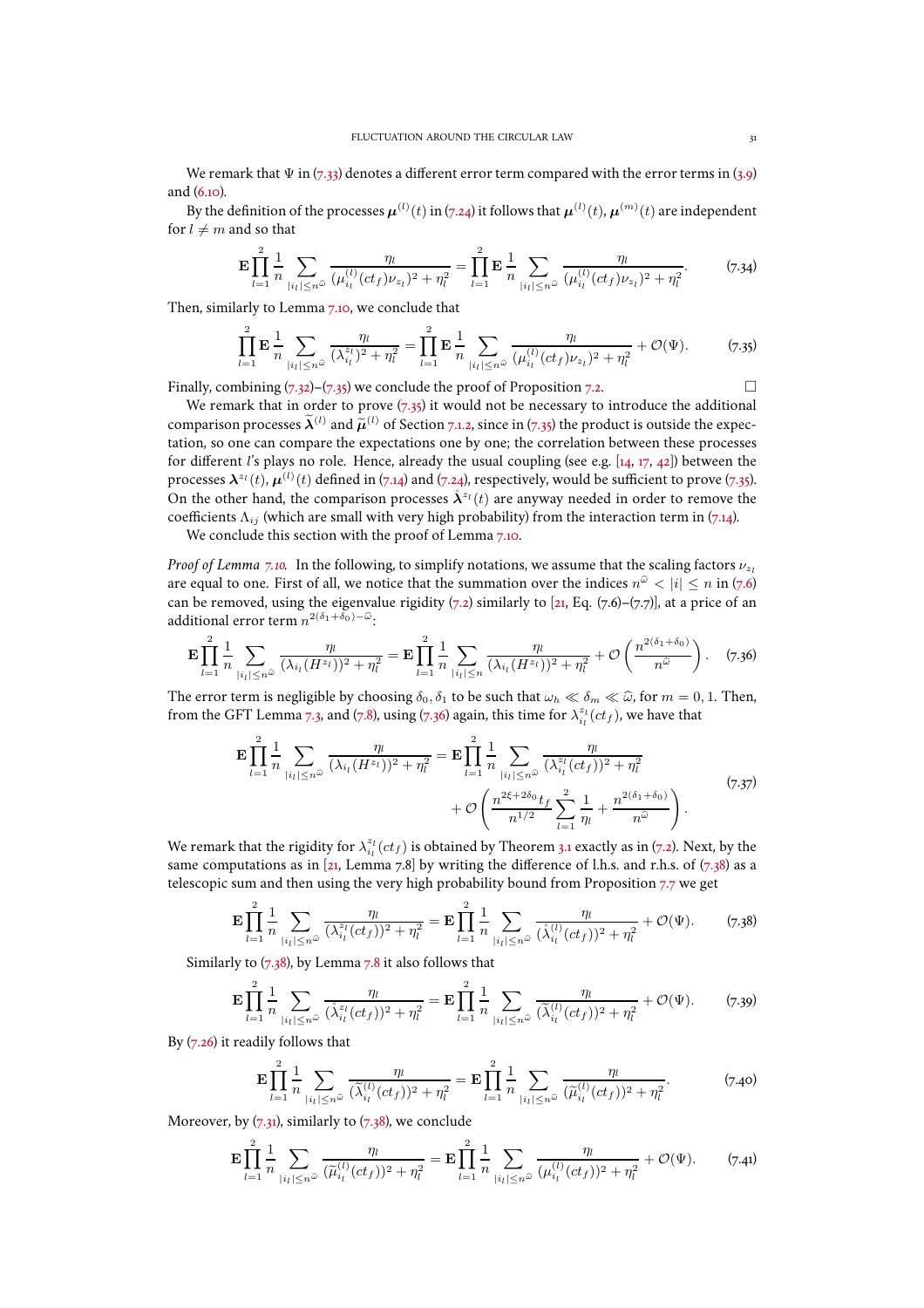Combining  $(7.37)$ – $(7.41)$ , we conclude the proof of  $(7.32)$ .

Finally, we conclude Section [7.1](#page-24-0) by listing the scales needed in the entire Section [7](#page-23-0) and explain the dependences among them.

7.1.4. *Relations among the scales in the proof of Proposition [7.2.](#page-23-1)* Throughout Section [7](#page-23-0) various scales are characterized by exponents of n, denoted by  $\omega$ 's, that we will also refer to scales for simplicity.

All the scales in the proof of Proposition [7.2](#page-23-1) depend on the exponents  $\omega_d, \omega_h, \omega_f \ll 1$ . We recall that  $\omega_d$ ,  $\omega_h$  are the exponents such that Lemma [7.4](#page-25-5) on eigenvector overlaps holds under the assumption  $|z_l - z_m|, |z_l - \overline{z}_m|, |z_l - \overline{z}_l| \ge n^{-\omega_d}$ , and  $|z_l| \le 1 - n^{-\omega_h}$ . The exponent  $\omega_f$  determines the time  $t_f = n^{-1+\omega_f}$  to run the DBM so that it reaches its local equilibrium and thus to prove the asymptotic independence of  $\lambda_i^{z_l}(ct_f)$  and  $\lambda_j^{z_m}(ct_f)$ , with  $c > 0$  defined in [\(7.5\)](#page-24-3), for small indices *i*, *j* and  $l \neq m$ .

The most important scales in the proof of Proposition [7.2](#page-23-1) are  $\omega$ ,  $\hat{\omega}$ ,  $\delta_0$ ,  $\delta_1$ ,  $\omega_E$ . The scale  $\omega_E$  is determined in Lemma [7.4](#page-25-5) and it controls the correlations among the driving martingales origi-nating from the eigenvector overlaps in [\(7.11\)](#page-25-3)–[\(7.13\)](#page-25-8). The scale  $\omega$  gives the  $n^{-1-\omega}$  precision of the coupling between various processes while  $\hat{\omega}$  determines the range of indices  $|i| \leq n^{\hat{\omega}}$  for which this coupling is effective. These scales are chosen much bigger than  $\omega_h$  and they are determined in Proposition [7.7,](#page-27-1) Lemma [7.8](#page-28-2) and Lemma [7.9,](#page-29-1) that describe these couplings. Each of these results gives an upper bound on the scales  $\omega, \hat{\omega}$ , at the end we will choose the smallest of them. Finally,  $\delta_0$ ,  $\delta_1$  describe the scale of the range of the  $\eta$ 's in Proposition [7.2.](#page-23-1) These two scales are determined in Lemma [7.10,](#page-29-4) given  $\omega$ ,  $\hat{\omega}$  from the previous step. Putting all these steps together, we constructed  $\omega, \hat{\omega}, \delta_0, \delta_1$  claimed in Proposition [7.2](#page-23-1) and hence also in Proposition [3.4.](#page-9-4) These scales are related as

<span id="page-31-1"></span>
$$
\omega_h \ll \delta_m \ll \widehat{\omega} \ll \omega \ll \omega_f \ll \omega_E \ll 1, \tag{7.42}
$$

for  $m = 0, 1$ .

Along the proof of Proposition [7.2](#page-23-1) four auxiliary scales,  $\omega_L$ ,  $\omega_A$ ,  $\omega_r$ ,  $\omega_c$ , are also introduced. The scale  $\omega_L$  describes the range of interaction in the short range approximation processes  $\hat{x}^{z_l}(t, \alpha)$ (see [\(7.60\)](#page-35-0) later), while  $\omega_A$  is the scale for which we can (partially) couple the driving martingales of the regularized processes  $\mathring{\bm{\lambda}}^{z_l}(t)$  with the driving Brownian motions of Ginibre processes  $\bm{\mu}^{(l)}(t)$ . The scale  $\omega_c$  is a cut-off in the energy estimate in Lemma [7.13,](#page-36-0) see [\(7.68\)](#page-36-1). Finally,  $\omega_r$  reduces the variance of the driving martingales by a factor  $(1 + n^{-\omega_r})^{-1}$  to ensure the well-posedness of the processes  $\mathring{X}^{z_l}(t)$ ,  $\widetilde{\mathcal{A}}^{(l)}(t)$ ,  $\widetilde{\boldsymbol{\mu}}^{(l)}$ ,  $\boldsymbol{x}^{z_l}(t,\alpha)$  defined in [\(7.22\)](#page-27-0), [\(7.27\)](#page-28-0), [\(7.29\)](#page-29-0), and [\(7.48\)](#page-33-0), respectively. These scales are inserted in the chain  $(7.42)$  as follows

<span id="page-31-3"></span>
$$
\omega_h \ll \omega_A \ll \omega_f \ll \omega_L \ll \omega_c \ll \omega_r \ll \omega_E. \tag{7.43}
$$

<span id="page-31-0"></span>Note that there are no relations required among  $\omega_A$  and  $\omega, \hat{\omega}, \delta_m$ .

7.2. **Universality and independence of the singular values of**  $X - z_1, X - z_2$  close to zero: **Proof of Theorems [2.8](#page-7-0) and [2.10.](#page-7-3)** In the following we present only the proof of Theorem [2.10,](#page-7-3) since the proof of Theorem [2.8](#page-7-0) proceeds exactly in the same way. Universality of the joint distribution of the singular values of  $X - z_1$  and  $X - z_2$  follows by universality for the joint distribution of the eigenvalues of  $H^{z_1}$  and  $H^{z_2}$ , which is defined in [\(1.2\)](#page-1-1), since the eigenvalues of  $H^{z_1}$  are exactly the singular values of  $X - z_l$  taken with positive and negative sign. From now on we only consider the eigenvalues of  $H^{z_l}$ , with  $z_l \in \mathbf{C}$  such that  $|\Im z_l| \sim 1$ ,  $|z_1 - \overline{z}_2| \sim 1$ , and  $|z_l| \leq 1 - \epsilon$ for some small fixed  $\epsilon > 0$ .

For  $l \in [2]$ , denote by  $\{\lambda_i^{z_l}\}_{|i| \le n}$  the eigenvalues of  $H^{z_l}$  and by  $\{\lambda_i^{z_l}(t)\}_{|i| \le n}$  their evolution un-der the DBM flow [\(7.14\)](#page-25-0). Define  $\{\mu_i^{(l)}(t)\}_{|i|\leq n}$ , for  $l\in [2]$ , to be the solution of [\(7.24\)](#page-28-1) with initial data  $\{\mu_i^{(l)}\}_{|i|\leq n}$ , which are the eigenvalues of independent complex Ginibre matrices  $\widetilde{X}^{(1)}$ ,  $\widetilde{X}^{(2)}$ . Then, defining the comparison processes  $\mathring{\mathbf{\lambda}}^{z_l}(t)$ ,  $\widetilde{\mathbf{\lambda}}^{(l)}(t)$ ,  $\widetilde{\mathbf{\mu}}^{(l)}(t)$  as in Sections [7.1.1](#page-27-5)[–7.1.2,](#page-28-3) and combining Proposition [7.7,](#page-27-1) Lemma [7.8,](#page-28-2) and Lemma [7.9,](#page-29-1) we conclude that for any sufficiently small  $\omega_f > 0$ there exist  $\omega, \widehat{\omega} > 0$  such that  $\widehat{\omega} \ll \omega \ll \omega_f$ , and that

<span id="page-31-2"></span>
$$
|\rho^{z_l}(0)\lambda_i^{z_l}(ct_f) - \rho_{\rm sc}(0)\mu_i^{(l)}(ct_f)| \le n^{-1-\omega}, \qquad |i| \le n^{\hat{\omega}}, \tag{7.44}
$$

with very high probability, with  $c > 0$  defined in [\(7.5\)](#page-24-3).

Then, by a simple Green's function comparison argument (GFT) as in Lemma [7.3,](#page-25-2) using [\(7.44\)](#page-31-2), by exactly the same computations as in the proof of [\[20](#page-47-23), Proposition 3.1 in Section 7] adapted to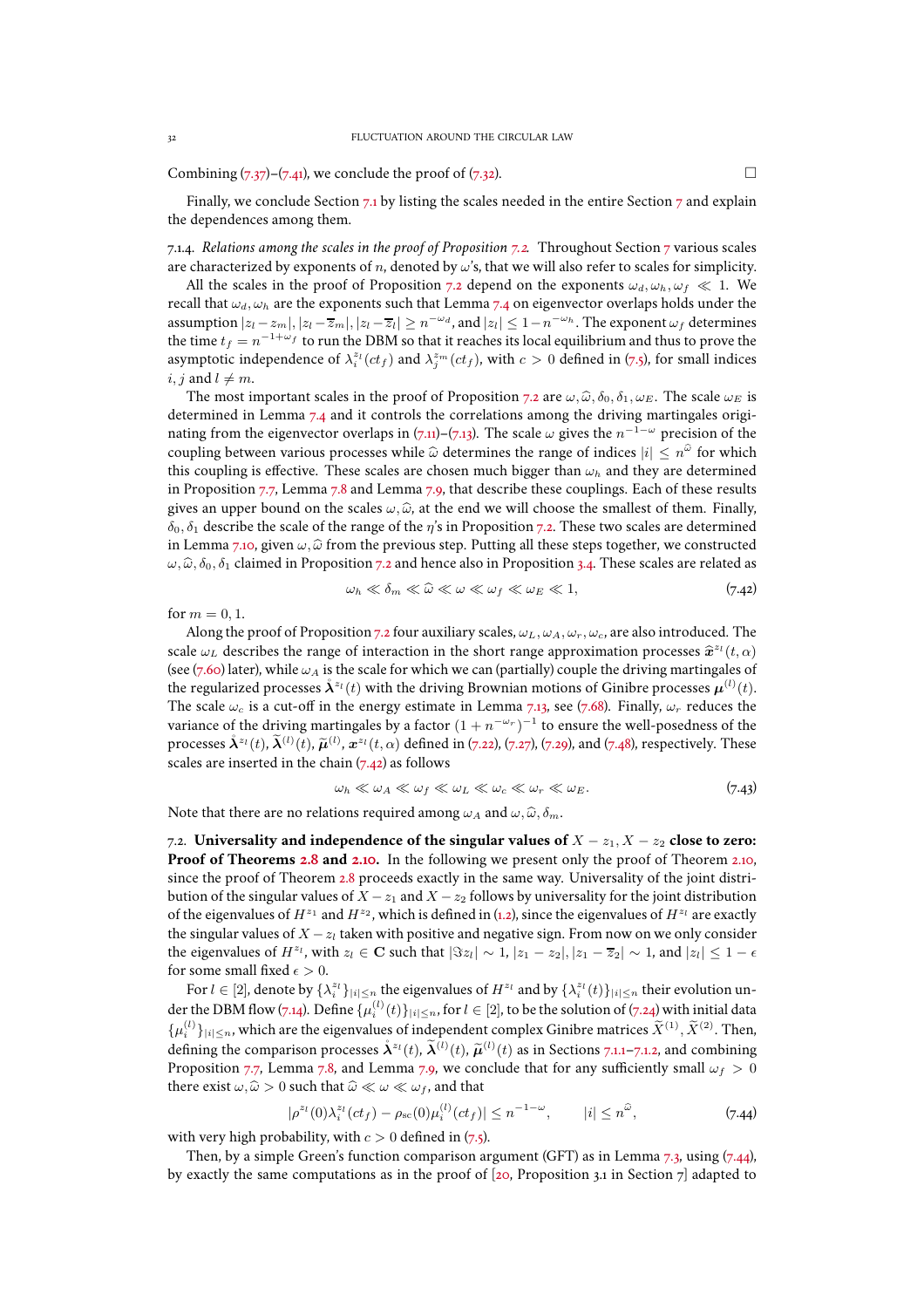the bulk scaling, i.e. changing  $\mathfrak{b}_{r,t_1} \to 0$  and  $N^{3/4} \to 2n$ , using the notation therein, we conclude Theorem [2.10.](#page-7-3)

<span id="page-32-0"></span>7.3. **Bound on the eigenvector overlaps.** In this section we prove the bound on the eigenvector overlaps, as stated in Lemma [7.4.](#page-25-5) For any  $T>0$ , and any  $t\in[0,T]$ , denote by  $\rho^z_t$  the self consistent density of states (scDOS) of the Hermitised matrix  $H_t^z$ , and define its quantiles by

<span id="page-32-3"></span>
$$
\frac{i}{n} = \int_0^{\gamma_i^z(t)} \rho_t^z(x) dx, \qquad i \in [n], \tag{7.45}
$$

and  $\gamma_{-i}^z(t) = -\gamma_i^z(t)$  for  $i \in [n]$ . Similarly to [\(7.2\)](#page-23-2), as a consequence of Theorem [3.1](#page-8-1) and the fact that the eigenvalues of  $H_t^{z_l}$  are  $\gamma$ -Hölder continuous in time for any  $\gamma \in (0, 1/2)$  by Weyl's inequality, by standard application of Helffer-Sjöstrand formula, we conclude the following rigidity bound

<span id="page-32-2"></span>
$$
\sup_{0 \le t \le T} |\lambda_i^{z_l}(t) - \gamma_i^{z_l}(t)| \le \frac{n^{100\omega_h}}{n^{2/3}(n+1-i)^{1/3}}, \qquad i \in [n], \tag{7.46}
$$

with very high probability, uniformly in  $|z_l| \leq 1 - n^{-\omega_h}$ . A bound similar to [\(7.46\)](#page-32-2) holds for negative indices as well. We remark that the Hölder continuity of the eigenvalues of  $H_t^{z_l}$  is used to prove [\(7.46\)](#page-32-2) uniformly in time, using a standard grid argument.

The main input to prove Lemma [7.4](#page-25-5) is Theorem [3.5](#page-10-3) combined with Lemma [6.1.](#page-16-1)

*Proof of Lemma* [7.4.](#page-25-5) Recall that  $P_1w_i^z = u_i^z$  and  $P_2w_i^z = \text{sign}(i)v_i^z$ , for  $|i| \le n$ , by [\(7.9\)](#page-25-9). In the following we consider  $z, z' \in \mathbf C$  such that  $|z|, |z'| \leq 1-n^{-\omega_h}, |z-z'| \geq n^{-\omega_d}$ , for some sufficiently small  $\omega_h$ ,  $\omega_d > 0$ .

Eigenvector overlaps can be estimated by traces of products of resolvents. More precisely, for any  $\eta\geq n^{-2/3+\epsilon_*}$ , for some small fixed  $\epsilon_*>0$ , and any  $|i_0|,|j_0|\leq n$ , using the rigidity bound [\(7.46\)](#page-32-2), similarly to  $[21, Eq. (7.43)]$  $[21, Eq. (7.43)]$  $[21, Eq. (7.43)]$ , we have that

$$
|\langle \mathbf{u}_{i_0}^{z}(t), \mathbf{u}_{j_0}^{z'}(t)\rangle|^2 \lesssim \eta^2 \operatorname{Tr}(\Im G^{z}(\gamma_{i_0}^{z}(t)+i\eta)) E_1(\Im G^{z'}(\gamma_{j_0}^{z'}(t)+i\eta)) E_1,|\langle \mathbf{v}_{i_0}^{z}(t), \mathbf{v}_{j_0}^{z'}(t)\rangle|^2 \lesssim \eta^2 \operatorname{Tr}(\Im G^{z}(\gamma_{i_0}^{z}(t)+i\eta)) E_2(\Im G^{z'}(\gamma_{j_0}^{z'}(t)+i\eta)) E_2,
$$
\n(7.47)

with  $E_1, E_2$  defined in [\(5.8\)](#page-14-5). By Theorem [3.5,](#page-10-3) combined with Lemma [6.1,](#page-16-1) choosing  $\eta = n^{-12/23}$ , say, the error term in the r.h.s. of [\(3.17\)](#page-10-4) is bounded by  $n^{-1/23}n^{2\omega_d+100\omega_h}$ , hence we conclude the bound in [\(7.12\)](#page-25-10) for any fixed time  $t \in [0, T]$ , choosing  $\omega_E = -(2\omega_d + 100\omega_h - 1/23)$ , for any  $\omega_h \ll \omega_d \leq 1/100$ .

Moreover, the bound  $(7.12)$  holds uniformly in time by a union bound, using a standard grid argument and Hölder continuity in the form

$$
\|\Im G_t^z\Im G_t^{z'}-\Im G_s^z\Im G_s^{z'}\|\lesssim n^3\left(\|H_t^z-H_s^z\|+\|H_t^{z'}-H_s^{z'}\|\right)\lesssim n^{7/2}|t-s|^{1/2}
$$

for any  $s, t \in [0, T]$ , where the spectral parameters in the resolvents have imaginary parts at least  $n > 1/n$ . This concludes the proof of Lemma 7.4.  $\eta > 1/n$ . This concludes the proof of Lemma [7.4.](#page-25-5)

<span id="page-32-1"></span>7.4. **Proof of Proposition** [7.7.](#page-27-1) Throughout this section we use the notation  $z = z_l$ , with  $l \in [2]$ , with  $z_1$ ,  $z_2$  fixed as in Proposition Proposition [7.7.](#page-27-1)

<span id="page-32-4"></span>**Remark 7.11.** *In the remainder of this section we assume that*  $|z| \leq 1 - \epsilon$ *, with some positive*  $\epsilon > 0$ instead of n<sup>−ω</sup>h, in order to make our presentation clearer. One may follow the <sub>€</sub>-dependence throughout the proofs and find that all the estimates deteriorate with some fixed  $\epsilon^{-1}$  power, say  $\epsilon^{-100}.$  Thus, when  $|z|\leq 1-n^{-\omega_h}$  is assumed, we get an additional factor  $n^{100\omega_h}$  but this does not play any role since  $\omega_h$ *is the smallest exponent (e.g. see Proposition [7.7\)](#page-27-1) in the analysis of the processes* [\(7.14\)](#page-25-0)*,* [\(7.22\)](#page-27-0)*.*

The proof of Proposition [7.7](#page-27-1) consists of several parts that we first sketch. The process  $\mathring{\bm{\lambda}}^z(t)$ differs from  $\bm{\lambda}^z(t)$  in three aspects: (i) the coefficients  $\Lambda^z_{ij}(t)$  in the SDE [\(7.14\)](#page-25-0) for  $\bm{\lambda}^z(t)$  are removed; (ii) large values of the correlation of the driving martingales is cut off, and (iii) the martingale term is slightly reduced by a factor  $(1 + n^{\omega_r})^{-1/2}$ . We deal with these differences in two steps. The substantial step is the first one, from Section [7.4.1](#page-33-1) to Section [7.4.4,](#page-36-2) where we handle (i) by interpolation, using short range approximation and energy method. This is followed by a more technical second step in Section [7.4.5,](#page-38-1) where we handle (ii) and (iii) using a stopping time controlled by a well chosen Lyapunov function to show that the correlation typically remains below the cutoff level.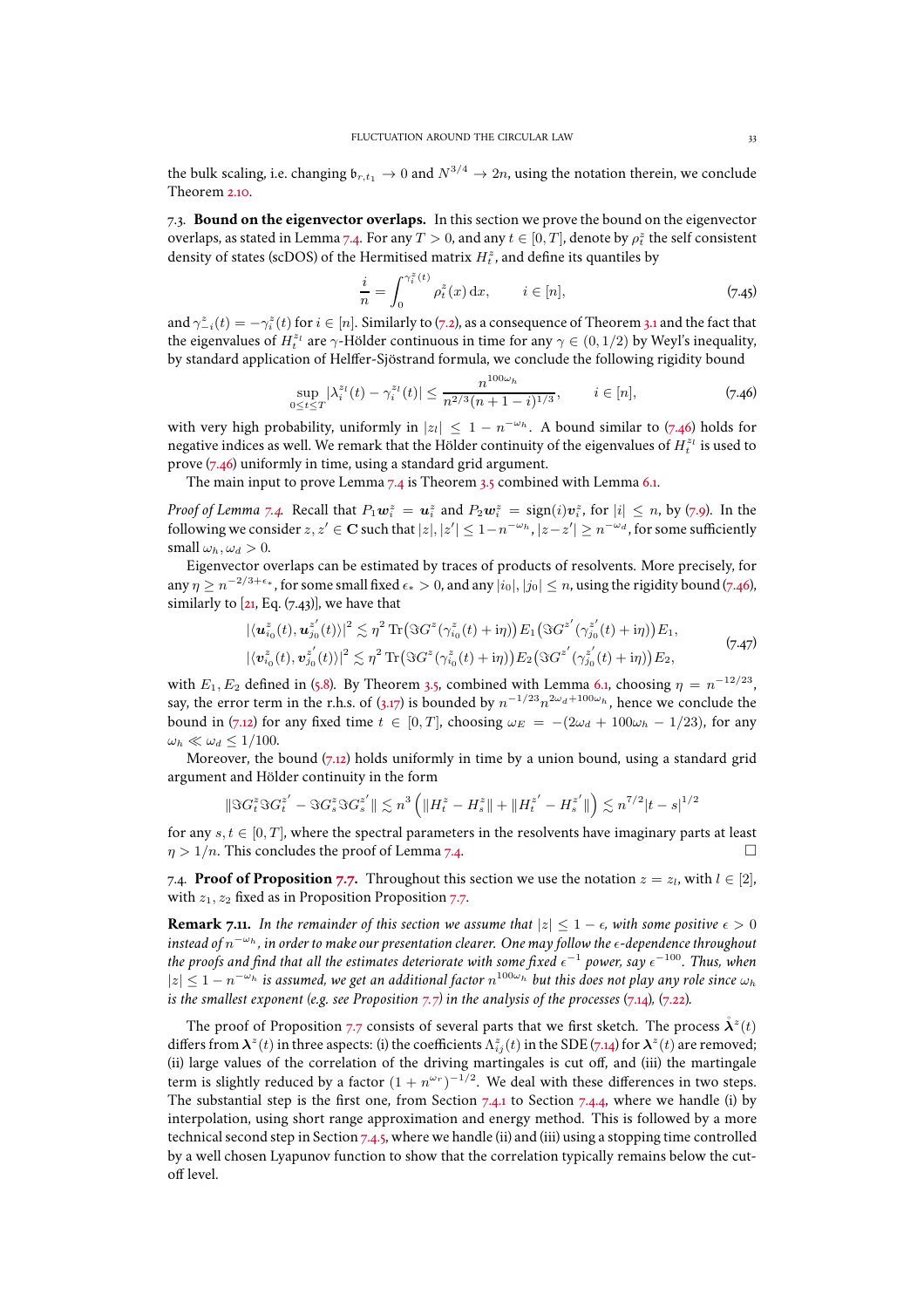A similar analysis has been done in [\[16,](#page-47-10) Section 4] (which has been used in the singular value setup in [\[18](#page-47-11), Eq. (3.13)]) but our more complicated setting requires major modifications. In particular, [\(7.14\)](#page-25-0) has to be compared to [\[16](#page-47-10), Eq. (4.1)] with  $dM_i = 0$ ,  $Z_i = 0$ , and identifying  $\Lambda_{ij}^z$  with  $\gamma_{ij}$ , using the notations therein. One major difference is that we now have a much weaker estimate  $|\Lambda^z_{ij}|\le n^{-\omega_E}$ than the bound  $|\gamma_{ij}| \leq n^{-1+a}$ , for some small fixed  $a > 0$ , used in [\[16\]](#page-47-10). We therefore need to introduce an additional cut-off function  $\chi$  in the energy estimate in Section [7.4.4.](#page-36-2)

<span id="page-33-1"></span>7.4.1. *Interpolation process.* In order to compare the processes  $\lambda^z$  and  $\mathring{\lambda}^z$  from [\(7.14\)](#page-25-0) and [\(7.22\)](#page-27-0) we start with defining an interpolation process, for any  $\alpha \in [0, 1]$ , as

<span id="page-33-0"></span>
$$
dx_i^z(t,\alpha) = \frac{d\mathring{b}_i^z}{\sqrt{n(1+n^{-\omega_r})}} + \frac{1}{2n} \sum_{j \neq i} \frac{1 + \alpha \mathring{\Lambda}_{ij}^z(t)}{x_i^z(t,\alpha) - x_j^z(t,\alpha)} dt, \quad x_i^z(0,\alpha) = \lambda_i^z(0), \quad |i| \leq n. \tag{7.48}
$$

We recall that  $\omega_f \ll \omega_r \ll \omega_E$ . We use the notation  $x_i^z(t, \alpha)$  instead of  $z_i(t, \alpha)$  as in [\[16](#page-47-10), Eq. (4.12)] to stress the dependence of  $x_i^z(t, \alpha)$  on  $z \in \mathbf{C}$ . The well-posedness of the process [\(7.48\)](#page-33-0) is proven in [A](#page-43-0)ppendix A for any fixed  $\alpha \in [0,1]$ . In particular, the particles keep their order  $x_i^z(t,\alpha)$  <  $x_{i+1}^z(t, \alpha)$ . Additionally, by Lemma [A.2](#page-45-1) it follows that the differentiation with respect to  $\alpha$  of the process  $\boldsymbol{x}^z(t,\alpha)$  is well-defined.

Note that the process  $\bm{x}^z(t,\alpha)$  does not fully interpolate between  $\mathring{\bm{\lambda}}^z(t)$  and  $\bm{\lambda}^z(t)$ ; it handles only the removal of the  $\mathring{\Lambda}_{ij}$  term. Indeed, it holds  $\mathbf{x}^z(t,0) = \mathring{\lambda}^z(t)$  for any  $t \in [0,T]$ , but  $\mathbf{x}^z(t,1)$ is not equal to  $\mathbf{\lambda}^z(t)$ . Thus we will proceed in two steps as already explained:

- <span id="page-33-4"></span>Step 1 The process  $x^z(t, \alpha)$  does not change much in  $\alpha \in [0, 1]$  for particles close to zero (by Lemma [7.13](#page-36-0) below), i.e.  $x_i^z(t,1) - x_i^z(t,0)$  is much smaller than the rigidity scale  $1/n$  for small indices;
- <span id="page-33-5"></span>Step 2 The process  $\boldsymbol{x}^z(t,1)$  is very close to  $\boldsymbol{\lambda}^z(t)$  for all indices (see Lemma [7.14](#page-38-0) below).

We start with the analysis of the interpolation process  $\boldsymbol{x}^z(t,\alpha)$ , then in Section [7.4.5](#page-38-1) we state and prove Lemma [7.14.](#page-38-0)

7.4.2. Local law for the interpolation process. In order to analyse the interpolation process  $\bm{x}^z(t,\alpha)$ , we first need to establish a local law for the Stieltjes transform of the empirical particle density. This will be used for a rigidity estimate to identify the location of  $x_i(t,\alpha)$  with a precision  $n^{-1+\epsilon}$ , for some small  $\epsilon > 0$ , that is above the final target precision but it is needed as an a priori bound. Note that, unlike for  $\lambda^z(t)$ , for  $x^z(t, \alpha)$  there is no obvious matrix ensemble behind this process, so local law and rigidity have to be proven directly from its defining equation  $(7.48)$ .

Define the Stieltjes transform of the empirical particle density by

<span id="page-33-3"></span>
$$
m_n(w, t, \alpha) = m_n^z(w, t, \alpha) := \frac{1}{2n} \sum_{|i| \le n} \frac{1}{x_i^z(t, \alpha) - w},
$$
\n(7.49)

and denote the Stieltjes transform of  $\rho^z$ , the *self-consistent density of states (scDOS)* of  $H^z$ , by  $m^z(w)$ . Moreover, we denote the Stieltjes transform of  $\rho^z_t$ , the free convolution of  $\rho^z$  with the semicircular flow up to time t, by  $m_t^z(w)$ . Using the definition of the quantiles  $\gamma_i^z(t)$  in [\(7.45\)](#page-32-3), by Theorem [3.1](#page-8-1) we have that

$$
\sup_{\|\Re w\| \le 10c_1} \sup_{n^{-1+\gamma} \le \Im w \le 10} \sup_{\alpha \in [0,1]} |m_n(w, 0, \alpha) - m^z(w)| \le \frac{n^{\xi} C_{\epsilon}}{n \Im w},
$$
\n
$$
\sup_{\|i\| \le 10c_2 n} \sup_{\alpha \in [0,1]} |x_i^z(0, \alpha) - \gamma_i^z(0)| \le \frac{C_{\epsilon} n^{\xi}}{n},
$$
\n(7.50)

<span id="page-33-2"></span>with very high probability for any  $\xi > 0$ , uniformly in  $|z| \leq 1 - \epsilon$ , for some small fixed  $c_1, c_2, \gamma > 0$ . We recall that  $C_{\epsilon} \leq \epsilon^{-100}$ . The rigidity bound in the second line of [\(7.50\)](#page-33-2) follows by a standard application of Helffer-Sjöstrand formula.

In Lemma [7.12](#page-34-0) we prove that [\(7.50\)](#page-33-2) holds true uniformly in  $0 \le t \le t_f$ . For its proof, similarly to [\[16](#page-47-10), Section 4.5], we follow the analysis of  $[37,$  Section 3.2] using [\(7.50\)](#page-33-2) as an input.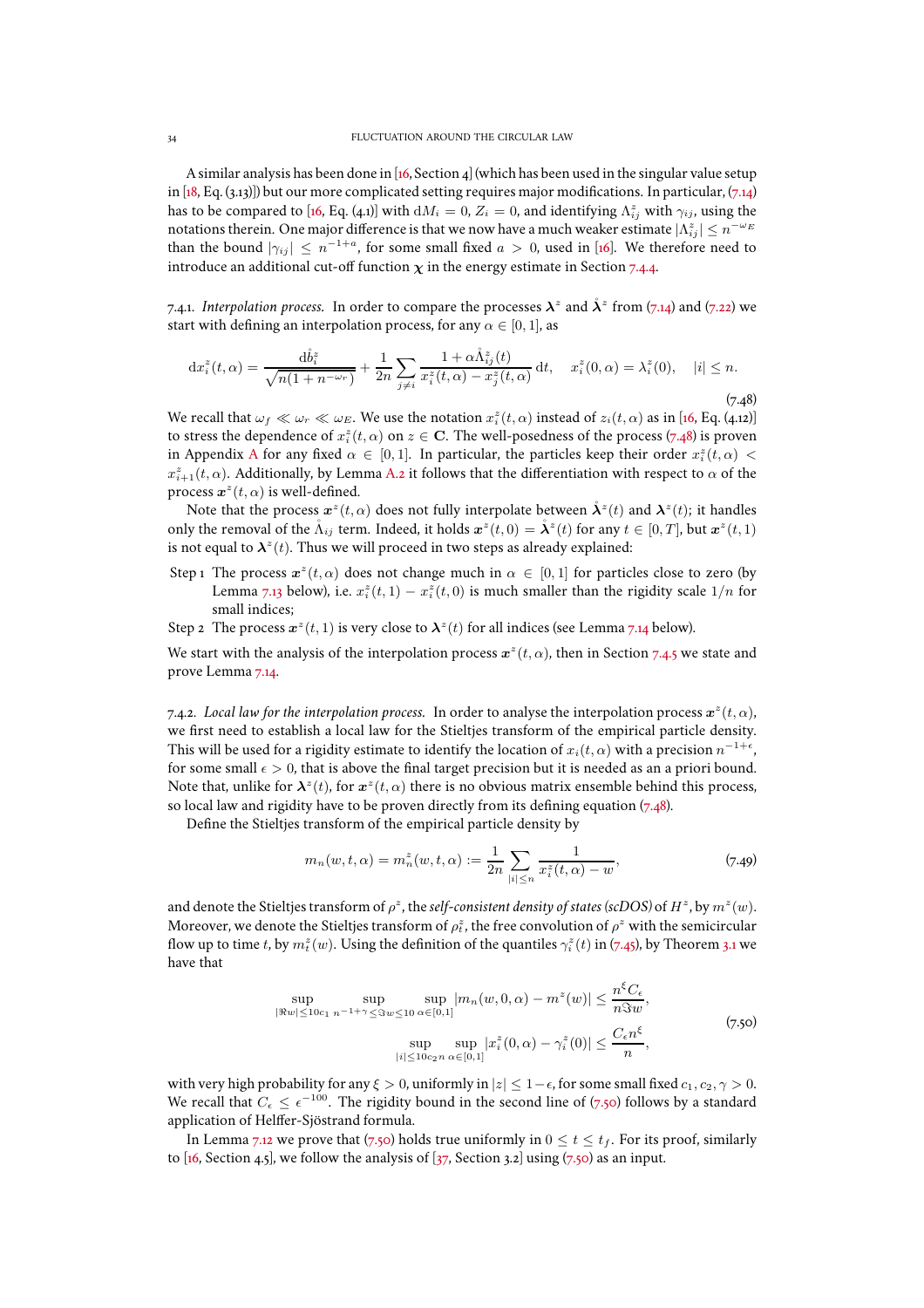<span id="page-34-0"></span>**Lemma 7.12** (Local law and rigidity). Fix  $|z| \leq 1 - \epsilon$ , and assume that [\(7.50\)](#page-33-2) holds with some  $\gamma, c_1, c_2, C_{\epsilon} > 0$ , then

$$
\sup_{\|\Re w\| \le 10c_1} \sup_{n^{-1+\gamma} \le \Im w \le 10} \sup_{\alpha \in [0,1]} \sup_{0 \le t \le t_f} |m_n^{z}(w,t,\alpha) - m_t(w)| \le \frac{C_{\epsilon}n^{\xi}}{n \Im w},
$$
  
\n
$$
\sup_{|i| \le 10c_2n} \sup_{\alpha \in [0,1]} \sup_{0 \le t \le t_f} |x_i^{z}(t,\alpha) - \gamma_i^{z}(t)| \le \frac{C_{\epsilon}n^{\xi}}{n},
$$
\n(7.51)

<span id="page-34-7"></span>with very high probability for any  $\xi > 0$ , with  $\gamma_i^z(t) \sim i/n$  for  $|i| \leq 10c_2n$  and  $t \in [0, t_f]$ *.* 

*Proof.* Differentiating  $(7.49)$ , by  $(7.48)$  and Itô's formula, we get

<span id="page-34-1"></span>
$$
dm_n = m_n(\partial_w m_n) dt - \frac{1}{2n^{3/2}\sqrt{1+n^{-\omega_r}}} \sum_{|i| \le n} \frac{d\mathring{b}_i}{(x_i - w)^2} + \frac{\alpha}{4n^2} \sum_{|i|,|j| \le n} \frac{\mathring{A}_{ij}}{(x_i - w)^2 (x_j - w)} dt
$$

$$
+ \frac{1}{4n^2} \sum_{|i| \le n} \frac{\left[1 - \alpha - n^{-\omega_r} (1 + n^{-\omega_r})^{-1}\right] \mathring{A}_{ii}}{(x_i - w)^3} dt.
$$
(7.52)

Note that by  $(7.20)$ – $(7.21)$  it follows that

<span id="page-34-2"></span>
$$
\mathring{\Lambda}_{ij}(t) = \Lambda_{ij}(t), \qquad (\mathring{b}_i(s))_{0 \le s \le t} = (b_i(s))_{0 \le s \le t}, \qquad (7.53)
$$

with very high probability uniformly in  $0 \le t \le t_f$ , where  $\Lambda_{ij}$  and  $(b_i(s))_{0 \le s \le t}$  are defined in  $(7.10)$ – $(7.13)$  and  $(7.15)$ – $(7.16)$ , respectively.

The equation  $(7.52)$  is the analogue of  $[37, Eq. (3.20)]$  with some differences. First, the last two terms are new and need to be estimated, although the penultimate term in  $(7.52)$  already appeared in [\[16](#page-47-10), Eq. (4.62)] replacing  $\tilde{\Lambda}_{ij}$  by  $\tilde{\gamma}_{ij}$ , using the notation therein. Second, the martingales in the second term in the r.h.s. of  $(7.52)$  are correlated. Hence, in order to apply the results in  $[37,$  Section 3.2] we prove that these additional terms are bounded as in [\[16](#page-47-10), Eq. (4.64)]. Note that in [\[16,](#page-47-10) Eq. (4.64)] the corresponding term to the penultimate term in the r.h.s. of [\(7.52\)](#page-34-1) is estimated using that  $\hat{\gamma}_{ij} \leq$  $n^{-1+a}$ , for some small  $a > 0$ . In our case, however, the bound on  $|\mathring{\Lambda}|$  is much weaker and a crude estimate by absolute value is not affordable. We will use [\(7.53\)](#page-34-2) and then the explicit form of  $\Lambda_{ij}$ in  $(7.10)$ – $(7.13)$ , that enables us to perform the two summations and write this term as the trace of the product of two operators (see  $(7.57)$  later).

Since  $|\mathring{\Lambda}_{ii}|\leq n^{-\omega_E}$  by its definition below [\(7.21\)](#page-27-2), the last term in [\(7.52\)](#page-34-1) is easily bounded by

<span id="page-34-6"></span>
$$
\left| \frac{1}{4n^2} \sum_{|i| \le n} \frac{(1 - \alpha - n^{-\omega_r} (1 + n^{-\omega_r})^{-1}) \mathring{\Lambda}_{ii}}{(x_i - w)^3} \right| \le \frac{\Im m_n(w)}{n^{1 + \omega_E} (\Im w)^2}.
$$
 (7.54)

Next, we proceed with the estimate of the penultimate term in  $(7.52)$ . Define the operators

<span id="page-34-4"></span>
$$
T(t,\alpha) := \sum_{|i| \leq n} f(x_i(t,\alpha)) \mathbf{w}_i(t) [\mathbf{w}_i(t)]^*, \qquad S(t,\alpha) := \sum_{|i| \leq n} g(x_i(t,\alpha)) \overline{\mathbf{w}}_i(t) [\overline{\mathbf{w}}_i(t)]^*, \quad (7.55)
$$

where  $\{w_i(t)\}_{|i| \leq n}$  are the orthonormal eigenvectors in the definition of  $\Lambda_{ij}(t)$  in [\(7.10\)](#page-25-11), and for any fixed  $w \in H$  the functions  $f, g \colon \mathbf{R} \to \mathbf{C}$  are defined as

<span id="page-34-5"></span>
$$
f(x) := \frac{1}{(x - w)^2}, \qquad g(x) := \frac{1}{x - w}.
$$
\n(7.56)

Then, using the definitions [\(7.55\)](#page-34-4)–[\(7.56\)](#page-34-5) and [\(7.53\)](#page-34-2), we bound the last term in the first line of [\(7.52\)](#page-34-1) as

<span id="page-34-3"></span>
$$
\left| \frac{\alpha}{4n^2} \sum_{|i|,|j| \le n} \frac{\mathring{\Lambda}_{ij}}{(x_i - w)^2 (x_j - w)} \, \mathrm{d}t \right| = \left| \frac{\alpha}{2n^2} \left[ \text{Tr} \left( P_1 T P_2 P_2 S P_1 \right) + \overline{\text{Tr} \left( P_1 T P_2 P_2 S P_1 \right)} \right] \right|
$$
  

$$
\lesssim \frac{1}{n^2} \left[ \Im w \, \text{Tr} \left[ P_1 T P_2 (P_1 T P_2)^* \right] + \frac{\text{Tr} \left[ P_1 S P_2 (P_1 S P_2)^* \right]}{\Im w} \right]
$$
  

$$
\lesssim \frac{1}{n^2} \left[ \Im w \sum_{|i| \le n} |f(x_i)|^2 + \frac{1}{\Im w} \sum_{|i| \le n} |g(x_i)|^2 \right] \lesssim \frac{\Im m_n(w)}{n(\Im w)^2}, \tag{7.57}
$$

ξ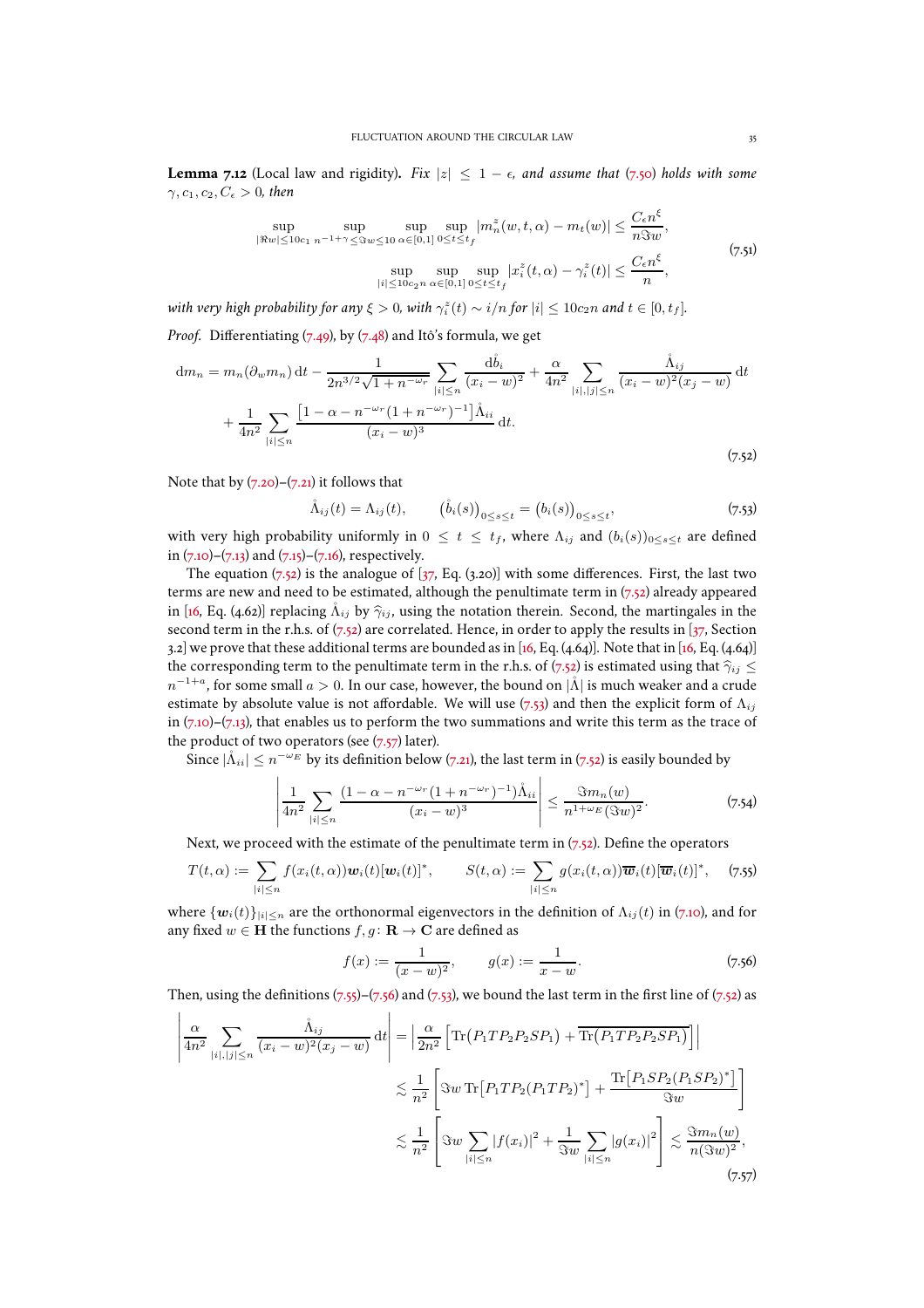with very high probability uniformly in  $0 \le t \le t_f$ . Note that in the first equality of [\(7.57\)](#page-34-3) we used that  $\Lambda_{ij}(t) = \Lambda_{ij}(t)$  for any  $0 \le t \le t_f$  with very high probability by [\(7.53\)](#page-34-2).

Finally, in order to conclude the proof, we estimate the martingale term in  $(7.52)$ . For this purpose, using that  $\mathbf{E}[\text{d}\mathring{b}_i \text{d}\mathring{b}_j | \mathcal{F}_{b,t}] = (\delta_{i,j} - \delta_{i,-j} + \mathring{\Lambda}_{ij})/2 \text{d}t$  and proceeding similarly to [\(7.57\)](#page-34-3), we estimate its quadratic variation by

<span id="page-35-1"></span>
$$
\frac{1}{4n^3(1+n^{-\omega_r})} \sum_{|i|,|j| \le n} \frac{\mathbf{E}[d\mathring{b}_i d\mathring{b}_j | \mathcal{F}_{b,t}]}{(x_i - w)^2 (x_j - \overline{w})^2} = \frac{1}{8n^3(1+n^{-\omega_r})} \sum_{|i| \le n} \frac{1}{|x_i - w|^4} dt \n+ \frac{1}{8n^3(1+n^{-\omega_r})} \sum_{|i| \le n} \frac{1}{(x_i + w)^2 (x_i - \overline{w})^2} dt \n+ \frac{1}{8n^3(1+n^{-\omega_r})} \sum_{|i|,|j| \le n} \frac{\mathring{\Lambda}_{ij}}{(x_i - w)^2 (x_j - \overline{w})^2} dt \n\lesssim \frac{3m_n(w)}{n^2(3w)^3} + \frac{1}{n^3} \text{Tr} [P_1 T P_2 (P_1 T P_2)^*] dt \n\lesssim \frac{3m_n(w)}{n^2(3w)^3},
$$
\n(7.58)

where the operator T is defined in [\(7.55\)](#page-34-4), and in the penultimate inequality we used that  $\tilde{\Lambda}_{ij}(t)$  =  $\Lambda_{ij}(t)$  for any  $0 \le t \le t_f$  with very high probability.

Combining  $(7.54)$ ,  $(7.57)$ , and  $(7.58)$  we immediately conclude the proof of the first bound in  $(7.51)$ using the arguments of  $[37,$  Section 3.2]. The rigidity bound in the second line of  $(7.51)$  follows by a standard application of Helffer-Sjöstrand (see also below [\(7.50\)](#page-33-2)).

7.4.3. *Short range approximation.* Since the main contribution to the dynamics of  $x_i^z(t, \alpha)$  comes from the nearby particles, in this section we introduce a *short range approximation* process  $\hat{\mathbf{x}}^z(t, \alpha)$ , which will very well approximate the original process  $x^z(t, \alpha)$  (see [\(7.63\)](#page-36-3) below). The actual interpolation analysis comparing  $\alpha = 0$  and  $\alpha = 1$  will then be performed on the short range process  $\hat{\mathbf{x}}^z(t, \alpha)$  in Section [7.4.4.](#page-36-2)

Fix  $\omega_L>0$  so that  $\omega_f\ll\omega_L\ll\omega_E$  , and define the index set

$$
\mathcal{A} := \{(i, j) \mid |i - j| \le n^{\omega_L}\} \cup \{(i, j) \mid |i|, |j| > 5c_2n\},\tag{7.59}
$$

with  $c_2 > 0$  defined in [\(7.51\)](#page-34-7). We remark that in [\[16](#page-47-10), Eq. (4.69)] the notation  $\omega_l$  is used instead of  $\omega_L$ ; we decided to change this notation in order to not create confusion with  $\omega_l$  defined in [\[21](#page-47-0), Eq. [\(7.67\)](#page-36-4)]. Then we define the short range approximation  $\hat{\bm{x}}^z(t,\alpha)$  of the process  $\bm{x}^z(t,\alpha)$  by

<span id="page-35-0"></span>
$$
d\hat{x}_{i}^{z}(t,\alpha) = \frac{d\mathring{b}_{i}^{z}}{\sqrt{n}} + \frac{1}{2n} \sum_{\substack{j:(i,j)\in\mathcal{A},\\j\neq i}} \frac{1+\alpha \mathring{\Lambda}_{ij}(t)}{\hat{x}_{i}^{z}(t,\alpha) - \hat{x}_{j}^{z}(t,\alpha)} dt + \frac{1}{2n} \sum_{\substack{j:(i,j)\notin\mathcal{A},\\j\neq i}} \frac{1}{x_{i}^{z}(t,0) - x_{j}^{z}(t,0)} dt,
$$
  

$$
\hat{x}_{i}^{z}(0,\alpha) = x_{i}^{z}(0,\alpha), \qquad |i| \leq n.
$$
 (7.60)

The well-posedness of the process [\(7.60\)](#page-35-0) follows by nearly identical computations as in the proof of Proposition [A.1.](#page-43-1)

In order to check that the *short range approximation*  $\hat{\mathbf{x}}^z(t, \alpha)$  is close to the process  $\mathbf{x}^z(t, \alpha)$ , defined in [\(7.48\)](#page-33-0), we start with a trivial bound on  $|x_i^z(t,\alpha)-x_i^z(t,0)|$  (see [\(7.61\)](#page-35-2) below) to estimate the difference of particles far away from zero in  $(7.62)$ , for which we do not have the rigidity bound in [\(7.51\)](#page-34-7). Notice that by differentiating [\(7.48\)](#page-33-0) in  $\alpha$  and estimating  $|\mathring{\Lambda}_{ij}|$  trivially by  $n^{-\omega_E}$ , it follows that

<span id="page-35-2"></span>
$$
\sup_{0 \le t \le t_f} \sup_{|i| \le n} \sup_{\alpha \in [0,1]} |x_i^z(t,\alpha) - x_i^z(t,0)| \lesssim n^{-\omega_E/2},\tag{7.61}
$$

similarly to  $[16, \text{Lemma } 4.3]$ .

By the rigidity estimate  $(7.51)$ , the weak global estimate  $(7.61)$  to estimate the contribution of the far away particles for which we do not know rigidity, and the bound  $|\mathring{\Lambda}_{ij}| \leq n^{-\omega_E}$  from [\(7.21\)](#page-27-2) it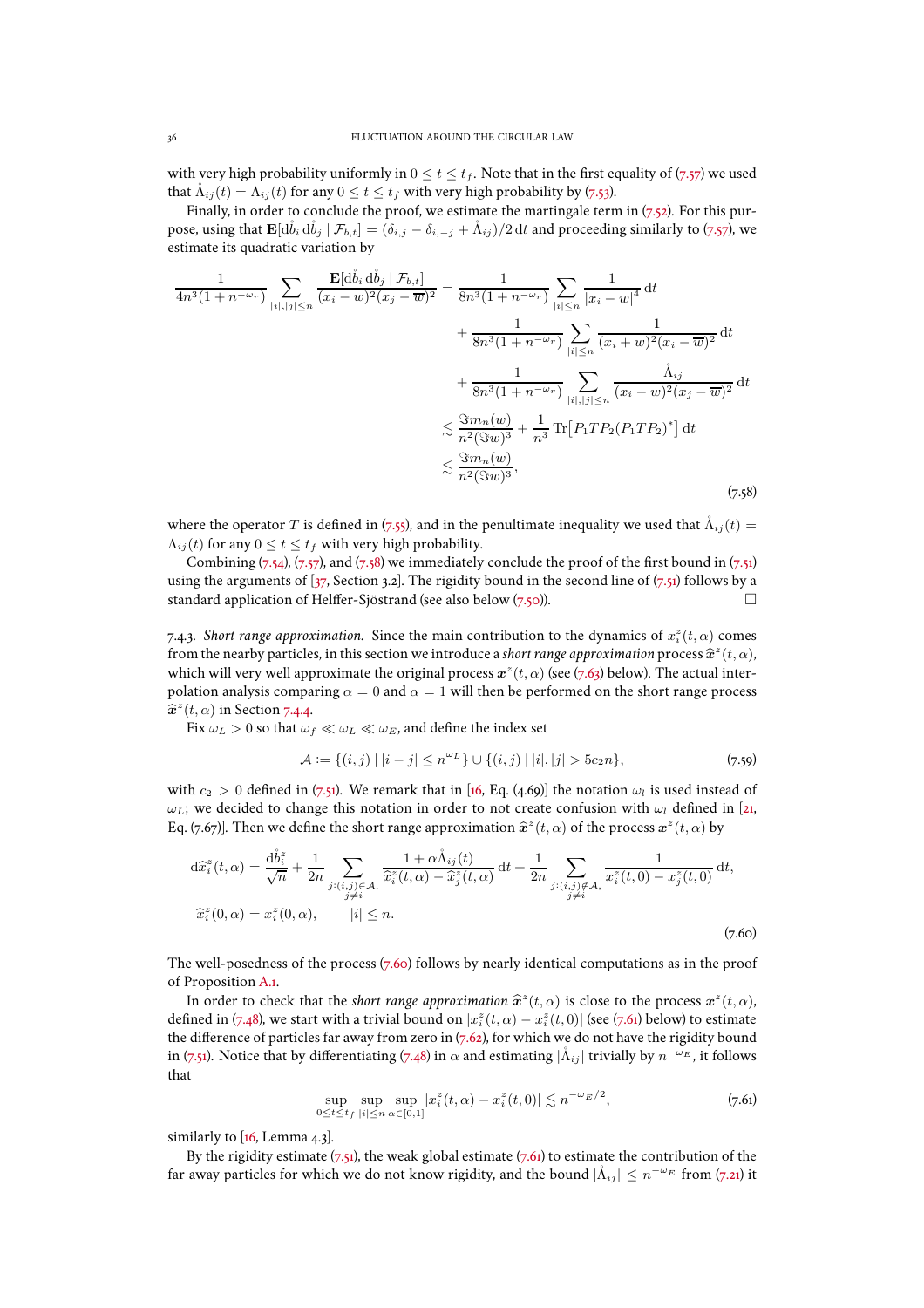follows that

<span id="page-36-5"></span>
$$
\left| \frac{1}{2n} \sum_{\substack{j:(i,j)\notin\mathcal{A},\\j\neq i}} \frac{1}{x_i^z(t,0) - x_j^z(t,0)} - \frac{1}{2n} \sum_{\substack{j:(i,j)\notin\mathcal{A},\\j\neq i}} \frac{1 + \alpha \mathring{\Lambda}_{ij}(t)}{x_i^z(t,\alpha) - x_j^z(t,\alpha)} \right| \lesssim n^{-\omega_E/2} + n^{-\omega_L + \xi}, \quad (7.62)
$$

for any  $\xi > 0$  with very high probability uniformly in  $0 \le t \le t_f$ . Hence, by exactly the same computations as in  $[42, \text{Lemma } 3.8]$ , it follows that

<span id="page-36-3"></span>
$$
\sup_{\alpha \in [0,1]} \sup_{|i| \le n} \sup_{0 \le t \le t_f} |x_i^z(t, \alpha) - \hat{x}_i^z(t, \alpha)| \le \frac{n^{2\omega_f}}{n} \left( \frac{1}{n^{\omega_E/2}} + \frac{1}{n^{\omega_L}} \right). \tag{7.63}
$$

Note that [\(7.63\)](#page-36-3) implies that the second estimate in [\(7.51\)](#page-34-7) holds with  $x_i^z$  replaced by  $\hat{x}_i^z$ . In order to conclude the proof of Proposition [7.7](#page-27-1) in the next section we differentiate in the process  $\hat{x}^z$  in  $\alpha$ and study the deterministic (discrete) PDE we obtain from [\(7.60\)](#page-35-0) after the  $\alpha$ -derivation. Note that the  $\alpha$ -derivative of  $\hat{\mathbf{x}}^z$  is well defined by Lemma [A.2.](#page-45-1)

<span id="page-36-2"></span>7.4.4. *Energy estimate.* Define  $v_i = v_i^z(t, \alpha) := \partial_\alpha \hat{x}_i^z(t, \alpha)$ , for any  $|i| \leq n$ . In the remainder of this section we may omit the z-dependence since the analysis is performed for a fixed  $z \in \mathbb{C}$  such that  $|z| \leq 1 - \epsilon$ , for some small fixed  $\epsilon > 0$ . By [\(7.60\)](#page-35-0) it follows that v is the solution of the equation

<span id="page-36-7"></span>
$$
\partial_t v_i = -(Bv)_i + \xi_i, \quad v_i(0) = 0, \quad |i| \le n,
$$
\n(7.64)

where

<span id="page-36-8"></span>
$$
(Bv)_i := \sum_{j:(i,j)\in A} B_{ij}(v_j - v_i), \quad B_{ij} = B_{ij}(t,\alpha) := \frac{1 + \alpha \hat{\Lambda}_{ij}(t)}{2n(\hat{x}_i(t,\alpha) - \hat{x}_j(t,\alpha))^2} \mathbf{1}((i,j) \in \mathcal{A}), \ (7.65)
$$

and

$$
\xi_i=\xi_i(t,\alpha):=\frac{1}{2n}\sum_{j:(i,j)\in\mathcal{A}}\frac{\mathring{\Lambda}_{ij}(t)}{\widehat{x}_i(t,\alpha)-\widehat{x}_j(t,\alpha)}.
$$

Before proceeding with the optimal estimate of the  $\ell^{\infty}$ -norm of  $v$  in [\(7.67\)](#page-36-4), we give the following crude bound

<span id="page-36-6"></span>
$$
\sup_{|i| \le n} \sup_{0 \le t \le t_f} \sup_{\alpha \in [0,1]} |v_i(t,\alpha)| \lesssim 1,
$$
\n
$$
(7.66)
$$

that will be needed as an a priori estimate for the more precise result later. The bound [\(7.66\)](#page-36-6) immediately follows by exactly the same computations as in [\[16](#page-47-10), Lemma 4.7] using that  $|\mathring{\Lambda}_{ij}| \leq$  $n^{-\omega_E}$ .

The main technical result to prove [Step 1](#page-33-4) towards Proposition [7.7](#page-27-1) is the following lemma. In particular, after integration in  $\alpha$ , Lemma [7.13](#page-36-0) proves that the processes  $\boldsymbol{x}^z(t,1)$  and  $\boldsymbol{x}^z(t,0)$  are closer than the rigidity scale  $1/n$ .

<span id="page-36-0"></span>**Lemma 7.13.** *For any small*  $\omega_f > 0$  *there exist small constants*  $\omega$ ,  $\widehat{\omega} > 0$  *such that*  $\widehat{\omega} \ll \omega \ll \omega_f$  *and*  $-1-\omega$ 

<span id="page-36-4"></span>
$$
\sup_{\alpha \in [0,1]} \sup_{|i| \le n^{\widehat{\omega}}} \sup_{0 \le t \le t_f} |v_i(t)| \le n^{-1-\omega},\tag{7.67}
$$

*with very high probability.*

*Proof.* In order to bound  $|v_i(t)|$  for small indices we will bound  $||vx||_{\infty}$  for an appropriate cutoff vector  $\chi$  supported at a few coordinates around zero. More precisely, we will use an energy estimate to control  $\|v\chi\|_2$  and then we use the trivial bound  $\|v\chi\|_\infty\le\|v\chi\|_2.$  This bound would be too crude without the cut-off.

Let  $\varphi(x)$  be a smooth cut-off function which is equal to zero for  $|x| > 1$ , it is equal to one if  $|x| \leq 1/2$ . Fix a small constant  $\omega_c > 0$  such that  $\omega_f \ll \omega_L \ll \omega_c \ll \omega_E$ , and define

<span id="page-36-1"></span>
$$
\chi(x) := e^{-2x n^{1-\omega_c}} \varphi((2c_2)^{-1}x),\tag{7.68}
$$

for any  $x > 0$ , with the constant  $c_2 > 0$  defined in [\(7.51\)](#page-34-7). It is trivial to see that  $\chi$  is Lipschitz, i.e.

<span id="page-36-10"></span>
$$
|\chi(x) - \chi(y)| \lesssim e^{-(x \wedge y)n^{1-\omega_c}} |x - y| n^{1-\omega_c},
$$
 (7.69)

for any  $x, y \geq 0$ , and that

<span id="page-36-9"></span>
$$
|\chi(x) - \chi(y)| \lesssim e^{-(x+y)n^{1-\omega_c}} |x-y| n^{1-\omega_c},
$$
 (7.70)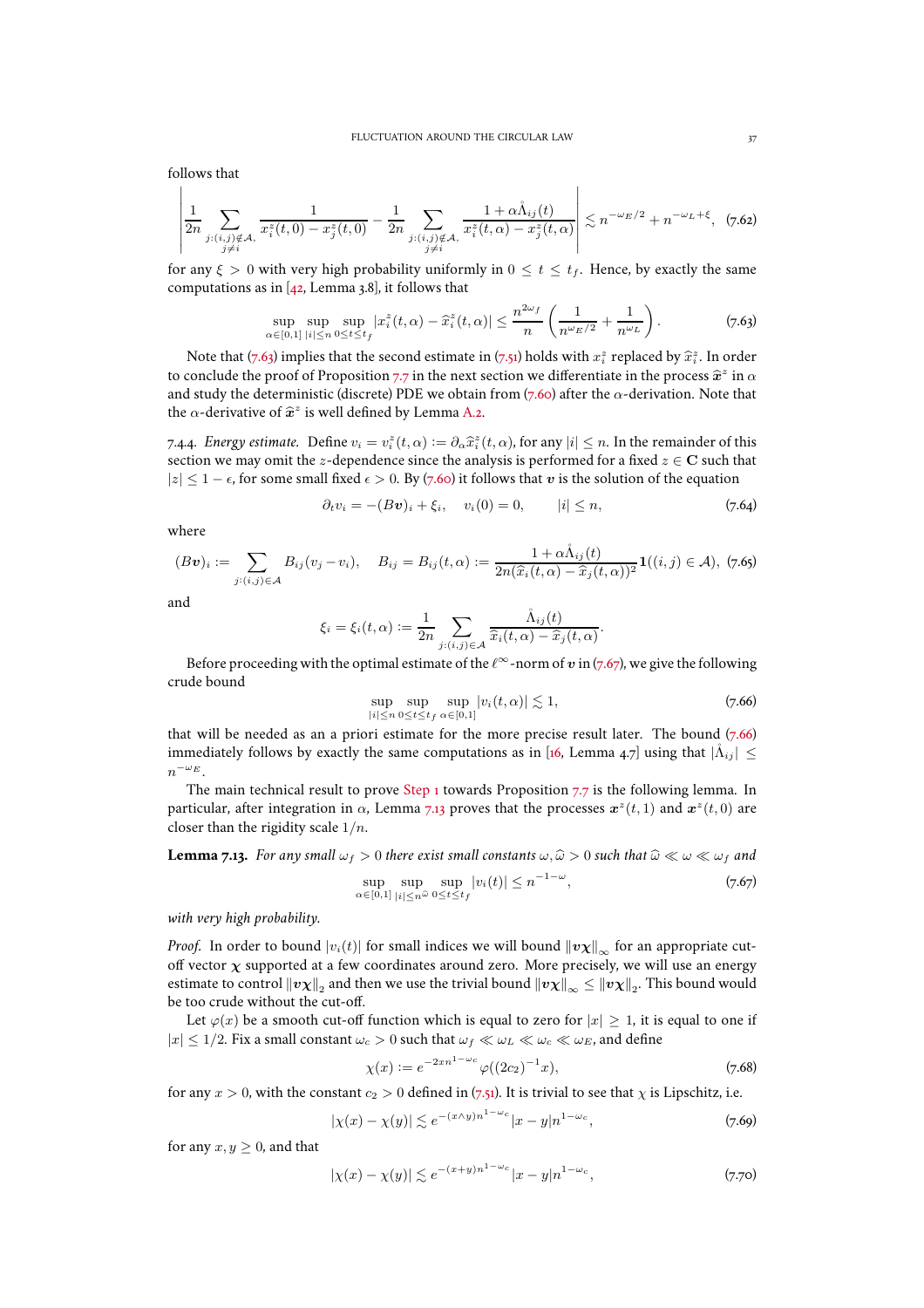if additionally  $|x-y| \leq n^{\omega_c}/(2n)$ . Finally we define the vector  $\boldsymbol{\chi}$  by

$$
\chi_i = \chi(\widehat{x}_i) := e^{-2|\widehat{x}_i|n^{1-\omega_c}} \varphi((2c_1)^{-1}\widehat{x}_i).
$$
\n(7.7)

Note that  $\chi_i$  is exponentially small if  $n^{3\omega_c/2} \leq |i| \leq n$  by rigidity [\(7.51\)](#page-34-7) and the fact that  $\gamma_i^z \sim i/n$ , for  $n^{3\omega_c/2} \le |i| \le 10c_2n$ . We remark that the lower bound  $n^{3\omega_c/2}$  on  $|i|$  is arbitrary, since  $\chi_i$  is exponentially small for any  $|i|$  much bigger than  $n^{\omega_c}$ . Moreover, as a consequence of  $(7.51)$  we have that

<span id="page-37-1"></span>
$$
\widehat{x}_i \sim \frac{i}{n} \quad \text{for} \quad n^{\xi} \le |i| \le 10c_2 n,\tag{7.72}
$$

with very high probability for any  $\xi > 0$ .

By  $(7.64)$  it follows that

$$
\partial_t \|\mathbf{v}\chi\|_2^2 = \partial_t \sum_{|i| \le n} v_i^2 \chi_i^2 = -2 \sum_i \chi_i^2 v_i (Bv)_i + \frac{1}{n} \sum_{(i,j) \in \mathcal{A}} \frac{\chi_i^2 v_i \mathring{\Lambda}_{ij}}{\hat{x}_i - \hat{x}_j}
$$
  
\n
$$
= - \sum_{(i,j) \in \mathcal{A}} B_{ij} (v_i \chi_i - v_j \chi_j)^2 + \frac{1}{2n} \sum_{(i,j) \in \mathcal{A}} \frac{(v_i \chi_i - v_j \chi_j) \mathring{\Lambda}_{ij}}{\hat{x}_i - \hat{x}_j} \chi_i
$$
  
\n
$$
+ \sum_{(i,j) \in \mathcal{A}} B_{ij} v_i v_j (\chi_i - \chi_j)^2 + \frac{1}{2n} \sum_{(i,j) \in \mathcal{A}} \frac{(\chi_i - \chi_j) \mathring{\Lambda}_{ij}}{\hat{x}_i - \hat{x}_j} v_j \chi_j,
$$
\n(7.73)

<span id="page-37-0"></span>where, in order to symmetrize the sums, we used that the operator  $B$  and the set  $A$  are symmetric, i.e.  $B_{ij} = B_{ji}$  (see [\(7.65\)](#page-36-8)) and  $(i, j) \in A \Leftrightarrow (j, i) \in A$ , and that  $\mathring{\Lambda}_{ij} = \mathring{\Lambda}_{ji}$ .

We start estimating the terms in the second line of the r.h.s. of  $(7.73)$ . The most critical term is the first one because of the  $(\widehat{x}_i - \widehat{x}_j )^{-2}$  singularity of  $B_{ij}$ . We write this term as

<span id="page-37-2"></span>
$$
\sum_{(i,j)\in\mathcal{A}} B_{ij} v_i v_j (\chi_i - \chi_j)^2 = \left( \sum_{\substack{(i,j)\in\mathcal{A},\\|i-j|\le n^{\omega_L}}} + \sum_{\substack{(i,j)\in\mathcal{A},\\|i-j|>n^{\omega_L}}} \right) B_{ij} v_i v_j (\chi_i - \chi_j)^2.
$$
 (7.74)

Then, using [\(7.70\)](#page-36-9),  $\left\|\bm{v}\right\|_{\infty}\lesssim1$  by [\(7.66\)](#page-36-6),  $|\mathring{\Lambda}_{ij}|\leq n^{-\omega_E}$  by [\(7.21\)](#page-27-2), the rigidity [\(7.72\)](#page-37-1), and that  $\omega_L\ll\omega_c$ , we bound the first sum by

<span id="page-37-3"></span>
$$
\left| \sum_{\substack{(i,j)\in\mathcal{A},\\|i-j|\leq n^{\omega}L}} B_{ij} v_i v_j (\chi_i - \chi_j)^2 \right|
$$
\n
$$
\lesssim \frac{1}{n} \sum_{\substack{(i,j)\in\mathcal{A},\\|i-j|\leq n^{\omega}L}} \frac{1 + |\mathring{\Lambda}_{ij}|}{(\hat{x}_i - \hat{x}_j)^2} |v_i v_j| \frac{n^2 |\hat{x}_i - \hat{x}_j|^2}{n^{2\omega_c}} e^{-2(|\hat{x}_i| + |\hat{x}_j|)n^{1-\omega_c}} \right.
$$
\n
$$
\lesssim n^{1-2\omega_c} \left( \sum_{\substack{|i|,|j|\leq n^{3\omega_c/2}\\|i-j|\leq n^{3\omega_c/2},|j|\geq n^{3\omega_c/2},|j|\geq n^{3\omega_c/2},|j|\geq n^{3\omega_c/2},|j|\geq n^{3\omega_c/2},|j|\geq n^{3\omega_c/2},|j|\geq n^{3\omega_c/2},|j|\geq n^{3\omega_c/2},|j|\geq n^{3\omega_c/2},|j|\geq n^{3\omega_c/2},|j|\geq n^{3\omega_c/2},|j|\geq n^{3\omega_c/2},|j|\geq n^{3\omega_c/2},|j|\geq n^{3\omega_c/2},|j|\geq n^{3\omega_c/2},|j|\geq n^{3\omega_c/2},|j|\geq n^{3\omega_c/2} \right)
$$
\n
$$
\lesssim n^{1-\omega_c/2} \|v\chi\|_2^2 + e^{-\frac{1}{2}n^{\omega_c/2}},
$$
\n(7.75)

with very high probability. In the last inequality we trivially inserted  $\varphi$  to reproduce  $\chi$ , using that  $\varphi((2c_2)^{-1}|\hat{x}_i|) = \varphi((2c_2)^{-1}|\hat{x}_j|) = 1$  with very high probability uniformly in  $0 \le t \le t_f$  if  $|i|, |j| \leq c_2 n$  by the rigidity estimate in [\(7.72\)](#page-37-1).

Define the set

$$
\mathcal{A}_1 := \{(i,j) \mid |i|, |j| \ge 5c_2n\} \cap \{(i,j) \mid |i-j| > n^{\omega_L}\} = \mathcal{A} \cap \{(i,j) \mid |i-j| > n^{\omega_l}\},\
$$

which is symmetric. The second sum in  $(7.74)$ , using  $(7.69)$ ,  $(7.66)$ , and rigidity from  $(7.72)$ , is bounded by  $\begin{array}{c} \hline \end{array}$ 

$$
\sum_{(i,j)\in\mathcal{A}_1} B_{ij} v_i v_j (\chi_i - \chi_j)^2 \Bigg| \lesssim n^{1-2\omega_c} \sum_{(i,j)\in\mathcal{A}_1} e^{-2(|\hat{x}_i| \wedge |\hat{x}_j|) n^{1-\omega_c}} \leq e^{-n/2}, \tag{7.76}
$$

I I with very high probability.

<span id="page-37-4"></span>I I I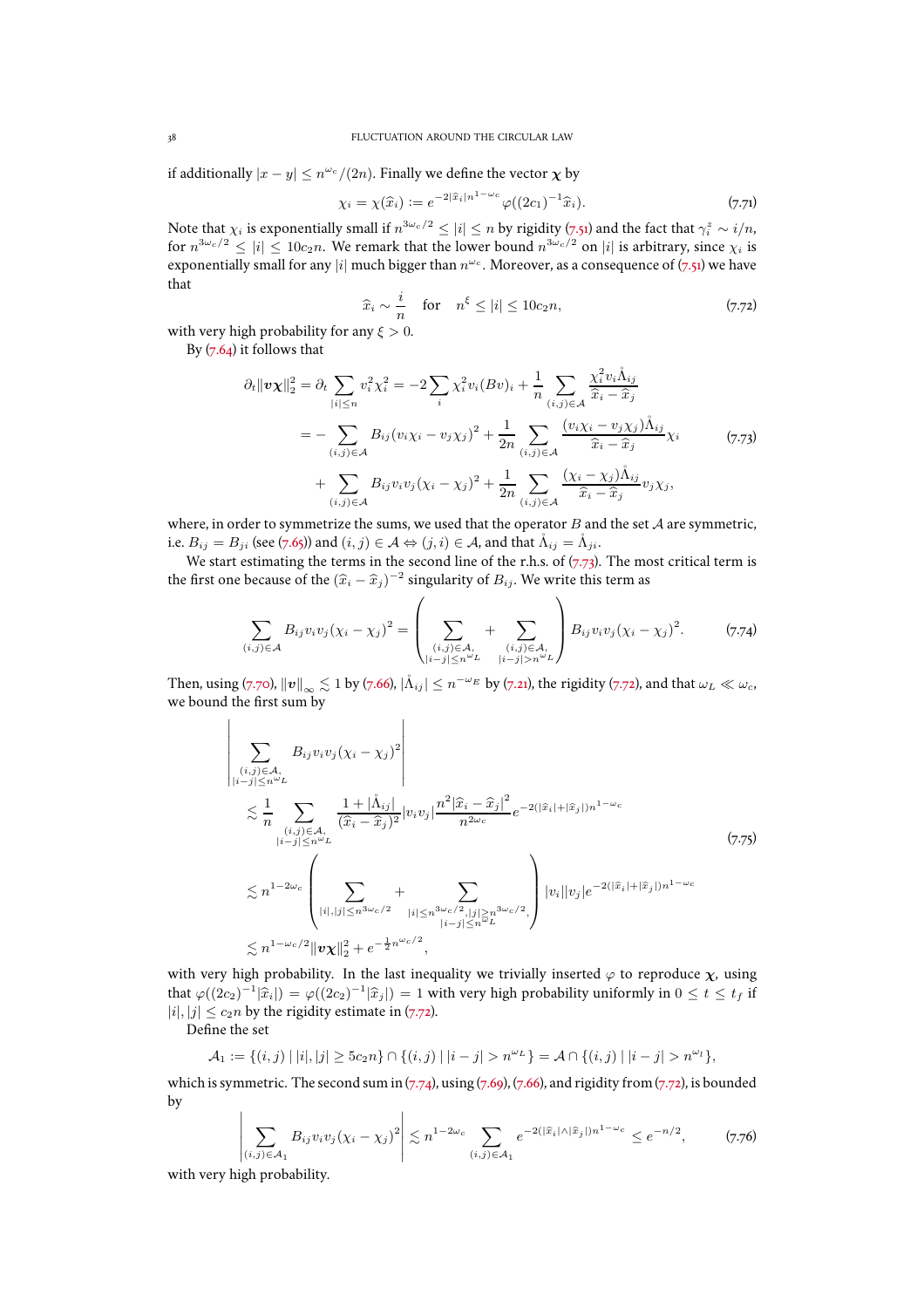Next, we consider the second term in the second line of the r.h.s. of  $(7.73)$ . Using  $(7.70)$ , and that  $|\mathring{\Lambda}_{ij}| \leq n^{-\omega_E}$ , proceeding similarly to [\(7.75\)](#page-37-3)–[\(7.76\)](#page-37-4), we bound this term as

 $\overline{1}$ 

$$
\left| \frac{1}{n} \sum_{(i,j)\in\mathcal{A}} \frac{(\chi_i - \chi_j) \mathring{\Lambda}_{ij}}{\hat{x}_i - \hat{x}_j} v_j \chi_j \right| \lesssim \left| \frac{1}{n} \sum_{\substack{(i,j)\in\mathcal{A} \\ |i-j| \le n^{\omega_L}}} \frac{(\chi_i - \chi_j) \mathring{\Lambda}_{ij}}{\hat{x}_i - \hat{x}_j} v_j \chi_j \right| + \left| \frac{1}{n} \sum_{(i,j)\in\mathcal{A}_1} \frac{(\chi_i - \chi_j) \mathring{\Lambda}_{ij}}{\hat{x}_i - \hat{x}_j} v_j \chi_j \right|
$$
  

$$
\lesssim \sum_{\substack{(i,j)\in\mathcal{A} \\ |i-j| \le n^{\omega_L}}} \frac{|\mathring{\Lambda}_{ij}|}{|\hat{x}_i - \hat{x}_j|} \frac{|\hat{x}_i - \hat{x}_j|}{n^{\omega_c}} |v_j| \chi_j e^{-(|\hat{x}_i| + |\hat{x}_j|) n^{1 - \omega_c}} + e^{-n/2}
$$
  

$$
\lesssim \frac{1}{n^{\omega_c + \omega_E}} \sum_{|i|, |j| \le n^{3\omega_c/2}} |v_j| \chi_j + e^{-\frac{1}{2}n^{\omega_c/2}}
$$
  

$$
\lesssim \frac{1}{n^{\omega_c/4 + \omega_E}} \|v\chi\|_2 + e^{-\frac{1}{2}n^{\omega_c/2}}, \tag{7.77}
$$

with very high probability uniformly in  $0 \le t \le t_f$ .

 $\mathbf{I}$ 

 $\mathbf{I}$ 

Finally, we consider the first line in the r.h.s. of [\(7.73\)](#page-37-0). Since  $1 + \alpha \mathring{\Lambda}_{ij} \geq 1/2$ , we conclude that

<span id="page-38-2"></span>
$$
\left| \frac{1}{n} \sum_{(i,j)\in A} \frac{(v_i \chi_i - v_j \chi_j) \mathring{\Lambda}_{ij}}{\hat{x}_i - \hat{x}_j} \chi_i \right| \leq \frac{1}{C} \sum_{(i,j)\in A} B_{ij} (v_i \chi_i - v_j \chi_j)^2 + \frac{C}{n} \sum_{(i,j)\in A} |\mathring{\Lambda}_{ij}|^2 \chi_i^2
$$
\n
$$
\leq \frac{1}{C} \sum_{(i,j)\in A} B_{ij} (v_i \chi_i - v_j \chi_j)^2 + \frac{C}{n} \sum_{|i|, |j| \leq n^{3\omega_c}/2} |\mathring{\Lambda}_{ij}|^2 \chi_i^2 + e^{-\frac{1}{2}n^{\omega_c}/2}
$$
\n
$$
\leq \frac{1}{C} \sum_{(i,j)\in A} B_{ij} (v_i \chi_i - v_j \chi_j)^2 + \frac{n^{3\omega_c}}{n^{1+2\omega_E}}, \tag{7.78}
$$

for some large  $C > 0$ . The error term in the r.h.s. of [\(7.78\)](#page-38-2) is affordable since  $\omega_c \ll \omega_E$ .

Hence, combining  $(7.73)-(7.78)$  $(7.73)-(7.78)$ , we conclude that

<span id="page-38-3"></span>
$$
\partial_t \|\mathbf{v}\chi\|_2^2 \lesssim -\frac{1}{2} \sum_{(i,j)\in\mathcal{A}} B_{ij} (v_i \chi_i - v_j \chi_j)^2 + n^{1-\omega_c/2} \|\mathbf{v}\chi\|_2^2 + n^{-\omega_c/4-\omega_E} \|\mathbf{v}\chi\|_2 + \frac{n^{3\omega_c}}{n^{1+2\omega_E}},
$$
 (7.79)

with very high probability uniformly in  $0 \le t \le t_f$ . Then, ignoring the negative first term, inte-grating [\(7.79\)](#page-38-3) from 0 to  $t_f = n^{-1+\omega_f}$ , and using that  $n^{1-\omega_c/2}t_f = n^{\omega_f-\omega_c/2}$  with  $\omega_f \ll \omega_c \ll \omega_E$ , we get

$$
\sup_{0\leq t\leq t_f}\|\boldsymbol{v}\boldsymbol{\chi}\|_2^2\leq \frac{n^{3\omega_c}t_f}{n^{1+2\omega_E}}.
$$

Hence, using the bound

 $\mathbf{r}$ 

$$
\sup_{0\leq t\leq t_f}\sup_{|i|\leq n^\mathbb{Q}}|v_i(t)|\leq \sup_{0\leq t\leq t_f}\|\boldsymbol{v}\boldsymbol{\chi}\|_2\leq \sqrt{\frac{n^{3\omega_c}t_f}{n^{1+2\omega_E}}},
$$

we conclude [\(7.67\)](#page-36-4) for some  $\omega, \hat{\omega} > 0$  such that  $\hat{\omega} \ll \omega \ll \omega_f \ll \omega_L \ll \omega_c \ll \omega_E$ .

With this proof we completed the main [Step 1](#page-33-4) in the proof of Proposition [7.7,](#page-27-1) the analysis of the interpolation process  $\boldsymbol{x}^z(t, \alpha)$ .

<span id="page-38-1"></span>7.4.5. *The processes*  $\lambda(t)$  *and*  $x^z(t, 1)$  *are close.* In [Step 2](#page-33-5) towards the proof of Proposition [7.7,](#page-27-1) we now prove that the processes  $\boldsymbol{\lambda}(t)$  and  $\boldsymbol{x}^z(t,1)$  are very close for any  $t\in[0,t_f]$ :

<span id="page-38-0"></span>**Lemma 7.14.** Let  $\lambda^z(t)$ ,  $x^z(t,1)$  be defined in [\(7.14\)](#page-25-0) and [\(7.48\)](#page-33-0), respectively, and let  $t_f = n^{-1+\omega_f}$ , *then*

<span id="page-38-4"></span>
$$
\sup_{|i| \le n} \sup_{0 \le t \le t_f} |x_i^z(t, 1) - \lambda_i^z(t)| \lesssim \frac{n^{\omega_f}}{n^{1 + \omega_r}}.
$$
\n(7.80)

*with very high probability.*

*Proof of Proposition [7.7.](#page-27-1)* Proposition [7.7](#page-27-1) follows by exactly the same computations as in [\[16](#page-47-10), Section (4.10)], combining [\(7.80\)](#page-38-4), [\(7.63\)](#page-36-3), [\(7.66\)](#page-36-6)–[\(7.67\)](#page-36-4).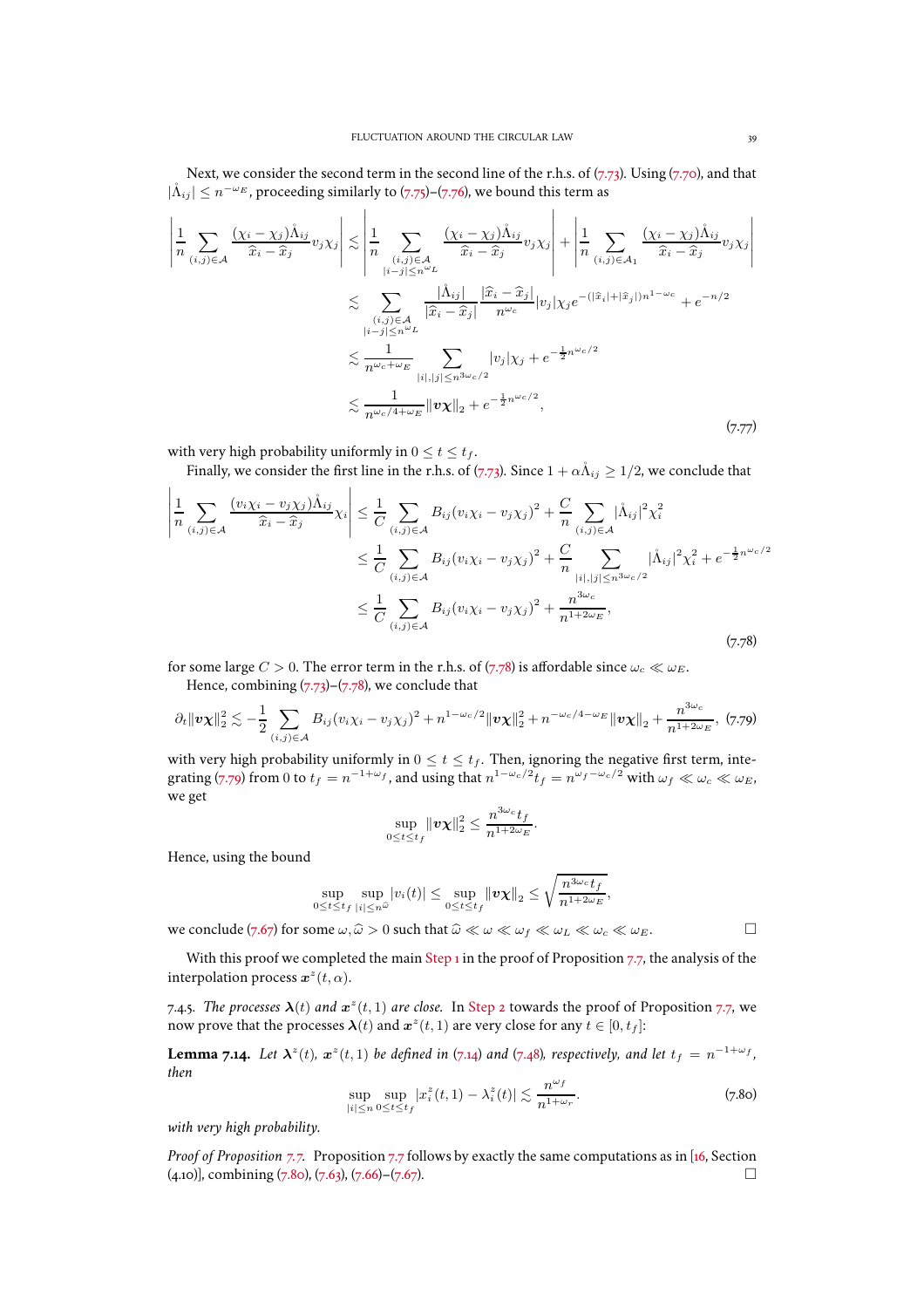*Proof of Lemma [7.14.](#page-38-0)* The proof of this lemma closely follows [\[16,](#page-47-10) Lemma 4.2]. We remark that in our case  $dM_i = Z_i = 0$  compared to [\[16](#page-47-10), Lemma 4.2], using the notation therein. Recall the definitions of  $C(t), \Lambda_{ij}^{z_1}(t),\Theta_{ij}^{z_1,z_2}(t),\Theta_{ij}^{z_1,\overline{z}_2}(t)$  and  $\mathring{C}(t),\mathring{\Lambda}_{ij}^{z_1}(t),\mathring{\Theta}_{ij}^{z_1,z_2}(t),\mathring{\Theta}_{ij}^{z_1,\overline{z}_2}(t)$  in [\(7.18\)](#page-26-3), [\(7.10\)](#page-25-11),[\(7.13\)](#page-25-8) and  $(7.20)$ – $(7.21)$ , respectively. In the following we may omit the *z*-dependence. Introduce the stopping times

$$
\tau_1 := \inf \Big\{ t \ge 0 \; \Big| \; \exists |i|, |j| \le n; l \in [2] \text{ s.t. } |\Lambda_{ij}^{z_l}(t)| + |\Theta_{ij}^{z_1,z_2}(t)| + |\Theta_{ij}^{z_1,\overline{z}_2}(t)| > n^{-\omega_E} \Big\}, \qquad (7.81)
$$

$$
\tau_2 := \inf\{t \ge 0 \mid \exists |i| \le n \text{ s.t. } |x_i(t, 1)| + |\lambda_i(t)| > 2R\},\tag{7.82}
$$

for some large  $R > 0$ , and

<span id="page-39-4"></span><span id="page-39-2"></span>
$$
\tau := \tau_1 \wedge \tau_2 \wedge t_f. \tag{7.83}
$$

Note that  $|\lambda_i(t)| \leq R$  with very high probability, since  $\bm{\lambda}(t)$  are the eigenvalues of  $H_t^z$ , whose norm is typically bounded. Furthermore, by  $(7.61)$  and the fact that the process  $x(t, 0)$  stays bounded by [\[37,](#page-48-25) Section 3] it follows that  $|x_i(t, \alpha)| \leq R$  for any  $t \in [0, t_f]$  and  $\alpha \in [0, 1]$ . We remark that the analysis in [\[37](#page-48-25), Section 3] is done for a process of the form [\(7.48\)](#page-33-0), with  $\alpha = 0$ , when it has i.i.d. driving Brownian motions, but the same results apply for our case as well since the correlation in [\(7.20\)](#page-27-3) does not play any role (see [\(7.58\)](#page-35-1)). This, together with Lemma [7.13](#page-36-0) applied for  $z = z_1, z' = z_2$  and  $z = z_1, z' = \overline{z}_2$  and  $z = z_l, z' = \overline{z}_l$ , implies that

 $\tau = t_f$ 

with very high probability. In particular, 
$$
\dot{\Theta}_{ij}(t)=\Theta_{ij}(t)
$$
 for any  $t\leq \tau,$  hence

<span id="page-39-0"></span>
$$
C(t) = \mathring{C}(t) \tag{7.84}
$$

for any  $t \leq \tau$ .

In the remainder of the proof, omitting the time- and  $z$ -dependence, we use the notation  $x =$  $\boldsymbol{x}^z(t,1)$ ,  $\boldsymbol{\lambda} = \boldsymbol{\lambda}(t)$ . Define

$$
u_i := \lambda_i - x_i, \qquad |i| \leq n,
$$

then, as a consequence of  $(7.84)$ , subtracting  $(7.14)$  and  $(7.48)$ , it follows that

$$
\mathrm{d}u_i = \sum_{j \neq i} B_{ij}(u_j - u_i) \, \mathrm{d}t + \frac{A_n}{\sqrt{n}} \, \mathrm{d}b_i,\tag{7.85}
$$

for any  $0 \le t \le \tau$ , where

<span id="page-39-3"></span>
$$
B_{ij} = \frac{1 + \Lambda_{ij}}{2n(\lambda_i - \lambda_j)(x_i - x_j)} > 0,
$$
\n(7.86)

since  $|\Lambda_{ij}(t)| = |\mathring{\Lambda}_{ij}(t)| \leq n^{-\omega_E}$ , and

<span id="page-39-5"></span>
$$
A_n = \frac{1}{\sqrt{1 + n^{-\omega_r}}} - 1 = \mathcal{O}(n^{-\omega_r}).
$$
\n(7.87)

Let  $\nu := n^{1+\omega_r}$ , and define the Lyapunov function

$$
F(t) := \frac{1}{\nu} \log \left( \sum_{|i| \le n} e^{\nu u_i(t)} \right).
$$
 (7.88)

By Itô's lemma, for any  $0 \le t \le \tau$ , we have that

<span id="page-39-1"></span>
$$
dF = \frac{1}{\sum_{|i| \le n} e^{\nu u_i}} \sum_{|i| \le n} e^{\nu u_i} \sum_{j \ne i} B_{ij}(u_j - u_i) dt + \frac{n^{-1/2} A_n}{\sum_{|i| \le n} e^{\nu u_i}} \sum_{|i| \le n} e^{\nu u_i} db_i
$$
  
+ 
$$
\frac{n^{-1} \nu A_n^2}{4 \sum_{|i| \le n} e^{\nu u_i}} \sum_{|i| \le n} e^{\nu u_i} (1 + \Lambda_{ii}) dt - \frac{4n^{-1} \nu A_n^2}{\left(\sum_{|i| \le n} e^{\nu u_i}\right)^2} \sum_{|i|, |j| \le n} e^{\nu u_i} e^{\nu u_j} \mathbf{E} \Big[ db_i db_j \Big| \widetilde{\mathcal{F}}_{b,t} \Big].
$$
(7.89)

Note that the first term in the r.h.s. of [\(7.89\)](#page-39-1) is negative since the map  $x \mapsto e^{\nu x}$  is increasing. The second and third term in the r.h.s. of [\(7.89\)](#page-39-1), using that  $1 + \Lambda_{ii} \leq 2$ , are bounded exactly as in [\[16](#page-47-10), Eqs.  $(4.37)$ – $(4.38)$ ] by

$$
\frac{n^{\xi}t_f^{1/2}}{n^{1/2+\omega_r}}+\frac{t_f\nu}{n^{1+2\omega_r}},
$$

with very high probability for any  $\xi > 0$ .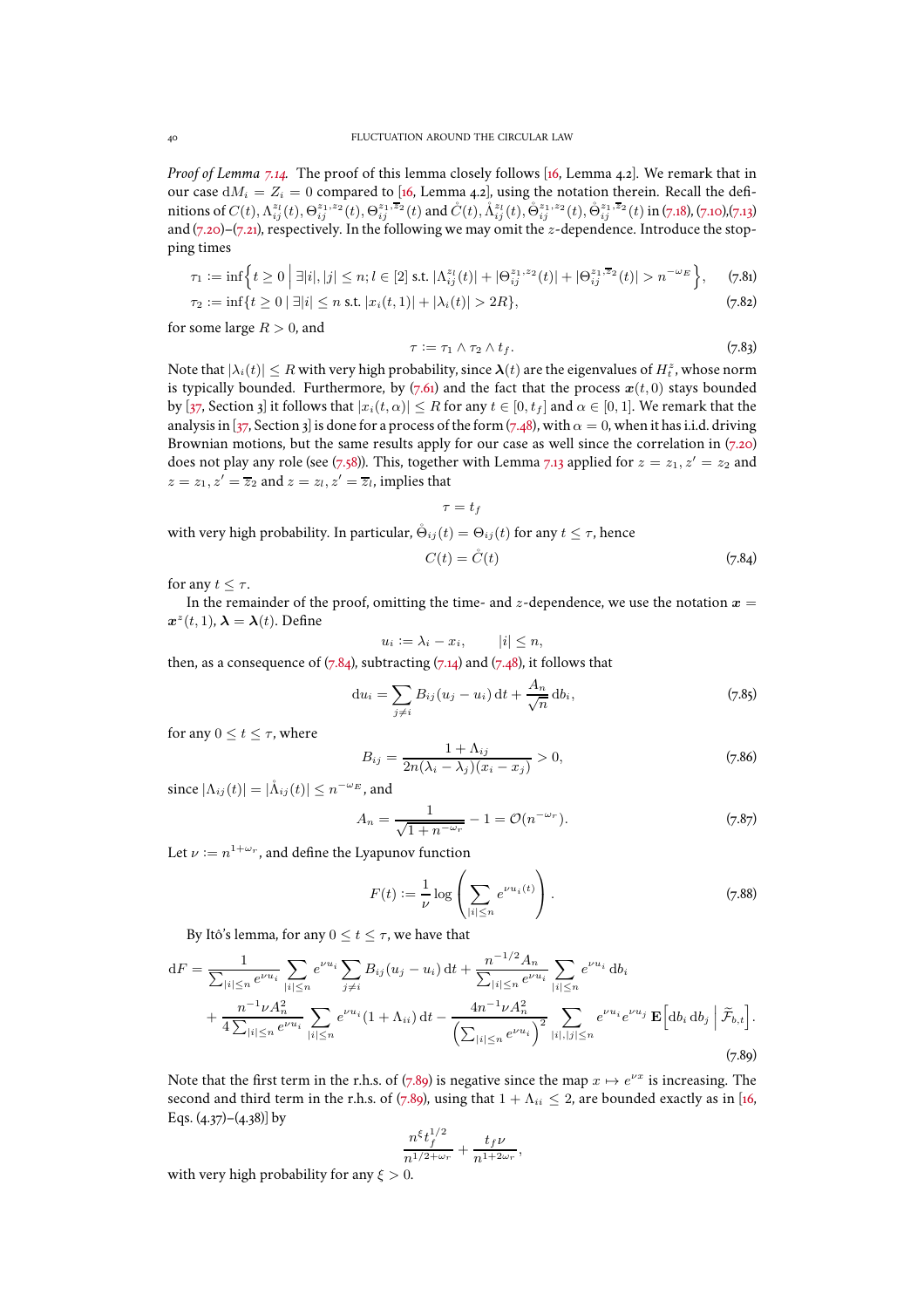Note that

$$
\sum_{|i|,|j|
$$

hence, the last term in the r.h.s. of  $(7.89)$  is always non positive. This implies that

$$
\sup_{0 \le t \le t_f} F(t) \le F(0) + \frac{t_f \nu A_n^2}{n} + \frac{n^{\xi} t_f^{1/2} A_n}{n^{1/2}},
$$

for any  $\xi > 0$ . Then, since

$$
F(0) = \frac{\log(2n)}{n^{1+\omega_r}}, \qquad F(t) \ge \sup_{|i| \le n} u_i(t),
$$

we conclude the upper bound in [\(7.80\)](#page-38-4). Then noticing that  $u_{-i} = -u_i$  for  $i \in [n]$ , we conclude the lower bound as well.

<span id="page-40-0"></span>7.5. **Path-wise coupling close to zero: Proof of Lemmata [7.8](#page-28-2)[–7.9.](#page-29-1)** This section is the main technical result used in the proof of Lemmata [7.8–](#page-28-2)[7.9.](#page-29-1) In Proposition [7.17](#page-41-0) we will show that the points with small indices in the two processes become very close to each other on a certain time scale  $t_f = n^{-1 + \omega_f}$ , for any small  $\omega_f > 0$ .

The main result of this section (Proposition [7.17\)](#page-41-0) is stated for general deterministic initial data  $s(0)$  satisfying a certain regularity condition (see Definition [7.16](#page-41-1) later) even if for its applications in the proof of Proposition [7.2](#page-23-1) we only consider initial data which are eigenvalues of i.i.d. random matrices. The initial data  $r(0)$ , without loss of generality, are assumed to be the singular values of a Ginibre matrix (see also below  $(7.91)$  for a more detailed explanation). For notational convenience we formulate the result for two general processes  $s$  and  $r$  and later we specialize them to our application.

Fix a small constant  $0 < \omega_r \ll 1$ , and define the processes  $s_i(t)$ ,  $r_i(t)$  to be the solution of

<span id="page-40-2"></span>
$$
ds_i(t) = \sqrt{\frac{1}{2n(1 + n^{-\omega_r})}} \, db_i^s(t) + \frac{1}{2n} \sum_{j \neq i} \frac{1}{s_i(t) - s_j(t)} \, dt, \qquad 1 \leq |i| \leq n,
$$
 (7.90)

and

<span id="page-40-1"></span>
$$
dr_i(t) = \sqrt{\frac{1}{2n(1 + n^{-\omega_r})}} d\mathfrak{b}_i^r(t) + \frac{1}{2n} \sum_{j \neq i} \frac{1}{r_i(t) - r_j(t)} dt, \qquad 1 \leq |i| \leq n,
$$
 (7.91)

with initial data  $s_i(0) = s_i$ ,  $r_i(0) = r_i$ , where  $\mathbf{s} = \{s_{\pm i}\}_{i \in [n]}$  and  $\mathbf{r} = \{r_{\pm i}\}_{i \in [n]}$  are two independent sets of particles such that  $s_{-i} = -s_i$  and  $r_{-i} = -r_i$  for  $i \in [n]$ . The driving martingales  $\{b_i^s\}_{i\in[n]}, \{b_i^r\}_{i\in[n]}$  in [\(7.90\)](#page-40-2)–[\(7.91\)](#page-40-1) are two families satisfying Assumption [7.15](#page-40-3) below, and they are such that  $\mathfrak{b}_{-i}^s = -\mathfrak{b}_i^s$ ,  $\mathfrak{b}_{-i}^r = -\mathfrak{b}_i^r$  for  $i \in [n]$ . The coefficient  $(1 + n^{-\omega_r})^{-1/2}$  ensures the wellposedness of the processes [\(7.90\)](#page-40-2)–[\(7.91\)](#page-40-1) (see Appendix [A\)](#page-43-0), but it does not play any role in the proof of Proposition [7.17](#page-41-0) below.

For convenience we also assume that  $\{r_{\pm i}\}_{i=1}^n$  are the singular values of  $\widetilde{X}$ , with  $\widetilde{X}$  a Ginibre matrix. This is not a restriction; indeed, once a process with general initial data  $s$  is shown to be close to the reference process with Ginibre initial data, then processes with any two initial data will be close.

On the correlation structure between the two families of i.i.d. Brownian motions  $\{\mathfrak{b}_i^s\}_{i=1}^n, \{\mathfrak{b}_i^r\}_{i=1}^n$ and the initial data  $\{s_{\pm i}\}_{i\in[n]}$  we make the following assumptions.

<span id="page-40-3"></span>**Assumption 7.15.** *Fix*  $\omega_K$ ,  $\omega_Q > 0$  *such that*  $\omega_K \ll \omega_r \ll \omega_Q \ll 1$ *, with*  $\omega_r$  *defined in* [\(7.90\)](#page-40-2)–[\(7.91\)](#page-40-1)*,* and define the n-dependent parameter  $K = K_n = n^{\omega_K}$ . Suppose that the families  $\{\mathfrak{b}_{\pm i}^s\}_{i=1}^n$ ,  $\{\mathfrak{b}_{\pm i}^r\}_{i=1}^n$ *in* [\(7.90\)](#page-40-2)–[\(7.91\)](#page-40-1) are realised on a common probability space with a common filtration  $\mathcal{F}_t$ . Let

$$
L_{ij}(t) dt := \mathbf{E}\left[\left(\mathrm{d}\mathfrak{b}_i^s(t) - \mathrm{d}\mathfrak{b}_i^r(t)\right)\left(\mathrm{d}\mathfrak{b}_j^s(t) - \mathrm{d}\mathfrak{b}_j^r(t)\right) \big| \mathcal{F}_t\right] \tag{7.92}
$$

<span id="page-40-5"></span>denote the covariance of the increments conditioned on  $\mathcal{F}_t$ . The processes satisfy the following assump*tions:*

(a) The two families of martingales  $\{\mathfrak{b}_{i}^{s}\}_{i=1}^{n},$   $\{\mathfrak{b}_{i}^{r}\}_{i=1}^{n}$  are such that

<span id="page-40-4"></span>
$$
\mathbf{E}\big[\mathrm{d}\mathfrak{b}_{i}^{q_1}(t)\,\mathrm{d}\mathfrak{b}_{j}^{q_2}(t)\,\big|\,\mathcal{F}_{t}\big] = \big[\delta_{ij}\delta_{q_1q_2} + \Xi_{ij}^{q_1,q_2}(t)\big]\,\mathrm{d}t, \quad |\Xi_{ij}^{q_1,q_2}(t)| \le n^{-\omega_Q},\tag{7.93}
$$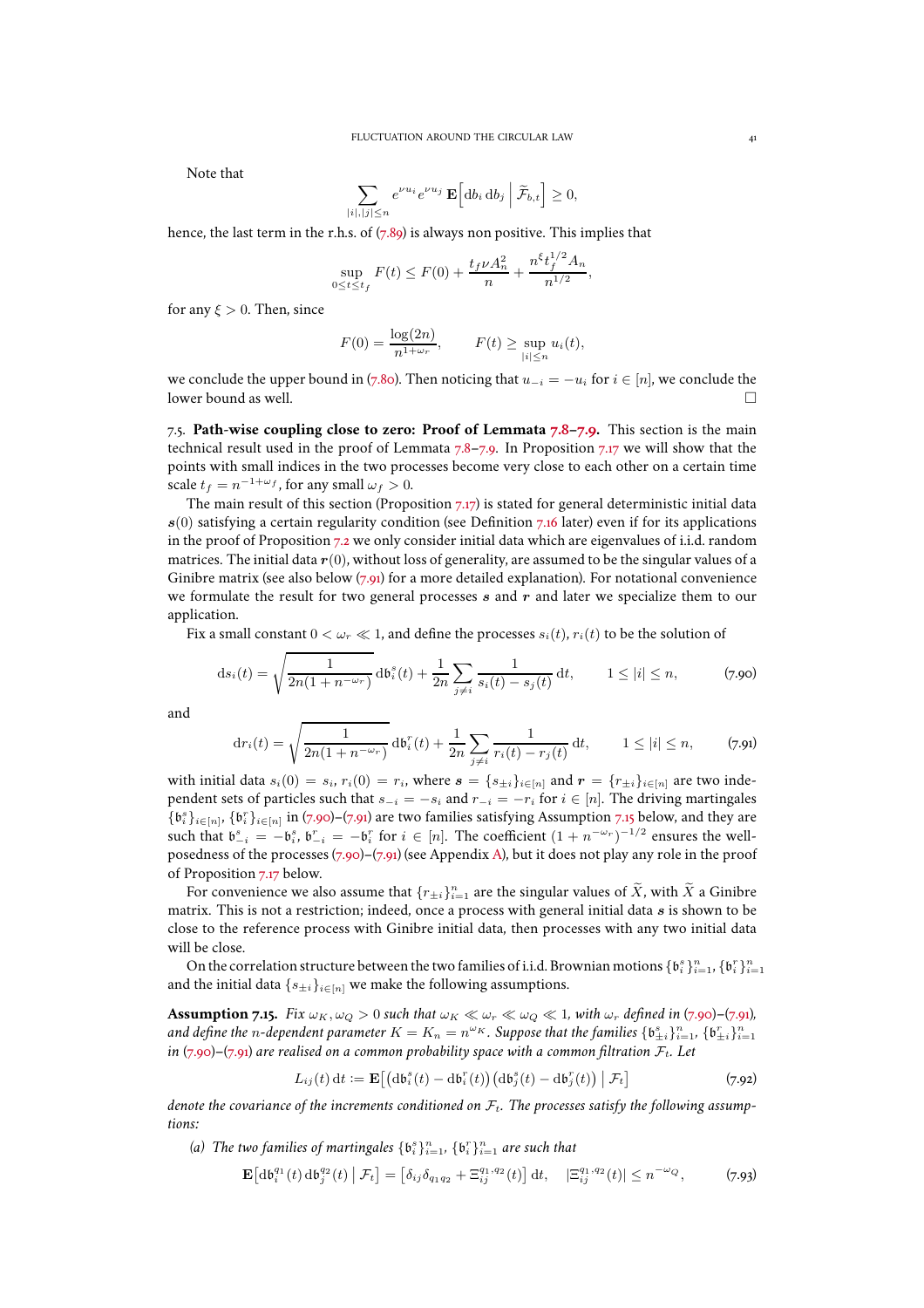*for any*  $i, j \in [n]$ ,  $q_1, q_2 \in \{s, r\}$ . The quantities in [\(7.93\)](#page-40-4) for negative i, j-indices are defined *by symmetry.*

<span id="page-41-4"></span>(b) The subfamilies  $\{b_{\pm i}^s\}_{i=1}^K$ ,  $\{b_{\pm i}^r\}_{i=1}^K$  are very strongly dependent in the sense that for any  $|i|, |j| \leq K$  *it holds* 

<span id="page-41-6"></span>
$$
|L_{ij}(t)| \le n^{-\omega_Q} \tag{7.94}
$$

*with very high probability for any fixed*  $t \geq 0$ *.* 

<span id="page-41-1"></span>**Definition 7.16** ((g, G)-regular points [\[21,](#page-47-0) Definition [7.12\]](#page-34-0)). *Fix a very small*  $\nu > 0$ *, and choose g, G such that*

$$
n^{-1+\nu} \le g \le n^{-2\nu}, \qquad G \le n^{-\nu}.
$$

*A set of* 2n-points  $\mathbf{s} = \{s_i\}_{|i| \leq n}$  on **R** is called  $(g, G)$ -regular if there exist constants  $c_\nu, C_\nu > 0$  such *that*

$$
c_{\nu} \le \frac{1}{2n} \Im \sum_{i=-n}^{n} \frac{1}{s_i - (E + \mathrm{i}\eta)} \le C_{\nu},\tag{7.95}
$$

*for any*  $|E| \le G$ ,  $\eta \in [g, 10]$ , and if there is a constant  $C_s$  large enough such that  $\left\| \bm{s} \right\|_\infty \le n^{C_s}.$ *Moreover,*  $c_{\nu}, C_{\nu} \sim 1$  *if*  $\eta \in [g, n^{-2\nu}]$  *and*  $c_{\nu} \ge n^{-100\nu}$ ,  $C_{\nu} \le n^{100\nu}$  *if*  $\eta \in (n^{-2\nu}, 10]$ *.* 

Let  $\rho_{\text{fc},t}(E)$  be the scDOS of the particles  $\{s_{\pm i}(t)\}_{i\in[n]}$  that is given by the semicircular flow acting on the scDOS of the initial data  $\{s_{\pm i}(0)\}_{i\in[n]}$ , see [\[42,](#page-48-24) Eqs. (2.5)–(2.6)].

<span id="page-41-0"></span>**Proposition 7.17** (Path-wise coupling close to zero). Let the processes  $s(t) = \{s_{\pm i}(t)\}_{i \in [n]}, r(t) =$ {r±i(t)}i∈[n] *be the solutions of* [\(7.90\)](#page-40-2) *and* [\(7.91\)](#page-40-1)*, respectively, and assume that the driving martingales in* [\(7.90\)](#page-40-2)–[\(7.91\)](#page-40-1) *satisfy Assumption* [7.15](#page-40-3) *for some*  $\omega_K$ ,  $\omega_Q > 0$ *. Additionally, assume that*  $s(0)$  *is* (g, G)*regular in the sense of Definition [7.16](#page-41-1) and that* r(0) *are the singular values of a Ginibre matrix. Then for any small*  $\omega_f, \nu > 0$  *such that*  $\nu \ll \omega_K \ll \omega_f \ll \omega_Q$  *and that*  $gn^{\nu} \leq t_f \leq n^{-\nu}G^2$ *, there exist constants*  $\omega, \widehat{\omega} > 0$  *such that*  $\nu \ll \widehat{\omega} \ll \omega \ll \omega_f$ *, and* 

$$
|\rho_{\text{fc},t_1}(0)s_i(t_f) - \rho_{\text{sc}}(0)r_i(t_f)| \le n^{-1-\omega}, \qquad |i| \le n^{\hat{\omega}}, \tag{7.96}
$$

with very high probability, where  $t_f:=n^{-1+\omega_f}$  *.* 

*Proof.* The proof of Proposition [7.17](#page-41-0) is nearly identical to the proof of [\[21,](#page-47-0) Proposition [7.14\]](#page-38-0), which itself follows the proof of fixed energy universality in [\[14](#page-47-22), [42](#page-48-24)], adapted to the block structure [\(3.1\)](#page-7-2) in  $\left[\frac{17}{2}\right]$  (see also  $\left[\frac{13}{2}\right]$  for a different technique to prove universality, adapted to the block structure in [\[59\]](#page-49-5)). We will not repeat the whole proof, just explain the modification. The only difference of Proposition [7.17](#page-41-0) compared to [\[21,](#page-47-0) Proposition [7.14\]](#page-38-0) is that here we allow the driving martingales in [\(7.90\)](#page-40-2)–[\(7.91\)](#page-40-1) to have a (small) correlation (compare Assumption [7.15](#page-40-3) with a non zero  $\Xi^{q_1,q_2}_{ij}$  to [\[21](#page-47-0), Assumption [7.11\]](#page-32-4)). The additional pre-factor  $(1+n^{-\omega_r})^{-1/2}$  does not play any role.

The correlation of the driving martingales in  $(7.90)$ – $(7.91)$  causes a difference in the estimate of [\[21,](#page-47-0) Eq. [\(7.82\)](#page-39-2)]. In particular, the bound on

<span id="page-41-2"></span>
$$
dM_t = \frac{1}{2n} \sum_{|i| \le n} (w_i - f_i) f'_i dC_i(t, \alpha), \qquad dC_i(t, \alpha) := \frac{\alpha d b^s + (1 - \alpha) d b^r}{\sqrt{2n(1 + n^{-\omega_r})}}, \qquad (7.97)
$$

using the notation in [\[21](#page-47-0), Eq. [\(7.82\)](#page-39-2)], will be slightly different. In the remainder of the proof we present how  $[z_1, Eqs. (7.82)$  $[z_1, Eqs. (7.82)$ – $(7.86)$ ] changes in the current setup. Using that by  $[z_2, Eqs. (3.119)$ – $(3.120)$ ] we have

<span id="page-41-3"></span>
$$
|f_i| + |f'_i| + |w_i| \le n^{-D}, \qquad n^{\omega_A} < |i| \le n,\tag{7.98}
$$

for  $\omega_A = \omega_K$  (with  $\omega_K$  defined in Assumption [7.15\)](#page-40-3), and for any  $D > 0$  with very high probability, we bound the quadratic variation of  $(7.97)$  by

<span id="page-41-5"></span>
$$
\mathrm{d}\langle M\rangle_t = \frac{1}{4n^2} \sum_{1 \leq |i|, |j| \leq n^{\omega}A} (w_i - f_i)(w_j - f_j)f'_i f'_j \mathbf{E}[\mathrm{d}C_i(\alpha, t) \, \mathrm{d}C_j(\alpha, t) \, | \, \mathcal{F}_t] + \mathcal{O}\left(n^{-100}\right). \tag{7.99}
$$

We remark that here we estimated the regime when  $|i|$  or  $|j|$  are larger than  $n^{\omega_A}$  differently com-pared to [\[21,](#page-47-0) Eq. [\(7.83\)](#page-39-4)], since, unlike in [\[21](#page-47-0), Eq. (7.83)],  $\mathbf{E}[dC_i(t, \alpha) dC_j(t, \alpha) | \mathcal{F}_t] \neq \delta_{ij}$ , hence here we anyway need to estimate the double sum using [\(7.98\)](#page-41-3).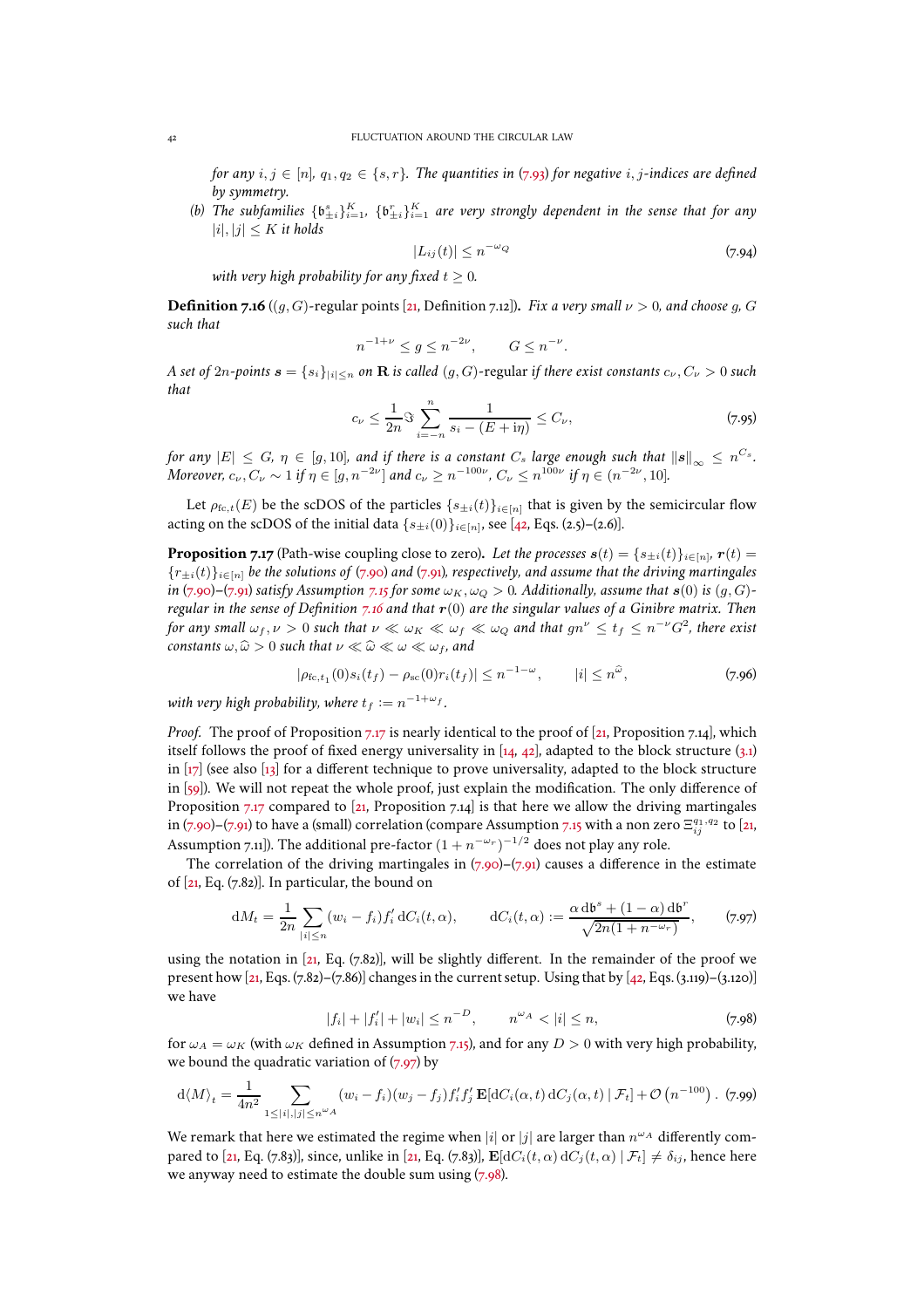Then, by [\(a\)](#page-40-5)[–\(b\)](#page-41-4) of Assumption [7.15,](#page-40-3) for  $|i|, |j| \le n^{\omega_A}$  we have

$$
\mathbf{E}[dC_i(t,\alpha)\,dC_j(t,\alpha)\,|\,\mathcal{F}_t] = \frac{\delta_{ij} + \alpha^2 \Xi_{ij}^{s,s}(t) + (1-\alpha)^2 \Xi_{ij}^{r,r}(t)}{2n(1+n^{-\omega_r})} dt + \frac{\alpha(1-\alpha)}{2n(1+n^{-\omega_r})} \mathbf{E}[(d\mathfrak{b}_i^s d\mathfrak{b}_j^r + d\mathfrak{b}_i^s d\mathfrak{b}_j^s) | \,\mathcal{F}_t],
$$
\n
$$
(7.100)
$$

<span id="page-42-2"></span>and that

$$
\left| \mathbf{E} \left[ \mathrm{d} \mathbf{b}_{i}^{s} \mathrm{d} \mathbf{b}_{j}^{r} \mid \mathcal{F}_{t} \right] \right| = \left| \mathbf{E} \left[ \left( \mathrm{d} \mathbf{b}_{i}^{s} - \mathrm{d} \mathbf{b}_{i}^{r} \right) \mathrm{d} \mathbf{b}_{j}^{r} \mid \mathcal{F}_{t} \right] + \left( \delta_{ij} + \Xi_{ij}^{r,r}(t) \right) \mathrm{d} t \right|
$$
  
 
$$
\lesssim \left( |L_{ii}(t)|^{1/2} + |\Xi_{ij}^{r,r}(t)| + \delta_{ij} \right) \mathrm{d} t, \tag{7.101}
$$

where in the last step we used Kunita-Watanabe inequality for the quadratic variation  $(\text{d}\mathfrak{b}_i^s$  –  $d\mathfrak{b}_i^r$   $d\mathfrak{b}_j^r$ .

Combining [\(7.99\)](#page-41-5)–[\(7.101\)](#page-42-2), and adding back the sum over  $n^{\omega_A} < |i| \le n$  of  $(w_i - f_i)^2 (f'_i)^2$  at the price of an additional error  $\mathcal{O}(n^{-100})$ , omitting the  $t$ -dependence, we finally conclude that

<span id="page-42-3"></span>
$$
d\langle M \rangle_t \lesssim \frac{1}{n^3} \sum_{1 \leq |i| \leq n} (w_i - f_i)^2 (f'_i)^2 dt + \frac{1}{n^3} \sum_{|i|, |j| \leq n^{\omega_A}} \left( |L_{ii}|^{1/2} + |\Xi_{ij}^{s,s}| + |\Xi_{ij}^{r,r}| \right) \left| (w_i - f_i)(w_j - f_j) f'_i f'_j \right| dt + \mathcal{O}\left(n^{-100}\right).
$$
\n(7.102)

Since  $|L_{ii}| + |\Xi_{ij}^{q_1,q_2}| \le n^{-\omega_Q}$ , for any  $|i|,|j| \le n$ ,  $q_1, q_2 \in \{s, r\}$ , and  $\omega_A = \omega_K \ll \omega_Q$  by [\(7.93\)](#page-40-4)- $(7.94)$ , using Cauchy-Schwarz in  $(7.102)$ , we conclude that

$$
d\langle M \rangle_t \lesssim \frac{1}{n^3} \sum_{1 \leq |i| \leq n} (w_i - f_i)^2 (f'_i)^2 dt + \mathcal{O}\left(n^{-100}\right),
$$
 (7.103)

which is exactly the same bound as in [\[21](#page-47-0), Eq. [\(7.87\)](#page-39-5)] (except for the tiny error  $\mathcal{O}(n^{-100})$  that is negligible). Proceeding exactly as in [\[21\]](#page-47-0), we conclude the proof of Proposition [7.17.](#page-41-0)

<span id="page-42-1"></span>7.5.1. *Proof of Lemma* [7.8](#page-28-2) *and Lemma* [7.9.](#page-29-1) The fact that the processes  $\hat{\lambda}(t)$ ,  $\tilde{\lambda}(t)$  and  $\tilde{\mu}(t)$ ,  $\mu(t)$  satisfy the hypotheses of Proposition [7.17](#page-41-0) for the choices  $\nu = \omega_h$ ,  $\omega_K = \omega_A$ ,  $\omega_Q = \omega_E$ , and  $\Xi_{ij}^{q_1,q_2} = \Theta_{ij}^{z_1,\overline{z}_2}$ <br>follows by Lemma [7.4](#page-25-5) applied for  $z = z_1$ ,  $z' = z_2$  and  $z = z_1$ ,  $z' = \overline{z}_2$  and  $z = z_l$ ,  $z' = \overline{z}_l$ exactly the same computations as in [\[21](#page-47-0), Section [7.5\]](#page-40-0). We remark that the processes  $\boldsymbol{\mu}^{(l)}(t)$  do not have the additional coefficient  $(1+n^{-\omega_r})$  in the driving Brownian motions, but this does not play any role in the application of Proposition [7.17](#page-41-0) since it causes an error term  $n^{-1-\omega_r}$  that is much smaller then the bound  $n^{-1-\omega}$  in [\(7.31\)](#page-29-6). Then, by Proposition [7.17,](#page-41-0) the results in Lemma [7.8](#page-28-2) and Lemma [7.9](#page-29-1) immediately follow.  $\square$ 

<span id="page-42-0"></span>[7.6.](#page-26-2) **Proof of Proposition 7.6.** First of all we notice that  $\lambda(t)$  is  $\gamma$ -Hölder continuous for any  $\gamma \in (0, 1/2)$  by Weyl's inequality. Then the proof of Proposition [7.6](#page-26-2) consists of two main steps, (i) proving that the eigenvalues  $\lambda(t)$  are a strong solution of [\(7.14\)](#page-25-0) as long as there are no collisions, and (ii) proving that there are no collisions for almost all  $t \in [0, T]$ .

The proof that the eigenvalues  $\lambda(t)$  are a solution of [\(7.14\)](#page-25-0) is deferred to Appendix [B.](#page-45-0) The fact that there are no collisions for almost all  $t \in [0, T]$  is ensured by [\[18](#page-47-11), Lemma 6.2] following nearly the same computations as in  $[16,$  Theorem 5.2] (see also  $[18,$  Theorem 6.3] for its adaptation to the  $2 \times 2$  block structure). The only difference in our case compared to the proof of [\[16,](#page-47-10) Theorem 5.2] is that the martingales  $dM_i(t)$  (cf. [\[16](#page-47-10), Eq. (5.4)]) are defined as

<span id="page-42-4"></span>
$$
dM_i(t) := \frac{db_i^z(t)}{\sqrt{n}}, \qquad |i| \le n,
$$
\n(7.104)

with  $\{b_i^z\}_{i\in[n]}$  having non trivial covariance [\(7.16\)](#page-26-4). This fact does not play any role in that proof, since the only information about  $dM = \{dM_i\}_{|i| \leq n}$  used in [\[16](#page-47-10), Theorem 5.2] is that it has bounded quadratic variation and that  $M(t)$  is  $\gamma$ -Hölder continuous for any  $\gamma \in (0, 1/2)$ , which is clearly the case for d $M$  defined in (7.104). the case for dM defined in  $(7.104)$ .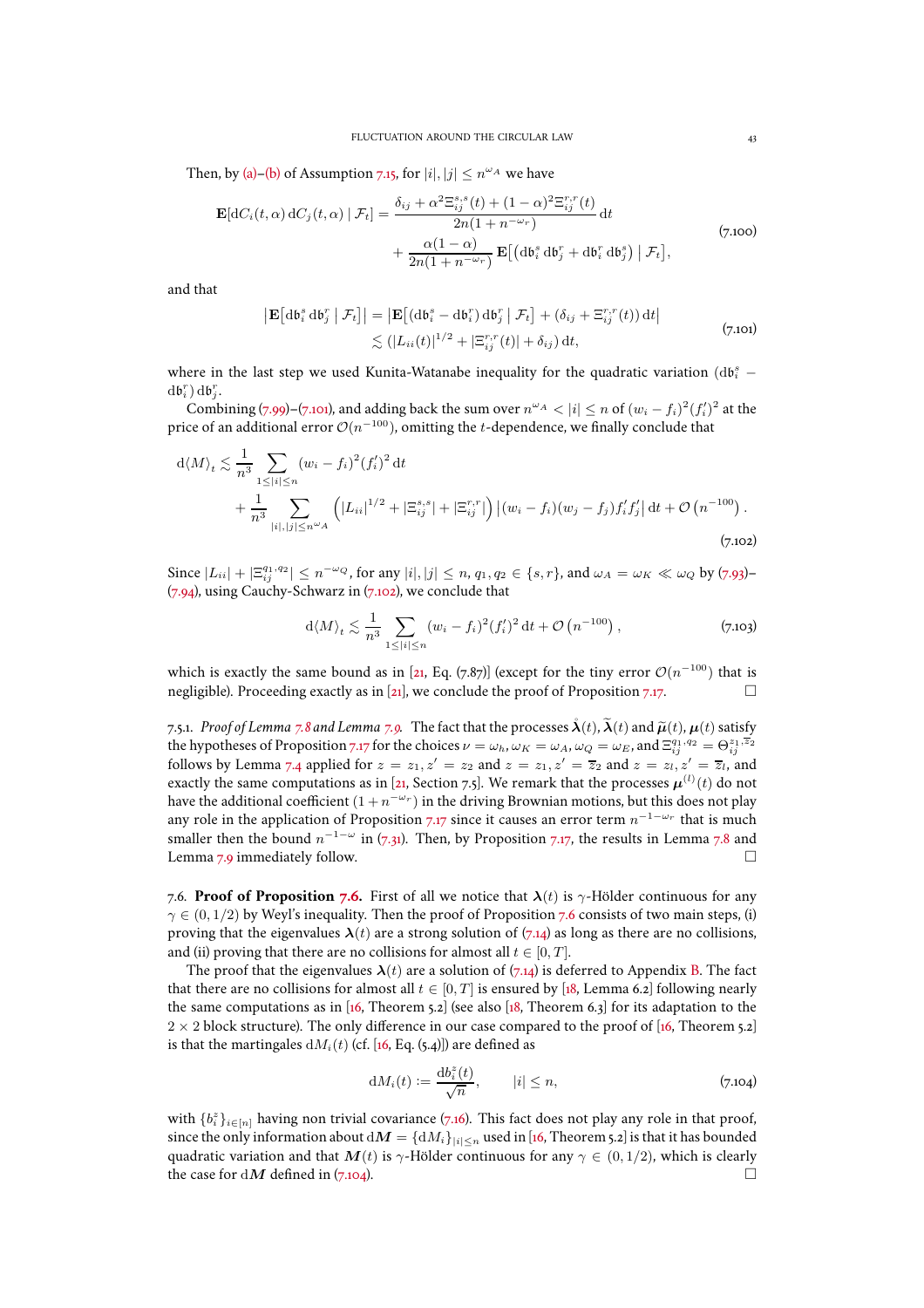#### Appendix A. The interpolation process is well defined

<span id="page-43-0"></span>We recall that the eigenvectors of  $H^z$  are of the form  $\mathbf{w}_{\pm i}^z = (\mathbf{u}_i^z, \pm \mathbf{v}_i^z)$  for any  $i \in [n]$ , as a consequence of the symmetry of the spectrum of  $H<sup>z</sup>$  with respect to zero. Consider the matrix flow

<span id="page-43-5"></span>
$$
dX_t = \frac{dB_t}{\sqrt{n}}, \qquad X_0 = X,\tag{A.1}
$$

with  $B_t$  being a standard real matrix valued Brownian motion. Let  $H_t^z$  denote the Hermitisation of  $X_t-z$ , and  $\{\bm{w}_i^z(t)\}_{|i|\leq n}$  its eigenvectors. We recall that the eigenvectors  $\{\bm{w}_i^z(t)\}_{|i|\leq n}$  are almost surely well defined, since  $H_t^z$  does not have multiple eigenvalues almost surely by [\(7.17\)](#page-26-0). We set the eigenvectors equal to zero where they are not well defined. Recall the definitions of the coefficients  $\Lambda^z_{ij}(t)$ ,  $\mathring{\Lambda}^z_{ij}(t)$  from [\(7.10\)](#page-25-11), [\(7.13\)](#page-25-8) and [\(7.21\)](#page-27-2), respectively. Set

$$
\Delta_n := \{(x_i)_{|i| \le n} \in \mathbf{R}^{2n} \mid 0 < x_1 < \cdots < x_n, x_{-i} = -x_i, \forall i \in [n]\},\
$$

and let  $C(\mathbf{R}_{+}, \Delta_{n})$  be the space of continuous functions  $f : \mathbf{R}_{+} \to \Delta_{n}$ . Let  $\omega_{E} > 0$  be the exponent in [\(7.21\)](#page-27-2), and let  $\omega_r > 0$  be such that  $\omega_r \ll \omega_E$ . In this appendix we prove that for any  $\alpha \in [0, 1]$  the system of SDEs

<span id="page-43-3"></span>
$$
dx_i^z(t,\alpha) = \frac{d\mathring{b}_i^z(t)}{\sqrt{n(1+n^{-\omega_r})}} + \frac{1}{2n} \sum_{j \neq i} \frac{1 + \alpha \mathring{\Lambda}_{ij}^z(t)}{x_i^z(t,\alpha) - x_j^z(t,\alpha)} dt, \quad x_i^z(0,\alpha) = x_i(0), \quad |i| \leq n, \text{ (A.2)}
$$

with  $x(0) \in \Delta_n$ , admits a strong solution for any  $t > 0$ . For  $T > 0$ , by [\(7.20\)](#page-27-3), the martingales  $\{\mathring{b}_i^z\}_{|i|\leq [n]},$  defined on a filtration  $(\widetilde{\mathcal{F}}_{b,t})_{0\leq t\leq T}$ , are such that  $\mathring{b}_{-i}^z=-\mathring{b}_i^z$  for  $i\in [n]$ , and that

<span id="page-43-2"></span>
$$
\mathbf{E}\left[\mathrm{d}\mathring{b}_{i}^{z}\mathrm{d}\mathring{b}_{j}^{z}\,\middle|\,\widetilde{\mathcal{F}}_{b,t}\right]=\frac{\delta_{i,j}-\delta_{i,-j}+\mathring{\Lambda}_{ij}^{z}(t)}{2}\,\mathrm{d}t,\qquad |i|,|j|\leq n.\tag{A.3}
$$

The main result of this section is Proposition [A.1](#page-43-1) below. Its proof follows closely [\[16,](#page-47-10) Proposition 5.4], which is inspired by the proof of [\[5,](#page-47-25) Lemma 4.3.3]. We nevertheless present the proof of Proposition [A.1](#page-43-1) for completeness, explaining the differences compared with [\[16,](#page-47-10) Proposition 5.4] as a consequence of the correlation in [\(A.3\)](#page-43-2).

<span id="page-43-1"></span>**Proposition A.1.** *Fix any*  $z \in \mathbb{C}$ *, and let*  $x(0) \in \Delta_n$ *. Then for any fixed*  $\alpha \in [0,1]$  *there exists a* unique strong solution  $x(t, \alpha) = x^z(t, \alpha) \in C(\mathbf{R}_+, \Delta_n)$  to the system of SDE [\(A.2\)](#page-43-3) with initial *condition*  $x(0)$ *.* 

We will mostly omit the z-dependence since the analysis of [\(A.2\)](#page-43-3) is done for any fixed  $z \in \mathbb{C}$ ; in particular, we will use the notation  $\mathring{\Lambda}_{ij}=\mathring{\Lambda}_{ij}^z.$  By [\(7.10\)](#page-25-11), [\(7.13\)](#page-25-8) and [\(7.21\)](#page-27-2) it follows that  $\mathring{\Lambda}_{ij}(t)=0$  $\mathring{\Lambda}_{ji}(t)$ , and that  $|\mathring{\Lambda}_{ij}(t)| \leq n^{-\omega_E}$ , for any  $t \geq 0$ .

*Proof.* We follow the notations used in the proof of [\[16](#page-47-10), Proposition 5.4] to make the comparison clearer. Moreover, we do not keep track of the  $n$ -dependence of the constants, since throughout the proof  $n$  is fixed. By a simple time rescaling, we rewrite the process [\(A.2\)](#page-43-3) as

<span id="page-43-4"></span>
$$
\mathrm{d}x_i(t,\alpha) = \mathrm{d}\mathring{b}_i(t) + \frac{1}{2} \sum_{j \neq i} \frac{1 + \theta_{ij}(t)}{x_i(t,\alpha) - x_j(t,\alpha)} \, \mathrm{d}t, \qquad |i| \leq n,\tag{A.4}
$$

where  $\theta_{ij}(t) := \alpha \mathring{\Lambda}_{ij} (1 + n^{-\omega_r}) + n^{-\omega_r}$  is such that  $\theta_{ij}(t) = \theta_{ji}(t)$ . Note that  $c_1 \le \theta_{ij}(t) \le c_2$  for any  $t \geq 0$  and  $\alpha \in [0, 1]$ , with  $c_1 = n^{-\omega_r}/2$ ,  $c_2 = 1$ . For any  $\epsilon > 0$  define the bounded Lipschitz function  $\phi_{\epsilon} : \mathbf{R} \to \mathbf{R}$  as

$$
\phi_{\epsilon}(x) := \begin{cases} x^{-1}, & |x| \ge \epsilon, \\ \epsilon^{-2}x, & |x| < \epsilon, \end{cases}
$$

that cuts off the singularity of  $x^{-1}$  at zero.

Introduce the system of cut-off SDEs

$$
\mathrm{d}x_i^{\epsilon}(t,\alpha) = \mathrm{d}\mathring{b}_i(t) + \frac{1}{2} \sum_{j \neq i} (1 + \theta_{ij}(t)) \phi_{\epsilon}(x_i^{\epsilon}(t,\alpha) - x_j^{\epsilon}(t,\alpha)) \,\mathrm{d}t, \quad |i| \leq n,\tag{A.5}
$$

which admits a unique strong solution (see e.g. [\[40,](#page-48-26) Theorem 2.9 of Section 5]) as a consequence of  $\phi_\epsilon$  being Lipschitz and the fact that  ${\rm d}\mathring{b}= (\mathring{C})^{1/2}\,{\rm d}\mathfrak{w}$  (see [\(7.23\)](#page-27-4)). Define the stopping times

$$
\tau_{\epsilon} = \tau_{\epsilon}(\alpha) := \inf \left\{ t \mid \min_{|i|, |j| \le n} \left| x_i^{\epsilon}(t, \alpha) - x_j^{\epsilon}(t, \alpha) \right| \le \epsilon \quad \text{or} \quad \left\| x^{\epsilon}(t, \alpha) \right\|_{\infty} \ge \epsilon^{-1} \right\}.
$$
 (A.6)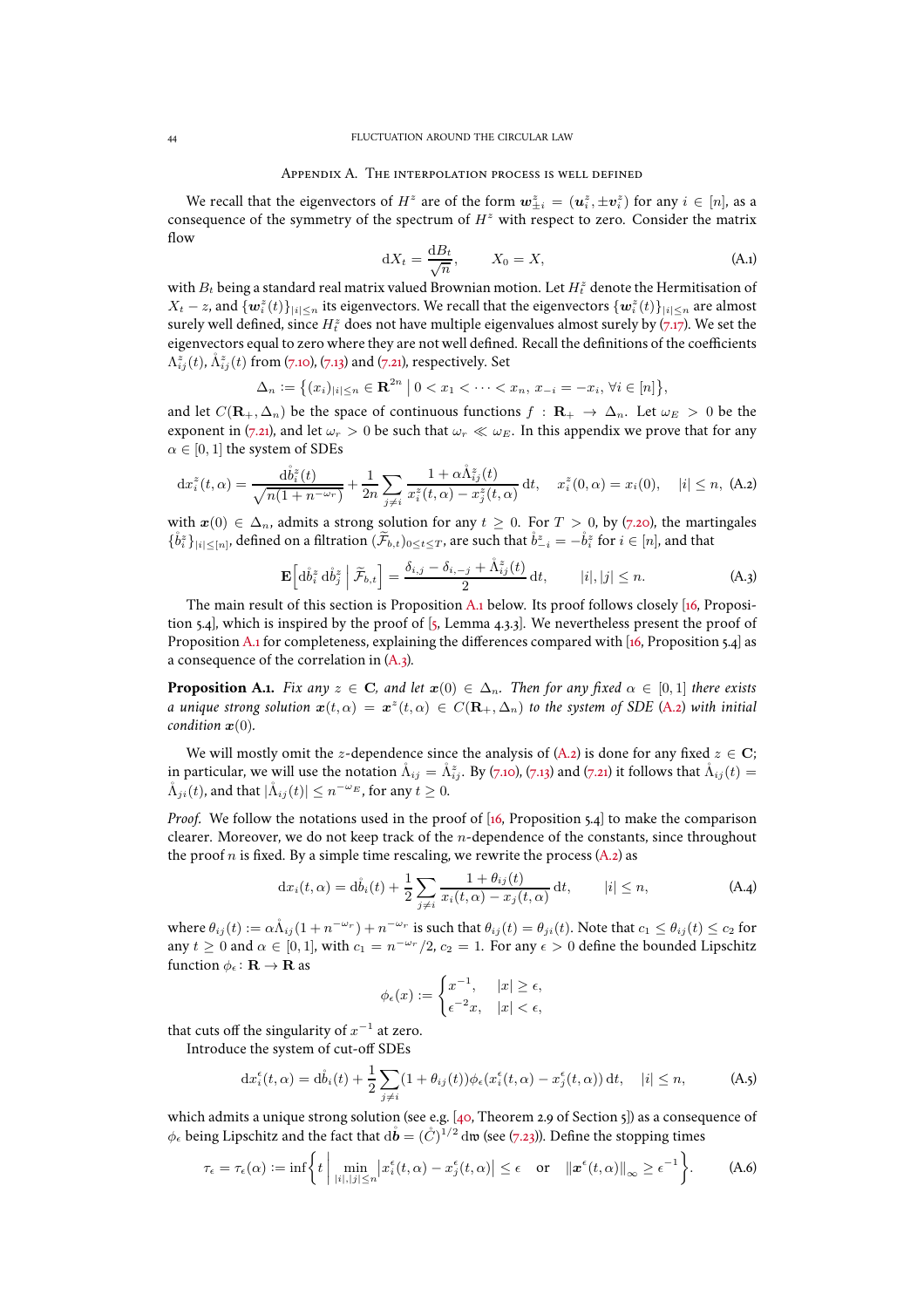By strong uniqueness we have that  $x^{e_2}(t, \alpha) = x^{e_1}(t, \alpha)$  for any  $t \in [0, \tau_{e_2}]$  if  $0 < \epsilon_1 < \epsilon_2$ . Note that  $\tau_{\epsilon_2}\leq \tau_{\epsilon_1}$  for  $\epsilon_1<\epsilon_2$ , thus the limit  $\tau=\tau(\alpha)\mathrel{\mathop:}= \lim_{\epsilon\to 0}\tau_\epsilon(\alpha)$  exists, and  $\bm{x}(t,\alpha)\mathrel{\mathop:}= \lim_{\epsilon\to 0}\bm{x}^\epsilon(t,\alpha)$ defines a strong solution to [\(A.4\)](#page-43-4) on [0,  $\tau$ ). Moreover, by continuity in time,  $x(t, \alpha)$  remains ordered as  $0 < x_1(t, \alpha) < \cdots < x_n(t, \alpha)$  and  $x_{-i}(t, \alpha) = -x_i(t, \alpha)$  for  $i \in [n]$ . Additionally, for the square of the  $\ell^2$ -norm  $\|\boldsymbol{x}\|_2^2 = \sum_i x_i^2$  a simple calculation shows that

$$
d\|\bm{x}(t,\alpha)\|_{2}^{2} = \frac{1}{2} \left( \sum_{j \neq i} (1 + \theta_{ij}) + \sum_{|i|, |j| \leq n} \hat{\Lambda}_{ij} \right) dt + dM_{1}, \tag{A.7}
$$

with  $\mathrm{d}M_1$  being a martingale term. This implies that  $\mathbf{E} \|\bm{x}(t\wedge s)\|_2^2 \leq c(1+t)$  for any stopping time  $s<\tau$  and for any  $t\geq 0,$  where  $c$  depends on  $n.$ 

Let  $a > 0$  be a large constant that we will choose later in the proof, and define  $a_k$  recursively by  $a_0 := a, a_{k+1} := a_k^5$  for  $k \ge 0$ . Consider the Lyapunov function

$$
f(\boldsymbol{x}) := -2 \sum_{k \neq l} a_{|k-l|} \log |x_k - x_l|.
$$
 (A.8)

Then by Itô's formula we get

$$
df(\boldsymbol{x}) = A(\boldsymbol{x}(t,\alpha)) dt + dM_2(t), \qquad (A.9)
$$

with

<span id="page-44-0"></span>
$$
A(\boldsymbol{x}(t,\alpha)) := -2 \sum_{l \neq i, j \neq i} \frac{(1+\theta_{ij})a_{|i-l|}}{(x_i(t,\alpha) - x_i(t,\alpha))(x_i(t,\alpha) - x_j(t,\alpha))} + \sum_{|i| \leq n} \frac{a_{|2i|}}{(2x_i(t,\alpha))^2} + \sum_{j \neq i} \frac{a_{|i-j|}(1+\mathring{\Lambda}_{ii}(t) - \mathring{\Lambda}_{ij}(t))}{(x_i(t,\alpha) - x_j(t,\alpha))^2},
$$
(A.10)

where  $dM_2$  is a martingale given by

$$
dM_2(t) = -2\sum_{j\neq i} \frac{a_{|i-j|} d\mathring{b}_i(t)}{x_i(t,\alpha) - x_j(t,\alpha)}.
$$

In the following we will often omit the time dependence. Note that the term in  $(A_{.10})$  containing  $\hat{\Lambda}_{ii} - \hat{\Lambda}_{ij}$  is new compared to [\[16](#page-47-10), Eq. (5.39)], since it comes from the correlation of the martingales  ${\{\hat{b}_i\}}_{|i| \leq n}$ , whilst in [\[16](#page-47-10), Eq. (5.39)] i.i.d. Brownian motions have been considered. In the remainder of the proof we show that the term  $\mathring{\Lambda}_{ii}-\mathring{\Lambda}_{ij}$  is negligible using the fact that  $|\mathring{\Lambda}_{ij}|\leq n^{-\omega_E}$ , and so that this term can be absorbed in the negative term coming from the first sum in the r.h.s. of [\(A.10\)](#page-44-0) for  $l = j$ .

We now prove that  $A(\mathbf{x}(t, \alpha)) \leq 0$  if  $a > 0$  is sufficiently large. Firstly, we write  $A(\mathbf{x}(t, \alpha))$  as

<span id="page-44-1"></span>
$$
A(\boldsymbol{x}(t,\alpha)) = -2 \sum_{\substack{l \neq i, j \neq i \\ j \neq l}} \frac{(1+\theta_{ij})a_{|i-l|}}{(x_i - x_l)(x_i - x_j)} - \sum_{j \neq \pm i} \frac{a_{|i-j|}(1 + 2\theta_{ij} - \mathring{\Lambda}_{ii} + \mathring{\Lambda}_{ij})}{(x_i - x_j)^2} - 2 \sum_{|i| \leq n} \frac{a_{|2i|}(\theta_{-i,i} - \mathring{\Lambda}_{ii})}{(2x_i)^2}.
$$
\n(A.11)

Then, using that the first sum in [\(A.11\)](#page-44-1) is non-positive for  $(i - l)(i - j) > 0$ , and that  $c_1 \le \theta_{ij} \le c_2$ , with  $c_1 = n^{-\omega_r}$ , we bound  $A(\boldsymbol{x}(t, \alpha))$  as follows

<span id="page-44-2"></span>
$$
A(\boldsymbol{x}(t,\alpha)) \leq -2(1+c_2) \sum_{|i| \leq n} \sum_{(i-l)(i-j) < 0} \frac{a_{|i-l|}}{(x_i - x_l)(x_i - x_j)} - c_1 \sum_{j \neq i} \frac{a_{|i-j|}}{(x_i - x_j)^2} - \sum_{j \neq \pm i} \frac{a_{|i-j|}}{(x_i - x_j)^2}.
$$
\n(A.12)

In [\(A.12\)](#page-44-2) we used that

$$
\theta_{ij} - \mathring{\Lambda}_{ii} + \mathring{\Lambda}_{ij} \ge \frac{c_1}{2}, \qquad \theta_{-i,i} - \mathring{\Lambda}_{ii} \ge \frac{c_1}{2},
$$

since  $\theta_{ij} \ge c_1 = n^{-\omega_r}$  and  $|\mathring{\Lambda}_{ij}| \le n^{-\omega_E}$ , where  $\omega_r \ll \omega_E$ . This shows that the correlations of the martingales  $\{\hat{b}_i\}_{|i|\leq n}$  is negligible. Note that the r.h.s. of [\(A.12\)](#page-44-2) has exactly the same form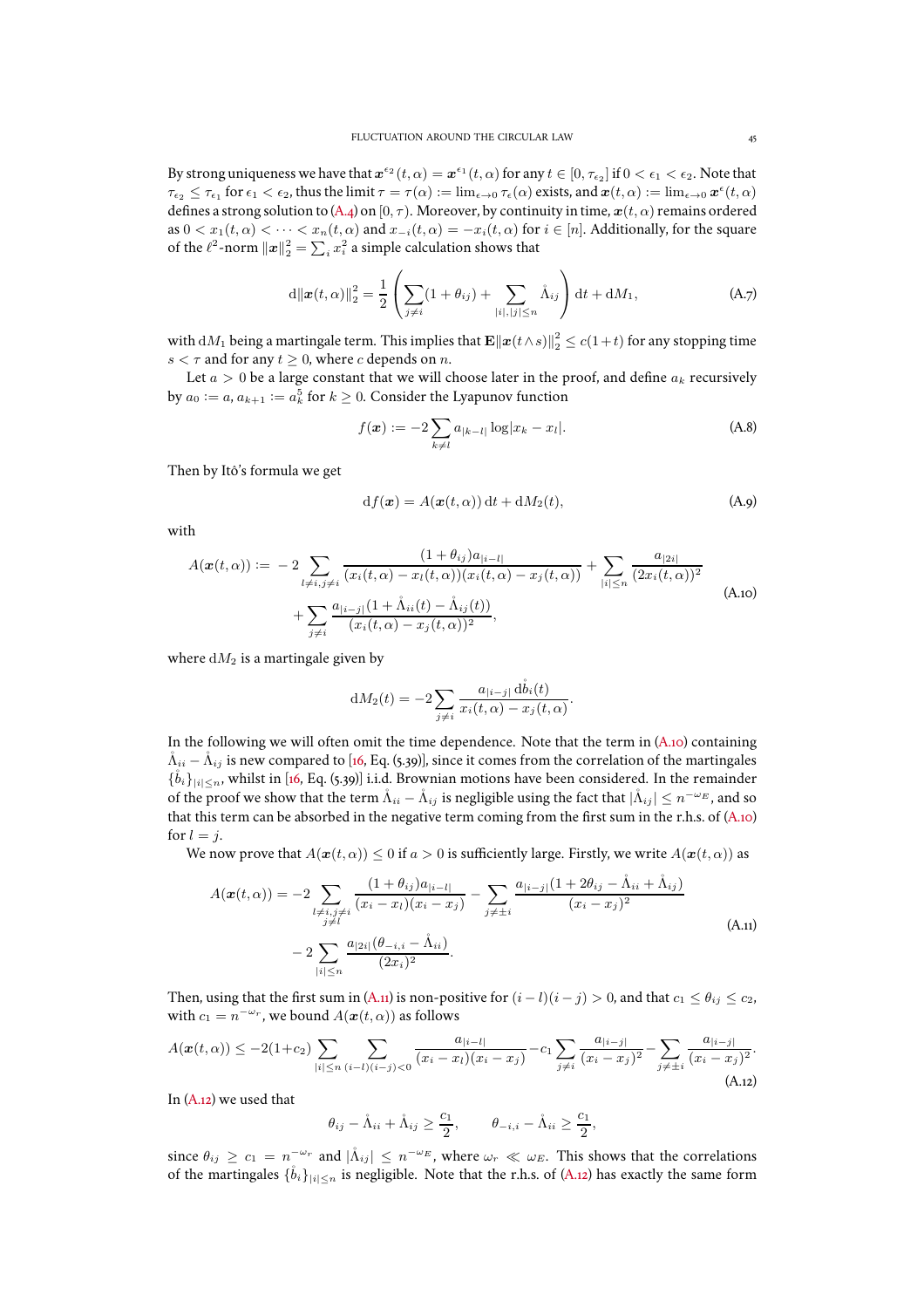as  $[16, Eq. (5.42)]$ , since the third term in  $(A.12)$  is non-positive. Hence, following exactly the same computations as in [\[16](#page-47-10), Eqs. (5.43)–(5.46)], choosing  $a > n^{10}$ , we conclude that

$$
A(\boldsymbol{x}(t,\alpha)) \le \left[\frac{2(1+c_2)}{a} - c_1\right] \sum_{j \ne i} \frac{a_{|i-j|}}{(x_i - x_j)^2},\tag{A.13}
$$

which is negative for  $a$  sufficiently large.

Fix  $a > 0$  large enough so that  $A(\mathbf{x}(t, \alpha)) \leq 0$ , then for any stopping time  $s < \tau$ , and any  $t \geq 0$ we have

$$
\mathbf{E}[f(\mathbf{x}(t \wedge s, \alpha))] \leq \mathbf{E}[f(\mathbf{x}(0, \alpha))]. \tag{A.14}
$$

Hence, by [\[16](#page-47-10), Eqs. (5.48)–(5.49)], using that  $\mathbf{E} \|\boldsymbol{x}(t \wedge \tau_{\epsilon})\|_2^2 \leq c(1+t)$ , it follows that

$$
\log(\epsilon^{-1}) \mathbf{P}(\tau_{\epsilon} < t) \leq c,
$$

and so that  $P(\tau \leq t) = 0$ , letting  $\epsilon \to 0$ . Since  $t > 0$  is arbitrary, this implies that  $P(\tau \leq +\infty) = 0$ , i.e. [\(A.4\)](#page-43-4) has a unique strong solution on  $(0, \infty)$  such that  $x(t, \alpha) \in \Delta_n$  for any  $t \ge 0$  and  $\alpha \in [0, 1]$ .  $[0, 1].$ 

Additionally, by a similar argument as in [\[16,](#page-47-10) Proposition 5.5], we conclude the following lemma.

<span id="page-45-1"></span>**Lemma A.2.** *Let*  $x(t, \alpha)$  *be the unique strong solution of* [\(A.2\)](#page-43-3) *with initial data*  $x(0, \alpha) \in \Delta_n$ *, for any*  $\alpha \in [0, 1]$ *, and assume that there exists*  $L > 0$  *such that*  $\|\boldsymbol{x}(0, \alpha_1) - \boldsymbol{x}(0, \alpha_2)\|_{2} \le L|\alpha_1 - \alpha_2|$ *, for any*  $\alpha_1, \alpha_2 \in [0, 1]$ *. Then*  $\mathbf{x}(t, \alpha)$  *is Lipschitz in*  $\alpha \in [0, 1]$  *for any*  $t \geq 0$  *on an event*  $\Omega$  *such that*  $\mathbf{P}(\Omega) = 1$ *, and its derivative satisfies*

$$
\partial_{\alpha} x_i(t,\alpha) = \partial_{\alpha} x_i(0,\alpha) + \frac{1}{2n} \int_0^t \sum_{j\neq i} \frac{[1 + \alpha \mathring{\Lambda}_{ij}(s)][\partial_{\alpha} x_j(s,\alpha) - \partial_{\alpha} x_i(s,\alpha)]}{(x_i(s,\alpha) - x_j(s,\alpha))^2} ds + \frac{1}{2n} \int_0^t \sum_{j\neq i} \frac{\mathring{\Lambda}_{ij}(s)}{x_i(s,\alpha) - x_j(s,\alpha)} ds.
$$
\n(A.15)

Appendix B. Derivation of the DBM for singular values in the real case

<span id="page-45-0"></span>Let X be an  $n \times n$  real random matrix, and define  $Y^z := X - z$ . Consider the matrix flow [\(A.1\)](#page-43-5) defined on a probability space  $\Omega$  equipped with a filtration  $(\mathcal{F}_t)_{0\leq t\leq T}$ , and denote by  $H^z_t$  the Hermitisation of  $X_t$  − z. We now derive [\(7.14\)](#page-25-0), under the assumption that the eigenvalues are all distinct. This derivation is easily made complete by the argument in the proof Proposition [7.6](#page-26-2) in Section [7.6.](#page-42-0)

Let  $\{\lambda^z_i(t),-\lambda^z_i(t)\}_{i\in[n]}$  be the eigenvalues of  $H^z_t$ , and denote by  $\{\bm w^z_i(t),\bm w^z_{-i}(t)\}_{i\in[n]}$  their corresponding orthonormal eigenvectors, i.e. for any  $i, j \in [n]$ , omitting the t-dependence, we have that

<span id="page-45-2"></span>
$$
H^{z} \mathbf{w}_{\pm i}^{z} = \pm \lambda_{i}^{z} \mathbf{w}_{\pm i}^{z}, \qquad (\mathbf{w}_{i}^{z})^{*} \mathbf{w}_{j}^{z} = \delta_{ij}, \qquad (\mathbf{w}_{i}^{z})^{*} \mathbf{w}_{-j}^{z} = 0.
$$
 (B.1)

In particular, for any  $i \in [n]$  by the block structure of  $H^z$  it follows that

$$
\boldsymbol{w}_{\pm i}^z = (\boldsymbol{u}_i^z, \pm \boldsymbol{v}_i^z), \qquad Y^z \boldsymbol{v}_i^z = \lambda_i^z \boldsymbol{u}_i^z, \qquad (Y^z)^* \boldsymbol{u}_i^z = \lambda_i^z \boldsymbol{v}_i^z.
$$
 (B.2)

Moreover, since  $\{\boldsymbol{w}_{\pm i}^z\}_{i=1}^n$  is an orthonormal basis, we conclude that

$$
(\boldsymbol{u}_i^z)^* \boldsymbol{u}_i^z = (\boldsymbol{v}_i^z)^* \boldsymbol{v}_i^z = \frac{1}{2}.
$$
 (B.3)

In the following, for any fixed entry  $x_{ab}$  of X, we denote the derivative in the  $x_{ab}$  direction by

<span id="page-45-4"></span><span id="page-45-3"></span>
$$
\dot{f} := \frac{\partial f}{\partial x_{ab}},\tag{B.4}
$$

where  $f = f(X)$  is a function of the matrix X. From now on we only consider positive indices  $1 \leq i \leq n$ . We may also drop the z and t dependence to make our notation lighter. For any  $i, j \in [n]$ , differentiating [\(B.1\)](#page-45-2) we obtain

$$
\dot{H}\boldsymbol{w}_i + H\dot{\boldsymbol{w}}_i = \dot{\lambda}_i \boldsymbol{w}_i + \lambda_i \dot{\boldsymbol{w}}_i, \tag{B.5}
$$

$$
\dot{\boldsymbol{w}}_i^* \boldsymbol{w}_j + \boldsymbol{w}_i^* \dot{\boldsymbol{w}}_j = 0, \tag{B.6}
$$

$$
\boldsymbol{w}_i^* \dot{\boldsymbol{w}}_i + \dot{\boldsymbol{w}}_i^* \boldsymbol{w}_i = 0. \tag{B.7}
$$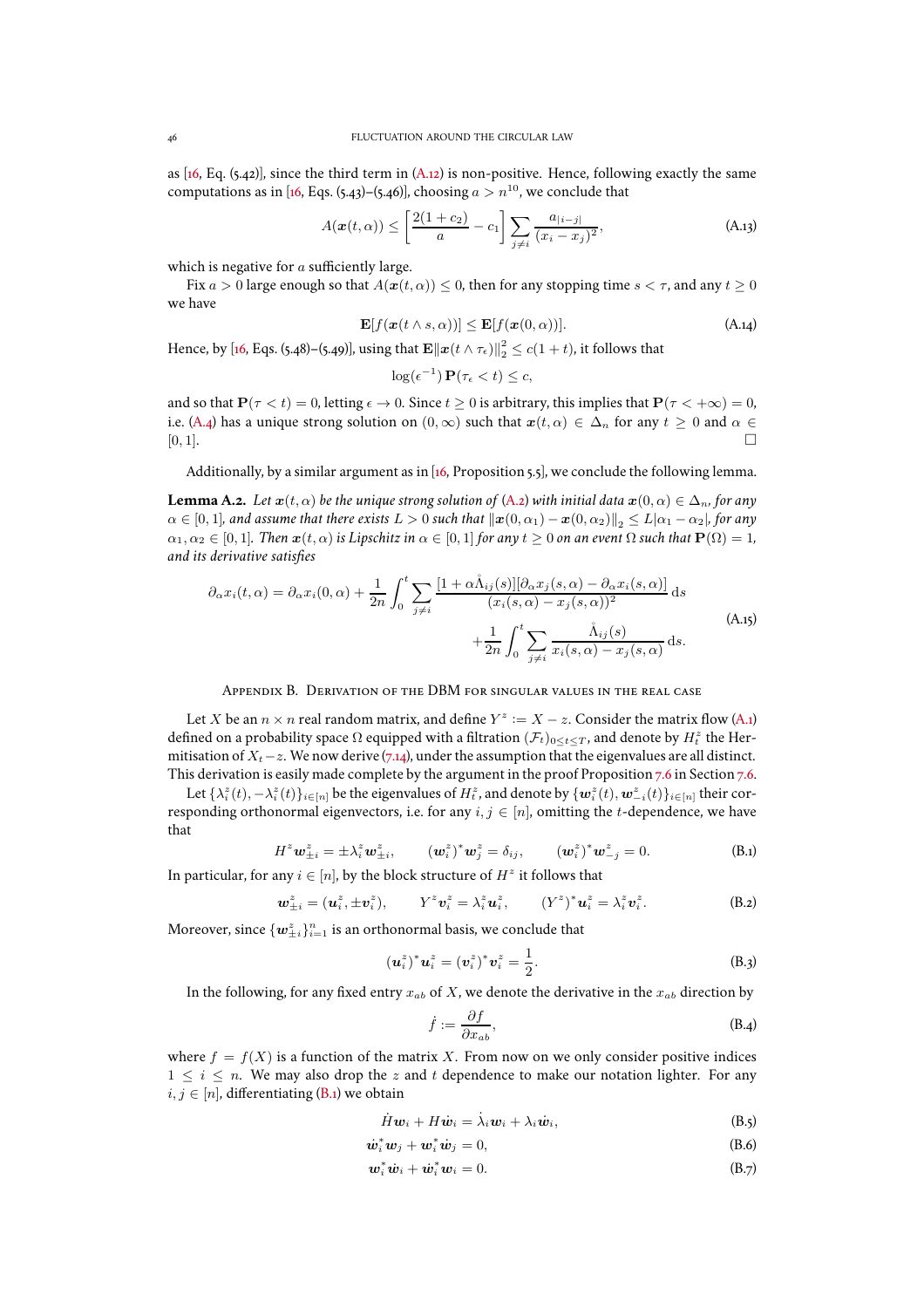Note that [\(B.7\)](#page-45-3) implies that  $\Re[\bm{w}_i^*\dot{\bm{w}}_i]=0.$  Moreover, since the eigenvectors are defined modulo a phase, we can choose eigenvectors such that  $\Im[w_i^*\dot w_i]=0$  for any  $t\geq 0$  hence  $\bm w_i^*\bm w_i=0$ . Then, multiplying [\(B.5\)](#page-45-4) by  $\boldsymbol{w}_i^*$  we conclude that

<span id="page-46-4"></span>
$$
\dot{\lambda}_i = \boldsymbol{u}_i^* \dot{Y} \boldsymbol{v}_i + \boldsymbol{v}_i^* \dot{Y}^* \boldsymbol{u}_i.
$$
 (B.8)

Moreover, multiplying [\(B.5\)](#page-45-4) by  $\boldsymbol{w}_j^*$ , with  $j\neq i$ , and by  $\boldsymbol{w}_{-j}^*$ , we get

<span id="page-46-3"></span>
$$
(\lambda_i - \lambda_j) \mathbf{w}_j^* \dot{\mathbf{w}}_i = \mathbf{w}_j^* \dot{H} \mathbf{w}_i, \qquad (\lambda_i + \lambda_j) \mathbf{w}_{-j}^* \dot{\mathbf{w}}_i = \mathbf{w}_{-j}^* \dot{H} \mathbf{w}_i,
$$
 (B.9)

respectively. By [\(B.7\)](#page-45-3) and  $\mathbf{w}_i^*\mathbf{w}_i = 0$  it follows that

$$
\dot{\boldsymbol{w}}_i = \sum_{\substack{j \in [n], \\ j \neq i}} (\boldsymbol{w}_j^* \dot{\boldsymbol{w}}_i) \boldsymbol{w}_j + \sum_{j \in [n]} (\boldsymbol{w}_{-j}^* \dot{\boldsymbol{w}}_i) \boldsymbol{w}_{-j},
$$
\n(B.10)

hence, by [\(B.9\)](#page-46-3), we conclude

<span id="page-46-5"></span>
$$
\dot{\boldsymbol{w}}_i = \sum_{j \neq i} \frac{\boldsymbol{v}_j^* \dot{Y}^* \boldsymbol{u}_i + \boldsymbol{u}_j^* \dot{Y} \boldsymbol{v}_i}{\lambda_i - \lambda_j} \boldsymbol{w}_j + \sum_j \frac{\boldsymbol{u}_j^* \dot{Y} \boldsymbol{v}_i - \boldsymbol{v}_j^* \dot{Y}^* \boldsymbol{u}_i}{\lambda_i + \lambda_j} \boldsymbol{w}_{-j}.
$$
 (B.11)

Throughout this appendix we use the convention that for any vectors  $v \in \mathbb{C}^n$  we denote its entries by  $v(a)$ , with  $a \in [n]$ . By [\(B.8\)](#page-46-4)–[\(B.11\)](#page-46-5) it follows that

<span id="page-46-6"></span>
$$
\frac{\partial \lambda_i}{\partial x_{ab}} = 2\Re[u_i^*(a)v_i(b)],\tag{B.12}
$$

and that

$$
\frac{\partial w_i}{\partial x_{ab}}(k) = \sum_{j \neq i} \left[ \frac{u_j^*(a)v_i(b) + v_j^*(b)u_i(a)}{\lambda_i - \lambda_j} w_j(k) + \frac{u_j^*(a)v_i(b) - v_j^*(b)u_i(a)}{\lambda_i + \lambda_j} w_{-j}(k) \right] + \frac{u_i^*(a)v_i(b) - v_i^*(b)u_i(a)}{2\lambda_i} w_{-i}(k).
$$

By Ito's formula we have that

$$
d\lambda_i = \sum_{ab} \frac{\partial \lambda_i}{\partial x_{ab}} dx_{ab} + \frac{1}{2} \sum_{ab} \sum_{kl} \frac{\partial^2 \lambda_i}{\partial x_{ab} \partial x_{kl}} dx_{ab} dx_{kl}.
$$
 (B.13)

Then we compute

<span id="page-46-7"></span>
$$
\frac{\partial^2 \lambda_i}{\partial x_{ab} \partial x_{kl}} = 2 \Re \left[ \frac{\partial v_i^*}{\partial x_{ab}}(l) u_i(k) + v_i^*(l) \frac{\partial u_i}{\partial x_{ab}}(k) \right]
$$
\n
$$
= 2 \Re \left[ \sum_{j \neq i} \left[ \frac{u_j(a)v_i^*(b) + v_j(b)u_i^*(a)}{\lambda_i - \lambda_j} v_j^*(l) u_i(k) - \frac{u_j(a)v_i^*(b) - v_j(b)u_i^*(a)}{\lambda_i + \lambda_j} v_j^*(l) u_i(k) \right] \right]
$$
\n
$$
- \frac{u_i(a)v_i^*(b) - v_i(b)u_i^*(a)}{2\lambda_i} v_i^*(l) u_i(k) + \frac{u_i^*(a)v_i(b) - v_i^*(b)u_i(a)}{2\lambda_i} u_i(k) v_i^*(l)
$$
\n
$$
+ \sum_{j \neq i} \left[ \frac{u_j^*(a)v_i(b) + v_j^*(b)u_i(a)}{\lambda_i - \lambda_j} u_j(k) v_i^*(l) + \frac{u_j^*(a)v_i(b) - v_j^*(b)u_i(a)}{\lambda_i + \lambda_j} u_j(k) v_i^*(l) \right] \right].
$$
\n(B.14)

Hence, combining [\(B.12\)](#page-46-6)–[\(B.14\)](#page-46-7), we finally conclude that

<span id="page-46-0"></span>
$$
d\lambda_i^z = \frac{db_i^z}{\sqrt{n}} + \frac{1}{2n} \sum_{j \neq i} \left[ \frac{1 + 4\Re[\langle \overline{u_j^z}, u_i^z \rangle \langle v_i^z, \overline{v_j^z} \rangle]}{\lambda_i^z - \lambda_j^z} + \frac{1 + 4\Re[\langle \overline{u_j^z}, u_i^z \rangle \langle v_i^z, -\overline{v_j^z} \rangle]}{\lambda_i^z + \lambda_j^z} \right] dt
$$
  
+ 
$$
\frac{1 + 4\Re[\langle \overline{u_i^z}, u_i^z \rangle \langle v_i^z, -\overline{v_i^z} \rangle]}{4n\lambda_i^z} dt.
$$
 (B.15)

In [\(B.15\)](#page-46-0) we used the convention that for any vector  $v \in {\bf C}^n$  by  $\overline{v}$  we denote the vector with entries  $\overline{v}(a) = \overline{v(a)}$ , for any  $a \in [n]$ . The driving martingales in [\(B.15\)](#page-46-0) are defined as

<span id="page-46-1"></span>
$$
db_i^z := dB_{ii}^z + d\overline{B_{ii}^z}, \quad \text{with} \quad dB_{ij}^z := \sum_{ab} (u_i^z)^*(a) dB_{ab} v_j^z(b), \tag{B.16}
$$

with  $B = B_t$  the matrix valued Brownian motion in [\(A.1\)](#page-43-5), and their covariance given by

<span id="page-46-2"></span>
$$
\mathbf{E}\left[\mathrm{d}b_i^z \mathrm{d}b_j^z \mid \mathcal{F}_t\right] = \frac{\delta_{ij} + 4\Re\left[\langle \overline{u_j^z}, u_i^z \rangle \langle v_i^z, \overline{v_j^z} \rangle\right]}{2} \mathrm{d}t. \tag{B.17}
$$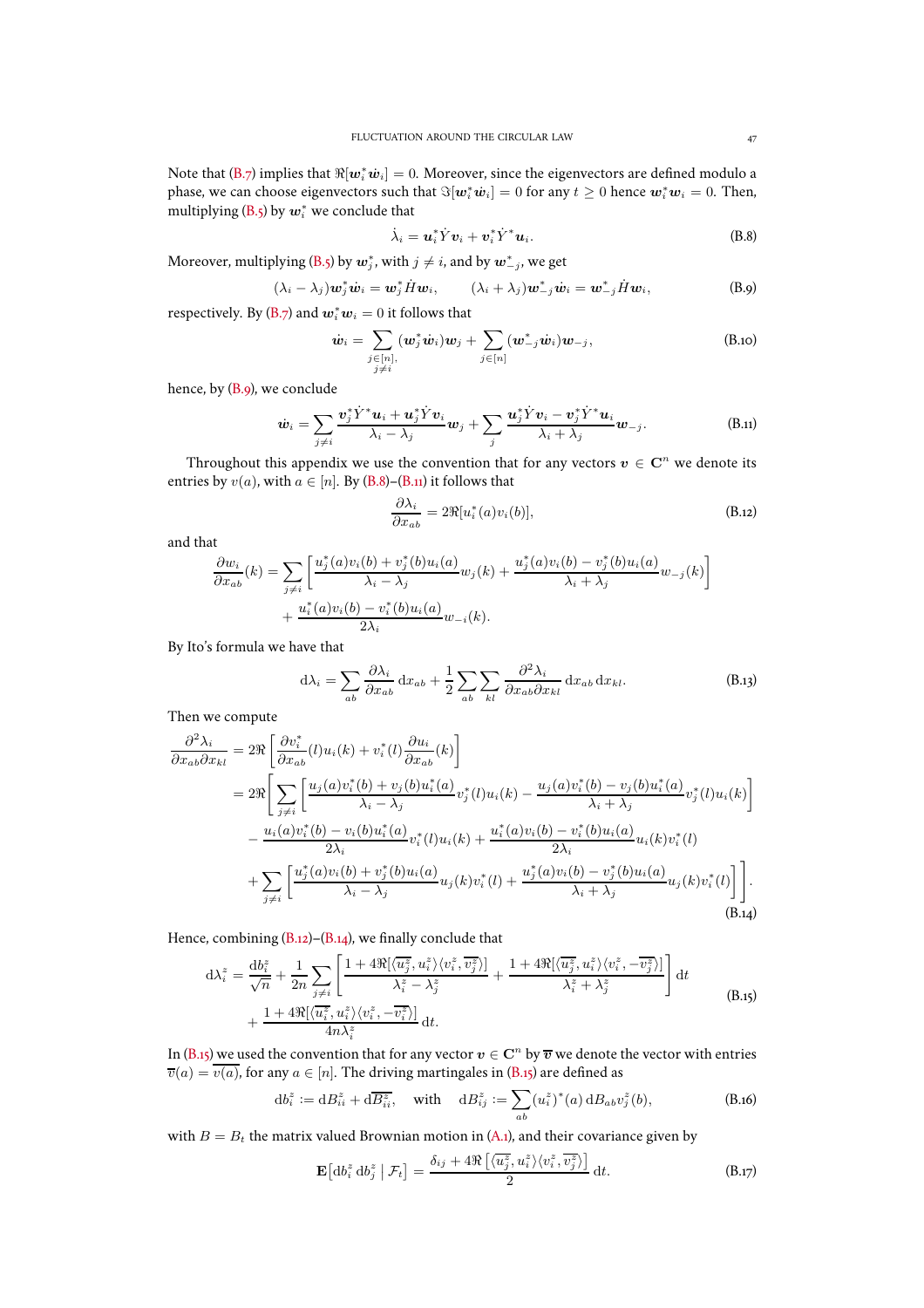Note that  $\{b_i^z\}_{i\in [n]}$  defined in [\(B.16\)](#page-46-1) are not Brownian motions, as a consequence of the non deter-ministic quadratic variation [\(B.17\)](#page-46-2).

#### **REFERENCES**

- <span id="page-47-15"></span><sup>1</sup>O. H. Ajanki, L. Erdős, and T. Krüger, *Stability of the matrix Dyson equation and random matrices with correlations*, [Probab. Theory Related Fields](http://dx.doi.org/10.1007/s00440-018-0835-z) **173**, 293–373 (2019), [MR3916109](http://www.ams.org/mathscinet-getitem?mr=3916109).
- <span id="page-47-8"></span><span id="page-47-7"></span>2 J. Alt, L. Erdős, and T. Krüger, *Local inhomogeneous circular law*, Ann. Appl. Probab. **28**, 148–203 (2018), [MR3770875](http://www.ams.org/mathscinet-getitem?mr=3770875).
- <span id="page-47-19"></span>3 J. Alt, L. Erdős, and T. Krüger, *Spectral radius of random matrices with independent entries*, preprint (2019), [arXiv:1907.13631](https://arxiv.org/abs/1907.13631).
- 4 J. Alt, L. Erdős, T. Krüger, and D. Schröder, *Correlated random matrices: Band rigidity and edge universality*, preprint (2018), [arXiv:1804.07744](https://arxiv.org/abs/1804.07744).
- <span id="page-47-25"></span><sup>5</sup>G. W. Anderson, A. Guionnet, and O. Zeitouni, *An introduction to random matrices*, Vol. 118, Cambridge Studies in Advanced Mathematics (Cambridge University Press, Cambridge, 2010), pp. xiv+492, [MR2760897](http://www.ams.org/mathscinet-getitem?mr=2760897).
- <span id="page-47-12"></span><span id="page-47-1"></span><sup>6</sup>Z. D. Bai, *Circular law*, Ann. Probab. **25**[, 494–529 \(1997\),](http://dx.doi.org/10.1214/aop/1024404298) [MR1428519](http://www.ams.org/mathscinet-getitem?mr=1428519).
- <sup>7</sup>Z. D. Bai and Y. Q. Yin, *Limiting behavior of the norm of products of random matrices and two problems of Geman-Hwang*, [Probab. Theory Related Fields](http://dx.doi.org/10.1007/BF00324852) **73**, 555–569 (1986), [MR863545](http://www.ams.org/mathscinet-getitem?mr=863545).
- <span id="page-47-18"></span><sup>8</sup>Z. Bao, K. Schnelli, and Y. Xu, *Central limit theorem for mesoscopic eigenvalue statistics of the free sum of matrices*, preprint (2020), [arXiv:2001.07661](https://arxiv.org/abs/2001.07661).
- <span id="page-47-14"></span><sup>9</sup>G. Ben Arous and S. Péché, *Universality of local eigenvalue statistics for some sample covariance matrices*, [Comm. Pure Appl. Math.](http://dx.doi.org/10.1002/cpa.20070) **58**, 1316–1357 (2005), [MR2162782](http://www.ams.org/mathscinet-getitem?mr=2162782).
- <span id="page-47-13"></span><sup>10</sup>C. Bordenave, P. Caputo, D. Chafaï, and K. Tikhomirov, *On the spectral radius of a random matrix: An upper bound without fourth moment*, Ann. Probab. **46**[, 2268–2286 \(2018\),](http://dx.doi.org/10.1214/17-AOP1228) [MR3813992](http://www.ams.org/mathscinet-getitem?mr=3813992).
- <span id="page-47-6"></span><span id="page-47-2"></span><sup>11</sup>C. Bordenave and D. Chafaï, *Around the circular law*, [Probab. Surv.](http://dx.doi.org/10.1214/11-PS183) **9**, 1–89 (2012), [MR2908617](http://www.ams.org/mathscinet-getitem?mr=2908617).
- <sup>12</sup>A. Borodin and C. D. Sinclair, *The Ginibre ensemble of real random matrices and its scaling limits,* [Comm. Math. Phys.](http://dx.doi.org/10.1007/s00220-009-0874-5) **291**, 177–224 (2009), [MR2530159](http://www.ams.org/mathscinet-getitem?mr=2530159).
- <span id="page-47-24"></span><span id="page-47-22"></span><sup>13</sup>P. Bourgade, *Extreme gaps between eigenvalues of Wigner matrices*, preprint (2018), [arXiv:1812.10376](https://arxiv.org/abs/1812.10376).
- <sup>14</sup>P. Bourgade, L. Erdős, H.-T. Yau, and J. Yin, *Fixed energy universality for generalized Wigner matrices*, [Comm. Pure Appl. Math.](http://dx.doi.org/10.1002/cpa.21624) **69**, 1815–1881 (2016), [MR3541852](http://www.ams.org/mathscinet-getitem?mr=3541852).
- <span id="page-47-16"></span><sup>15</sup>P. Bourgade, H.-T. Yau, and J. Yin, *Local circular law for random matrices*, Probab. Theory Related Fields **159**, 545–595 (2014), [MR3230002](http://www.ams.org/mathscinet-getitem?mr=3230002).
- <span id="page-47-10"></span><sup>16</sup>Z. Che and B. Landon, *Local spectral statistics of the addition of random matrices*, Probab. Theory Related Fields **175**, 579–654 (2019), [MR4009717](http://www.ams.org/mathscinet-getitem?mr=4009717).
- <span id="page-47-9"></span><sup>17</sup>Z. Che and P. Lopatto, *Universality of the least singular value for sparse random matrices*, Electron. J. Probab. **24**, Paper No. 9, 53 (2019), [MR3916329](http://www.ams.org/mathscinet-getitem?mr=3916329).
- <span id="page-47-11"></span><sup>18</sup>Z. Che and P. Lopatto, *Universality of the least singular value for the sum of random matrices*, preprint (2019), [arXiv:1908.04060](https://arxiv.org/abs/1908.04060).
- <span id="page-47-17"></span><sup>19</sup>G. Cipolloni and L. Erdős, *Fluctuations for linear eigenvalue statistics of sample covariance random matrices*, preprint (2018), [arXiv:1806.08751](https://arxiv.org/abs/1806.08751).
- <span id="page-47-23"></span><sup>20</sup>G. Cipolloni, L. Erdős, T. Krüger, and D. Schröder, *Cusp universality for random matrices, II: The real symmetric case*, [Pure Appl. Anal.](http://dx.doi.org/10.2140/paa.2019.1.615) **1**, 615–707 (2019), [MR4026551](http://www.ams.org/mathscinet-getitem?mr=4026551).
- <span id="page-47-0"></span><sup>21</sup>G. Cipolloni, L. Erdős, and D. Schröder, *Central limit theorem for linear eigenvalue statistics of non-Hermitian random matrices*, preprint (2019), [arXiv:1912.04100](https://arxiv.org/abs/1912.04100).
- <span id="page-47-20"></span><sup>22</sup>G. Cipolloni, L. Erdős, and D. Schröder, *Edge universality for non-Hermitian random matrices*, preprint (2019), [arXiv:1908.00969](https://arxiv.org/abs/1908.00969).
- <span id="page-47-21"></span><sup>23</sup>G. Cipolloni, L. Erdős, and D. Schröder, *Optimal lower bound on the least singular value of the shifted ginibre ensemble*, preprint (2019), [arXiv:1908.01653](https://arxiv.org/abs/1908.01653).
- <span id="page-47-5"></span><sup>24</sup>N. Coston and S. O'Rourke, *Gaussian fluctuations for linear eigenvalue statistics of products of independent iid random matrices*, preprint (2018), [arXiv:1809.08367](https://arxiv.org/abs/1809.08367).
- <span id="page-47-4"></span><sup>25</sup>A. Edelman, *The probability that a random real Gaussian matrix has* k *real eigenvalues, related distributions, and the circular law*, [J. Multivariate Anal.](http://dx.doi.org/10.1006/jmva.1996.1653) **60**, 203–232 (1997), [MR1437734](http://www.ams.org/mathscinet-getitem?mr=1437734).
- <span id="page-47-3"></span><sup>26</sup>A. Edelman, E. Kostlan, and M. Shub, *How many eigenvalues of a random matrix are real?*, J. Amer. Math. Soc. **7**, 247–267 (1994), [MR1231689](http://www.ams.org/mathscinet-getitem?mr=1231689).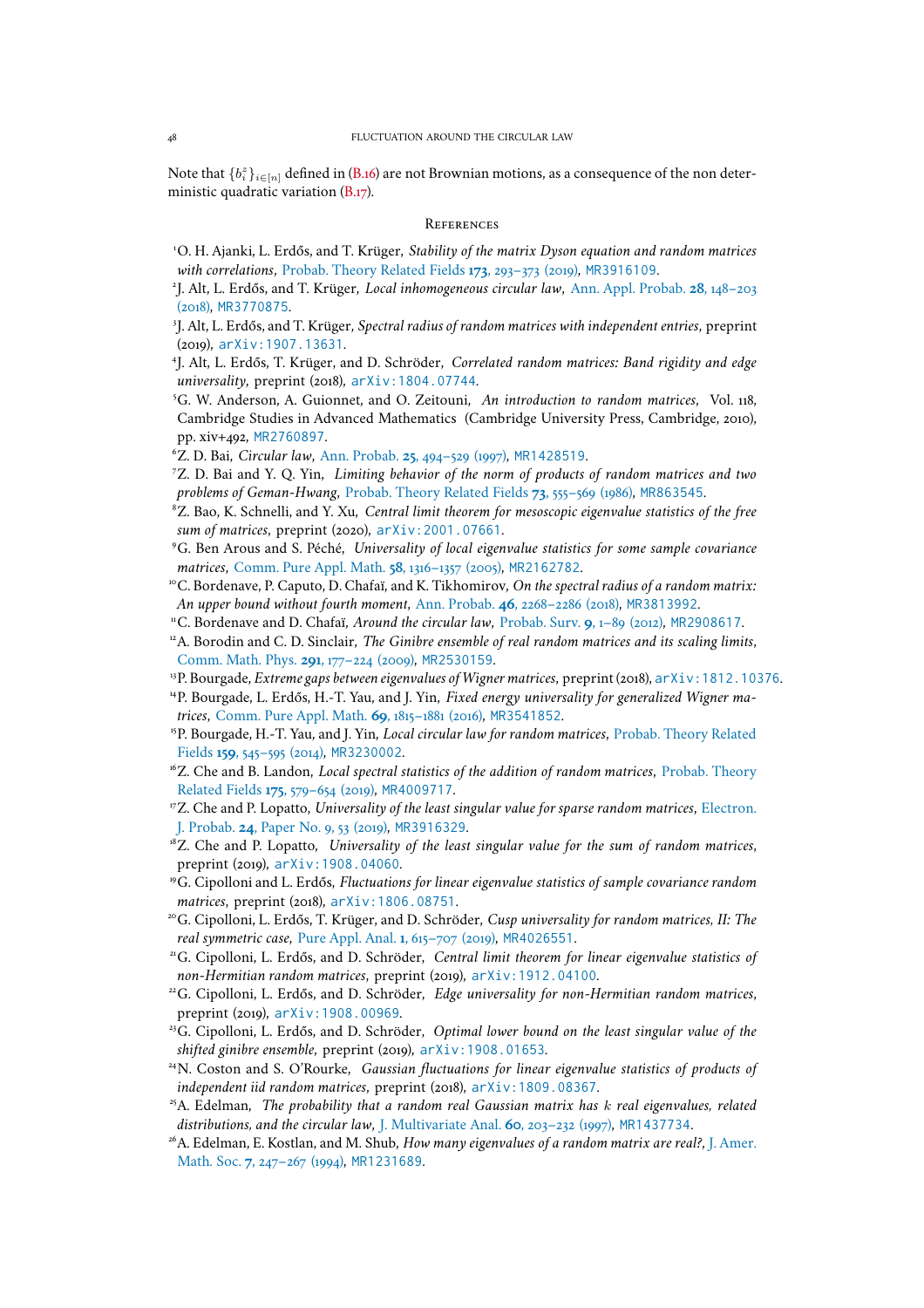#### REFERENCES 49

- <span id="page-48-21"></span><span id="page-48-19"></span><sup>27</sup>L. Erdős, A. Knowles, H.-T. Yau, and J. Yin, *The local semicircle law for a general class of random matrices*, [Electron. J. Probab.](http://dx.doi.org/10.1214/EJP.v18-2473) **18**, no. 59, 58 (2013), [MR3068390](http://www.ams.org/mathscinet-getitem?mr=3068390).
- <span id="page-48-22"></span><sup>28</sup>L. Erdős and D. Schröder, *Fluctuations of rectangular Young diagrams of interlacing Wigner eigenvalues*, [Int. Math. Res. Not. IMRN, 3255–3298 \(2018\),](http://dx.doi.org/10.1093/imrn/rnw330) [MR3805203](http://www.ams.org/mathscinet-getitem?mr=3805203).
- <sup>29</sup>L. Erdős, H.-T. Yau, and J. Yin, *Rigidity of eigenvalues of generalized Wigner matrices*, Adv. Math. **229**, 1435–1515 (2012), [MR2871147](http://www.ams.org/mathscinet-getitem?mr=2871147).
- <span id="page-48-18"></span><span id="page-48-6"></span><sup>30</sup>P. J. Forrester, *Fluctuation formula for complex random matrices*, J. Phys. A **32**[, L159–L163 \(1999\),](http://dx.doi.org/10.1088/0305-4470/32/13/003) [MR1687948](http://www.ams.org/mathscinet-getitem?mr=1687948).
- <span id="page-48-17"></span><sup>31</sup>P. J. Forrester, *The spectrum edge of random matrix ensembles*, [Nuclear Phys. B](http://dx.doi.org/10.1016/0550-3213(93)90126-A) **402**, 709–728 (1993), [MR1236195](http://www.ams.org/mathscinet-getitem?mr=1236195).
- <span id="page-48-15"></span><sup>32</sup>P. J. Forrester and E. M. Rains, *Matrix averages relating to Ginibre ensembles*, Journal of Physics A: Mathematical and Theoretical **42**, 385205 (2009).
- <span id="page-48-12"></span><sup>33</sup>S. Geman, *The spectral radius of large random matrices*, Ann. Probab.**14**[, 1318–1328 \(1986\),](http://links.jstor.org/sici?sici=0091-1798(198610)14:4%3C1318:TSROLR%3E2.0.CO;2-O&origin=MSN) [MR866352](http://www.ams.org/mathscinet-getitem?mr=866352).
- <sup>34</sup>J. Ginibre, *Statistical ensembles of complex, quaternion, and real matrices*, J. Mathematical Phys. **6**, 440–449 (1965), [MR173726](http://www.ams.org/mathscinet-getitem?mr=173726).
- <span id="page-48-14"></span><span id="page-48-2"></span><sup>35</sup>V. L. Girko, *The circular law*, Teor. Veroyatnost. i Primenen. **29**, 669–679 (1984), [MR773436](http://www.ams.org/mathscinet-getitem?mr=773436).
- <span id="page-48-25"></span><sup>36</sup>F. Götze and A. Tikhomirov, *The circular law for random matrices*, Ann. Probab. **38**, 1444–1491 (2010), [MR2663633](http://www.ams.org/mathscinet-getitem?mr=2663633).
- <sup>37</sup>J. Huang and B. Landon, *Rigidity and a mesoscopic central limit theorem for Dyson Brownian motion for general* β *and potentials*, [Probab. Theory Related Fields](http://dx.doi.org/10.1007/s00440-018-0889-y) **175**, 209–253 (2019), [MR4009708](http://www.ams.org/mathscinet-getitem?mr=4009708).
- <span id="page-48-23"></span><sup>38</sup>O. Kallenberg, *Foundations of modern probability*, Second edition, Probability and its Applications (New York) (Springer-Verlag, New York, 2002), pp. xx+638, [MR1876169](http://www.ams.org/mathscinet-getitem?mr=1876169).
- <span id="page-48-13"></span><sup>39</sup>E. Kanzieper and G. Akemann, *Statistics of real eigenvalues in Ginibre's ensemble of random real matrices*, Phys. Rev. Lett. **95**[, 230201, 4 \(2005\),](http://dx.doi.org/10.1103/PhysRevLett.95.230201) [MR2185860](http://www.ams.org/mathscinet-getitem?mr=2185860).
- <span id="page-48-26"></span><sup>40</sup>I. Karatzas and S. E. Shreve, *Brownian motion and stochastic calculus*, Vol. 113, Graduate Texts in Mathematics (Springer-Verlag, New York, 1988), pp. xxiv+470, [MR917065](http://www.ams.org/mathscinet-getitem?mr=917065).
- <span id="page-48-1"></span><sup>41</sup>P. Kopel, *Linear statistics of non-Hermitian matrices matching the real or complex Ginibre ensemble to four moments*, preprint (2015), [arXiv:1510.02987](https://arxiv.org/abs/1510.02987).
- <span id="page-48-24"></span><sup>42</sup>B. Landon, P. Sosoe, and H.-T. Yau, *Fixed energy universality of Dyson Brownian motion*, Adv. Math. **346**, 1137–1332 (2019), [MR3914908](http://www.ams.org/mathscinet-getitem?mr=3914908).
- <span id="page-48-20"></span><sup>43</sup>Y. Li and Y. Xu, *On fluctuations of global and mesoscopic linear eigenvalue statistics of generalized Wigner matrices*, preprint (2020), [arXiv:2001.08725](https://arxiv.org/abs/2001.08725).
- <span id="page-48-8"></span><span id="page-48-7"></span><sup>44</sup>H. H. Nguyen and V. Vu, *Random matrices: law of the determinant*, Ann. Probab. **42**[, 146–167 \(2014\),](http://dx.doi.org/10.1214/12-AOP791) [MR3161483](http://www.ams.org/mathscinet-getitem?mr=3161483).
- <sup>45</sup>I. Nourdin and G. Peccati, *Universal Gaussian fluctuations of non-Hermitian matrix ensembles: from weak convergence to almost sure CLTs*, [ALEA Lat. Am. J. Probab. Math. Stat.](http://alea.math.cnrs.fr/articles/v7/07-18.pdf) **7**, 341–375 (2010), [MR2738319](http://www.ams.org/mathscinet-getitem?mr=2738319).
- <span id="page-48-0"></span><sup>46</sup>S. O'Rourke and D. Renfrew, *Central limit theorem for linear eigenvalue statistics of elliptic random matrices*, [J. Theoret. Probab.](http://dx.doi.org/10.1007/s10959-015-0609-9) **29**, 1121–1191 (2016), [MR3540493](http://www.ams.org/mathscinet-getitem?mr=3540493).
- <span id="page-48-16"></span><sup>47</sup>G. Pan and W. Zhou, *Circular law, extreme singular values and potential theory*, J. Multivariate Anal. **101**, 645–656 (2010), [MR2575411](http://www.ams.org/mathscinet-getitem?mr=2575411).
- <span id="page-48-10"></span><span id="page-48-9"></span><sup>48</sup>B. Rider, *Deviations from the circular law*, [Probab. Theory Related Fields](http://dx.doi.org/10.1007/s00440-004-0355-x) **130**, 337–367 (2004), [MR2095933](http://www.ams.org/mathscinet-getitem?mr=2095933).
- <sup>49</sup>B. Rider and J. W. Silverstein, *Gaussian fluctuations for non-Hermitian random matrix ensembles*, Ann. Probab. **34**[, 2118–2143 \(2006\),](http://dx.doi.org/10.1214/009117906000000403) [MR2294978](http://www.ams.org/mathscinet-getitem?mr=2294978).
- <span id="page-48-4"></span><sup>50</sup>B. Rider and B. Virág, *Complex determinantal processes and* H 1 *noise*, Electron. J. Probab. **12**, no. 45, 1238–1257 (2007), [MR2346510](http://www.ams.org/mathscinet-getitem?mr=2346510).
- <span id="page-48-11"></span><sup>51</sup>B. Rider and B. Virág, *The noise in the circular law and the Gaussian free field*, Int. Math. Res. Not. IMRN, Art. ID rnm006, 33 (2007), [MR2361453](http://www.ams.org/mathscinet-getitem?mr=2361453).
- <span id="page-48-5"></span><sup>52</sup>S. Sheffield, *Gaussian free fields for mathematicians*, Probab. Theory Related Fields **139**, 521–541 (2007), [MR2322706](http://www.ams.org/mathscinet-getitem?mr=2322706).
- <span id="page-48-3"></span><sup>53</sup>N. J. Simm, *Central limit theorems for the real eigenvalues of large Gaussian random matrices*, [Random Matrices Theory Appl.](http://dx.doi.org/10.1142/S2010326317500022) **6**, 1750002, 18 (2017), [MR3612267](http://www.ams.org/mathscinet-getitem?mr=3612267).